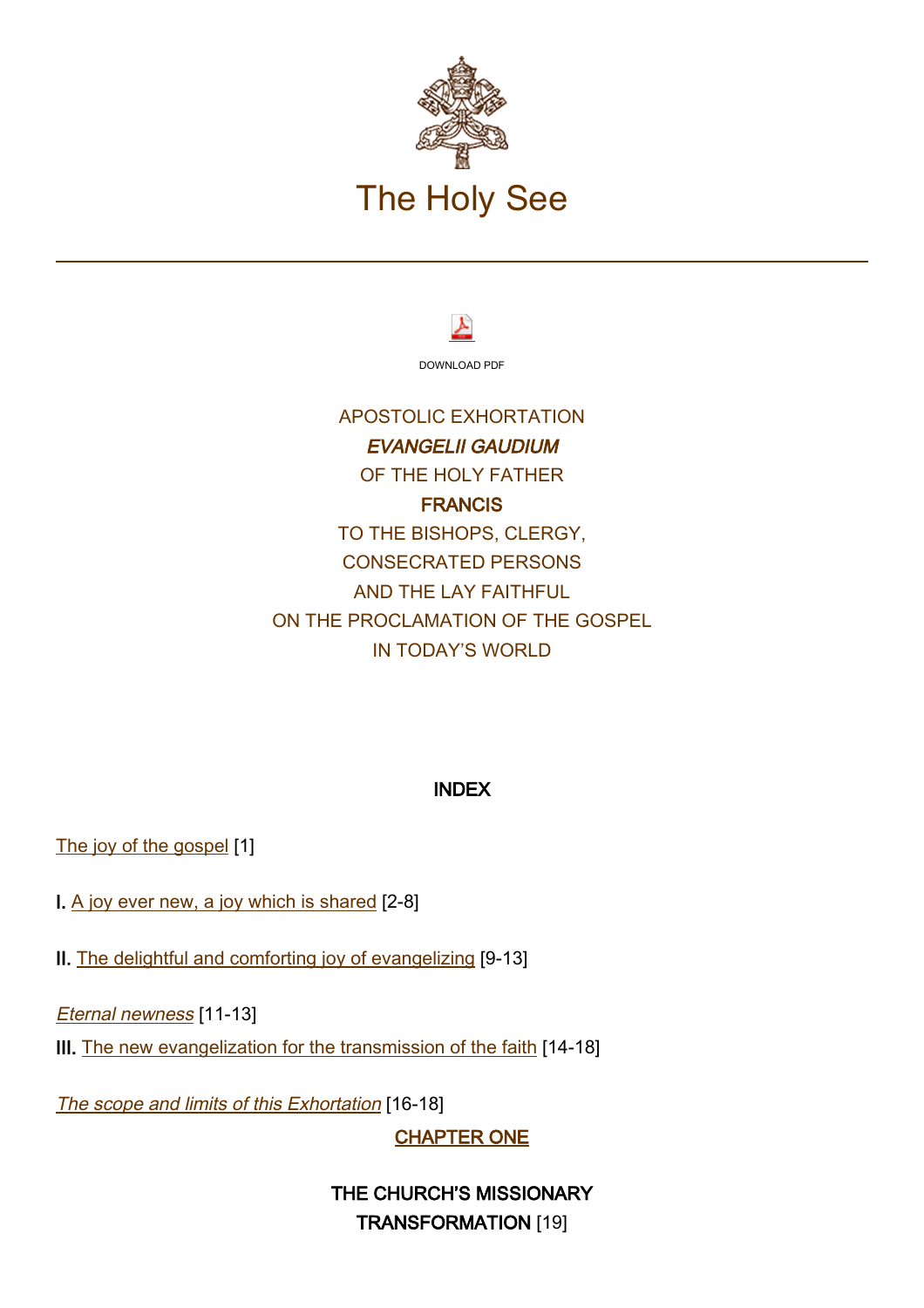I. [A Church which goes forth](http://w2.vatican.va/content/francesco/en/apost_exhortations/documents/papa-francesco_esortazione-ap_20131124_evangelii-gaudium.html#I.%E2%80%82A_Church_which_goes_forth) [20-24]

[Taking the first step, being involved and supportive, bearing fruit and rejoicing](http://w2.vatican.va/content/francesco/en/apost_exhortations/documents/papa-francesco_esortazione-ap_20131124_evangelii-gaudium.html#Taking_the_first_step,_being_involved_and_supportive,_bearing_fruit_and_rejoicing) [24]

II. [Pastoral activity and conversion](http://w2.vatican.va/content/francesco/en/apost_exhortations/documents/papa-francesco_esortazione-ap_20131124_evangelii-gaudium.html#II.%E2%80%82Pastoral_activity_and_conversion) [25-33]

[An ecclesial renewal which cannot be deferred](http://w2.vatican.va/content/francesco/en/apost_exhortations/documents/papa-francesco_esortazione-ap_20131124_evangelii-gaudium.html#An_ecclesial_renewal_which_cannot_be_deferred) [27-33]

III. [From the heart of the Gospel](http://w2.vatican.va/content/francesco/en/apost_exhortations/documents/papa-francesco_esortazione-ap_20131124_evangelii-gaudium.html#III.%E2%80%82From_the_heart_of_the_Gospel) [34-39]

IV. [A mission embodied within human limits](http://w2.vatican.va/content/francesco/en/apost_exhortations/documents/papa-francesco_esortazione-ap_20131124_evangelii-gaudium.html#IV.%E2%80%82A_mission_embodied_within_human_limits) [40-45]

V. [A mother with an open heart](http://w2.vatican.va/content/francesco/en/apost_exhortations/documents/papa-francesco_esortazione-ap_20131124_evangelii-gaudium.html#V.%E2%80%82A_mother_with_an_open_heart) [46-49]

### [CHAPTER TWO](http://w2.vatican.va/content/francesco/en/apost_exhortations/documents/papa-francesco_esortazione-ap_20131124_evangelii-gaudium.html#CHAPTER_TWO)

# AMID THE CRISIS OF COMMUNAL COMMITMENT [50-51]

I. [Some challenges of today's world](http://w2.vatican.va/content/francesco/en/apost_exhortations/documents/papa-francesco_esortazione-ap_20131124_evangelii-gaudium.html#I.%E2%80%82Some_challenges_of_today%E2%80%99s_world) [52-75]

[No to an economy of exclusion](http://w2.vatican.va/content/francesco/en/apost_exhortations/documents/papa-francesco_esortazione-ap_20131124_evangelii-gaudium.html#No_to_an_economy_of_exclusion) [53-54] [No to the new idolatry of money](http://w2.vatican.va/content/francesco/en/apost_exhortations/documents/papa-francesco_esortazione-ap_20131124_evangelii-gaudium.html#No_to_the_new_idolatry_of_money) [55-56] [No to a financial system which rules rather than serves](http://w2.vatican.va/content/francesco/en/apost_exhortations/documents/papa-francesco_esortazione-ap_20131124_evangelii-gaudium.html#No_to_a_financial_system_which_rules_rather_than_serves) [57-58] [No to the inequality which spawns violence](http://w2.vatican.va/content/francesco/en/apost_exhortations/documents/papa-francesco_esortazione-ap_20131124_evangelii-gaudium.html#No_to_the_inequality_which_spawns_violence) [59-60] [Some cultural challenges](http://w2.vatican.va/content/francesco/en/apost_exhortations/documents/papa-francesco_esortazione-ap_20131124_evangelii-gaudium.html#Some_cultural_challenges) [61-67] [Challenges to inculturating the faith](http://w2.vatican.va/content/francesco/en/apost_exhortations/documents/papa-francesco_esortazione-ap_20131124_evangelii-gaudium.html#Challenges_to_inculturating_the_faith) [68-70] [Challenges from urban cultures](http://w2.vatican.va/content/francesco/en/apost_exhortations/documents/papa-francesco_esortazione-ap_20131124_evangelii-gaudium.html#Challenges_from_urban_cultures) [71-75] II. [Temptations faced by pastoral workers](http://w2.vatican.va/content/francesco/en/apost_exhortations/documents/papa-francesco_esortazione-ap_20131124_evangelii-gaudium.html#II.%E2%80%82Temptations_faced_by_pastoral_workers) [76-109]

[Yes to the challenge of a missionary spirituality](http://w2.vatican.va/content/francesco/en/apost_exhortations/documents/papa-francesco_esortazione-ap_20131124_evangelii-gaudium.html#Yes_to_the_challenge_of_a_missionary_spirituality) [78-80] [No to selfishness and spiritual sloth](http://w2.vatican.va/content/francesco/en/apost_exhortations/documents/papa-francesco_esortazione-ap_20131124_evangelii-gaudium.html#No_to_selfishness_and_spiritual_sloth) [81-83] [No to a sterile pessimism](http://w2.vatican.va/content/francesco/en/apost_exhortations/documents/papa-francesco_esortazione-ap_20131124_evangelii-gaudium.html#No_to_a_sterile_pessimism) [84-86] [Yes to the new relationships brought by Christ](http://w2.vatican.va/content/francesco/en/apost_exhortations/documents/papa-francesco_esortazione-ap_20131124_evangelii-gaudium.html#Yes_to_the_new_relationships_brought_by_Christ) [87-92] [No to spiritual worldliness](http://w2.vatican.va/content/francesco/en/apost_exhortations/documents/papa-francesco_esortazione-ap_20131124_evangelii-gaudium.html#No_to_spiritual_worldliness) [93-97] [No to warring among ourselves](http://w2.vatican.va/content/francesco/en/apost_exhortations/documents/papa-francesco_esortazione-ap_20131124_evangelii-gaudium.html#No_to_warring_among_ourselves) [98-101] [Other ecclesial challenges](http://w2.vatican.va/content/francesco/en/apost_exhortations/documents/papa-francesco_esortazione-ap_20131124_evangelii-gaudium.html#Other_ecclesial_challenges) [102-109]

# [CHAPTER THREE](http://w2.vatican.va/content/francesco/en/apost_exhortations/documents/papa-francesco_esortazione-ap_20131124_evangelii-gaudium.html#CHAPTER_THREE)

# THE PROCLAMATION OF THE GOSPEL [110]

I. [The entire people of God proclaims the Gospel](http://w2.vatican.va/content/francesco/en/apost_exhortations/documents/papa-francesco_esortazione-ap_20131124_evangelii-gaudium.html#I.%E2%80%82The_entire_people_of_God_proclaims_the_Gospel) [111-134]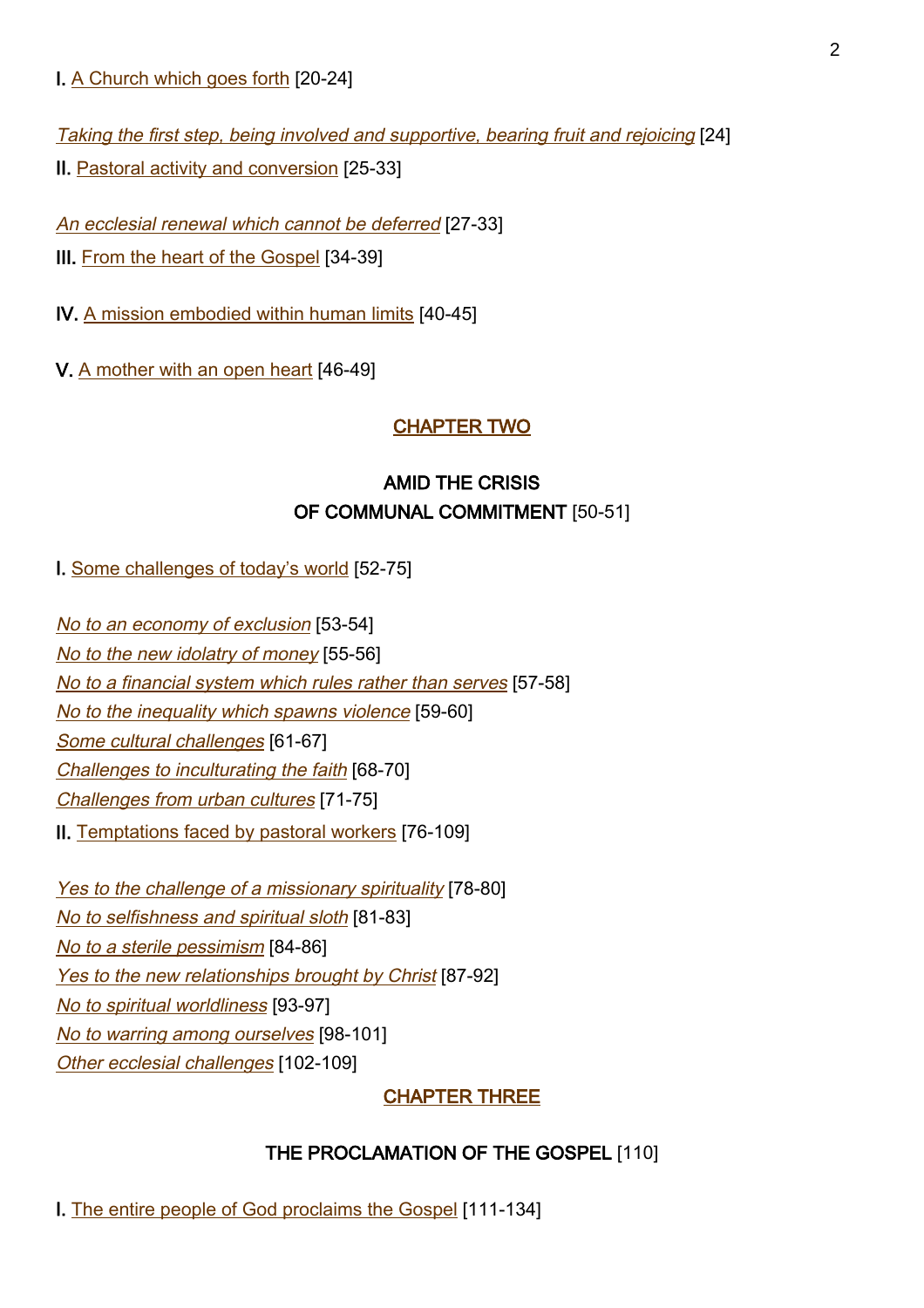[A people for everyone](http://w2.vatican.va/content/francesco/en/apost_exhortations/documents/papa-francesco_esortazione-ap_20131124_evangelii-gaudium.html#A_people_for_everyone) [112-114] [A people of many faces](http://w2.vatican.va/content/francesco/en/apost_exhortations/documents/papa-francesco_esortazione-ap_20131124_evangelii-gaudium.html#A_people_of_many_faces) [115-118] [We are all missionary disciples](http://w2.vatican.va/content/francesco/en/apost_exhortations/documents/papa-francesco_esortazione-ap_20131124_evangelii-gaudium.html#We_are_all_missionary_disciples) [119-121] [The evangelizing power of popular piety](http://w2.vatican.va/content/francesco/en/apost_exhortations/documents/papa-francesco_esortazione-ap_20131124_evangelii-gaudium.html#The_evangelizing_power_of_popular_piety) [122-126] [Person to person](http://w2.vatican.va/content/francesco/en/apost_exhortations/documents/papa-francesco_esortazione-ap_20131124_evangelii-gaudium.html#Person_to_person) [127-129] [Charisms at the service of a communion which evangelizes](http://w2.vatican.va/content/francesco/en/apost_exhortations/documents/papa-francesco_esortazione-ap_20131124_evangelii-gaudium.html#Charisms_at_the_service_of_a_communion_which_evangelizes) [130-131] [Culture, thought and education](http://w2.vatican.va/content/francesco/en/apost_exhortations/documents/papa-francesco_esortazione-ap_20131124_evangelii-gaudium.html#Culture,_thought_and_education) [132-134] II. [The homily](http://w2.vatican.va/content/francesco/en/apost_exhortations/documents/papa-francesco_esortazione-ap_20131124_evangelii-gaudium.html#II.%E2%80%82The_homily) [135-144]

[The liturgical context](http://w2.vatican.va/content/francesco/en/apost_exhortations/documents/papa-francesco_esortazione-ap_20131124_evangelii-gaudium.html#The_liturgical_context) [137-138] [A mother's conversation](http://w2.vatican.va/content/francesco/en/apost_exhortations/documents/papa-francesco_esortazione-ap_20131124_evangelii-gaudium.html#A_mother%E2%80%99s_conversation) [139-141] **[Words which set hearts on fire](http://w2.vatican.va/content/francesco/en/apost_exhortations/documents/papa-francesco_esortazione-ap_20131124_evangelii-gaudium.html#Words_which_set_hearts_on_fire) [142-144]** III. [Preparing to preach](http://w2.vatican.va/content/francesco/en/apost_exhortations/documents/papa-francesco_esortazione-ap_20131124_evangelii-gaudium.html#III.%E2%80%82Preparing_to_preach) [145-159]

[Reverence for truth](http://w2.vatican.va/content/francesco/en/apost_exhortations/documents/papa-francesco_esortazione-ap_20131124_evangelii-gaudium.html#Reverence_for_truth) [146-148] [Personalizing the word](http://w2.vatican.va/content/francesco/en/apost_exhortations/documents/papa-francesco_esortazione-ap_20131124_evangelii-gaudium.html#Personalizing_the_word) [149-151] [Spiritual reading](http://w2.vatican.va/content/francesco/en/apost_exhortations/documents/papa-francesco_esortazione-ap_20131124_evangelii-gaudium.html#Spiritual_reading) [152-153] [An ear to the people](http://w2.vatican.va/content/francesco/en/apost_exhortations/documents/papa-francesco_esortazione-ap_20131124_evangelii-gaudium.html#An_ear_to_the_people) [154-155] [Homiletic resources](http://w2.vatican.va/content/francesco/en/apost_exhortations/documents/papa-francesco_esortazione-ap_20131124_evangelii-gaudium.html#Homiletic_resources) [156-159]

IV. [Evangelization and the deeper understanding of the kerygma](http://w2.vatican.va/content/francesco/en/apost_exhortations/documents/papa-francesco_esortazione-ap_20131124_evangelii-gaudium.html#IV.%E2%80%82Evangelization_and_the_deeper_understanding_of_the_kerygma) [160-175]

[Kerygmatic and mystagogical catechesis](http://w2.vatican.va/content/francesco/en/apost_exhortations/documents/papa-francesco_esortazione-ap_20131124_evangelii-gaudium.html#Kerygmatic_and_mystagogical_catechesis) [163-168] [Personal accompaniment in processes of growth](http://w2.vatican.va/content/francesco/en/apost_exhortations/documents/papa-francesco_esortazione-ap_20131124_evangelii-gaudium.html#Personal_accompaniment_in_processes_of_growth) [169-173] [Centred on the word of God](http://w2.vatican.va/content/francesco/en/apost_exhortations/documents/papa-francesco_esortazione-ap_20131124_evangelii-gaudium.html#Centred_on_the_word_of_God) [174-175]

# [CHAPTER FOUR](http://w2.vatican.va/content/francesco/en/apost_exhortations/documents/papa-francesco_esortazione-ap_20131124_evangelii-gaudium.html#CHAPTER_FOUR)

# THE SOCIAL DIMENSION OF EVANGELIZATION [176]

I. [Communal and societal repercussions of the kerygma](http://w2.vatican.va/content/francesco/en/apost_exhortations/documents/papa-francesco_esortazione-ap_20131124_evangelii-gaudium.html#I.%E2%80%82Communal_and_societal_repercussions_of_the_kerygma) [177-185]

[Confession of faith and commitment to society](http://w2.vatican.va/content/francesco/en/apost_exhortations/documents/papa-francesco_esortazione-ap_20131124_evangelii-gaudium.html#Confession_of_faith_and_commitment_to_society) [178-179] [The kingdom and its challenge](http://w2.vatican.va/content/francesco/en/apost_exhortations/documents/papa-francesco_esortazione-ap_20131124_evangelii-gaudium.html#The_kingdom_and_its_challenge) [180-181] [The Church's teaching on social questions](http://w2.vatican.va/content/francesco/en/apost_exhortations/documents/papa-francesco_esortazione-ap_20131124_evangelii-gaudium.html#The_Church%E2%80%99s_teaching_on_social_questions) [182-185] II. [The inclusion of the poor in society](http://w2.vatican.va/content/francesco/en/apost_exhortations/documents/papa-francesco_esortazione-ap_20131124_evangelii-gaudium.html#II.%E2%80%82The_inclusion_of_the_poor_in_society) [186-216]

[In union with God, we hear a plea](http://w2.vatican.va/content/francesco/en/apost_exhortations/documents/papa-francesco_esortazione-ap_20131124_evangelii-gaudium.html#In_union_with_God,_we_hear_a_plea) [187-192] [Fidelity to the Gospel, lest we run in vain](http://w2.vatican.va/content/francesco/en/apost_exhortations/documents/papa-francesco_esortazione-ap_20131124_evangelii-gaudium.html#Fidelity_to_the_Gospel,_lest_we_run_in_vain) [193-196] [The special place of the poor in God's people](http://w2.vatican.va/content/francesco/en/apost_exhortations/documents/papa-francesco_esortazione-ap_20131124_evangelii-gaudium.html#The_special_place_of_the_poor_in_God%E2%80%99s_people) [197-201] [The economy and the distribution of income](http://w2.vatican.va/content/francesco/en/apost_exhortations/documents/papa-francesco_esortazione-ap_20131124_evangelii-gaudium.html#The_economy_and_the_distribution_of_income) [202-208]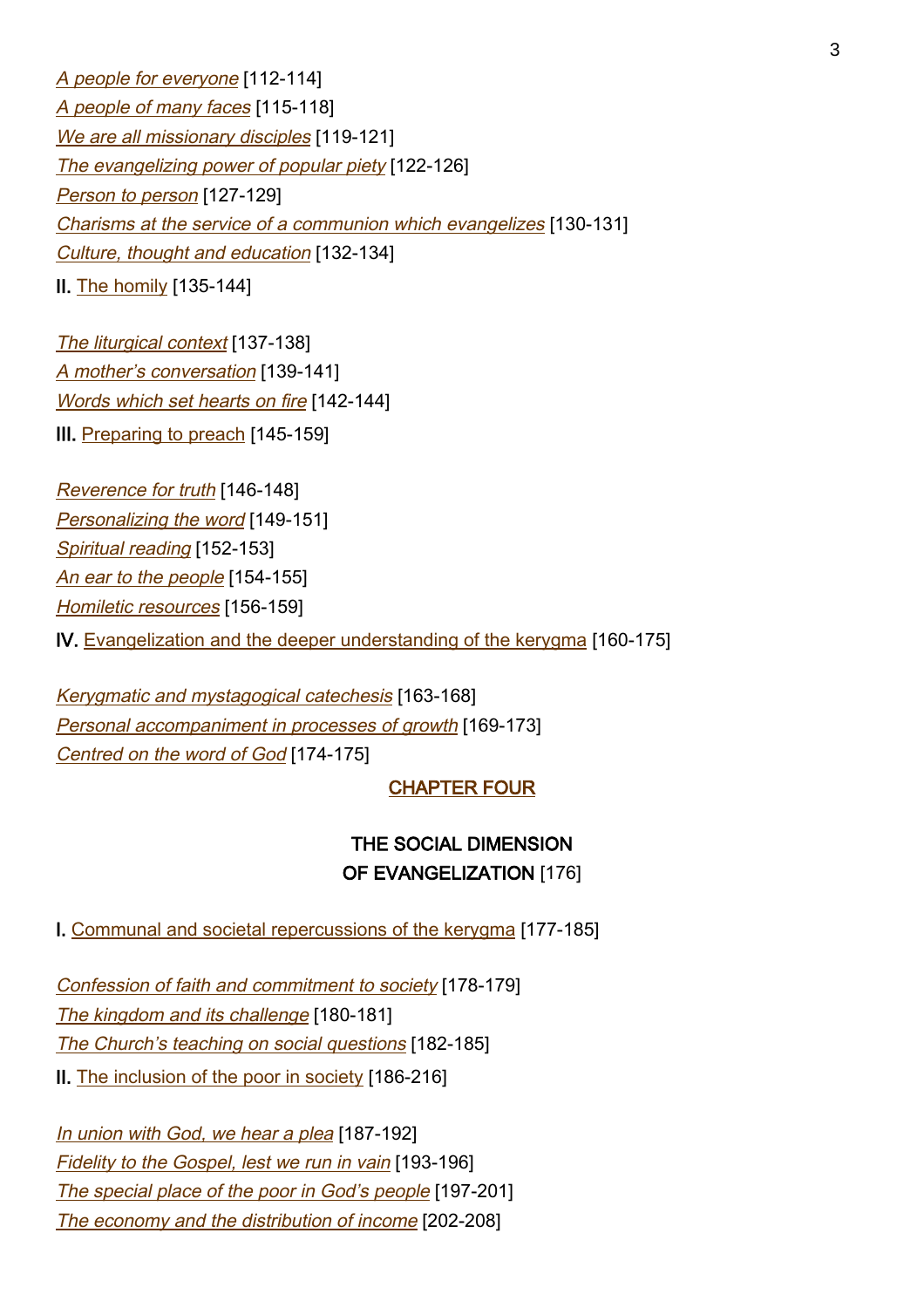[Concern for the vulnerable](http://w2.vatican.va/content/francesco/en/apost_exhortations/documents/papa-francesco_esortazione-ap_20131124_evangelii-gaudium.html#Concern_for_the_vulnerable) [209-216] III. [The common good and peace in society](http://w2.vatican.va/content/francesco/en/apost_exhortations/documents/papa-francesco_esortazione-ap_20131124_evangelii-gaudium.html#III.%E2%80%82The_common_good_and_peace_in_society) [217-237]

[Time is greater than space](http://w2.vatican.va/content/francesco/en/apost_exhortations/documents/papa-francesco_esortazione-ap_20131124_evangelii-gaudium.html#Time_is_greater_than_space) [222-225] [Unity prevails over conflict](http://w2.vatican.va/content/francesco/en/apost_exhortations/documents/papa-francesco_esortazione-ap_20131124_evangelii-gaudium.html#Unity_prevails_over_conflict) [226-230] [Realities are more important than ideas](http://w2.vatican.va/content/francesco/en/apost_exhortations/documents/papa-francesco_esortazione-ap_20131124_evangelii-gaudium.html#Realities_are_more_important_than_ideas) [231-233] [The whole is greater than the part](http://w2.vatican.va/content/francesco/en/apost_exhortations/documents/papa-francesco_esortazione-ap_20131124_evangelii-gaudium.html#The_whole_is_greater_than_the_part) [234-237] IV. [Social dialogue as a contribution to peace](http://w2.vatican.va/content/francesco/en/apost_exhortations/documents/papa-francesco_esortazione-ap_20131124_evangelii-gaudium.html#IV.%E2%80%82Social_dialogue_as_a_contribution_to_peace) [238-258]

[Dialogue between faith, reason and science](http://w2.vatican.va/content/francesco/en/apost_exhortations/documents/papa-francesco_esortazione-ap_20131124_evangelii-gaudium.html#Dialogue_between_faith,_reason_and_science) [242-243] [Ecumenical dialogue](http://w2.vatican.va/content/francesco/en/apost_exhortations/documents/papa-francesco_esortazione-ap_20131124_evangelii-gaudium.html#Ecumenical_dialogue) [244-246] [Relations with Judaism](http://w2.vatican.va/content/francesco/en/apost_exhortations/documents/papa-francesco_esortazione-ap_20131124_evangelii-gaudium.html#Relations_with_Judaism) [247-249] [Interreligious dialogue](http://w2.vatican.va/content/francesco/en/apost_exhortations/documents/papa-francesco_esortazione-ap_20131124_evangelii-gaudium.html#Interreligious_dialogue) [250-254] [Social dialogue in a context of religious freedom](http://w2.vatican.va/content/francesco/en/apost_exhortations/documents/papa-francesco_esortazione-ap_20131124_evangelii-gaudium.html#Social_dialogue_in_a_context_of_religious_freedom) [255-258]

# [CHAPTER FIVE](http://w2.vatican.va/content/francesco/en/apost_exhortations/documents/papa-francesco_esortazione-ap_20131124_evangelii-gaudium.html#CHAPTER_FIVE)

# SPIRIT-FILLED EVANGELIZERS [259-261]

I. [Reasons for a renewed missionary impulse](http://w2.vatican.va/content/francesco/en/apost_exhortations/documents/papa-francesco_esortazione-ap_20131124_evangelii-gaudium.html#I.%E2%80%82Reasons_for_a_renewed_missionary_impulse) [262-283]

[Personal encounter with the saving love of Jesus](http://w2.vatican.va/content/francesco/en/apost_exhortations/documents/papa-francesco_esortazione-ap_20131124_evangelii-gaudium.html#Personal_encounter_with_the_saving_love_of_Jesus) [264-267] [The spiritual savour of being a people](http://w2.vatican.va/content/francesco/en/apost_exhortations/documents/papa-francesco_esortazione-ap_20131124_evangelii-gaudium.html#The_spiritual_savour_of_being_a_people) [268-274] [The mysterious working of the risen Christ and his Spirit](http://w2.vatican.va/content/francesco/en/apost_exhortations/documents/papa-francesco_esortazione-ap_20131124_evangelii-gaudium.html#The_mysterious_working_of_the_risen_Christ_and_his_Spirit) [275-280] [The missionary power of intercessory prayer](http://w2.vatican.va/content/francesco/en/apost_exhortations/documents/papa-francesco_esortazione-ap_20131124_evangelii-gaudium.html#The_missionary_power_of_intercessory_prayer) [281-283] II. [Mary, Mother of Evangelization](http://w2.vatican.va/content/francesco/en/apost_exhortations/documents/papa-francesco_esortazione-ap_20131124_evangelii-gaudium.html#II.%E2%80%82Mary,_mother_of_evangelization) [284-288]

[Jesus' gift to his people](http://w2.vatican.va/content/francesco/en/apost_exhortations/documents/papa-francesco_esortazione-ap_20131124_evangelii-gaudium.html#Jesus%E2%80%99_gift_to_his_people) [285-286] [Star of the new Evangelization](http://w2.vatican.va/content/francesco/en/apost_exhortations/documents/papa-francesco_esortazione-ap_20131124_evangelii-gaudium.html#Star_of_the_new_evangelization) [287-288]

1. The joy of the gospel fills the hearts and lives of all who encounter Jesus. Those who accept his offer of salvation are set free from sin, sorrow, inner emptiness and loneliness. With Christ joy is constantly born anew. In this Exhortation I wish to encourage the Christian faithful to embark upon a new chapter of evangelization marked by this joy, while pointing out new paths for the Church's journey in years to come.

I. A joy ever new, a joy which is shared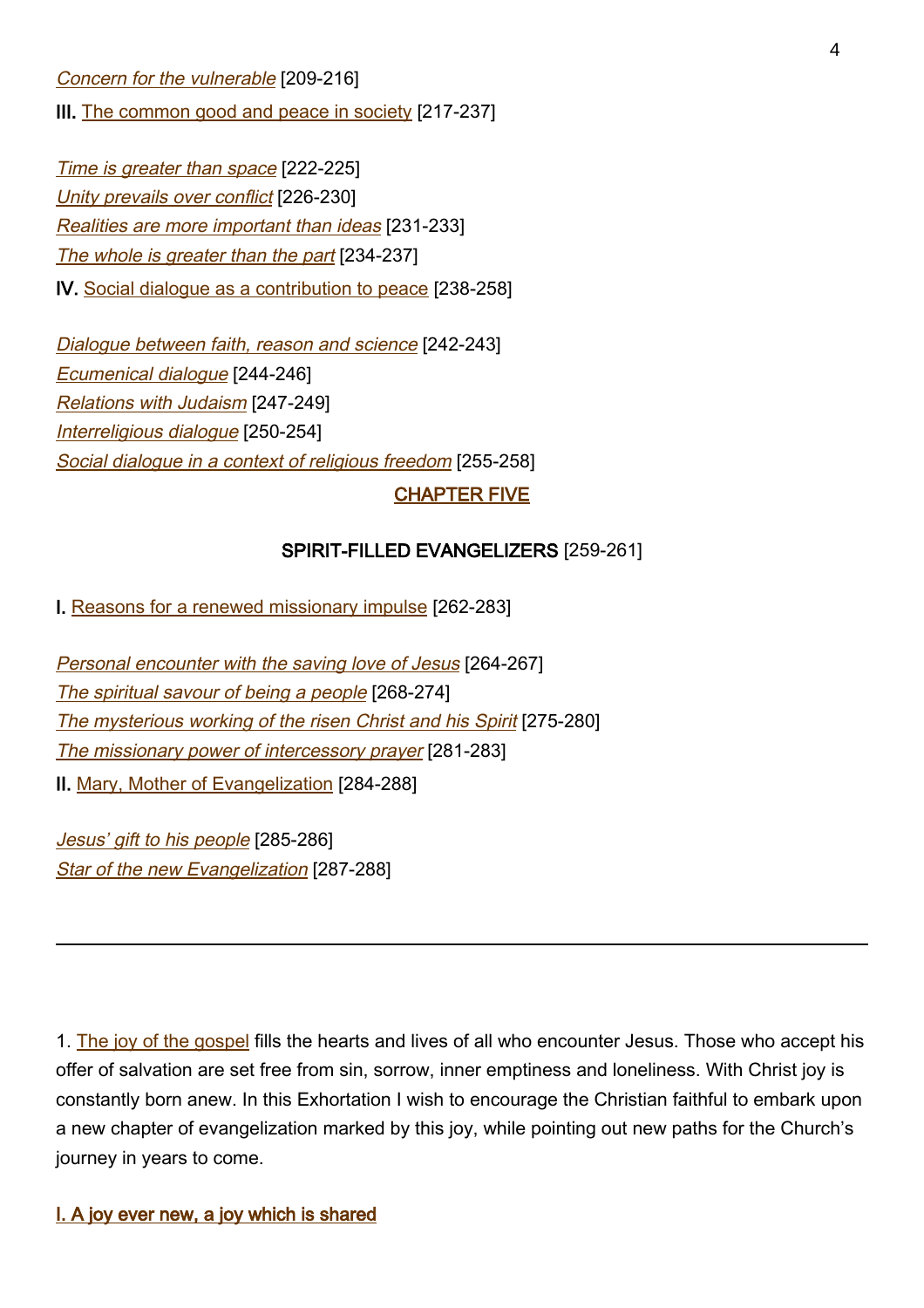2. The great danger in today's world, pervaded as it is by consumerism, is the desolation and anguish born of a complacent yet covetous heart, the feverish pursuit of frivolous pleasures, and a blunted conscience. Whenever our interior life becomes caught up in its own interests and concerns, there is no longer room for others, no place for the poor. God's voice is no longer heard, the quiet joy of his love is no longer felt, and the desire to do good fades. This is a very real danger for believers too. Many fall prey to it, and end up resentful, angry and listless. That is no way to live a dignified and fulfilled life; it is not God's will for us, nor is it the life in the Spirit which has its source in the heart of the risen Christ.

3. I invite all Christians, everywhere, at this very moment, to a renewed personal encounter with Jesus Christ, or at least an openness to letting him encounter them; I ask all of you to do this unfailingly each day. No one should think that this invitation is not meant for him or her, since "no one is excluded from the joy brought by the Lord".[\[1\]](http://w2.vatican.va/content/francesco/en/apost_exhortations/documents/papa-francesco_esortazione-ap_20131124_evangelii-gaudium.html#_ftn1) The Lord does not disappoint those who take this risk; whenever we take a step towards Jesus, we come to realize that he is already there, waiting for us with open arms. Now is the time to say to Jesus: "Lord, I have let myself be deceived; in a thousand ways I have shunned your love, yet here I am once more, to renew my covenant with you. I need you. Save me once again, Lord, take me once more into your redeeming embrace". How good it feels to come back to him whenever we are lost! Let me say this once more: God never tires of forgiving us; we are the ones who tire of seeking his mercy. Christ, who told us to forgive one another "seventy times seven" (Mt 18:22) has given us his example: he has forgiven us seventy times seven. Time and time again he bears us on his shoulders. No one can strip us of the dignity bestowed upon us by this boundless and unfailing love. With a tenderness which never disappoints, but is always capable of restoring our joy, he makes it possible for us to lift up our heads and to start anew. Let us not flee from the resurrection of Jesus, let us never give up, come what will. May nothing inspire more than his life, which impels us onwards!

4. The books of the Old Testament predicted that the joy of salvation would abound in messianic times. The prophet Isaiah exultantly salutes the awaited Messiah: "You have multiplied the nation, you have increased its joy" (9:3). He exhorts those who dwell on Zion to go forth to meet him with song: "Shout aloud and sing for joy!" (12:6). The prophet tells those who have already seen him from afar to bring the message to others: "Get you up to a high mountain, O herald of good tidings to Zion; lift up your voice with strength, O herald of good tidings to Jerusalem" (40:9). All creation shares in the joy of salvation: "Sing for joy, O heavens, and exult, O earth! Break forth, O mountains, into singing! For the Lord has comforted his people, and will have compassion on his suffering ones" (49:13).

Zechariah, looking to the day of the Lord, invites the people to acclaim the king who comes "humble and riding on a donkey": "Rejoice greatly, O daughter Zion! Shout aloud, O daughter Jerusalem! Lo, your king comes to you; triumphant and victorious is he" (9:9).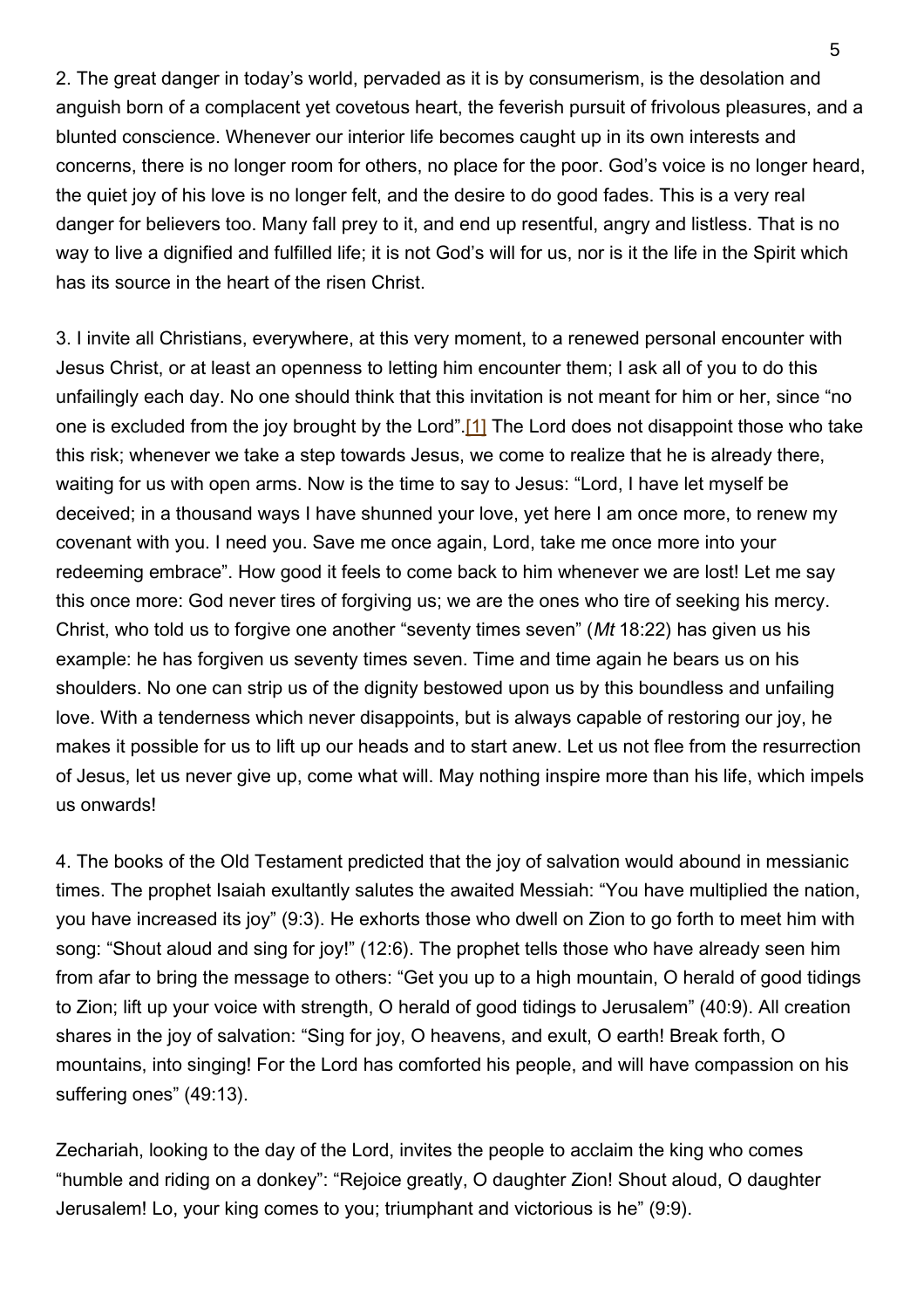Perhaps the most exciting invitation is that of the prophet Zephaniah, who presents God with his people in the midst of a celebration overflowing with the joy of salvation. I find it thrilling to reread this text: "The Lord, your God is in your midst, a warrior who gives you the victory; he will rejoice over you with gladness, he will renew you in his love; he will exult over you with loud singing, as on a day of festival" (3:17).

This is the joy which we experience daily, amid the little things of life, as a response to the loving invitation of God our Father: "My child, treat yourself well, according to your means… Do not deprive yourself of the day's enjoyment" (Sir 14:11, 14). What tender paternal love echoes in these words!

5. The Gospel, radiant with the glory of Christ's cross, constantly invites us to rejoice. A few examples will suffice. "Rejoice!" is the angel's greeting to Mary (Lk 1:28). Mary's visit to Elizabeth makes John leap for joy in his mother's womb (cf. Lk 1:41). In her song of praise, Mary proclaims: "My spirit rejoices in God my Saviour" (Lk 1:47). When Jesus begins his ministry, John cries out: "For this reason, my joy has been fulfilled" (*Jn* 3:29). Jesus himself "rejoiced in the Holy Spirit" (Lk 10:21). His message brings us joy: "I have said these things to you, so that my joy may be in you, and that your joy may be complete" (*Jn* 15:11). Our Christian joy drinks of the wellspring of his brimming heart. He promises his disciples: "You will be sorrowful, but your sorrow will turn into joy" (*Jn* 16:20). He then goes on to say: "But I will see you again and your hearts will rejoice, and no one will take your joy from you" (Jn 16:22). The disciples "rejoiced" (Jn 20:20) at the sight of the risen Christ. In the Acts of the Apostles we read that the first Christians "ate their food with glad and generous hearts" (2:46). Wherever the disciples went, "there was great joy" (8:8); even amid persecution they continued to be "filled with joy" (13:52). The newly baptized eunuch "went on his way rejoicing" (8:39), while Paul's jailer "and his entire household rejoiced that he had become a believer in God" (16:34). Why should we not also enter into this great stream of joy?

6. There are Christians whose lives seem like Lent without Easter. I realize of course that joy is not expressed the same way at all times in life, especially at moments of great difficulty. Joy adapts and changes, but it always endures, even as a flicker of light born of our personal certainty that, when everything is said and done, we are infinitely loved. I understand the grief of people who have to endure great suffering, yet slowly but surely we all have to let the joy of faith slowly revive as a quiet yet firm trust, even amid the greatest distress: "My soul is bereft of peace; I have forgotten what happiness is… But this I call to mind, and therefore I have hope: the steadfast love of the Lord never ceases, his mercies never come to an end; they are new every morning. Great is your faithfulness… It is good that one should wait quietly for the salvation of the Lord" (Lam 3:17, 21-23, 26).

7. Sometimes we are tempted to find excuses and complain, acting as if we could only be happy if a thousand conditions were met. To some extent this is because our "technological society has succeeded in multiplying occasions of pleasure, yet has found it very difficult to engender joy".[\[2\]](http://w2.vatican.va/content/francesco/en/apost_exhortations/documents/papa-francesco_esortazione-ap_20131124_evangelii-gaudium.html#_ftn2) I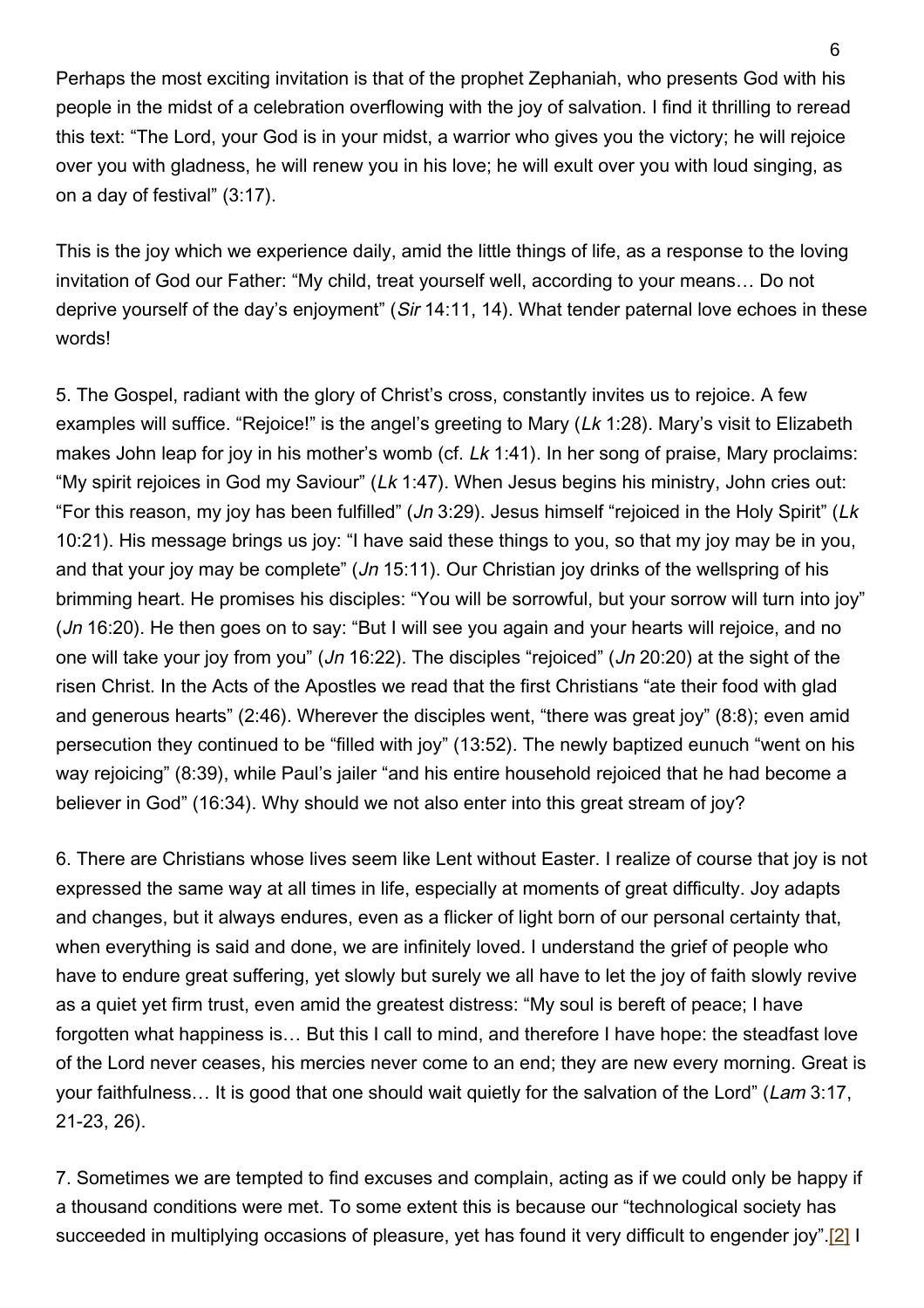can say that the most beautiful and natural expressions of joy which I have seen in my life were in poor people who had little to hold on to. I also think of the real joy shown by others who, even amid pressing professional obligations, were able to preserve, in detachment and simplicity, a heart full of faith. In their own way, all these instances of joy flow from the infinite love of God, who has revealed himself to us in Jesus Christ. I never tire of repeating those words of Benedict XVI which take us to the very heart of the Gospel: "Being a Christian is not the result of an ethical choice or a lofty idea, but the encounter with an event, a person, which gives life a new horizon and a decisive direction".[\[3\]](http://w2.vatican.va/content/francesco/en/apost_exhortations/documents/papa-francesco_esortazione-ap_20131124_evangelii-gaudium.html#_ftn3)

8. Thanks solely to this encounter – or renewed encounter – with God's love, which blossoms into an enriching friendship, we are liberated from our narrowness and self-absorption. We become fully human when we become more than human, when we let God bring us beyond ourselves in order to attain the fullest truth of our being. Here we find the source and inspiration of all our efforts at evangelization. For if we have received the love which restores meaning to our lives, how can we fail to share that love with others?

# II. The delightful and comforting joy of evangelizing

9. Goodness always tends to spread. Every authentic experience of truth and goodness seeks by its very nature to grow within us, and any person who has experienced a profound liberation becomes more sensitive to the needs of others. As it expands, goodness takes root and develops. If we wish to lead a dignified and fulfilling life, we have to reach out to others and seek their good. In this regard, several sayings of Saint Paul will not surprise us: "The love of Christ urges us on" (2) Cor 5:14): "Woe to me if I do not proclaim the Gospel" (1 Cor 9:16).

10. The Gospel offers us the chance to live life on a higher plane, but with no less intensity: "Life grows by being given away, and it weakens in isolation and comfort. Indeed, those who enjoy life most are those who leave security on the shore and become excited by the mission of communicating life to others".[\[4\]](http://w2.vatican.va/content/francesco/en/apost_exhortations/documents/papa-francesco_esortazione-ap_20131124_evangelii-gaudium.html#_ftn4) When the Church summons Christians to take up the task of evangelization, she is simply pointing to the source of authentic personal fulfilment. For "here we discover a profound law of reality: that life is attained and matures in the measure that it is offered up in order to give life to others. This is certainly what mission means".<sup>[5]</sup> Consequently, an evangelizer must never look like someone who has just come back from a funeral! Let us recover and deepen our enthusiasm, that "delightful and comforting joy of evangelizing, even when it is in tears that we must sow… And may the world of our time, which is searching, sometimes with anguish, sometimes with hope, be enabled to receive the good news not from evangelizers who are dejected, discouraged, impatient or anxious, but from ministers of the Gospel whose lives glow with fervour, who have first received the joy of Christ".<sup>[6]</sup>

#### Eternal newness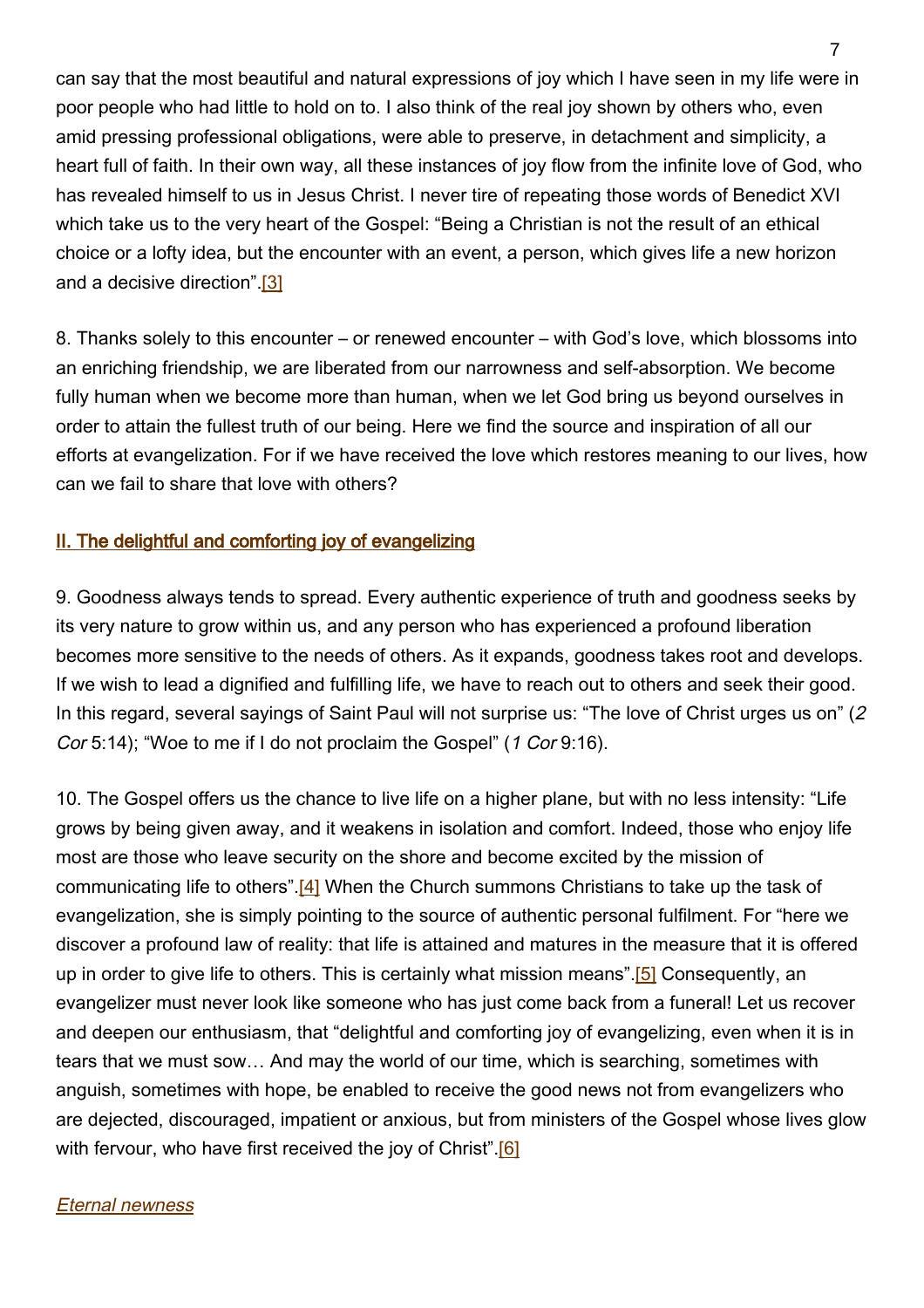11. A renewal of preaching can offer believers, as well as the lukewarm and the non-practising, new joy in the faith and fruitfulness in the work of evangelization. The heart of its message will always be the same: the God who revealed his immense love in the crucified and risen Christ. God constantly renews his faithful ones, whatever their age: "They shall mount up with wings like eagles, they shall run and not be weary, they shall walk and not be faint" (Is 40:31). Christ is the "eternal Gospel" (Rev 14:6); he "is the same yesterday and today and forever" (Heb 13:8), yet his riches and beauty are inexhaustible. He is for ever young and a constant source of newness. The Church never fails to be amazed at "the depth of the riches and wisdom and knowledge of God" (Rom 11:33). Saint John of the Cross says that "the thicket of God's wisdom and knowledge is so deep and so broad that the soul, however much it has come to know of it, can always penetrate deeper within it".[\[7\]](http://w2.vatican.va/content/francesco/en/apost_exhortations/documents/papa-francesco_esortazione-ap_20131124_evangelii-gaudium.html#_ftn7) Or as Saint Irenaeus writes: "By his coming, Christ brought with him all newness".<sup>[\[8\]](http://w2.vatican.va/content/francesco/en/apost_exhortations/documents/papa-francesco_esortazione-ap_20131124_evangelii-gaudium.html#_ftn8)</sup> With this newness he is always able to renew our lives and our communities, and even if the Christian message has known periods of darkness and ecclesial weakness, it will never grow old. Jesus can also break through the dull categories with which we would enclose him and he constantly amazes us by his divine creativity. Whenever we make the effort to return to the source and to recover the original freshness of the Gospel, new avenues arise, new paths of creativity open up, with different forms of expression, more eloquent signs and words with new meaning for today's world. Every form of authentic evangelization is always "new".

12. Though it is true that this mission demands great generosity on our part, it would be wrong to see it as a heroic individual undertaking, for it is first and foremost the Lord's work, surpassing anything which we can see and understand. Jesus is "the first and greatest evangelizer".<sup>[\[9\]](http://w2.vatican.va/content/francesco/en/apost_exhortations/documents/papa-francesco_esortazione-ap_20131124_evangelii-gaudium.html#_ftn9)</sup> In every activity of evangelization, the primacy always belongs to God, who has called us to cooperate with him and who leads us on by the power of his Spirit. The real newness is the newness which God himself mysteriously brings about and inspires, provokes, guides and accompanies in a thousand ways. The life of the Church should always reveal clearly that God takes the initiative, that "he has loved us first" (1 Jn 4:19) and that he alone "gives the growth" (1 Cor 3:7). This conviction enables us to maintain a spirit of joy in the midst of a task so demanding and challenging that it engages our entire life. God asks everything of us, yet at the same time he offers everything to us.

13. Nor should we see the newness of this mission as entailing a kind of displacement or forgetfulness of the living history which surrounds us and carries us forward. Memory is a dimension of our faith which we might call "deuteronomic", not unlike the memory of Israel itself. Jesus leaves us the Eucharist as the Church's daily remembrance of, and deeper sharing in, the event of his Passover (cf. Lk 22:19). The joy of evangelizing always arises from grateful remembrance: it is a grace which we constantly need to implore. The apostles never forgot the moment when Jesus touched their hearts: "It was about four o'clock in the afternoon" (Jn 1:39). Together with Jesus, this remembrance makes present to us "a great cloud of witnesses" (Heb 12:1), some of whom, as believers, we recall with great joy: "Remember your leaders, those who spoke to you the word of God" (Heb 13:7). Some of them were ordinary people who were close to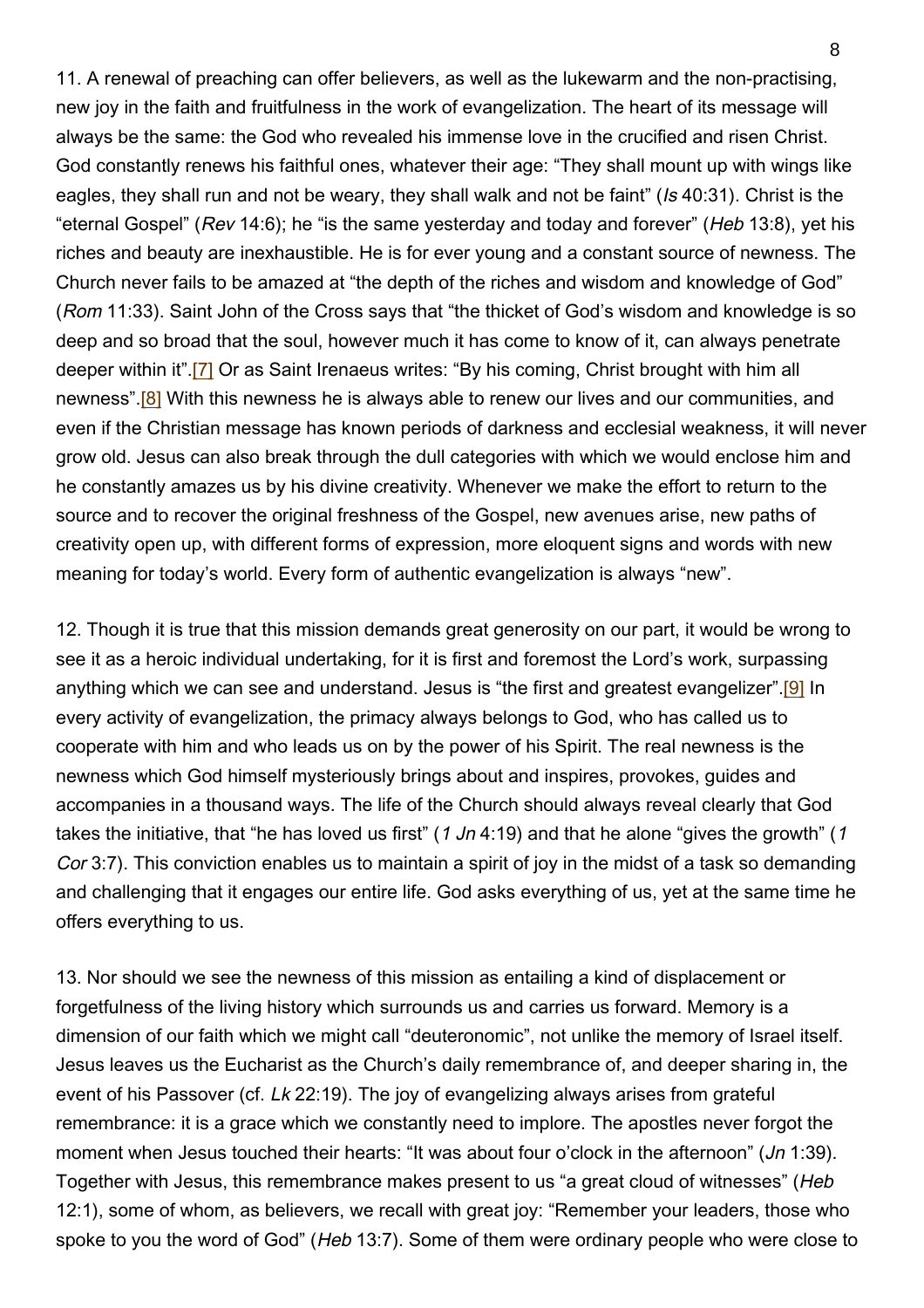us and introduced us to the life of faith: "I am reminded of your sincere faith, a faith that dwelt first in your grandmother Lois and your mother Eunice" (2 Tim 1:5). The believer is essentially "one who remembers".

### III. The new evangelization for the transmission of the faith

14. Attentive to the promptings of the Holy Spirit who helps us together to read the signs of the times, the XIII Ordinary General Assembly of the **[Synod of Bishops](http://www.vatican.va/roman_curia/synod/index.htm)** gathered from 7-28 October 2012 to discuss the theme: [The New Evangelization for the Transmission of the Christian Faith](http://www.vatican.va/roman_curia/synod/documents/rc_synod_doc_20120619_instrumentum-xiii_en.html). The Synod reaffirmed that the new evangelization is a summons addressed to all and that it is carried out in three principal settings.[\[10\]](http://w2.vatican.va/content/francesco/en/apost_exhortations/documents/papa-francesco_esortazione-ap_20131124_evangelii-gaudium.html#_ftn10)

In first place, we can mention the area of *ordinary pastoral ministry*, which is "animated by the fire of the Spirit, so as to inflame the hearts of the faithful who regularly take part in community worship and gather on the Lord's day to be nourished by his word and by the bread of eternal life". [\[11\]](http://w2.vatican.va/content/francesco/en/apost_exhortations/documents/papa-francesco_esortazione-ap_20131124_evangelii-gaudium.html#_ftn11) In this category we can also include those members of faithful who preserve a deep and sincere faith, expressing it in different ways, but seldom taking part in worship. Ordinary pastoral ministry seeks to help believers to grow spiritually so that they can respond to God's love ever more fully in their lives.

A second area is that of "the baptized whose lives do not reflect the demands of Baptism",[\[12\]](http://w2.vatican.va/content/francesco/en/apost_exhortations/documents/papa-francesco_esortazione-ap_20131124_evangelii-gaudium.html#_ftn12) who lack a meaningful relationship to the Church and no longer experience the consolation born of faith. The Church, in her maternal concern, tries to help them experience a conversion which will restore the joy of faith to their hearts and inspire a commitment to the Gospel.

Lastly, we cannot forget that evangelization is first and foremost about preaching the Gospel to those who do not know Jesus Christ or who have always rejected him. Many of them are quietly seeking God, led by a yearning to see his face, even in countries of ancient Christian tradition. All of them have a right to receive the Gospel. Christians have the duty to proclaim the Gospel without excluding anyone. Instead of seeming to impose new obligations, they should appear as people who wish to share their joy, who point to a horizon of beauty and who invite others to a delicious banquet. It is not by proselytizing that the Church grows, but "by attraction".[\[13\]](http://w2.vatican.va/content/francesco/en/apost_exhortations/documents/papa-francesco_esortazione-ap_20131124_evangelii-gaudium.html#_ftn13)

15. John Paul II asked us to recognize that "there must be no lessening of the impetus to preach the Gospel" to those who are far from Christ, "because this is the first task of the Church".[\[14\]](http://w2.vatican.va/content/francesco/en/apost_exhortations/documents/papa-francesco_esortazione-ap_20131124_evangelii-gaudium.html#_ftn14) Indeed, "today missionary activity still represents the greatest challenge for the Church"[\[15\]](http://w2.vatican.va/content/francesco/en/apost_exhortations/documents/papa-francesco_esortazione-ap_20131124_evangelii-gaudium.html#_ftn15) and "the missionary task must remain foremost"[.\[16\]](http://w2.vatican.va/content/francesco/en/apost_exhortations/documents/papa-francesco_esortazione-ap_20131124_evangelii-gaudium.html#_ftn16) What would happen if we were to take these words seriously? We would realize that missionary outreach is *paradigmatic for all the Church's* activity. Along these lines the Latin American bishops stated that we "cannot passively and calmly wait in our church buildings";[\[17\]](http://w2.vatican.va/content/francesco/en/apost_exhortations/documents/papa-francesco_esortazione-ap_20131124_evangelii-gaudium.html#_ftn17) we need to move "from a pastoral ministry of mere conservation to a decidedly missionary pastoral ministry".<sup>[\[18\]](http://w2.vatican.va/content/francesco/en/apost_exhortations/documents/papa-francesco_esortazione-ap_20131124_evangelii-gaudium.html#_ftn18)</sup> This task continues to be a source of immense joy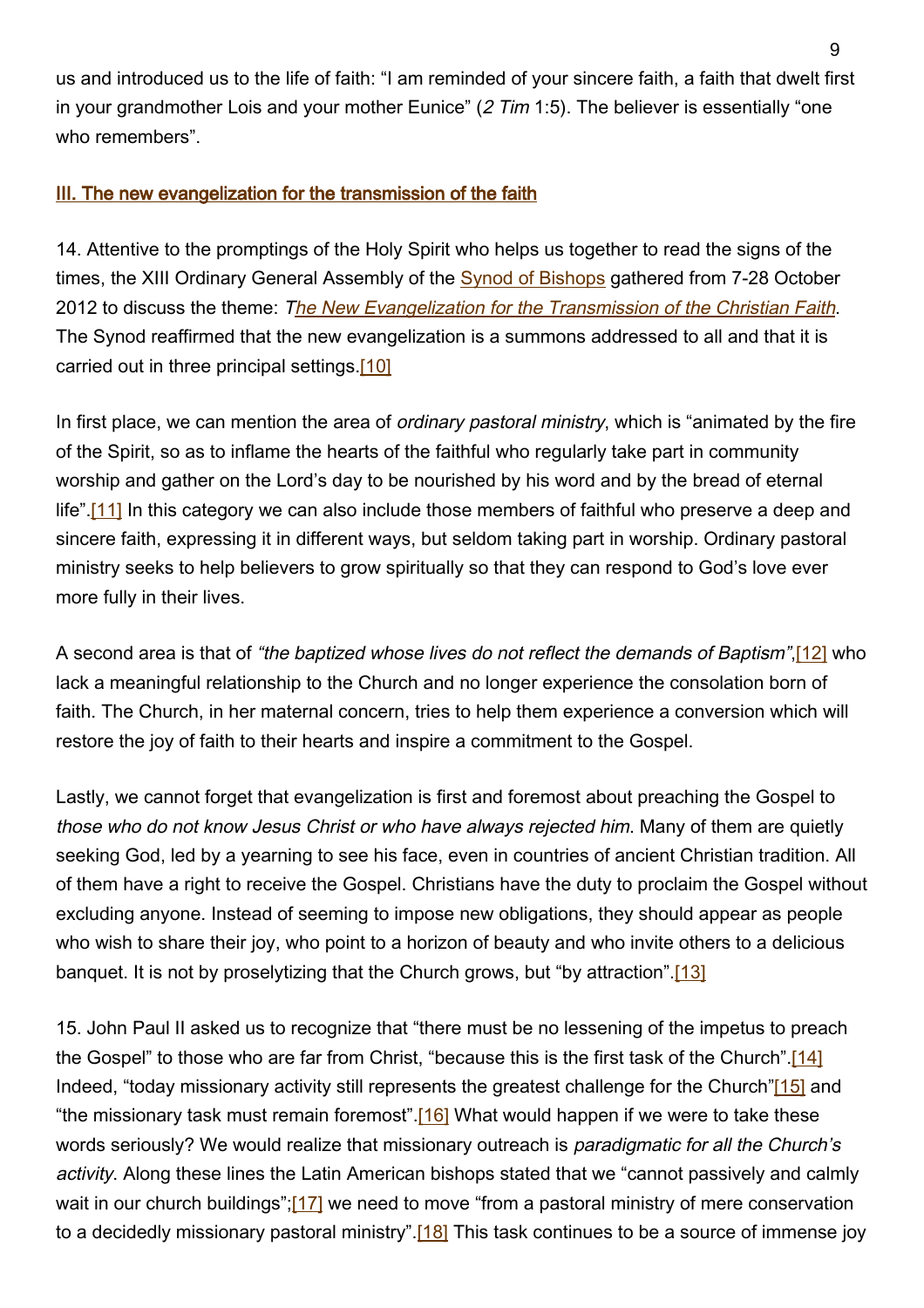for the Church: "Just so, I tell you, there will be more joy in heaven over one sinner who repents than ninety-nine righteous persons who need no repentance" (Lk 15:7).

# The scope and limits of this Exhortation

16. I was happy to take up the request of the Fathers of the Synod to write this Exhortation.<sup>[19]</sup> In so doing, I am reaping the rich fruits of the Synod's labours. In addition, I have sought advice from a number of people and I intend to express my own concerns about this particular chapter of the Church's work of evangelization. Countless issues involving evangelization today might be discussed here, but I have chosen not to explore these many questions which call for further reflection and study. Nor do I believe that the papal magisterium should be expected to offer a definitive or complete word on every question which affects the Church and the world. It is not advisable for the Pope to take the place of local Bishops in the discernment of every issue which arises in their territory. In this sense, I am conscious of the need to promote a sound "decentralization".

17. Here I have chosen to present some guidelines which can encourage and guide the whole Church in a new phase of evangelization, one marked by enthusiasm and vitality. In this context, and on the basis of the teaching of the Dogmatic Constitution *[Lumen Gentium](http://www.vatican.va/archive/hist_councils/ii_vatican_council/documents/vat-ii_const_19641121_lumen-gentium_en.html)*, I have decided, among other themes, to discuss at length the following questions:

<sup>a</sup>) the reform of the Church in her missionary outreach;

- b) the temptations faced by pastoral workers;
- <sup>c</sup>) the Church, understood as the entire People of God which evangelizes;
- d) the homily and its preparation;
- <sup>e</sup>) the inclusion of the poor in society;
- f) peace and dialogue within society;
- g) the spiritual motivations for mission.

18. I have dealt extensively with these topics, with a detail which some may find excessive. But I have done so, not with the intention of providing an exhaustive treatise but simply as a way of showing their important practical implications for the Church's mission today. All of them help give shape to a definite style of evangelization which I ask you to adopt in every activity which you undertake. In this way, we can take up, amid our daily efforts, the biblical exhortation: "Rejoice in the Lord always; again I will say: Rejoice" (Phil 4:4).

# CHAPTER ONE

# THE CHURCH'S MISSIONARY TRANSFORMATION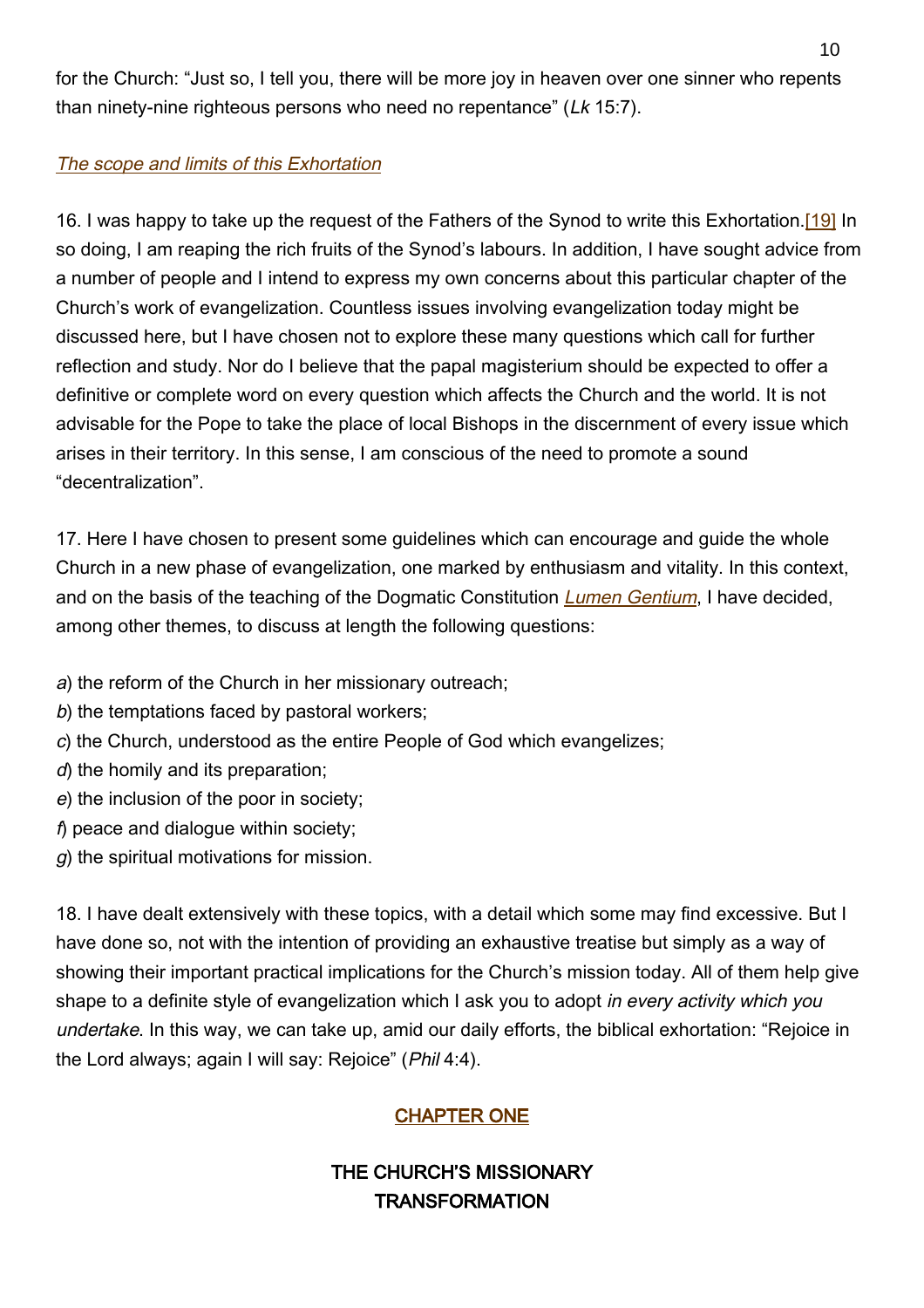19. Evangelization takes place in obedience to the missionary mandate of Jesus: "Go therefore and make disciples of all nations, baptizing them in the name of the Father and of the Son and of the Holy Spirit, teaching them to observe all that I have commanded you" (Mt 28:19-20). In these verses we see how the risen Christ sent his followers to preach the Gospel in every time and place, so that faith in him might spread to every corner of the earth.

# I. A Church which goes forth

20. The word of God constantly shows us how God challenges those who believe in him "to go forth". Abraham received the call to set out for a new land (cf. Gen 12:1-3). Moses heard God's call: "Go, I send you" ( $Ex$  3:10) and led the people towards the promised land (cf.  $Ex$  3:17). To Jeremiah God says: "To all whom I send you, you shall go" (Jer 1:7). In our day Jesus' command to "go and make disciples" echoes in the changing scenarios and ever new challenges to the Church's mission of evangelization, and all of us are called to take part in this new missionary "going forth". Each Christian and every community must discern the path that the Lord points out, but all of us are asked to obey his call to go forth from our own comfort zone in order to reach all the "peripheries" in need of the light of the Gospel.

21. The Gospel joy which enlivens the community of disciples is a missionary joy. The seventy-two disciples felt it as they returned from their mission (cf. Lk 10:17). Jesus felt it when he rejoiced in the Holy Spirit and praised the Father for revealing himself to the poor and the little ones (cf. Lk 10:21). It was felt by the first converts who marvelled to hear the apostles preaching "in the native language of each" (Acts 2:6) on the day of Pentecost. This joy is a sign that the Gospel has been proclaimed and is bearing fruit. Yet the drive to go forth and give, to go out from ourselves, to keep pressing forward in our sowing of the good seed, remains ever present. The Lord says: "Let us go on to the next towns that I may preach there also, for that is why I came out" (Mk 1:38). Once the seed has been sown in one place, Jesus does not stay behind to explain things or to perform more signs; the Spirit moves him to go forth to other towns.

22. God's word is unpredictable in its power. The Gospel speaks of a seed which, once sown, grows by itself, even as the farmer sleeps (Mk 4:26-29). The Church has to accept this unruly freedom of the word, which accomplishes what it wills in ways that surpass our calculations and ways of thinking.

23. The Church's closeness to Jesus is part of a common journey; "communion and mission are profoundly interconnected".<sup>[20]</sup> In fidelity to the example of the Master, it is vitally important for the Church today to go forth and preach the Gospel to all: to all places, on all occasions, without hesitation, reluctance or fear. The joy of the Gospel is for all people: no one can be excluded. That is what the angel proclaimed to the shepherds in Bethlehem: "Be not afraid; for behold, I bring you good news of a great joy which will come to all the people (Lk 2:10). The Book of Revelation speaks of "an eternal Gospel to proclaim to those who dwell on earth, to every nation and tongue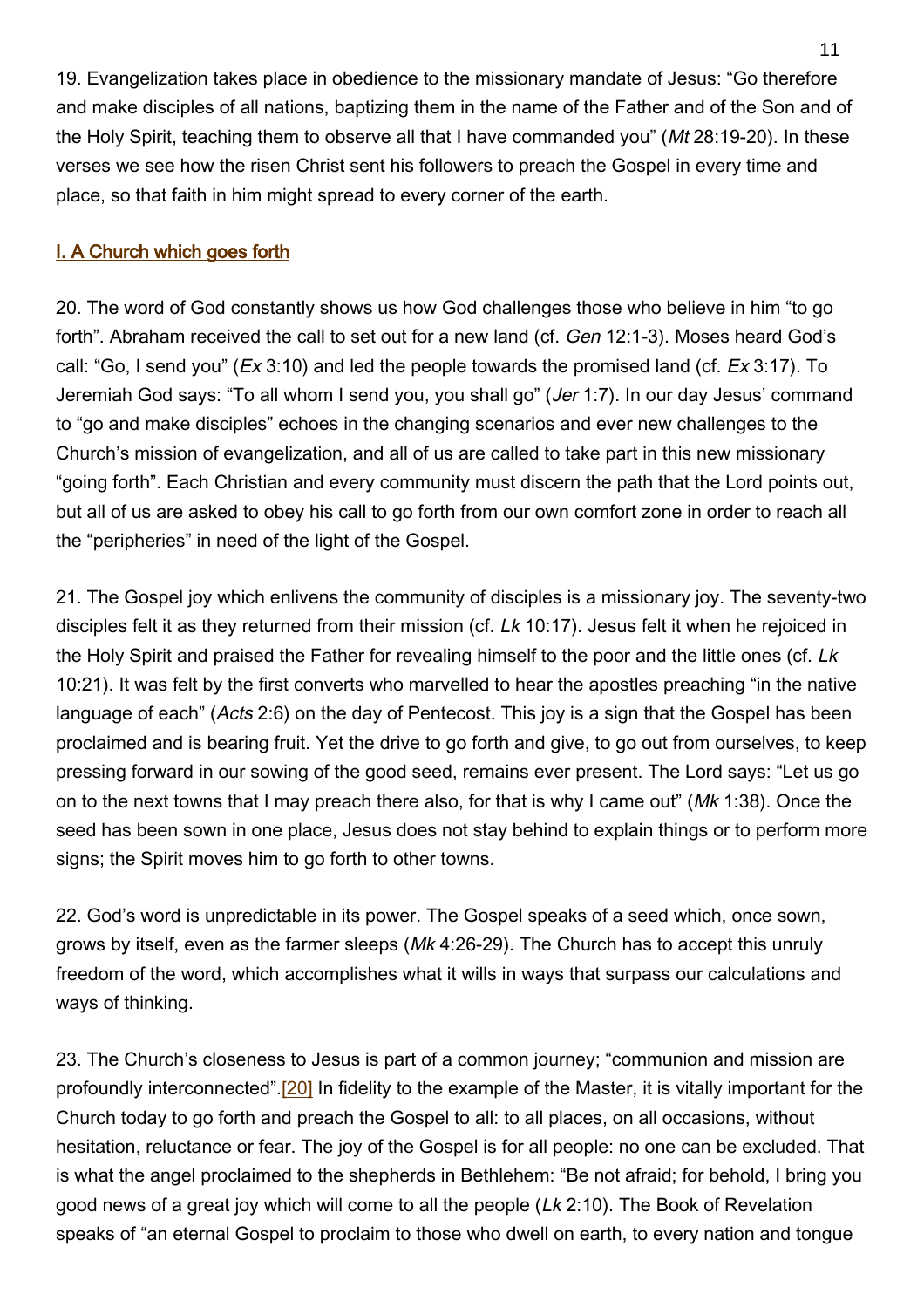#### Taking the first step, being involved and supportive, bearing fruit and rejoicing

24. The Church which "goes forth" is a community of missionary disciples who take the first step, who are involved and supportive, who bear fruit and rejoice. An evangelizing community knows that the Lord has taken the initiative, he has loved us first (cf.  $1 \text{ Jn } 4:19$ ), and therefore we can move forward, boldly take the initiative, go out to others, seek those who have fallen away, stand at the crossroads and welcome the outcast. Such a community has an endless desire to show mercy, the fruit of its own experience of the power of the Father's infinite mercy. Let us try a little harder to take the first step and to become involved. Jesus washed the feet of his disciples. The Lord gets involved and he involves his own, as he kneels to wash their feet. He tells his disciples: "You will be blessed if you do this" (Jn 13:17). An evangelizing community gets involved by word and deed in people's daily lives; it bridges distances, it is willing to abase itself if necessary, and it embraces human life, touching the suffering flesh of Christ in others. Evangelizers thus take on the "smell of the sheep" and the sheep are willing to hear their voice. An evangelizing community is also supportive, standing by people at every step of the way, no matter how difficult or lengthy this may prove to be. It is familiar with patient expectation and apostolic endurance. Evangelization consists mostly of patience and disregard for constraints of time. Faithful to the Lord's gift, it also bears fruit. An evangelizing community is always concerned with fruit, because the Lord wants her to be fruitful. It cares for the grain and does not grow impatient at the weeds. The sower, when he sees weeds sprouting among the grain does not grumble or overreact. He or she finds a way to let the word take flesh in a particular situation and bear fruits of new life, however imperfect or incomplete these may appear. The disciple is ready to put his or her whole life on the line, even to accepting martyrdom, in bearing witness to Jesus Christ, yet the goal is not to make enemies but to see God's word accepted and its capacity for liberation and renewal revealed. Finally an evangelizing community is filled with joy; it knows how to rejoice always. It celebrates every small victory, every step forward in the work of evangelization. Evangelization with joy becomes beauty in the liturgy, as part of our daily concern to spread goodness. The Church evangelizes and is herself evangelized through the beauty of the liturgy, which is both a celebration of the task of evangelization and the source of her renewed self-giving.

#### **II. Pastoral activity and conversion**

25. I am aware that nowadays documents do not arouse the same interest as in the past and that they are quickly forgotten. Nevertheless, I want to emphasize that what I am trying to express here has a programmatic significance and important consequences. I hope that all communities will devote the necessary effort to advancing along the path of a pastoral and missionary conversion which cannot leave things as they presently are. "Mere administration" can no longer be enough.<sup>[21]</sup> Throughout the world, let us be "permanently in a state of mission".<sup>[\[22\]](http://w2.vatican.va/content/francesco/en/apost_exhortations/documents/papa-francesco_esortazione-ap_20131124_evangelii-gaudium.html#_ftn22)</sup>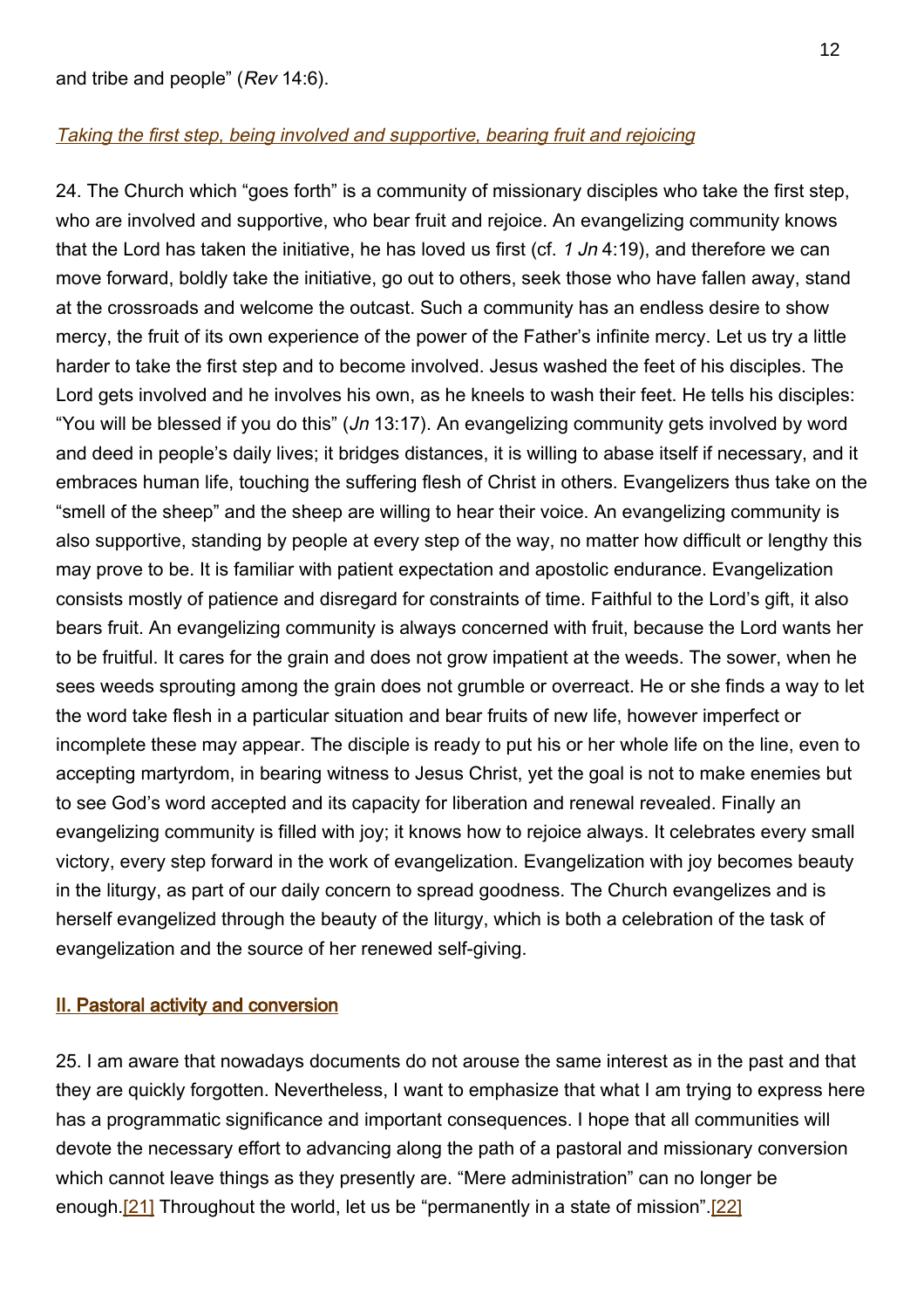26. Paul VI invited us to deepen the call to renewal and to make it clear that renewal does not only concern individuals but the entire Church. Let us return to a memorable text which continues to challenge us. "The Church must look with penetrating eyes within herself, ponder the mystery of her own being… This vivid and lively self-awareness inevitably leads to a comparison between the ideal image of the Church as Christ envisaged her and loved her as his holy and spotless bride (cf. Eph 5:27), and the actual image which the Church presents to the world today... This is the source of the Church's heroic and impatient struggle for renewal: the struggle to correct those flaws introduced by her members which her own self-examination, mirroring her exemplar, Christ, points out to her and condemns".[\[23\]](http://w2.vatican.va/content/francesco/en/apost_exhortations/documents/papa-francesco_esortazione-ap_20131124_evangelii-gaudium.html#_ftn23) The [Second Vatican Council](http://www.vatican.va/archive/hist_councils/ii_vatican_council/) presented ecclesial conversion as openness to a constant self-renewal born of fidelity to Jesus Christ: "Every renewal of the Church essentially consists in an increase of fidelity to her own calling… Christ summons the Church as she goes her pilgrim way… to that continual reformation of which she always has need, in so far as she is a human institution here on earth"[.\[24\]](http://w2.vatican.va/content/francesco/en/apost_exhortations/documents/papa-francesco_esortazione-ap_20131124_evangelii-gaudium.html#_ftn24)

There are ecclesial structures which can hamper efforts at evangelization, yet even good structures are only helpful when there is a life constantly driving, sustaining and assessing them. Without new life and an authentic evangelical spirit, without the Church's "fidelity to her own calling", any new structure will soon prove ineffective.

### An ecclesial renewal which cannot be deferred

27. I dream of a "missionary option", that is, a missionary impulse capable of transforming everything, so that the Church's customs, ways of doing things, times and schedules, language and structures can be suitably channeled for the evangelization of today's world rather than for her self-preservation. The renewal of structures demanded by pastoral conversion can only be understood in this light: as part of an effort to make them more mission-oriented, to make ordinary pastoral activity on every level more inclusive and open, to inspire in pastoral workers a constant desire to go forth and in this way to elicit a positive response from all those whom Jesus summons to friendship with himself. As John Paul II once said to the Bishops of Oceania: "All renewal in the Church must have mission as its goal if it is not to fall prey to a kind of ecclesial introversion".[\[25\]](http://w2.vatican.va/content/francesco/en/apost_exhortations/documents/papa-francesco_esortazione-ap_20131124_evangelii-gaudium.html#_ftn25)

28. The parish is not an outdated institution; precisely because it possesses great flexibility, it can assume quite different contours depending on the openness and missionary creativity of the pastor and the community. While certainly not the only institution which evangelizes, if the parish proves capable of self-renewal and constant adaptivity, it continues to be "the Church living in the midst of the homes of her sons and daughters". [26] This presumes that it really is in contact with the homes and the lives of its people, and does not become a useless structure out of touch with people or a self-absorbed group made up of a chosen few. The parish is the presence of the Church in a given territory, an environment for hearing God's word, for growth in the Christian life, for dialogue, proclamation, charitable outreach, worship and celebration.<sup>[27]</sup> In all its activities the parish encourages and trains its members to be evangelizers.<sup>[28]</sup> It is a community of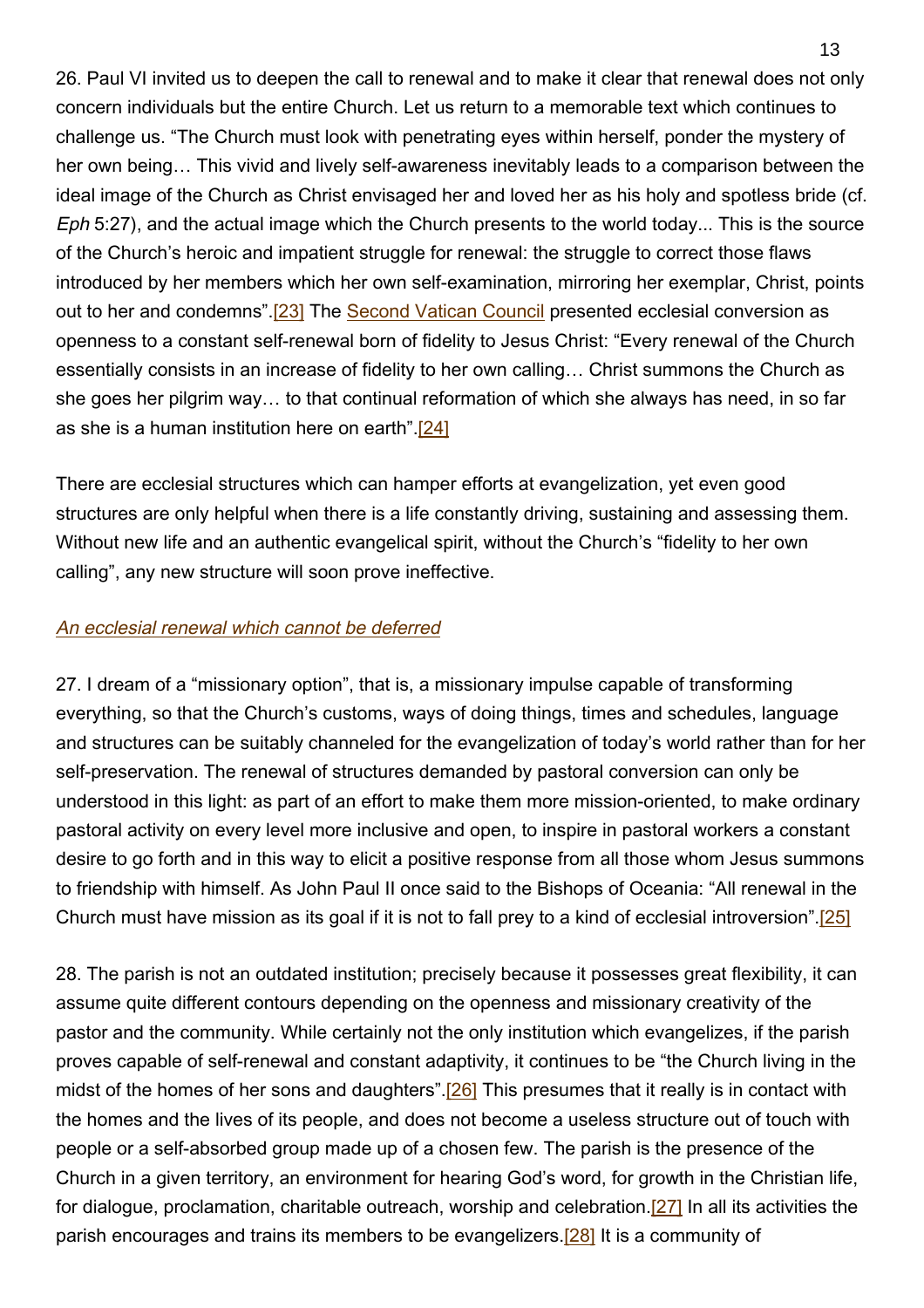communities, a sanctuary where the thirsty come to drink in the midst of their journey, and a centre of constant missionary outreach. We must admit, though, that the call to review and renew our parishes has not yet sufficed to bring them nearer to people, to make them environments of living communion and participation, and to make them completely mission-oriented.

29. Other Church institutions, basic communities and small communities, movements, and forms of association are a source of enrichment for the Church, raised up by the Spirit for evangelizing different areas and sectors. Frequently they bring a new evangelizing fervour and a new capacity for dialogue with the world whereby the Church is renewed. But it will prove beneficial for them not to lose contact with the rich reality of the local parish and to participate readily in the overall pastoral activity of the particular Church.[\[29\]](http://w2.vatican.va/content/francesco/en/apost_exhortations/documents/papa-francesco_esortazione-ap_20131124_evangelii-gaudium.html#_ftn29) This kind of integration will prevent them from concentrating only on part of the Gospel or the Church, or becoming nomads without roots.

30. Each particular Church, as a portion of the Catholic Church under the leadership of its bishop, is likewise called to missionary conversion. It is the primary subject of evangelization,<sup>[\[30\]](http://w2.vatican.va/content/francesco/en/apost_exhortations/documents/papa-francesco_esortazione-ap_20131124_evangelii-gaudium.html#_ftn30)</sup> since it is the concrete manifestation of the one Church in one specific place, and in it "the one, holy, catholic, and apostolic Church of Christ is truly present and operative".[\[31\]](http://w2.vatican.va/content/francesco/en/apost_exhortations/documents/papa-francesco_esortazione-ap_20131124_evangelii-gaudium.html#_ftn31) It is the Church incarnate in a certain place, equipped with all the means of salvation bestowed by Christ, but with local features. Its joy in communicating Jesus Christ is expressed both by a concern to preach him to areas in greater need and in constantly going forth to the outskirts of its own territory or towards new sociocultural settings.[\[32\]](http://w2.vatican.va/content/francesco/en/apost_exhortations/documents/papa-francesco_esortazione-ap_20131124_evangelii-gaudium.html#_ftn32) Wherever the need for the light and the life of the Risen Christ is greatest, it will want to be there.<sup>[\[33\]](http://w2.vatican.va/content/francesco/en/apost_exhortations/documents/papa-francesco_esortazione-ap_20131124_evangelii-gaudium.html#_ftn33)</sup> To make this missionary impulse ever more focused, generous and fruitful, I encourage each particular Church to undertake a resolute process of discernment, purification and reform.

31. The bishop must always foster this missionary communion in his diocesan Church, following the ideal of the first Christian communities, in which the believers were of one heart and one soul (cf. Acts 4:32). To do so, he will sometimes go before his people, pointing the way and keeping their hope vibrant. At other times, he will simply be in their midst with his unassuming and merciful presence. At yet other times, he will have to walk after them, helping those who lag behind and – above all – allowing the flock to strike out on new paths. In his mission of fostering a dynamic, open and missionary communion, he will have to encourage and develop the means of participation proposed in the Code of Canon Law[,\[34\]](http://w2.vatican.va/content/francesco/en/apost_exhortations/documents/papa-francesco_esortazione-ap_20131124_evangelii-gaudium.html#_ftn34) and other forms of pastoral dialogue, out of a desire to listen to everyone and not simply to those who would tell him what he would like to hear. Yet the principal aim of these participatory processes should not be ecclesiastical organization but rather the missionary aspiration of reaching everyone.

32. Since I am called to put into practice what I ask of others, I too must think about a conversion of the papacy. It is my duty, as the Bishop of Rome, to be open to suggestions which can help make the exercise of my ministry more faithful to the meaning which Jesus Christ wished to give it and to the present needs of evangelization. Pope John Paul II asked for help in finding "a way of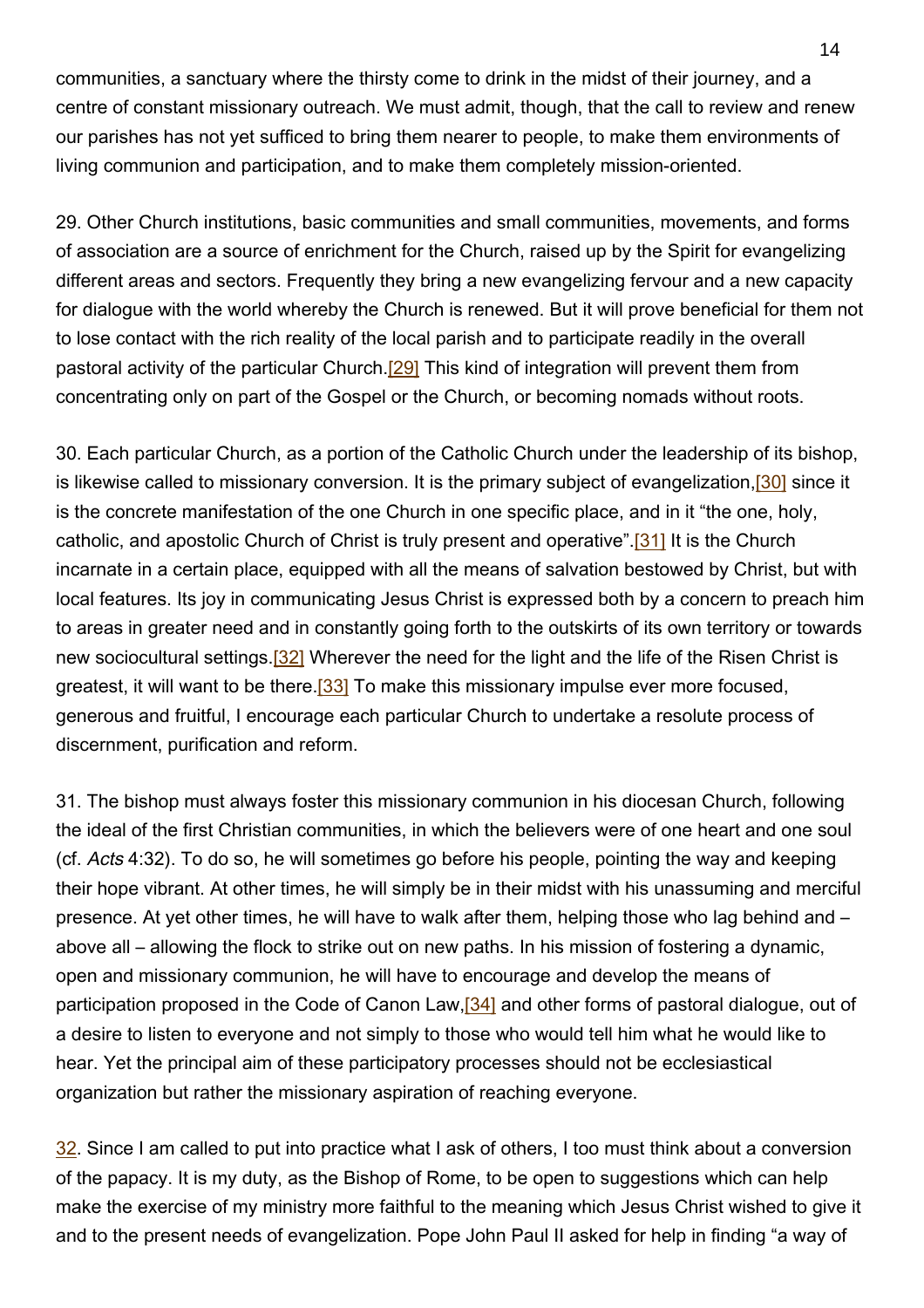exercising the primacy which, while in no way renouncing what is essential to its mission, is nonetheless open to a new situation".<sup>[\[35\]](http://w2.vatican.va/content/francesco/en/apost_exhortations/documents/papa-francesco_esortazione-ap_20131124_evangelii-gaudium.html#_ftn35)</sup> We have made little progress in this regard. The papacy and the central structures of the universal Church also need to hear the call to pastoral conversion. The [Second Vatican Council](http://www.vatican.va/archive/hist_councils/ii_vatican_council/) stated that, like the ancient patriarchal Churches, episcopal conferences are in a position "to contribute in many and fruitful ways to the concrete realization of the collegial spirit".<sup>[\[36\]](http://w2.vatican.va/content/francesco/en/apost_exhortations/documents/papa-francesco_esortazione-ap_20131124_evangelii-gaudium.html#_ftn36)</sup> Yet this desire has not been fully realized, since a juridical status of episcopal conferences which would see them as subjects of specific attributions, including genuine doctrinal authority, has not yet been sufficiently elaborated[.\[37\]](http://w2.vatican.va/content/francesco/en/apost_exhortations/documents/papa-francesco_esortazione-ap_20131124_evangelii-gaudium.html#_ftn37) Excessive centralization, rather than proving helpful, complicates the Church's life and her missionary outreach.

33. Pastoral ministry in a missionary key seeks to abandon the complacent attitude that says: "We have always done it this way". I invite everyone to be bold and creative in this task of rethinking the goals, structures, style and methods of evangelization in their respective communities. A proposal of goals without an adequate communal search for the means of achieving them will inevitably prove illusory. I encourage everyone to apply the guidelines found in this document generously and courageously, without inhibitions or fear. The important thing is to not walk alone, but to rely on each other as brothers and sisters, and especially under the leadership of the bishops, in a wise and realistic pastoral discernment.

# III. From the heart of the Gospel

34. If we attempt to put all things in a missionary key, this will also affect the way we communicate the message. In today's world of instant communication and occasionally biased media coverage, the message we preach runs a greater risk of being distorted or reduced to some of its secondary aspects. In this way certain issues which are part of the Church's moral teaching are taken out of the context which gives them their meaning. The biggest problem is when the message we preach then seems identified with those secondary aspects which, important as they are, do not in and of themselves convey the heart of Christ's message. We need to be realistic and not assume that our audience understands the full background to what we are saying, or is capable of relating what we say to the very heart of the Gospel which gives it meaning, beauty and attractiveness.

35. Pastoral ministry in a missionary style is not obsessed with the disjointed transmission of a multitude of doctrines to be insistently imposed. When we adopt a pastoral goal and a missionary style which would actually reach everyone without exception or exclusion, the message has to concentrate on the essentials, on what is most beautiful, most grand, most appealing and at the same time most necessary. The message is simplified, while losing none of its depth and truth, and thus becomes all the more forceful and convincing.

36. All revealed truths derive from the same divine source and are to be believed with the same faith, yet some of them are more important for giving direct expression to the heart of the Gospel.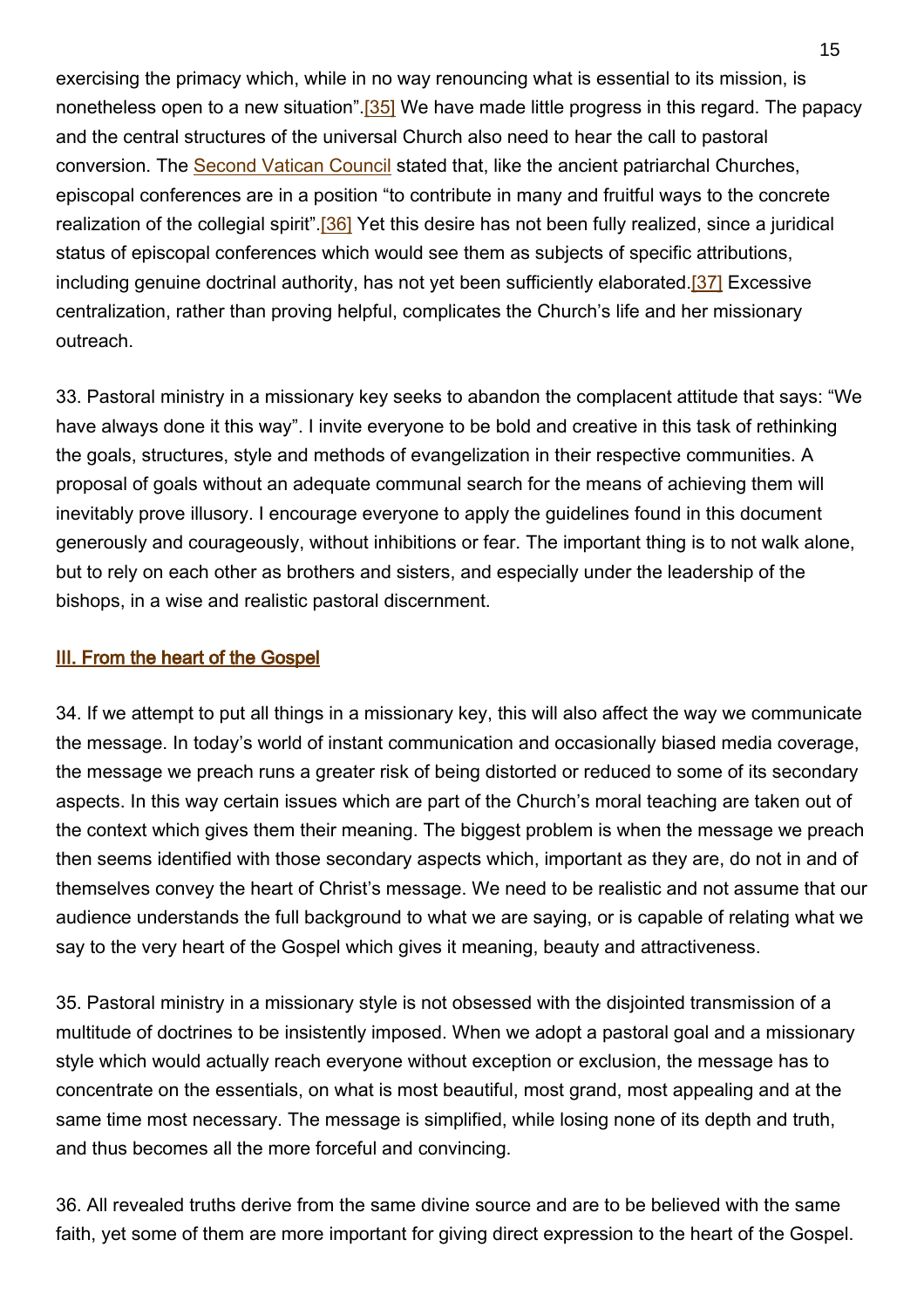In this basic core, what shines forth is the beauty of the saving love of God made manifest in Jesus Christ who died and rose from the dead. In this sense, the [Second Vatican Council](http://www.vatican.va/archive/hist_councils/ii_vatican_council/) explained, "in Catholic doctrine there exists an order or a 'hierarchy' of truths, since they vary in their relation to the foundation of the Christian faith".<sup>[\[38\]](http://w2.vatican.va/content/francesco/en/apost_exhortations/documents/papa-francesco_esortazione-ap_20131124_evangelii-gaudium.html#_ftn38)</sup> This holds true as much for the dogmas of faith as for the whole corpus of the Church's teaching, including her moral teaching.

37. Saint Thomas Aquinas taught that the Church's moral teaching has its own "hierarchy", in the virtues and in the acts which proceed from them.[\[39\]](http://w2.vatican.va/content/francesco/en/apost_exhortations/documents/papa-francesco_esortazione-ap_20131124_evangelii-gaudium.html#_ftn39) What counts above all else is "faith working through love" (Gal 5:6). Works of love directed to one's neighbour are the most perfect external manifestation of the interior grace of the Spirit: "The foundation of the New Law is in the grace of the Holy Spirit, who is manifested in the faith which works through love"[.\[40\]](http://w2.vatican.va/content/francesco/en/apost_exhortations/documents/papa-francesco_esortazione-ap_20131124_evangelii-gaudium.html#_ftn40) Thomas thus explains that, as far as external works are concerned, mercy is the greatest of all the virtues: "In itself mercy is the greatest of the virtues, since all the others revolve around it and, more than this, it makes up for their deficiencies. This is particular to the superior virtue, and as such it is proper to God to have mercy, through which his omnipotence is manifested to the greatest degree"[.\[41\]](http://w2.vatican.va/content/francesco/en/apost_exhortations/documents/papa-francesco_esortazione-ap_20131124_evangelii-gaudium.html#_ftn41)

38. It is important to draw out the pastoral consequences of the Council's teaching, which reflects an ancient conviction of the Church. First, it needs to be said that in preaching the Gospel a fitting sense of proportion has to be maintained. This would be seen in the frequency with which certain themes are brought up and in the emphasis given to them in preaching. For example, if in the course of the liturgical year a parish priest speaks about temperance ten times but only mentions charity or justice two or three times, an imbalance results, and precisely those virtues which ought to be most present in preaching and catechesis are overlooked. The same thing happens when we speak more about law than about grace, more about the Church than about Christ, more about the Pope than about God's word.

39. Just as the organic unity existing among the virtues means that no one of them can be excluded from the Christian ideal, so no truth may be denied. The integrity of the Gospel message must not be deformed. What is more, each truth is better understood when related to the harmonious totality of the Christian message; in this context all of the truths are important and illumine one another. When preaching is faithful to the Gospel, the centrality of certain truths is evident and it becomes clear that Christian morality is not a form of stoicism, or self-denial, or merely a practical philosophy or a catalogue of sins and faults. Before all else, the Gospel invites us to respond to the God of love who saves us, to see God in others and to go forth from ourselves to seek the good of others. Under no circumstance can this invitation be obscured! All of the virtues are at the service of this response of love. If this invitation does not radiate forcefully and attractively, the edifice of the Church's moral teaching risks becoming a house of cards, and this is our greatest risk. It would mean that it is not the Gospel which is being preached, but certain doctrinal or moral points based on specific ideological options. The message will run the risk of losing its freshness and will cease to have "the fragrance of the Gospel".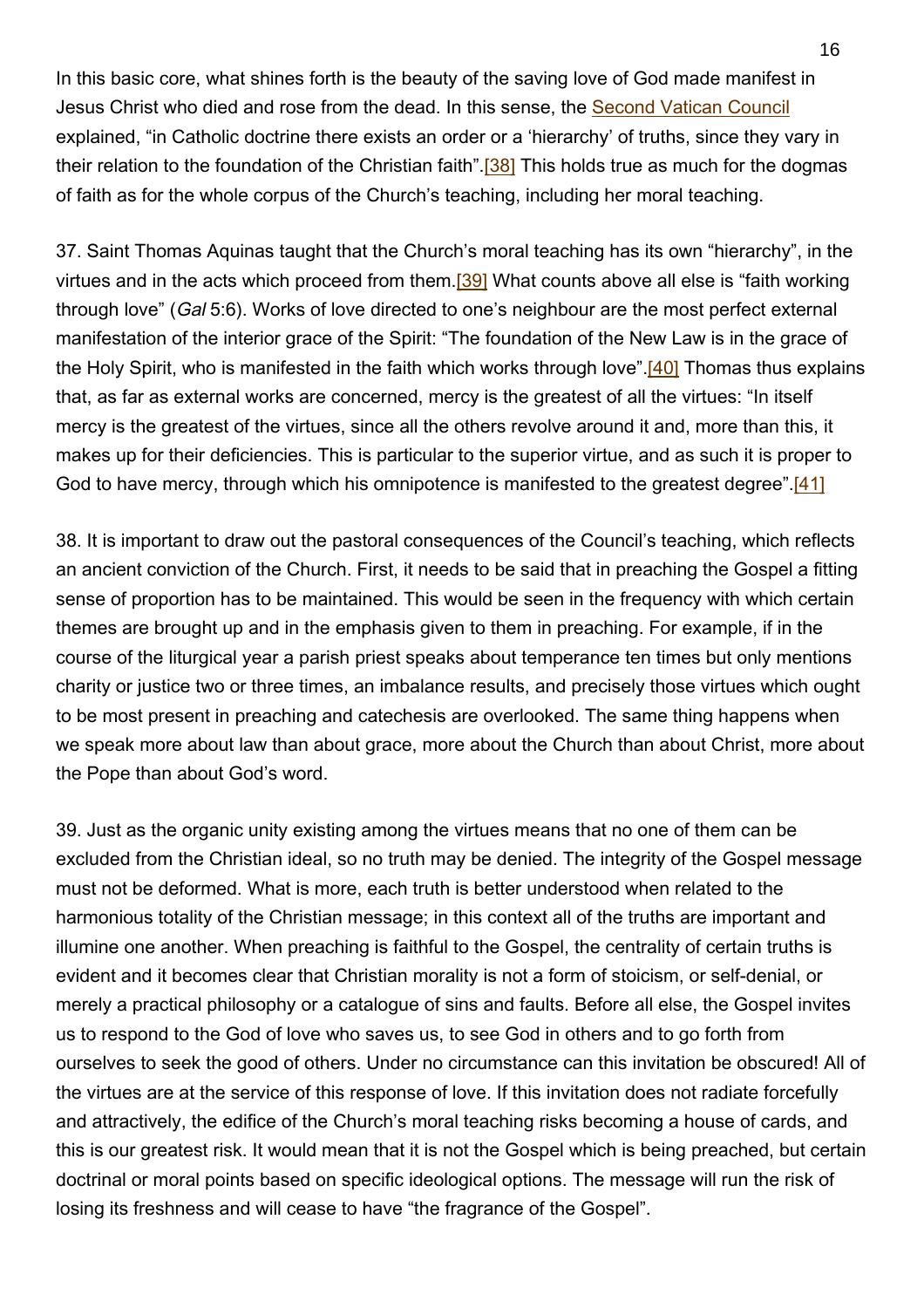#### IV. A mission embodied within human limits

40. The Church is herself a missionary disciple; she needs to grow in her interpretation of the revealed word and in her understanding of truth. It is the task of exegetes and theologians to help "the judgment of the Church to mature".[\[42\]](http://w2.vatican.va/content/francesco/en/apost_exhortations/documents/papa-francesco_esortazione-ap_20131124_evangelii-gaudium.html#_ftn42) The other sciences also help to accomplish this, each in its own way. With reference to the social sciences, for example, John Paul II said that the Church values their research, which helps her "to derive concrete indications helpful for her magisterial mission"[.\[43\]](http://w2.vatican.va/content/francesco/en/apost_exhortations/documents/papa-francesco_esortazione-ap_20131124_evangelii-gaudium.html#_ftn43) Within the Church countless issues are being studied and reflected upon with great freedom. Differing currents of thought in philosophy, theology and pastoral practice, if open to being reconciled by the Spirit in respect and love, can enable the Church to grow, since all of them help to express more clearly the immense riches of God's word. For those who long for a monolithic body of doctrine guarded by all and leaving no room for nuance, this might appear as undesirable and leading to confusion. But in fact such variety serves to bring out and develop different facets of the inexhaustible riches of the Gospel.[\[44\]](http://w2.vatican.va/content/francesco/en/apost_exhortations/documents/papa-francesco_esortazione-ap_20131124_evangelii-gaudium.html#_ftn44)

41. At the same time, today's vast and rapid cultural changes demand that we constantly seek ways of expressing unchanging truths in a language which brings out their abiding newness. "The deposit of the faith is one thing... the way it is expressed is another".[\[45\]](http://w2.vatican.va/content/francesco/en/apost_exhortations/documents/papa-francesco_esortazione-ap_20131124_evangelii-gaudium.html#_ftn45) There are times when the faithful, in listening to completely orthodox language, take away something alien to the authentic Gospel of Jesus Christ, because that language is alien to their own way of speaking to and understanding one another. With the holy intent of communicating the truth about God and humanity, we sometimes give them a false god or a human ideal which is not really Christian. In this way, we hold fast to a formulation while failing to convey its substance. This is the greatest danger. Let us never forget that "the expression of truth can take different forms. The renewal of these forms of expression becomes necessary for the sake of transmitting to the people of today the Gospel message in its unchanging meaning"[.\[46\]](http://w2.vatican.va/content/francesco/en/apost_exhortations/documents/papa-francesco_esortazione-ap_20131124_evangelii-gaudium.html#_ftn46)

42. All of this has great relevance for the preaching of the Gospel, if we are really concerned to make its beauty more clearly recognized and accepted by all. Of course, we will never be able to make the Church's teachings easily understood or readily appreciated by everyone. Faith always remains something of a cross; it retains a certain obscurity which does not detract from the firmness of its assent. Some things are understood and appreciated only from the standpoint of this assent, which is a sister to love, beyond the range of clear reasons and arguments. We need to remember that all religious teaching ultimately has to be reflected in the teacher's way of life, which awakens the assent of the heart by its nearness, love and witness.

43. In her ongoing discernment, the Church can also come to see that certain customs not directly connected to the heart of the Gospel, even some which have deep historical roots, are no longer properly understood and appreciated. Some of these customs may be beautiful, but they no longer serve as means of communicating the Gospel. We should not be afraid to re-examine them. At the same time, the Church has rules or precepts which may have been quite effective in their time, but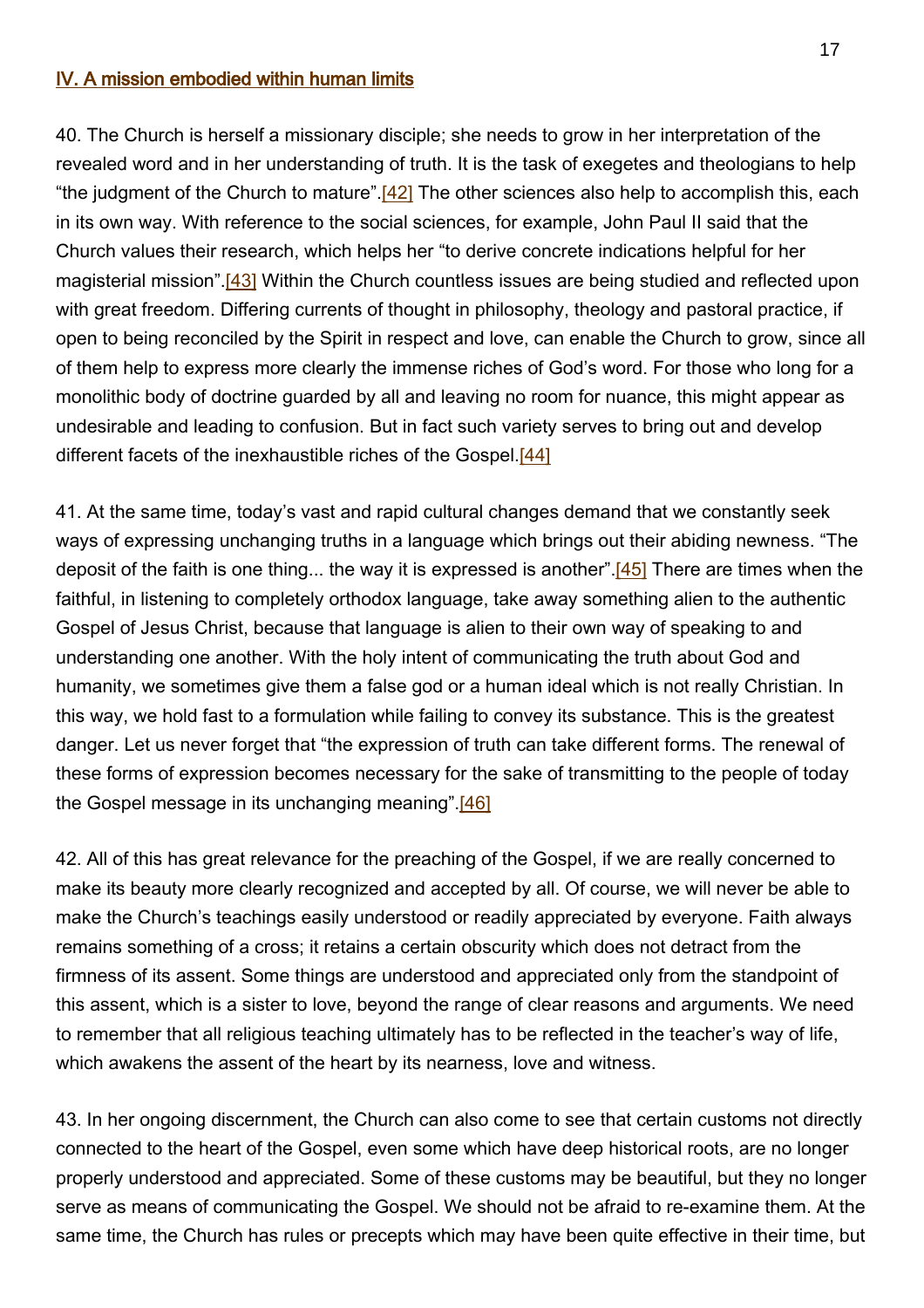no longer have the same usefulness for directing and shaping people's lives. Saint Thomas Aquinas pointed out that the precepts which Christ and the apostles gave to the people of God "are very few".[\[47\]](http://w2.vatican.va/content/francesco/en/apost_exhortations/documents/papa-francesco_esortazione-ap_20131124_evangelii-gaudium.html#_ftn47) Citing Saint Augustine, he noted that the precepts subsequently enjoined by the Church should be insisted upon with moderation "so as not to burden the lives of the faithful" and make our religion a form of servitude, whereas "God's mercy has willed that we should be free". [\[48\]](http://w2.vatican.va/content/francesco/en/apost_exhortations/documents/papa-francesco_esortazione-ap_20131124_evangelii-gaudium.html#_ftn48) This warning, issued many centuries ago, is most timely today. It ought to be one of the criteria to be taken into account in considering a reform of the Church and her preaching which would enable it to reach everyone.

44. Moreover, pastors and the lay faithful who accompany their brothers and sisters in faith or on a journey of openness to God must always remember what the Catechism of the Catholic Church teaches quite clearly: "Imputability and responsibility for an action can be diminished or even nullified by ignorance, inadvertence, duress, fear, habit, inordinate attachments, and other psychological or social factors".[\[49\]](http://w2.vatican.va/content/francesco/en/apost_exhortations/documents/papa-francesco_esortazione-ap_20131124_evangelii-gaudium.html#_ftn49) Consequently, without detracting from the evangelical ideal, they need to accompany with mercy and patience the eventual stages of personal growth as these progressively occur.[\[50\]](http://w2.vatican.va/content/francesco/en/apost_exhortations/documents/papa-francesco_esortazione-ap_20131124_evangelii-gaudium.html#_ftn50) I want to remind priests that the confessional must not be a torture chamber but rather an encounter with the Lord's mercy which spurs us on to do our best. A small step, in the midst of great human limitations, can be more pleasing to God than a life which appears outwardly in order but moves through the day without confronting great difficulties. Everyone needs to be touched by the comfort and attraction of God's saving love, which is mysteriously at work in each person, above and beyond their faults and failings.

45. We see then that the task of evangelization operates within the limits of language and of circumstances. It constantly seeks to communicate more effectively the truth of the Gospel in a specific context, without renouncing the truth, the goodness and the light which it can bring whenever perfection is not possible. A missionary heart is aware of these limits and makes itself "weak with the weak... everything for everyone" (1 Cor 9:22). It never closes itself off, never retreats into its own security, never opts for rigidity and defensiveness. It realizes that it has to grow in its own understanding of the Gospel and in discerning the paths of the Spirit, and so it always does what good it can, even if in the process, its shoes get soiled by the mud of the street.

#### V. A mother with an open heart

46. A Church which "goes forth" is a Church whose doors are open. Going out to others in order to reach the fringes of humanity does not mean rushing out aimlessly into the world. Often it is better simply to slow down, to put aside our eagerness in order to see and listen to others, to stop rushing from one thing to another and to remain with someone who has faltered along the way. At times we have to be like the father of the prodigal son, who always keeps his door open so that when the son returns, he can readily pass through it.

47. The Church is called to be the house of the Father, with doors always wide open. One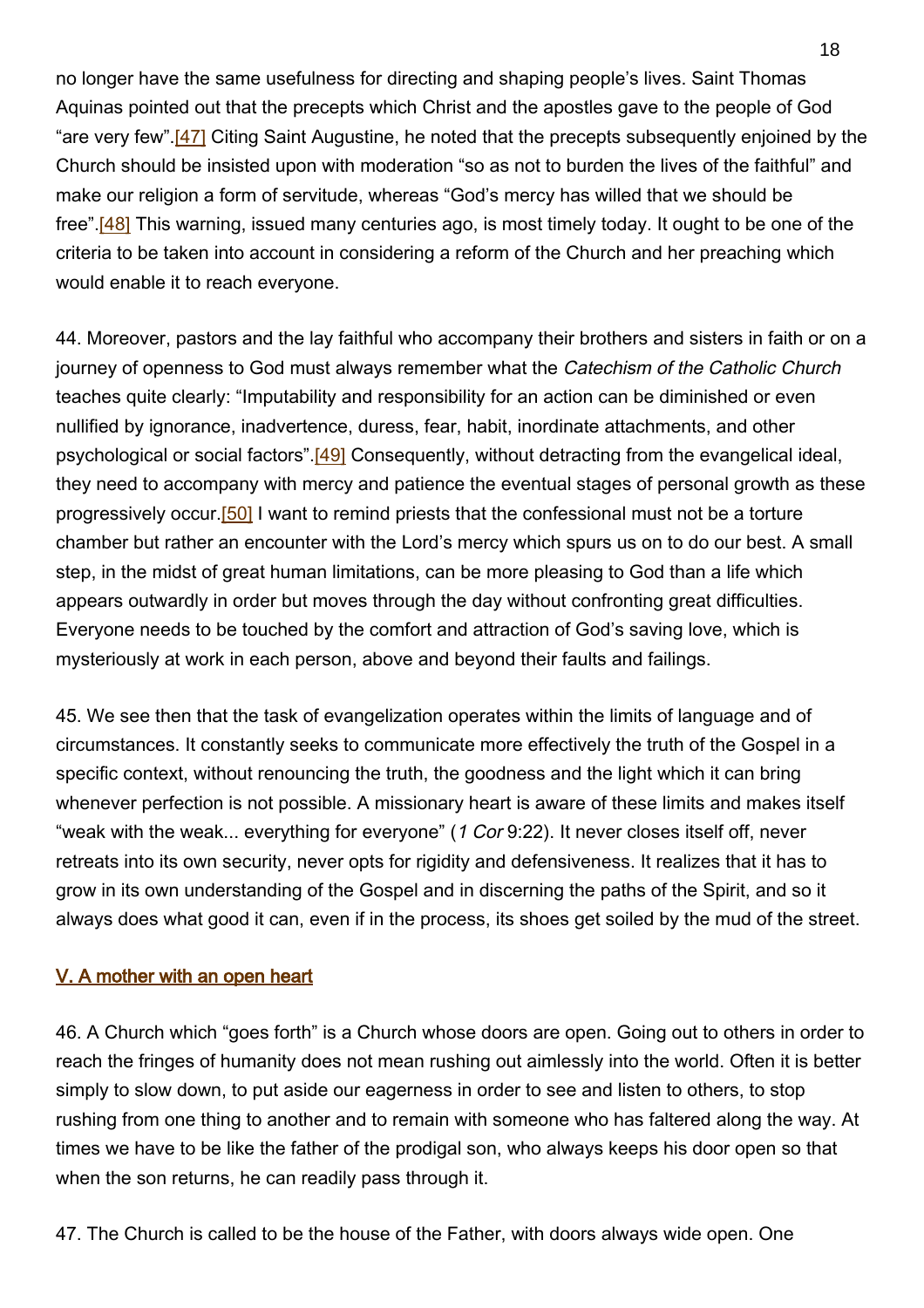concrete sign of such openness is that our church doors should always be open, so that if someone, moved by the Spirit, comes there looking for God, he or she will not find a closed door. There are other doors that should not be closed either. Everyone can share in some way in the life of the Church; everyone can be part of the community, nor should the doors of the sacraments be closed for simply any reason. This is especially true of the sacrament which is itself "the door": baptism. The Eucharist, although it is the fullness of sacramental life, is not a prize for the perfect but a powerful medicine and nourishment for the weak[.\[51\]](http://w2.vatican.va/content/francesco/en/apost_exhortations/documents/papa-francesco_esortazione-ap_20131124_evangelii-gaudium.html#_ftn51) These convictions have pastoral consequences that we are called to consider with prudence and boldness. Frequently, we act as arbiters of grace rather than its facilitators. But the Church is not a tollhouse; it is the house of the Father, where there is a place for everyone, with all their problems.

48. If the whole Church takes up this missionary impulse, she has to go forth to everyone without exception. But to whom should she go first? When we read the Gospel we find a clear indication: not so much our friends and wealthy neighbours, but above all the poor and the sick, those who are usually despised and overlooked, "those who cannot repay you" (Lk 14:14). There can be no room for doubt or for explanations which weaken so clear a message. Today and always, "the poor are the privileged recipients of the Gospel",[\[52\]](http://w2.vatican.va/content/francesco/en/apost_exhortations/documents/papa-francesco_esortazione-ap_20131124_evangelii-gaudium.html#_ftn52) and the fact that it is freely preached to them is a sign of the kingdom that Jesus came to establish. We have to state, without mincing words, that there is an inseparable bond between our faith and the poor. May we never abandon them.

49. Let us go forth, then, let us go forth to offer everyone the life of Jesus Christ. Here I repeat for the entire Church what I have often said to the priests and laity of Buenos Aires: I prefer a Church which is bruised, hurting and dirty because it has been out on the streets, rather than a Church which is unhealthy from being confined and from clinging to its own security. I do not want a Church concerned with being at the centre and which then ends by being caught up in a web of obsessions and procedures. If something should rightly disturb us and trouble our consciences, it is the fact that so many of our brothers and sisters are living without the strength, light and consolation born of friendship with Jesus Christ, without a community of faith to support them, without meaning and a goal in life. More than by fear of going astray, my hope is that we will be moved by the fear of remaining shut up within structures which give us a false sense of security, within rules which make us harsh judges, within habits which make us feel safe, while at our door people are starving and Jesus does not tire of saying to us: "Give them something to eat" (Mk 6:37).

# CHAPTER TWO

# AMID THE CRISIS OF COMMUNAL COMMITMENT

50. Before taking up some basic questions related to the work of evangelization, it may be helpful to mention briefly the context in which we all have to live and work. Today, we frequently hear of a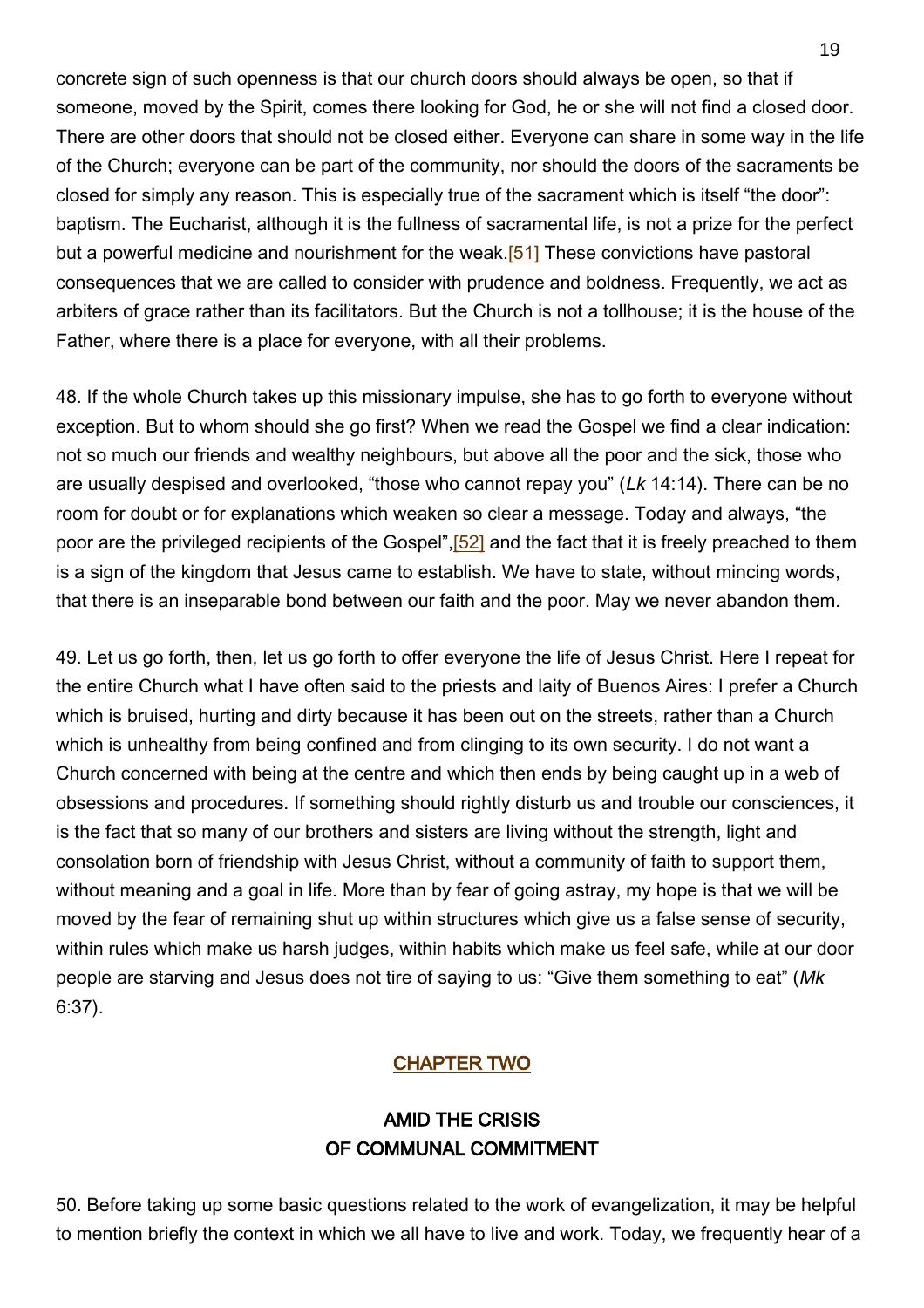"diagnostic overload" which is not always accompanied by improved and actually applicable methods of treatment. Nor would we be well served by a purely sociological analysis which would aim to embrace all of reality by employing an allegedly neutral and clinical method. What I would like to propose is something much more in the line of an evangelical discernment. It is the approach of a missionary disciple, an approach "nourished by the light and strength of the Holy Spirit".[\[53\]](http://w2.vatican.va/content/francesco/en/apost_exhortations/documents/papa-francesco_esortazione-ap_20131124_evangelii-gaudium.html#_ftn53)

51. It is not the task of the Pope to offer a detailed and complete analysis of contemporary reality, but I do exhort all the communities to an "ever watchful scrutiny of the signs of the times"[.\[54\]](http://w2.vatican.va/content/francesco/en/apost_exhortations/documents/papa-francesco_esortazione-ap_20131124_evangelii-gaudium.html#_ftn54) This is in fact a grave responsibility, since certain present realities, unless effectively dealt with, are capable of setting off processes of dehumanization which would then be hard to reverse. We need to distinguish clearly what might be a fruit of the kingdom from what runs counter to God's plan. This involves not only recognizing and discerning spirits, but also – and this is decisive – choosing movements of the spirit of good and rejecting those of the spirit of evil. I take for granted the different analyses which other documents of the universal magisterium have offered, as well as those proposed by the regional and national conferences of bishops. In this Exhortation I claim only to consider briefly, and from a pastoral perspective, certain factors which can restrain or weaken the impulse of missionary renewal in the Church, either because they threaten the life and dignity of God's people or because they affect those who are directly involved in the Church's institutions and in her work of evangelization.

# I. Some challenges of today's world

52. In our time humanity is experiencing a turning-point in its history, as we can see from the advances being made in so many fields. We can only praise the steps being taken to improve people's welfare in areas such as health care, education and communications. At the same time we have to remember that the majority of our contemporaries are barely living from day to day. with dire consequences. A number of diseases are spreading. The hearts of many people are gripped by fear and desperation, even in the so-called rich countries. The joy of living frequently fades, lack of respect for others and violence are on the rise, and inequality is increasingly evident. It is a struggle to live and, often, to live with precious little dignity. This epochal change has been set in motion by the enormous qualitative, quantitative, rapid and cumulative advances occuring in the sciences and in technology, and by their instant application in different areas of nature and of life. We are in an age of knowledge and information, which has led to new and often anonymous kinds of power.

# No to an economy of exclusion

53. Just as the commandment "Thou shalt not kill" sets a clear limit in order to safeguard the value of human life, today we also have to say "thou shalt not" to an economy of exclusion and inequality. Such an economy kills. How can it be that it is not a news item when an elderly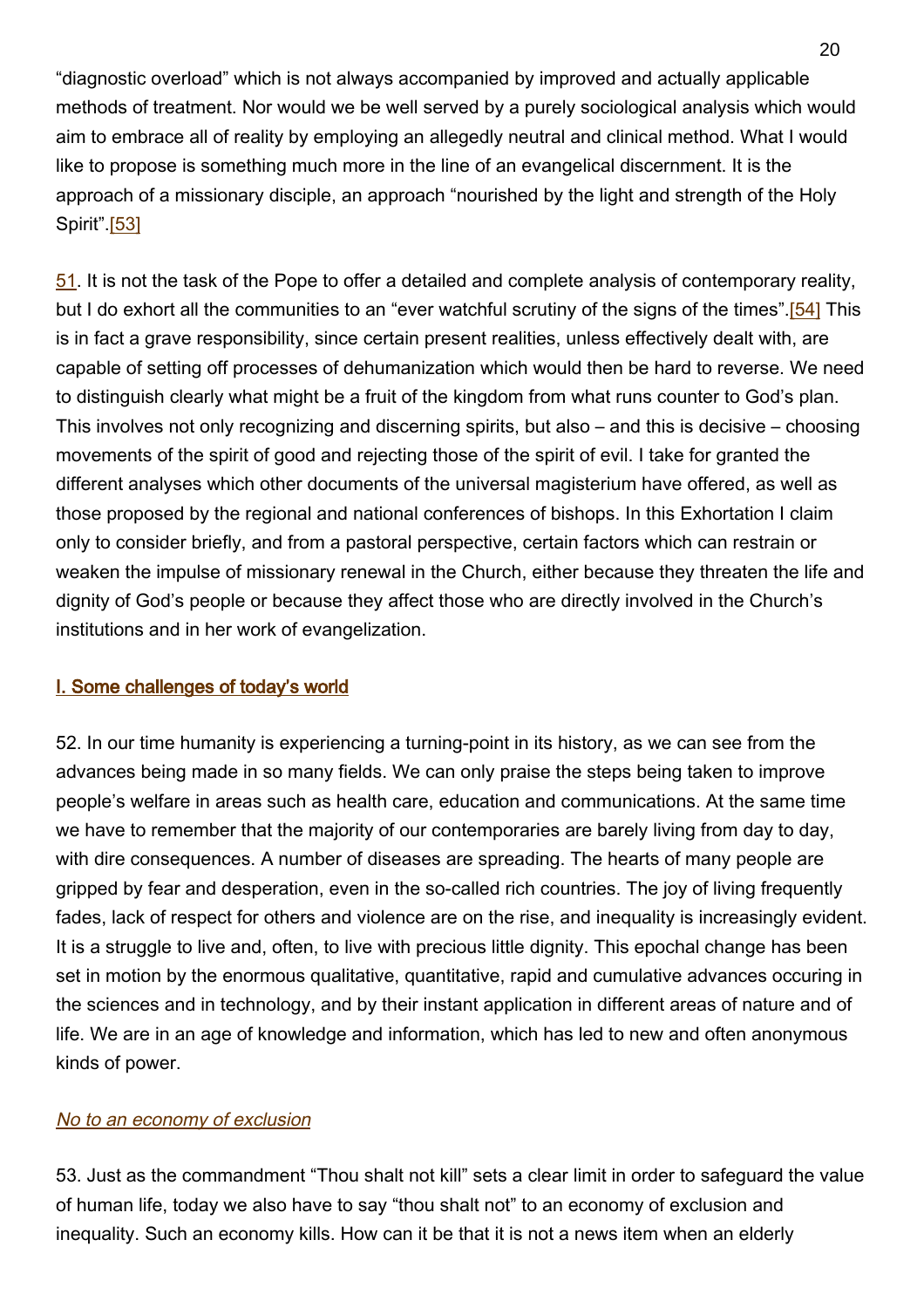homeless person dies of exposure, but it is news when the stock market loses two points? This is a case of exclusion. Can we continue to stand by when food is thrown away while people are starving? This is a case of inequality. Today everything comes under the laws of competition and the survival of the fittest, where the powerful feed upon the powerless. As a consequence, masses of people find themselves excluded and marginalized: without work, without possibilities, without any means of escape.

Human beings are themselves considered consumer goods to be used and then discarded. We have created a "throw away" culture which is now spreading. It is no longer simply about exploitation and oppression, but something new. Exclusion ultimately has to do with what it means to be a part of the society in which we live; those excluded are no longer society's underside or its fringes or its disenfranchised – they are no longer even a part of it. The excluded are not the "exploited" but the outcast, the "leftovers".

54. In this context, some people continue to defend trickle-down theories which assume that economic growth, encouraged by a free market, will inevitably succeed in bringing about greater justice and inclusiveness in the world. This opinion, which has never been confirmed by the facts, expresses a crude and naïve trust in the goodness of those wielding economic power and in the sacralized workings of the prevailing economic system. Meanwhile, the excluded are still waiting. To sustain a lifestyle which excludes others, or to sustain enthusiasm for that selfish ideal, a globalization of indifference has developed. Almost without being aware of it, we end up being incapable of feeling compassion at the outcry of the poor, weeping for other people's pain, and feeling a need to help them, as though all this were someone else's responsibility and not our own. The culture of prosperity deadens us; we are thrilled if the market offers us something new to purchase. In the meantime all those lives stunted for lack of opportunity seem a mere spectacle; they fail to move us.

#### No to the new idolatry of money

55. One cause of this situation is found in our relationship with money, since we calmly accept its dominion over ourselves and our societies. The current financial crisis can make us overlook the fact that it originated in a profound human crisis: the denial of the primacy of the human person! We have created new idols. The worship of the ancient golden calf (cf. Ex 32:1-35) has returned in a new and ruthless guise in the idolatry of money and the dictatorship of an impersonal economy lacking a truly human purpose. The worldwide crisis affecting finance and the economy lays bare their imbalances and, above all, their lack of real concern for human beings; man is reduced to one of his needs alone: consumption.

56. While the earnings of a minority are growing exponentially, so too is the gap separating the majority from the prosperity enjoyed by those happy few. This imbalance is the result of ideologies which defend the absolute autonomy of the marketplace and financial speculation. Consequently,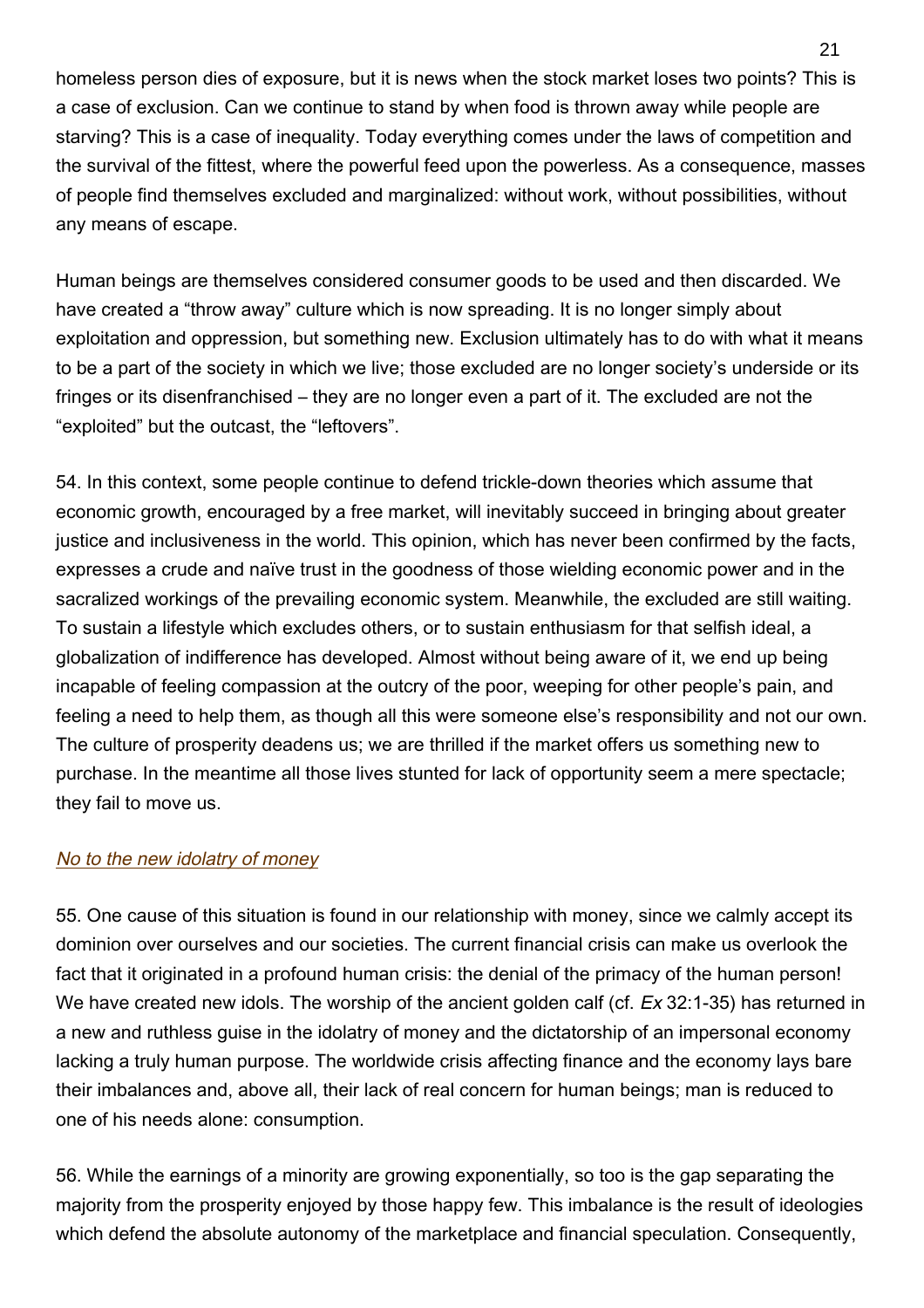they reject the right of states, charged with vigilance for the common good, to exercise any form of control. A new tyranny is thus born, invisible and often virtual, which unilaterally and relentlessly imposes its own laws and rules. Debt and the accumulation of interest also make it difficult for countries to realize the potential of their own economies and keep citizens from enjoying their real purchasing power. To all this we can add widespread corruption and self-serving tax evasion, which have taken on worldwide dimensions. The thirst for power and possessions knows no limits. In this system, which tends to devour everything which stands in the way of increased profits, whatever is fragile, like the environment, is defenseless before the interests of a deified market, which become the only rule.

#### No to a financial system which rules rather than serves

57. Behind this attitude lurks a rejection of ethics and a rejection of God. Ethics has come to be viewed with a certain scornful derision. It is seen as counterproductive, too human, because it makes money and power relative. It is felt to be a threat, since it condemns the manipulation and debasement of the person. In effect, ethics leads to a God who calls for a committed response which is outside the categories of the marketplace. When these latter are absolutized, God can only be seen as uncontrollable, unmanageable, even dangerous, since he calls human beings to their full realization and to freedom from all forms of enslavement. Ethics – a non-ideological ethics – would make it possible to bring about balance and a more humane social order. With this in mind, I encourage financial experts and political leaders to ponder the words of one of the sages of antiquity: "Not to share one's wealth with the poor is to steal from them and to take away their livelihood. It is not our own goods which we hold, but theirs"[.\[55\]](http://w2.vatican.va/content/francesco/en/apost_exhortations/documents/papa-francesco_esortazione-ap_20131124_evangelii-gaudium.html#_ftn55)

58. A financial reform open to such ethical considerations would require a vigorous change of approach on the part of political leaders. I urge them to face this challenge with determination and an eye to the future, while not ignoring, of course, the specifics of each case. Money must serve, not rule! The Pope loves everyone, rich and poor alike, but he is obliged in the name of Christ to remind all that the rich must help, respect and promote the poor. I exhort you to generous solidarity and to the return of economics and finance to an ethical approach which favours human beings.

# No to the inequality which spawns violence

59. Today in many places we hear a call for greater security. But until exclusion and inequality in society and between peoples are reversed, it will be impossible to eliminate violence. The poor and the poorer peoples are accused of violence, yet without equal opportunities the different forms of aggression and conflict will find a fertile terrain for growth and eventually explode. When a society – whether local, national or global – is willing to leave a part of itself on the fringes, no political programmes or resources spent on law enforcement or surveillance systems can indefinitely guarantee tranquility. This is not the case simply because inequality provokes a violent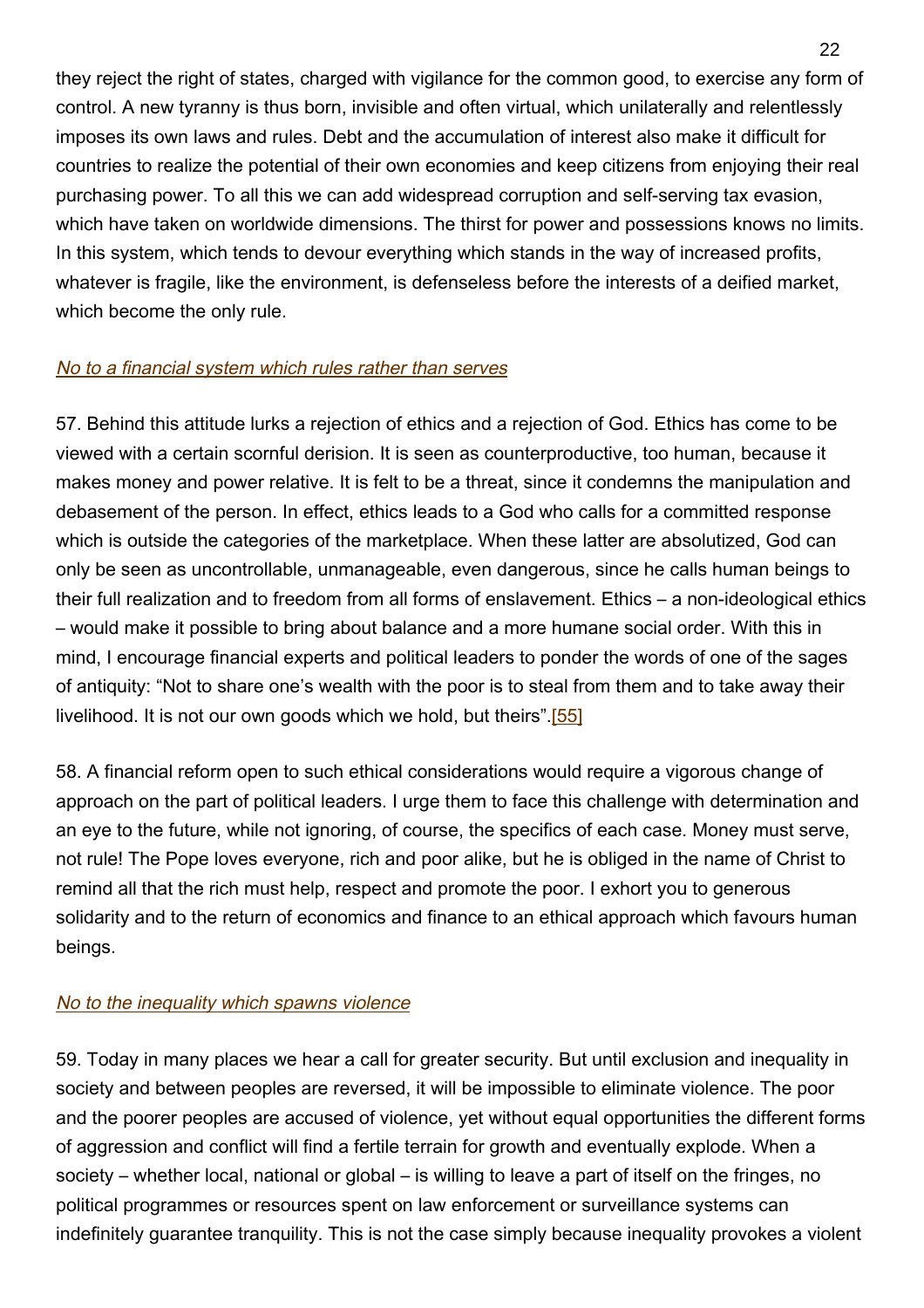reaction from those excluded from the system, but because the socioeconomic system is unjust at its root. Just as goodness tends to spread, the toleration of evil, which is injustice, tends to expand its baneful influence and quietly to undermine any political and social system, no matter how solid it may appear. If every action has its consequences, an evil embedded in the structures of a society has a constant potential for disintegration and death. It is evil crystallized in unjust social structures, which cannot be the basis of hope for a better future. We are far from the so-called "end of history", since the conditions for a sustainable and peaceful development have not yet been adequately articulated and realized.

60. Today's economic mechanisms promote inordinate consumption, yet it is evident that unbridled consumerism combined with inequality proves doubly damaging to the social fabric. Inequality eventually engenders a violence which recourse to arms cannot and never will be able to resolve. It serves only to offer false hopes to those clamouring for heightened security, even though nowadays we know that weapons and violence, rather than providing solutions, create new and more serious conflicts. Some simply content themselves with blaming the poor and the poorer countries themselves for their troubles; indulging in unwarranted generalizations, they claim that the solution is an "education" that would tranquilize them, making them tame and harmless. All this becomes even more exasperating for the marginalized in the light of the widespread and deeply rooted corruption found in many countries – in their governments, businesses and institutions – whatever the political ideology of their leaders.

# Some cultural challenges

61. We also evangelize when we attempt to confront the various challenges which can arise.[\[56\]](http://w2.vatican.va/content/francesco/en/apost_exhortations/documents/papa-francesco_esortazione-ap_20131124_evangelii-gaudium.html#_ftn56) On occasion these may take the form of veritable attacks on religious freedom or new persecutions directed against Christians; in some countries these have reached alarming levels of hatred and violence. In many places, the problem is more that of widespread indifference and relativism, linked to disillusionment and the crisis of ideologies which has come about as a reaction to any-thing which might appear totalitarian. This not only harms the Church but the fabric of society as a whole. We should recognize how in a culture where each person wants to be bearer of his or her own subjective truth, it becomes difficult for citizens to devise a common plan which transcends individual gain and personal ambitions.

62. In the prevailing culture, priority is given to the outward, the immediate, the visible, the quick, the superficial and the provisional. What is real gives way to appearances. In many countries globalization has meant a hastened deterioration of their own cultural roots and the invasion of ways of thinking and acting proper to other cultures which are economically advanced but ethically debilitated. This fact has been brought up by bishops from various continents in different Synods. The African bishops, for example, taking up the Encyclical Sollicitudo Rei Socialis, pointed out years ago that there have been frequent attempts to make the African countries "parts of a machine, cogs on a gigantic wheel. This is often true also in the field of social communications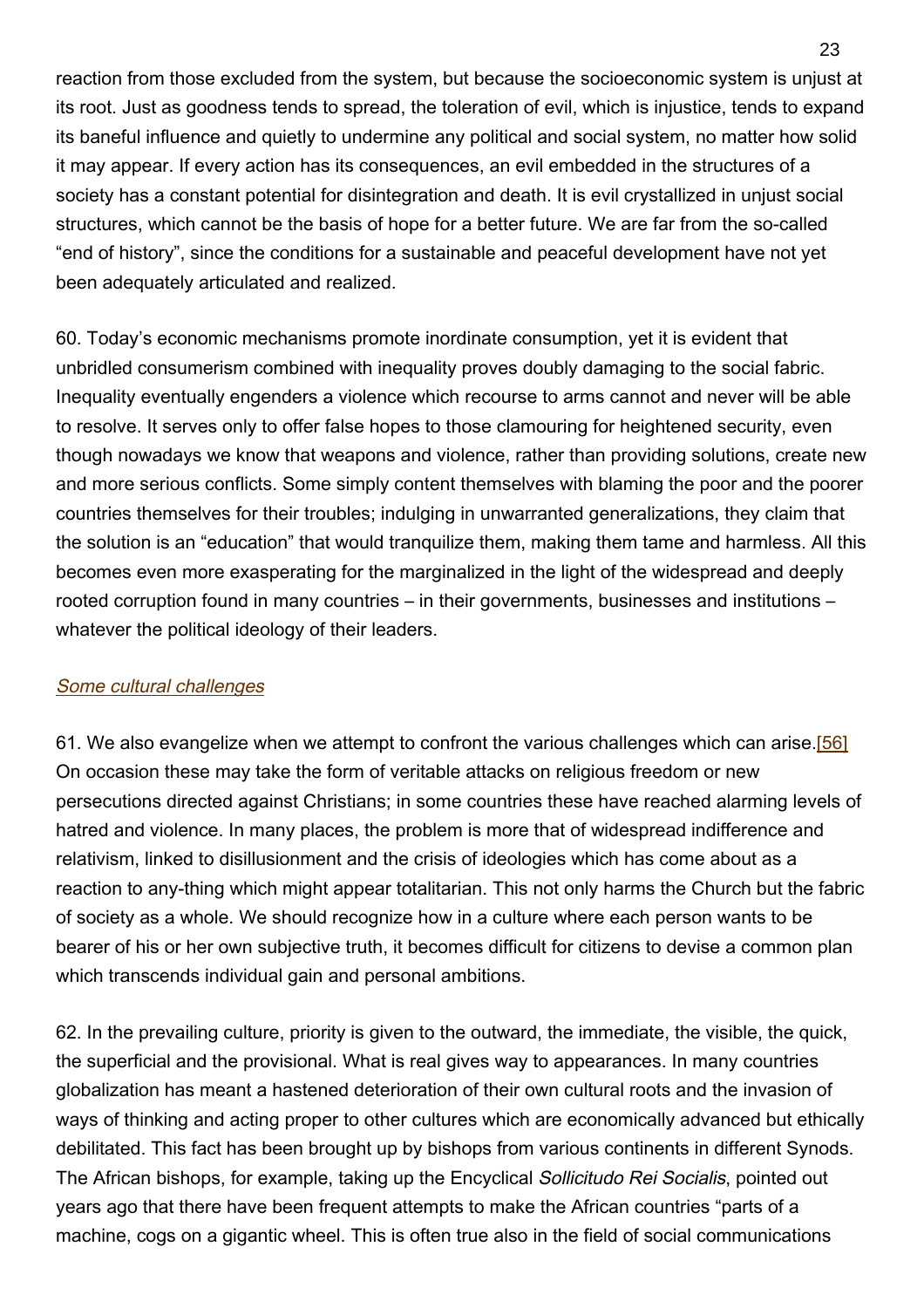which, being run by centres mostly in the northern hemisphere, do not always give due consideration to the priorities and problems of such countries or respect their cultural makeup".[\[57\]](http://w2.vatican.va/content/francesco/en/apost_exhortations/documents/papa-francesco_esortazione-ap_20131124_evangelii-gaudium.html#_ftn57) By the same token, the bishops of Asia "underlined the external influences being brought to bear on Asian cultures. New patterns of behaviour are emerging as a result of over-exposure to the mass media… As a result, the negative aspects of the media and entertainment industries are threatening traditional values, and in particular the sacredness of marriage and the stability of the family".[\[58\]](http://w2.vatican.va/content/francesco/en/apost_exhortations/documents/papa-francesco_esortazione-ap_20131124_evangelii-gaudium.html#_ftn58)

63. The Catholic faith of many peoples is nowadays being challenged by the proliferation of new religious movements, some of which tend to fundamentalism while others seem to propose a spirituality without God. This is, on the one hand, a human reaction to a materialistic, consumerist and individualistic society, but it is also a means of exploiting the weaknesses of people living in poverty and on the fringes of society, people who make ends meet amid great human suffering and are looking for immediate solutions to their needs. These religious movements, not without a certain shrewdness, come to fill, within a predominantly individualistic culture, a vacuum left by secularist rationalism. We must recognize that if part of our baptized people lack a sense of belonging to the Church, this is also due to certain structures and the occasionally unwelcoming atmosphere of some of our parishes and communities, or to a bureaucratic way of dealing with problems, be they simple or complex, in the lives of our people. In many places an administrative approach prevails over a pastoral approach, as does a concentration on administering the sacraments apart from other forms of evangelization.

64. The process of secularization tends to reduce the faith and the Church to the sphere of the private and personal. Furthermore, by completely rejecting the transcendent, it has produced a growing deterioration of ethics, a weakening of the sense of personal and collective sin, and a steady increase in relativism. These have led to a general sense of disorientation, especially in the periods of adolescence and young adulthood which are so vulnerable to change. As the bishops of the United States of America have rightly pointed out, while the Church insists on the existence of objective moral norms which are valid for everyone, "there are those in our culture who portray this teaching as unjust, that is, as opposed to basic human rights. Such claims usually follow from a form of moral relativism that is joined, not without inconsistency, to a belief in the absolute rights of individuals. In this view, the Church is perceived as promoting a particular prejudice and as interfering with individual freedom". [\[59\]](http://w2.vatican.va/content/francesco/en/apost_exhortations/documents/papa-francesco_esortazione-ap_20131124_evangelii-gaudium.html#_ftn59) We are living in an information-driven society which bombards us indiscriminately with data – all treated as being of equal importance – and which leads to remarkable superficiality in the area of moral discernment. In response, we need to provide an education which teaches critical thinking and encourages the development of mature moral values.

65. Despite the tide of secularism which has swept our societies, in many countries – even those where Christians are a minority – the Catholic Church is considered a credible institution by public opinion, and trusted for her solidarity and concern for those in greatest need. Again and again, the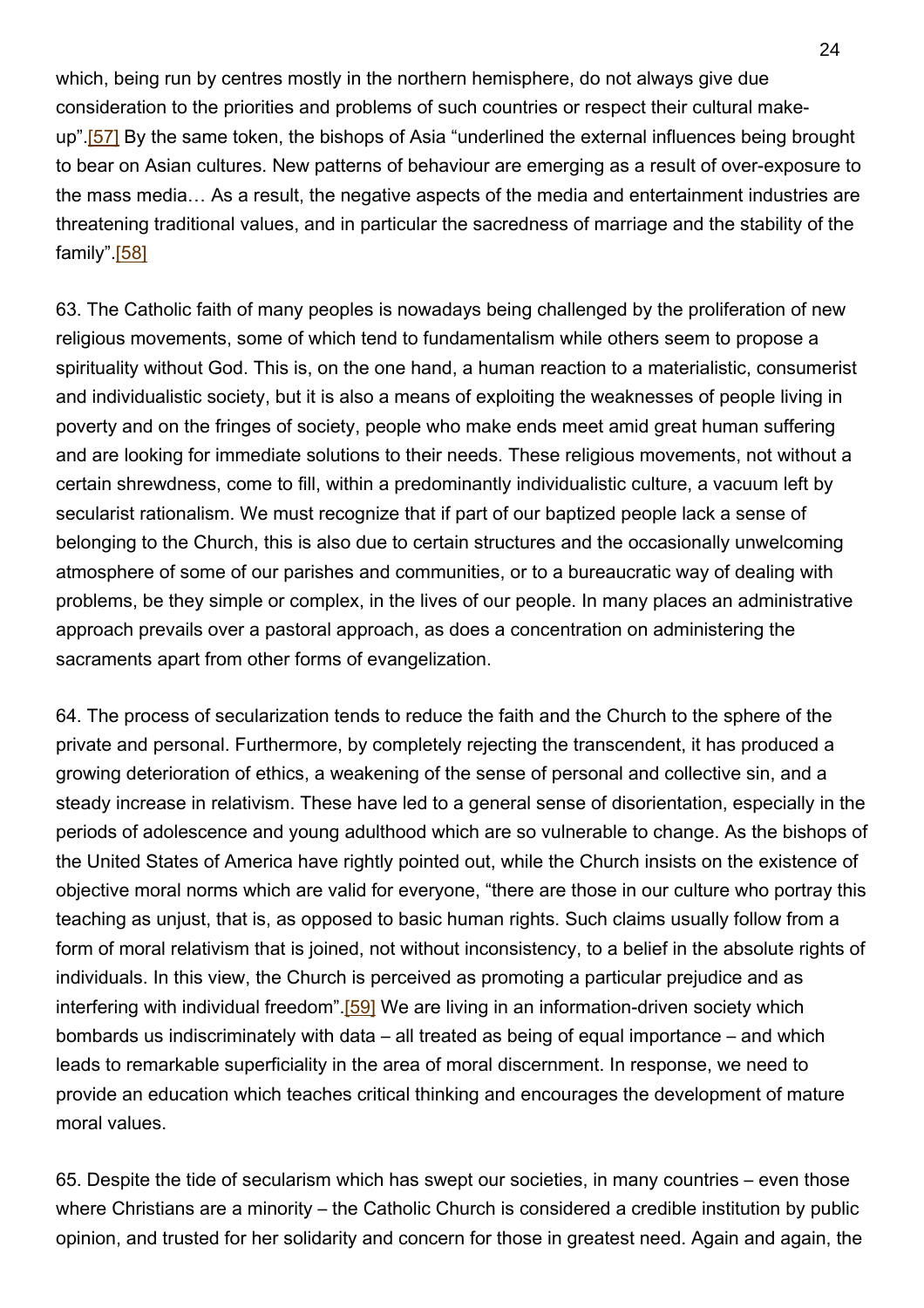Church has acted as a mediator in finding solutions to problems affecting peace, social harmony, the land, the defence of life, human and civil rights, and so forth. And how much good has been done by Catholic schools and universities around the world! This is a good thing. Yet, we find it difficult to make people see that when we raise other questions less palatable to public opinion, we are doing so out of fidelity to precisely the same convictions about human dignity and the common good.

66. The family is experiencing a profound cultural crisis, as are all communities and social bonds. In the case of the family, the weakening of these bonds is particularly serious because the family is the fundamental cell of society, where we learn to live with others despite our differences and to belong to one another; it is also the place where parents pass on the faith to their children. Marriage now tends to be viewed as a form of mere emotional satisfaction that can be constructed in any way or modified at will. But the indispensible contribution of marriage to society transcends the feelings and momentary needs of the couple. As the French bishops have taught, it is not born "of loving sentiment, ephemeral by definition, but from the depth of the obligation assumed by the spouses who accept to enter a total communion of life"[.\[60\]](http://w2.vatican.va/content/francesco/en/apost_exhortations/documents/papa-francesco_esortazione-ap_20131124_evangelii-gaudium.html#_ftn60)

67. The individualism of our postmodern and globalized era favours a lifestyle which weakens the development and stability of personal relationships and distorts family bonds. Pastoral activity needs to bring out more clearly the fact that our relationship with the Father demands and encourages a communion which heals, promotes and reinforces interpersonal bonds. In our world, especially in some countries, different forms of war and conflict are re-emerging, yet we Christians remain steadfast in our intention to respect others, to heal wounds, to build bridges, to strengthen relationships and to "bear one another's burdens" (Gal 6:2). Today too, various associations for the defence of rights and the pursuit of noble goals are being founded. This is a sign of the desire of many people to contribute to social and cultural progress.

#### Challenges to inculturating the faith

68. The Christian substratum of certain peoples – most of all in the West – is a living reality. Here we find, especially among the most needy, a moral resource which preserves the values of an authentic Christian humanism. Seeing reality with the eyes of faith, we cannot fail to acknowledge what the Holy Spirit is sowing. It would show a lack of trust in his free and unstinting activity to think that authentic Christian values are absent where great numbers of people have received baptism and express their faith and solidarity with others in a variety of ways. This means more than acknowledging occasional "seeds of the word", since it has to do with an authentic Christian faith which has its own expressions and means of showing its relationship to the Church. The immense importance of a culture marked by faith cannot be overlooked; before the onslaught of contemporary secularism an evangelized culture, for all its limits, has many more resources than the mere sum total of believers. An evangelized popular culture contains values of faith and solidarity capable of encouraging the development of a more just and believing society, and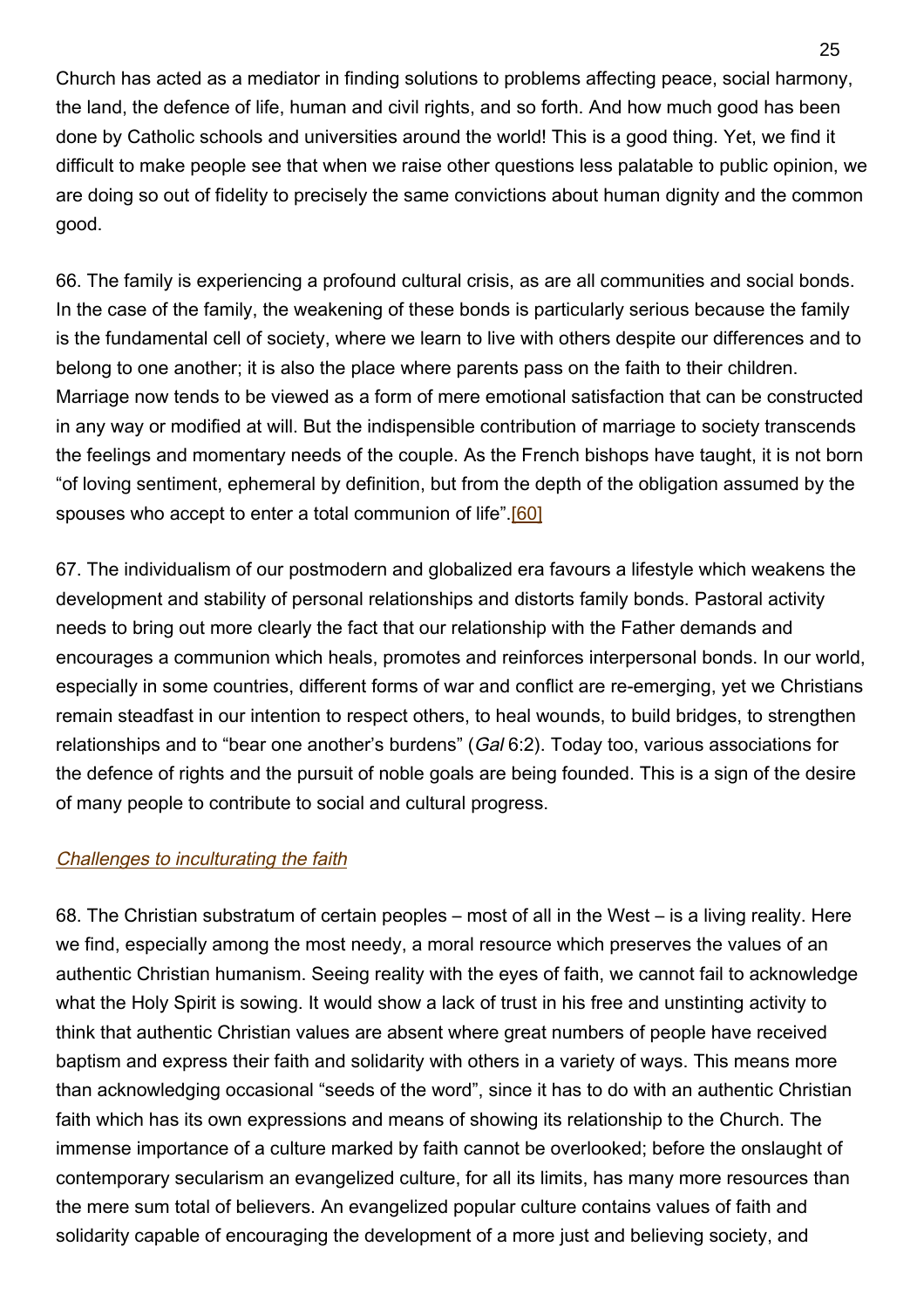possesses a particular wisdom which ought to be gratefully acknowledged.

69. It is imperative to evangelize cultures in order to inculturate the Gospel. In countries of Catholic tradition, this means encouraging, fostering and reinforcing a richness which already exists. In countries of other religious traditions, or profoundly secularized countries, it will mean sparking new processes for evangelizing culture, even though these will demand long-term planning. We must keep in mind, however, that we are constantly being called to grow. Each culture and social group needs purification and growth. In the case of the popular cultures of Catholic peoples, we can see deficiencies which need to be healed by the Gospel: machismo, alcoholism, domestic violence, low Mass attendance, fatalistic or superstitious notions which lead to sorcery, and the like. Popular piety itself can be the starting point for healing and liberation from these deficiencies.

70. It is also true that at times greater emphasis is placed on the outward expressions and traditions of some groups, or on alleged private revelations which would replace all else, than on the impulse of Christian piety. There is a kind of Christianity made up of devotions reflecting an individual and sentimental faith life which does not in fact correspond to authentic "popular piety". Some people promote these expressions while not being in the least concerned with the advancement of society or the formation of the laity, and in certain cases they do so in order to obtain economic benefits or some power over others. Nor can we overlook the fact that in recent decades there has been a breakdown in the way Catholics pass down the Christian faith to the young. It is undeniable that many people feel disillusioned and no longer identify with the Catholic tradition. Growing numbers of parents do not bring their children for baptism or teach them how to pray. There is also a certain exodus towards other faith communities. The causes of this breakdown include: a lack of opportunity for dialogue in families, the influence of the communications media, a relativistic subjectivism, unbridled consumerism which feeds the market, lack of pastoral care among the poor, the failure of our institutions to be welcoming, and our difficulty in restoring a mystical adherence to the faith in a pluralistic religious landscape.

#### Challenges from urban cultures

71. The new Jerusalem, the holy city (cf. Rev 21:2-4), is the goal towards which all of humanity is moving. It is curious that God's revelation tells us that the fullness of humanity and of history is realized in a city. We need to look at our cities with a contemplative gaze, a gaze of faith which sees God dwelling in their homes, in their streets and squares. God's presence accompanies the sincere efforts of individuals and groups to find encouragement and meaning in their lives. He dwells among them, fostering solidarity, fraternity, and the desire for goodness, truth and justice. This presence must not be contrived but found, uncovered. God does not hide himself from those who seek him with a sincere heart, even though they do so tentatively, in a vague and haphazard manner.

72. In cities, as opposed to the countryside, the religious dimension of life is expressed by different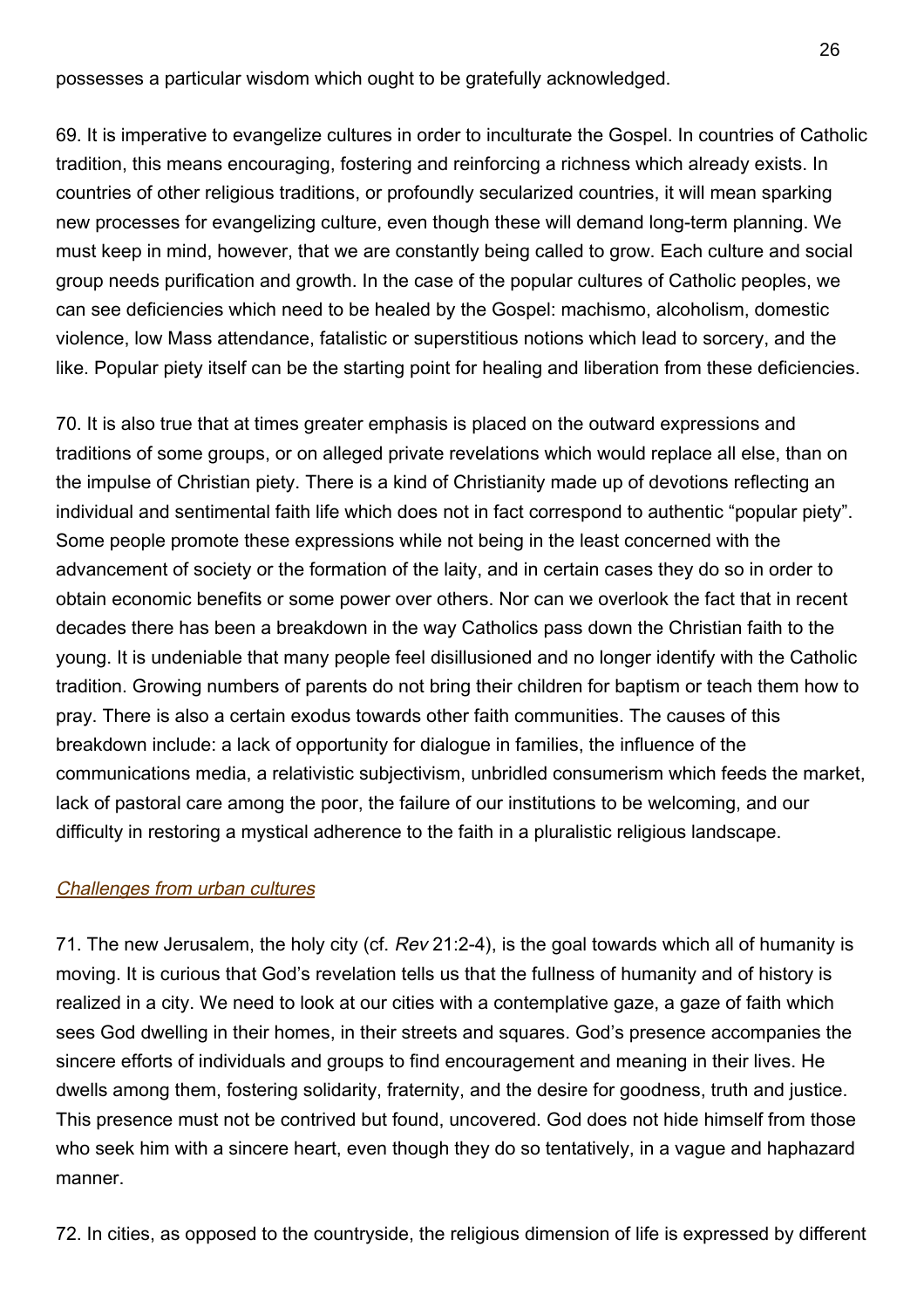lifestyles, daily rhythms linked to places and people. In their daily lives people must often struggle for survival and this struggle contains within it a profound understanding of life which often includes a deep religious sense. We must examine this more closely in order to enter into a dialogue like that of our Lord and the Samaritan woman at the well where she sought to quench her thirst (cf. Jn 4:1-15).

73. New cultures are constantly being born in these vast new expanses where Christians are no longer the customary interpreters or generators of meaning. Instead, they themselves take from these cultures new languages, symbols, messages and paradigms which propose new approaches to life, approaches often in contrast with the Gospel of Jesus. A completely new culture has come to life and continues to grow in the cities. The Synod noted that today the changes taking place in these great spaces and the culture which they create are a privileged locus of the new evangelization.<sup>[\[61\]](http://w2.vatican.va/content/francesco/en/apost_exhortations/documents/papa-francesco_esortazione-ap_20131124_evangelii-gaudium.html#_ftn61)</sup> This challenges us to imagine innovative spaces and possibilities for prayer and communion which are more attractive and meaningful for city dwellers. Through the influence of the media, rural areas are being affected by the same cultural changes, which are significantly altering their way of life as well.

74. What is called for is an evangelization capable of shedding light on these new ways of relating to God, to others and to the world around us, and inspiring essential values. It must reach the places where new narratives and paradigms are being formed, bringing the word of Jesus to the inmost soul of our cities. Cities are multicultural; in the larger cities, a connective network is found in which groups of people share a common imagination and dreams about life, and new human interactions arise, new cultures, invisible cities. Various subcultures exist side by side, and often practise segregation and violence. The Church is called to be at the service of a difficult dialogue. On the one hand, there are people who have the means needed to develop their personal and family lives, but there are also many "non-citizens", "half citizens" and "urban remnants". Cities create a sort of permanent ambivalence because, while they offer their residents countless possibilities, they also present many people with any number of obstacles to the full development of their lives. This contrast causes painful suffering. In many parts of the world, cities are the scene of mass protests where thousands of people call for freedom, a voice in public life, justice and a variety of other demands which, if not properly understood, will not be silenced by force.

75. We cannot ignore the fact that in cities human trafficking, the narcotics trade, the abuse and exploitation of minors, the abandonment of the elderly and infirm, and various forms of corruption and criminal activity take place. At the same time, what could be significant places of encounter and solidarity often become places

of isolation and mutual distrust. Houses and neighbourhoods are more often built to isolate and protect than to connect and integrate. The proclamation of the Gospel will be a basis for restoring the dignity of human life in these contexts, for Jesus desires to pour out an abundance of life upon our cities (cf. Jn 10:10). The unified and complete sense of human life that the Gospel proposes is the best remedy for the ills of our cities, even though we have to realize that a uniform and rigid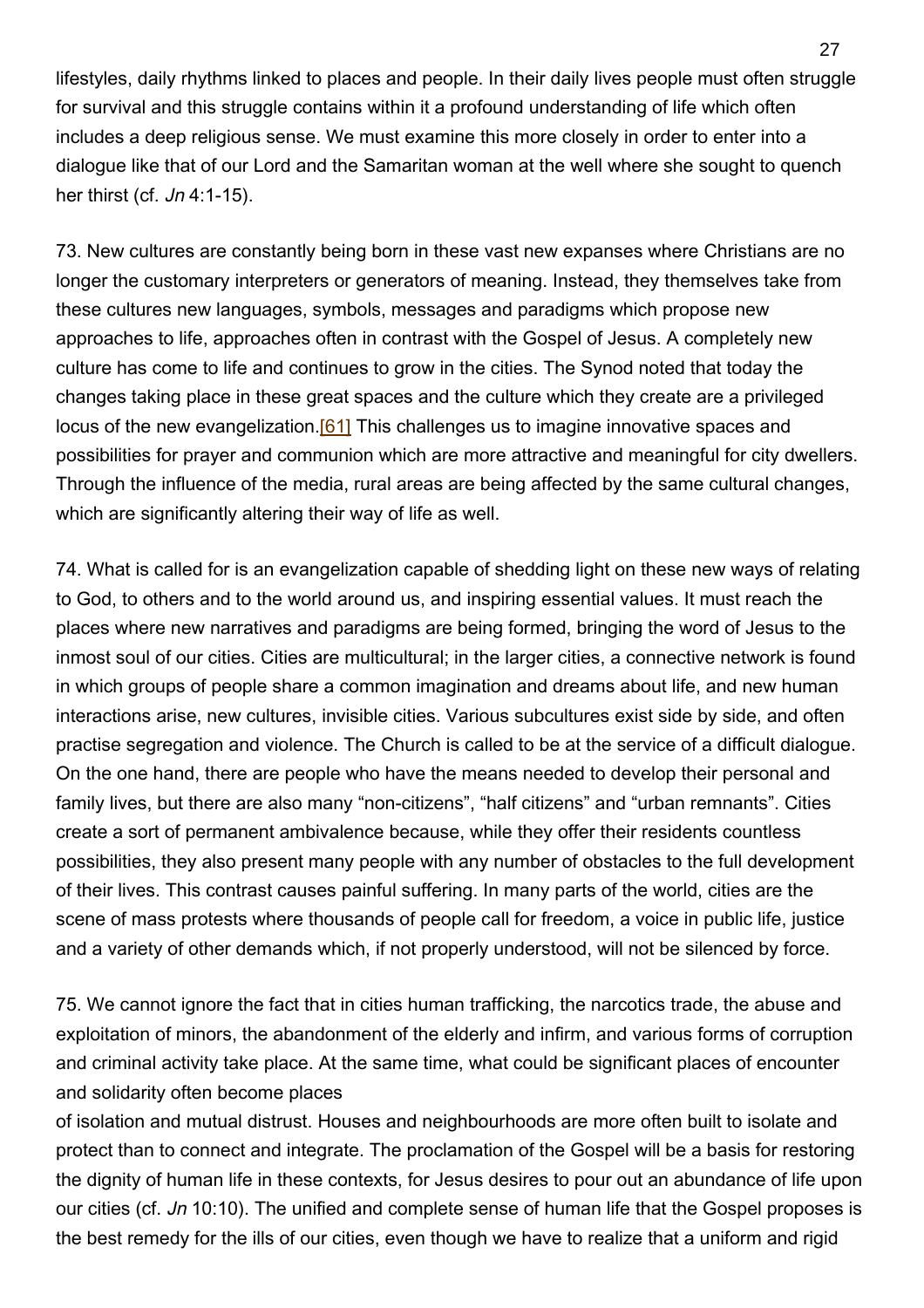program of evangelization is not suited to this complex reality. But to live our human life to the fullest and to meet every challenge as a leaven of Gospel witness in every culture and in every city will make us better Christians and bear fruit in our cities.

# **II. Temptations faced by pastoral workers**

76. I feel tremendous gratitude to all those who are committed to working in and for the Church. Here I do not wish to discuss at length the activities of the different pastoral workers, from bishops down to those who provide the most humble and hidden services. Rather, I would like to reflect on the challenges that all of them must face in the context of our current globalized culture. But in justice, I must say first that the contribution of the Church in today's world is enormous. The pain and the shame we feel at the sins of some members of the Church, and at our own, must never make us forget how many Christians are giving their lives in love. They help so many people to be healed or to die in peace in makeshift hospitals. They are present to those enslaved by different addictions in the poorest places on earth. They devote themselves to the education of children and young people. They take care of the elderly who have been forgotten by everyone else. They look for ways to communicate values in hostile environments. They are dedicated in many other ways to showing an immense love for humanity inspired by the God who became man. I am grateful for the beautiful example given to me by so many Christians who joyfully sacrifice their lives and their time. This witness comforts and sustains me in my own effort to overcome selfishness and to give more fully of myself.

77. As children of this age, though, all of us are in some way affected by the present globalized culture which, while offering us values and new possibilities, can also limit, condition and ultimately harm us. I am aware that we need to create spaces where pastoral workers can be helped and healed, "places where faith itself in the crucified and risen Jesus is renewed, where the most profound questions and daily concerns are shared, where deeper discernment about our experiences and life itself is undertaken in the light of the Gospel, for the purpose of directing individual and social decisions towards the good and beautiful"[.\[62\]](http://w2.vatican.va/content/francesco/en/apost_exhortations/documents/papa-francesco_esortazione-ap_20131124_evangelii-gaudium.html#_ftn62) At the same time, I would like to call attention to certain particular temptations which affect pastoral workers.

# Yes to the challenge of a missionary spirituality

78. Today we are seeing in many pastoral workers, including consecrated men and women, an inordinate concern for their personal freedom and relaxation, which leads them to see their work as a mere appendage to their life, as if it were not part of their very identity. At the same time, the spiritual life comes to be identified with a few religious exercises which can offer a certain comfort but which do not encourage encounter with others, engagement with the world or a passion for evangelization. As a result, one can observe in many agents of evangelization, even though they pray, a heightened individualism, a crisis of identity and a cooling of fervour. These are three evils which fuel one another.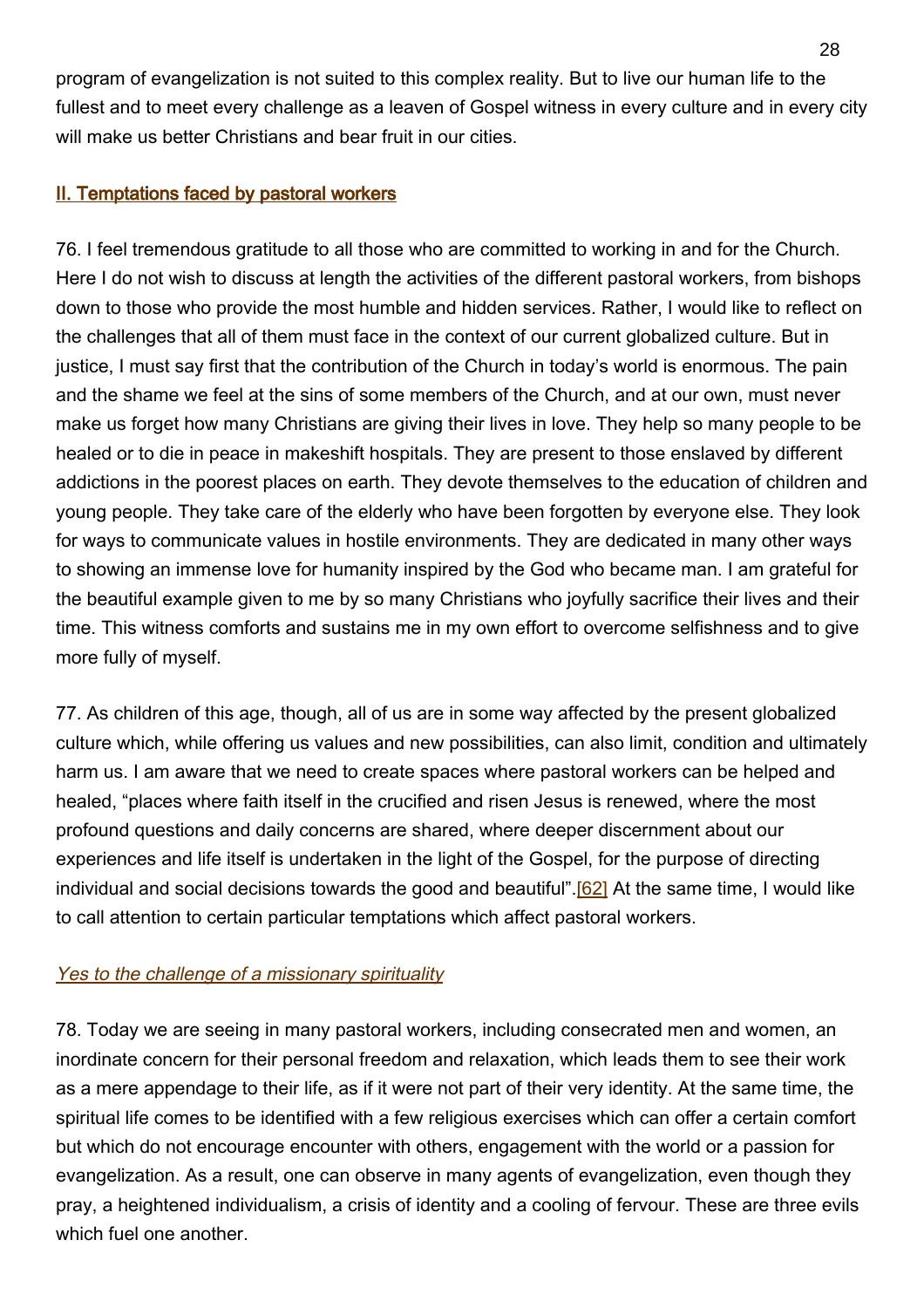79. At times our media culture and some intellectual circles convey a marked scepticism with regard to the Church's message, along with a certain cynicism. As a consequence, many pastoral workers, although they pray, develop a sort of inferiority complex which leads them to relativize or conceal their Christian identity and convictions. This produces a vicious circle. They end up being unhappy with who they are and what they do; they do not identify with their mission of evangelization and this weakens their commitment. They end up stifling the joy of mission with a kind of obsession about being like everyone else and possessing what everyone else possesses. Their work of evangelization thus becomes forced, and they devote little energy and very limited time to it.

80. Pastoral workers can thus fall into a relativism which, whatever their particular style of spirituality or way of thinking, proves even more dangerous than doctrinal relativism. It has to do with the deepest and inmost decisions that shape their way of life. This practical relativism consists in acting as if God did not exist, making decisions as if the poor did not exist, setting goals as if others did not exist, working as if people who have not received the Gospel did not exist. It is striking that even some who clearly have solid doctrinal and spiritual convictions frequently fall into a lifestyle which leads to an attachment to financial security, or to a desire for power or human glory at all cost, rather than giving their lives to others in mission. Let us not allow ourselves to be robbed of missionary enthusiasm!

#### No to selfishness and spiritual sloth

81. At a time when we most need a missionary dynamism which will bring salt and light to the world, many lay people fear that they may be asked to undertake some apostolic work and they seek to avoid any responsibility that may take away from their free time. For example, it has become very difficult today to find trained parish catechists willing to persevere in this work for some years. Something similar is also happening with priests who are obsessed with protecting their free time. This is frequently due to the fact that people feel an overbearing need to guard their personal freedom, as though the task of evangelization was a dangerous poison rather than a joyful response to God's love which summons us to mission and makes us fulfilled and productive. Some resist giving themselves over completely to mission and thus end up in a state of paralysis and acedia.

82. The problem is not always an excess of activity, but rather activity undertaken badly, without adequate motivation, without a spirituality which would permeate it and make it pleasurable. As a result, work becomes more tiring than necessary, even leading at times to illness. Far from a content and happy tiredness, this is a tense, burdensome, dissatisfying and, in the end, unbearable fatigue. This pastoral acedia can be caused by a number of things. Some fall into it because they throw themselves into unrealistic projects and are not satisfied simply to do what they reasonably can. Others, because they lack the patience to allow processes to mature; they want everything to fall from heaven. Others, because they are attached to a few projects or vain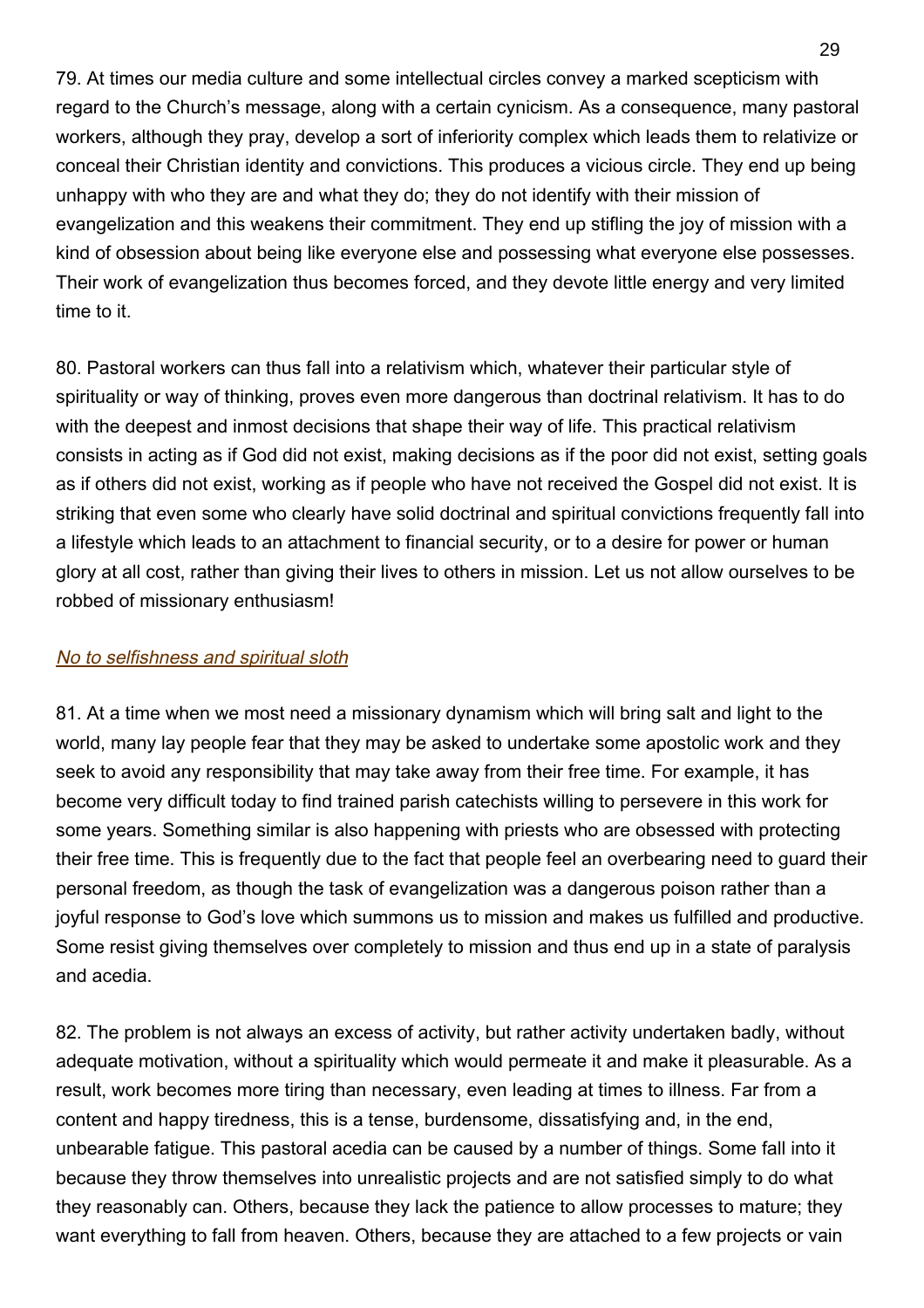dreams of success. Others, because they have lost real contact with people and so depersonalize their work that they are more concerned with the road map than with the journey itself. Others fall into acedia because they are unable to wait; they want to dominate the rhythm of life. Today's obsession with immediate results makes it hard for pastoral workers to tolerate anything that smacks of disagreement, possible failure, criticism, the cross.

83. And so the biggest threat of all gradually takes shape: "the gray pragmatism of the daily life of the Church, in which all appears to proceed normally, while in reality faith is wearing down and degenerating into small-mindedness".<sup>[63]</sup> A tomb psychology thus develops and slowly transforms Christians into mummies in a museum. Disillusioned with reality, with the Church and with themselves, they experience a constant temptation to cling to a faint melancholy, lacking in hope, which seizes the heart like "the most precious of the devil's potions".<sup>[64]</sup> Called to radiate light and communicate life, in the end they are caught up in things that generate only darkness and inner weariness, and slowly consume all zeal for the apostolate. For all this, I repeat: Let us not allow ourselves to be robbed of the joy of evangelization!

#### No to a sterile pessimism

84. The joy of the Gospel is such that it cannot be taken away from us by anyone or anything (cf. Jn 16:22). The evils of our world – and those of the Church – must not be excuses for diminishing our commitment and our fervour. Let us look upon them as challenges which can help us to grow. With the eyes of faith, we can see the light which the Holy Spirit always radiates in the midst of darkness, never forgetting that "where sin increased, grace has abounded all the more" (Rom 5:20). Our faith is challenged to discern how wine can come from water and how wheat can grow in the midst of weeds. Fifty years after the [Second Vatican Council,](http://www.vatican.va/archive/hist_councils/ii_vatican_council/) we are distressed by the troubles of our age and far from naive optimism; yet the fact that we are more realistic must not mean that we are any less trusting in the Spirit or less generous. In this sense, we can once again listen to the words of Blessed John XXIII on the memorable day of 11 October 1962: "At times we have to listen, much to our regret, to the voices of people who, though burning with zeal, lack a sense of discretion and measure. In this modern age they can see nothing but prevarication and ruin … We feel that we must disagree with those prophets of doom who are always forecasting disaster, as though the end of the world were at hand. In our times, divine Providence is leading us to a new order of human relations which, by human effort and even beyond all expectations, are directed to the fulfilment of God's superior and inscrutable designs, in which everything, even human setbacks, leads to the greater good of the Church".<sup>[\[65\]](http://w2.vatican.va/content/francesco/en/apost_exhortations/documents/papa-francesco_esortazione-ap_20131124_evangelii-gaudium.html#_ftn65)</sup>

85. One of the more serious temptations which stifles boldness and zeal is a defeatism which turns us into querulous and disillusioned pessimists, "sourpusses". Nobody can go off to battle unless he is fully convinced of victory beforehand. If we start without confidence, we have already lost half the battle and we bury our talents. While painfully aware of our own frailties, we have to march on without giving in, keeping in mind what the Lord said to Saint Paul: "My grace is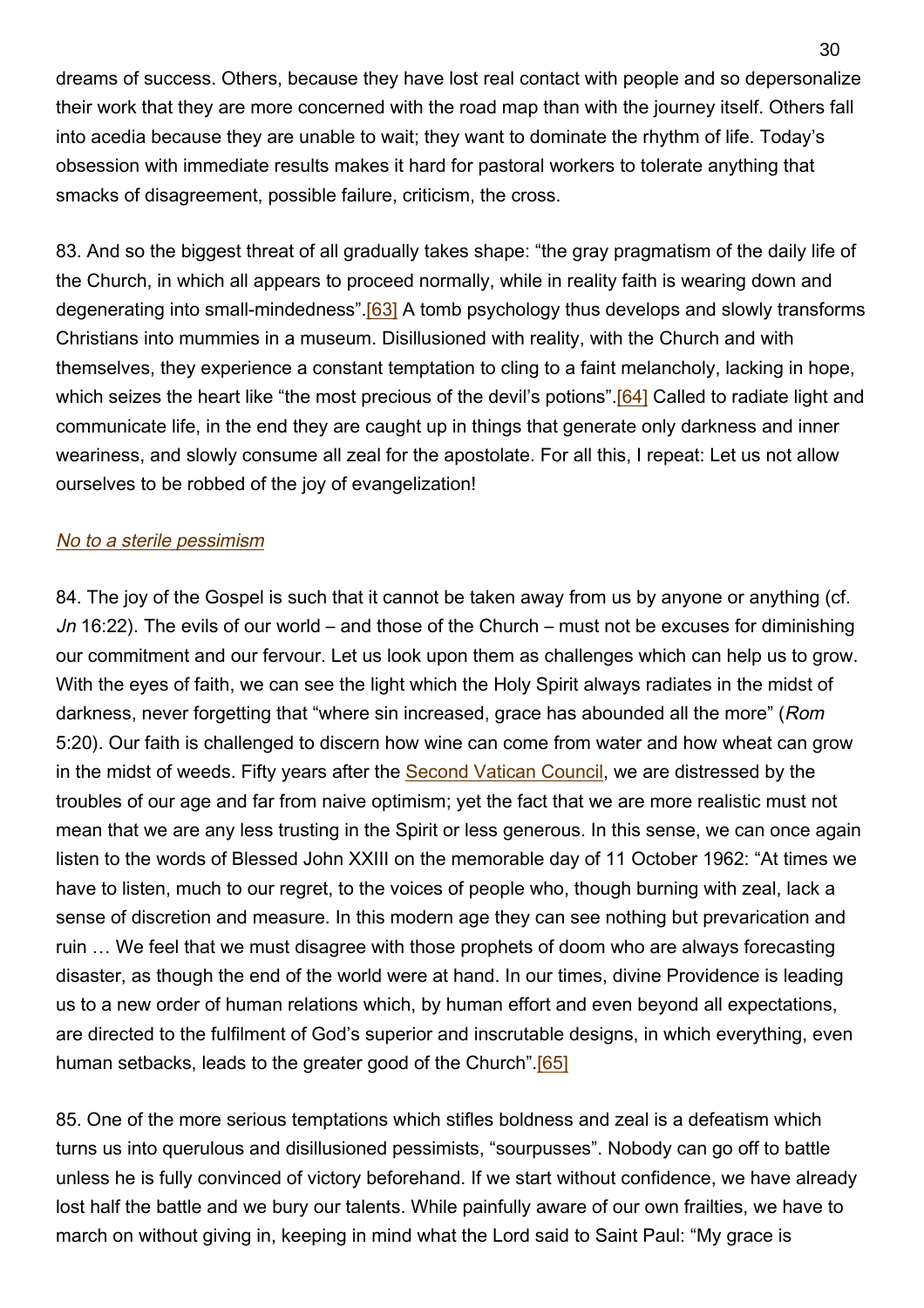sufficient for you, for my power is made perfect in weakness" (2 Cor 12:9). Christian triumph is always a cross, yet a cross which is at the same time a victorious banner borne with aggressive tenderness against the assaults of evil. The evil spirit of defeatism is brother to the temptation to separate, before its time, the wheat from the weeds; it is the fruit of an anxious and self-centred lack of trust.

86. In some places a spiritual "desertification" has evidently come about, as the result of attempts by some societies to build without God or to eliminate their Christian roots. In those places "the Christian world is becoming sterile, and it is depleting itself like an overexploited ground, which transforms into a desert"[.\[66\]](http://w2.vatican.va/content/francesco/en/apost_exhortations/documents/papa-francesco_esortazione-ap_20131124_evangelii-gaudium.html#_ftn66) In other countries, violent opposition to Christianity forces Christians to hide their faith in their own beloved homeland. This is another painful kind of desert. But family and the workplace can also be a parched place where faith nonetheless has to be preserved and communicated. Yet "it is starting from the experience of this desert, from this void, that we can again discover the joy of believing, its vital importance for us men and women. In the desert we rediscover the value of what is essential for living; thus in today's world there are innumerable signs, often expressed implicitly or negatively, of the thirst for God, for the ultimate meaning of life. And in the desert people of faith are needed who, by the example of their own lives, point out the way to the Promised Land and keep hope alive".<sup>[\[67\]](http://w2.vatican.va/content/francesco/en/apost_exhortations/documents/papa-francesco_esortazione-ap_20131124_evangelii-gaudium.html#_ftn67)</sup> In these situations we are called to be living sources of water from which others can drink. At times, this becomes a heavy cross, but it was from the cross, from his pierced side, that our Lord gave himself to us as a source of living water. Let us not allow ourselves to be robbed of hope!

# Yes to the new relationships brought by Christ

87. Today, when the networks and means of human communication have made unprecedented advances, we sense the challenge of finding and sharing a "mystique" of living together, of mingling and encounter, of embracing and supporting one another, of stepping into this flood tide which, while chaotic, can become a genuine experience of fraternity, a caravan of solidarity, a sacred pilgrimage. Greater possibilities for communication thus turn into greater possibilities for encounter and solidarity for everyone. If we were able to take this route, it would be so good, so soothing, so liberating and hope-filled! To go out of ourselves and to join others is healthy for us. To be self-enclosed is to taste the bitter poison of immanence, and humanity will be worse for every selfish choice we make.

88. The Christian ideal will always be a summons to overcome suspicion, habitual mistrust, fear of losing our privacy, all the defensive attitudes which today's world imposes on us. Many try to escape from others and take refuge in the comfort of their privacy or in a small circle of close friends, renouncing the realism of the social aspect of the Gospel. For just as some people want a purely spiritual Christ, without flesh and without the cross, they also want their interpersonal relationships provided by sophisticated equipment, by screens and systems which can be turned on and off on command. Meanwhile, the Gospel tells us constantly to run the risk of a face-to-face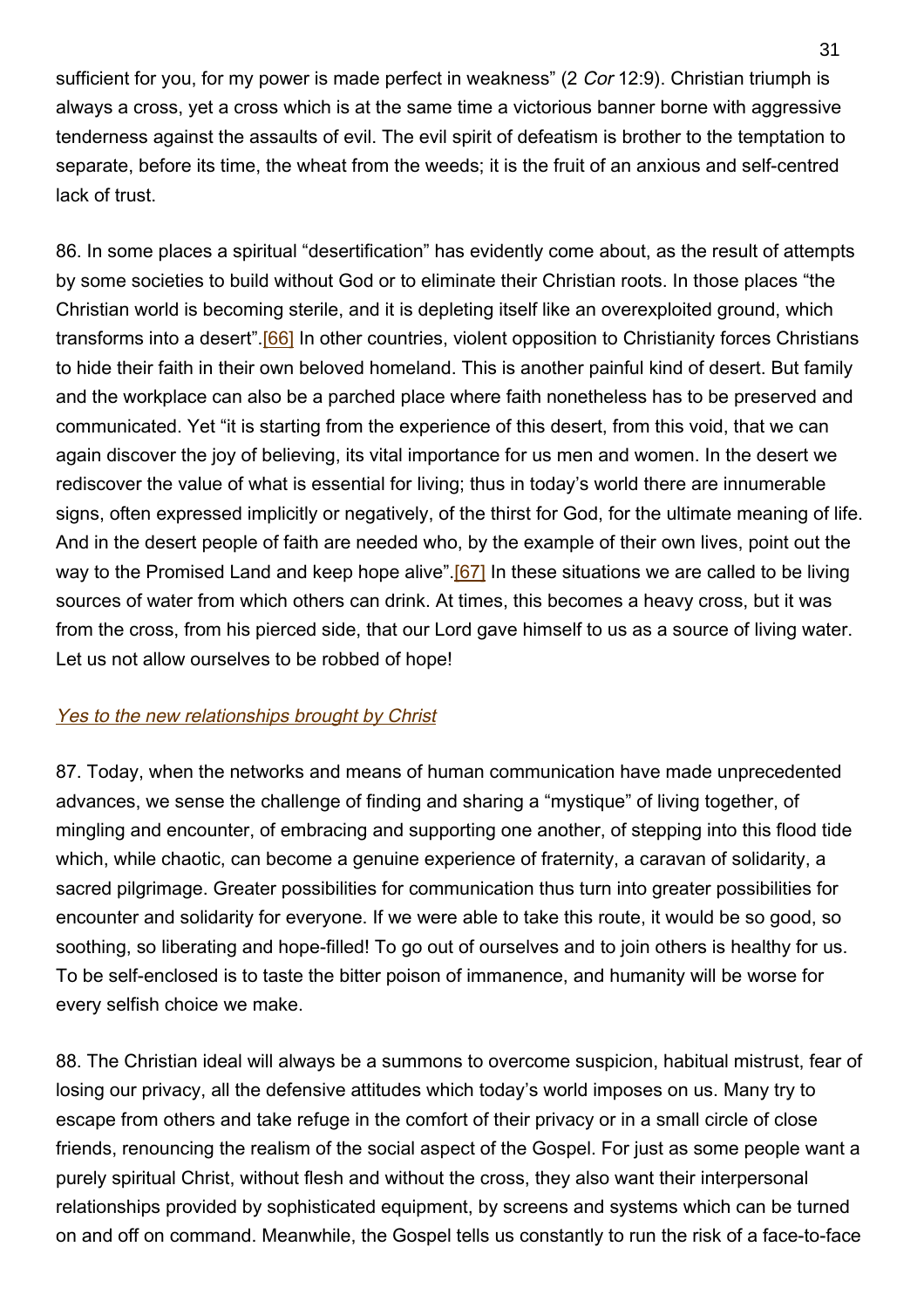encounter with others, with their physical presence which challenges us, with their pain and their pleas, with their joy which infects us in our close and continuous interaction. True faith in the incarnate Son of God is inseparable from self-giving, from membership in the community, from service, from reconciliation with others. The Son of God, by becoming flesh, summoned us to the revolution of tenderness.

89. Isolation, which is a version of immanentism, can find expression in a false autonomy which has no place for God. But in the realm of religion it can also take the form of a spiritual consumerism tailored to one's own unhealthy individualism. The return to the sacred and the quest for spirituality which mark our own time are ambiguous phenomena. Today, our challenge is not so much atheism as the need to respond adequately to many people's thirst for God, lest they try to satisfy it with alienating solutions or with a disembodied Jesus who demands nothing of us with regard to others. Unless these people find in the Church a spirituality which can offer healing and liberation, and fill them with life and peace, while at the same time summoning them to fraternal communion and missionary fruitfulness, they will end up by being taken in by solutions which neither make life truly human nor give glory to God.

90. Genuine forms of popular religiosity are incarnate, since they are born of the incarnation of Christian faith in popular culture. For this reason they entail a personal relationship, not with vague spiritual energies or powers, but with God, with Christ, with Mary, with the saints. These devotions are fleshy, they have a face. They are capable of fostering relationships and not just enabling escapism. In other parts of our society, we see the growing attraction to various forms of a "spirituality of well-being" divorced from any community life, or to a "theology of prosperity" detached from responsibility for our brothers and sisters, or to depersonalized experiences which are nothing more than a form of self-centredness.

91. One important challenge is to show that the solution will never be found in fleeing from a personal and committed relationship with God which at the same time commits us to serving others. This happens frequently nowadays, as believers seek to hide or keep apart from others, or quietly flit from one place to another or from one task to another, without creating deep and stable bonds. "Imaginatio locorum et mutatio multos fefellit".<sup>[68]</sup> This is a false remedy which cripples the heart and at times the body as well. We need to help others to realize that the only way is to learn how to encounter others with the right attitude, which is to accept and esteem them as companions along the way, without interior resistance. Better yet, it means learning to find Jesus in the faces of others, in their voices, in their pleas. And learning to suffer in the embrace of the crucified Jesus whenever we are unjustly attacked or meet with ingratitude, never tiring of our decision to live in fraternity.[\[69\]](http://w2.vatican.va/content/francesco/en/apost_exhortations/documents/papa-francesco_esortazione-ap_20131124_evangelii-gaudium.html#_ftn69)

92. There indeed we find true healing, since the way to relate to others which truly heals instead of debilitating us, is a *mystical* fraternity, a contemplative fraternity. It is a fraternal love capable of seeing the sacred grandeur of our neighbour, of finding God in every human being, of tolerating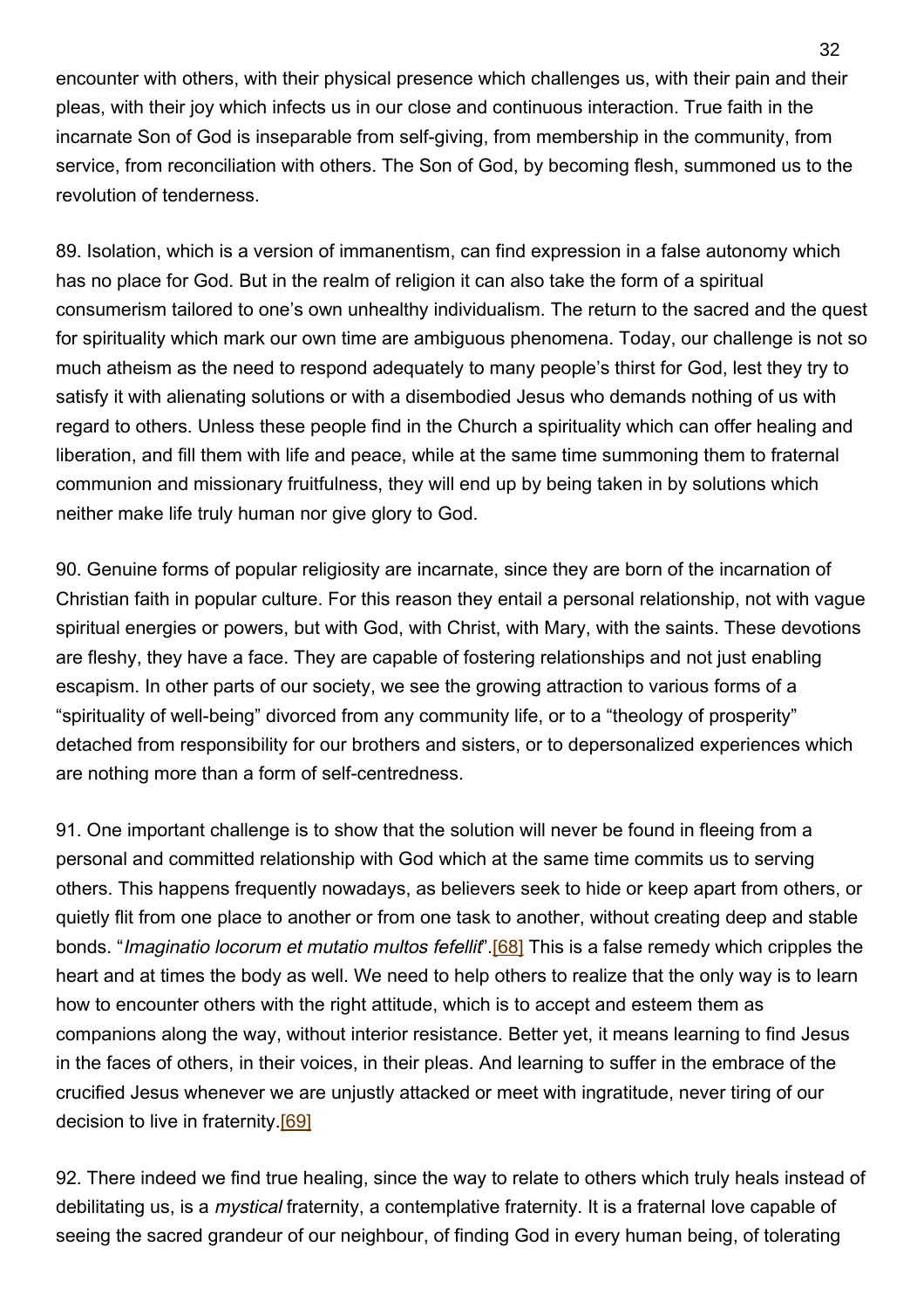the nuisances of life in common by clinging to the love of God, of opening the heart to divine love and seeking the happiness of others just as their heavenly Father does. Here and now, especially where we are a "little flock" (Lk 12:32), the Lord's disciples are called to live as a community which is the salt of the earth and the light of the world (cf. Mt 5:13-16). We are called to bear witness to a constantly new way of living together in fidelity to the Gospel[.\[70\]](http://w2.vatican.va/content/francesco/en/apost_exhortations/documents/papa-francesco_esortazione-ap_20131124_evangelii-gaudium.html#_ftn70) Let us not allow ourselves to be robbed of community!

#### No to spiritual worldliness

93. Spiritual worldliness, which hides behind the appearance of piety and even love for the Church, consists in seeking not the Lord's glory but human glory and personal well-being. It is what the Lord reprimanded the Pharisees for: "How can you believe, who receive glory from one another and do not seek the glory that comes from the only God?" (Jn 5:44). It is a subtle way of seeking one's "own interests, not those of Jesus Christ" (Phil 2:21). It takes on many forms, depending on the kinds of persons and groups into which it seeps. Since it is based on carefully cultivated appearances, it is not always linked to outward sin; from without, everything appears as it should be. But if it were to seep into the Church, "it would be infinitely more disastrous than any other worldliness which is simply moral".[\[71\]](http://w2.vatican.va/content/francesco/en/apost_exhortations/documents/papa-francesco_esortazione-ap_20131124_evangelii-gaudium.html#_ftn71)

94. This worldliness can be fuelled in two deeply interrelated ways. One is the attraction of gnosticism, a purely subjective faith whose only interest is a certain experience or a set of ideas and bits of information which are meant to console and enlighten, but which ultimately keep one imprisoned in his or her own thoughts and feelings. The other is the self-absorbed promethean neopelagianism of those who ultimately trust only in their own powers and feel superior to others because they observe certain rules or remain intransigently faithful to a particular Catholic style from the past. A supposed soundness of doctrine or discipline leads instead to a narcissistic and authoritarian elitism, whereby instead of evangelizing, one analyzes and classifies others, and instead of opening the door to grace, one exhausts his or her energies in inspecting and verifying. In neither case is one really concerned about Jesus Christ or others. These are manifestations of an anthropocentric immanentism. It is impossible to think that a genuine evangelizing thrust could emerge from these adulterated forms of Christianity.

95. This insidious worldliness is evident in a number of attitudes which appear opposed, yet all have the same pretence of "taking over the space of the Church". In some people we see an ostentatious preoccupation for the liturgy, for doctrine and for the Church's prestige, but without any concern that the Gospel have a real impact on God's faithful people and the concrete needs of the present time. In this way, the life of the Church turns into a museum piece or something which is the property of a select few. In others, this spiritual worldliness lurks behind a fascination with social and political gain, or pride in their ability to manage practical affairs, or an obsession with programmes of self-help and self-realization. It can also translate into a concern to be seen, into a social life full of appearances, meetings, dinners and receptions. It can also lead to a business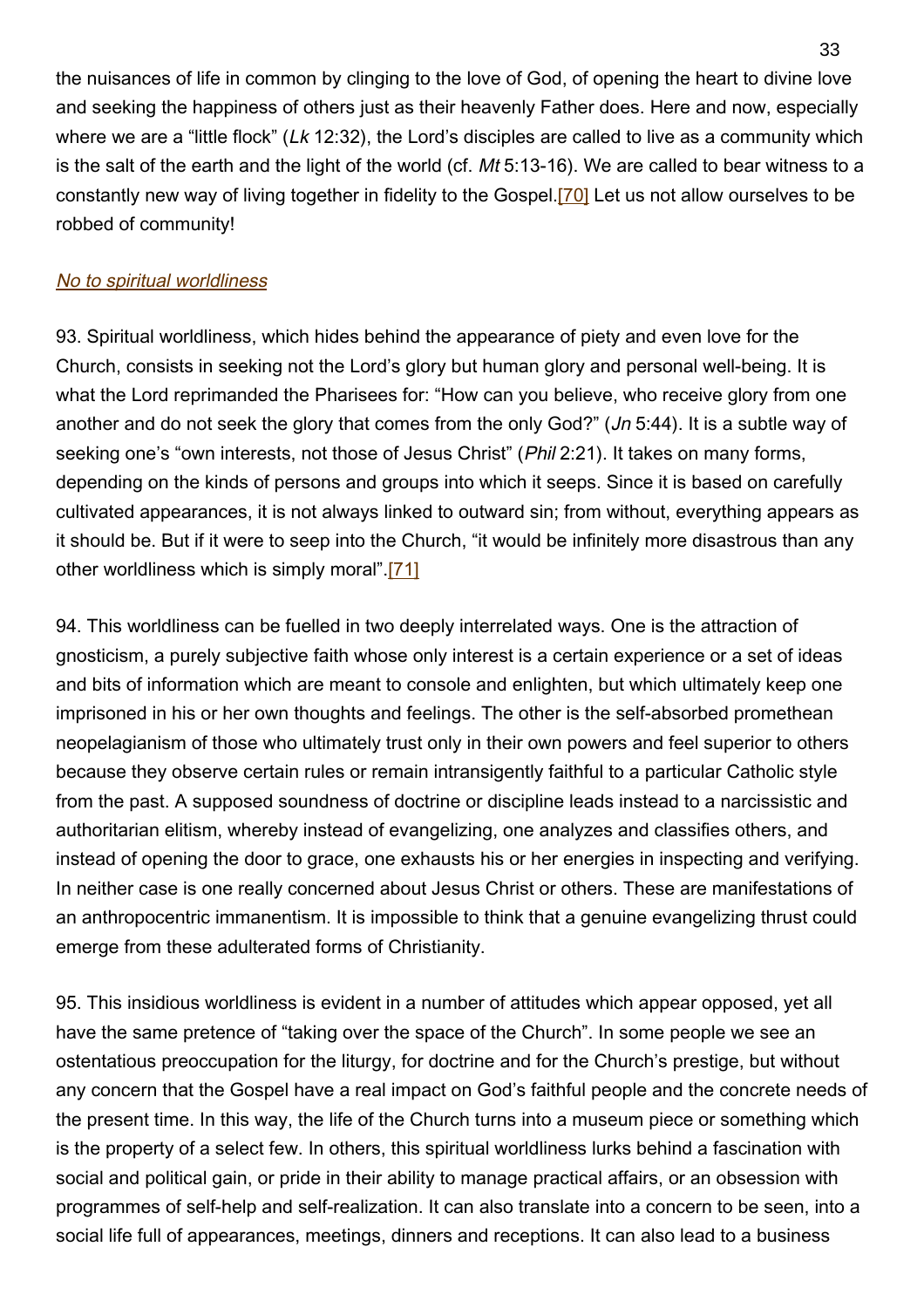mentality, caught up with management, statistics, plans and evaluations whose principal beneficiary is not God's people but the Church as an institution. The mark of Christ, incarnate, crucified and risen, is not present; closed and elite groups are formed, and no effort is made to go forth and seek out those who are distant or the immense multitudes who thirst for Christ. Evangelical fervour is replaced by the empty pleasure of complacency and self-indulgence.

96. This way of thinking also feeds the vainglory of those who are content to have a modicum of power and would rather be the general of a defeated army than a mere private in a unit which continues to fight. How often we dream up vast apostolic projects, meticulously planned, just like defeated generals! But this is to deny our history as a Church, which is glorious precisely because it is a history of sacrifice, of hopes and daily struggles, of lives spent in service and fidelity to work, tiring as it may be, for all work is "the sweat of our brow". Instead, we waste time talking about "what needs to be done" – in Spanish we call this the sin of "habriaqueísmo" – like spiritual masters and pastoral experts who give instructions from on high. We indulge in endless fantasies and we lose contact with the real lives and difficulties of our people.

97. Those who have fallen into this worldliness look on from above and afar, they reject the prophecy of their brothers and sisters, they discredit those who raise questions, they constantly point out the mistakes of others and they are obsessed by appearances. Their hearts are open only to the limited horizon of their own immanence and interests, and as a consequence they neither learn from their sins nor are they genuinely open to forgiveness. This is a tremendous corruption disguised as a good. We need to avoid it by making the Church constantly go out from herself, keeping her mission focused on Jesus Christ, and her commitment to the poor. God save us from a worldly Church with superficial spiritual and pastoral trappings! This stifling worldliness can only be healed by breathing in the pure air of the Holy Spirit who frees us from selfcentredness cloaked in an outward religiosity bereft of God. Let us not allow ourselves to be robbed of the Gospel!

#### No to warring among ourselves

98. How many wars take place within the people of God and in our different communities! In our neighbourhoods and in the workplace, how many wars are caused by envy and jealousy, even among Christians! Spiritual worldliness leads some Christians to war with other Christians who stand in the way of their quest for power, prestige, pleasure and economic security. Some are even no longer content to live as part of the greater Church community but stoke a spirit of exclusivity, creating an "inner circle". Instead of belonging to the whole Church in all its rich variety, they belong to this or that group which thinks itself different or special.

99. Our world is being torn apart by wars and violence, and wounded by a widespread individualism which divides human beings, setting them against one another as they pursue their own well-being. In various countries, conflicts and old divisions from the past are re-emerging. I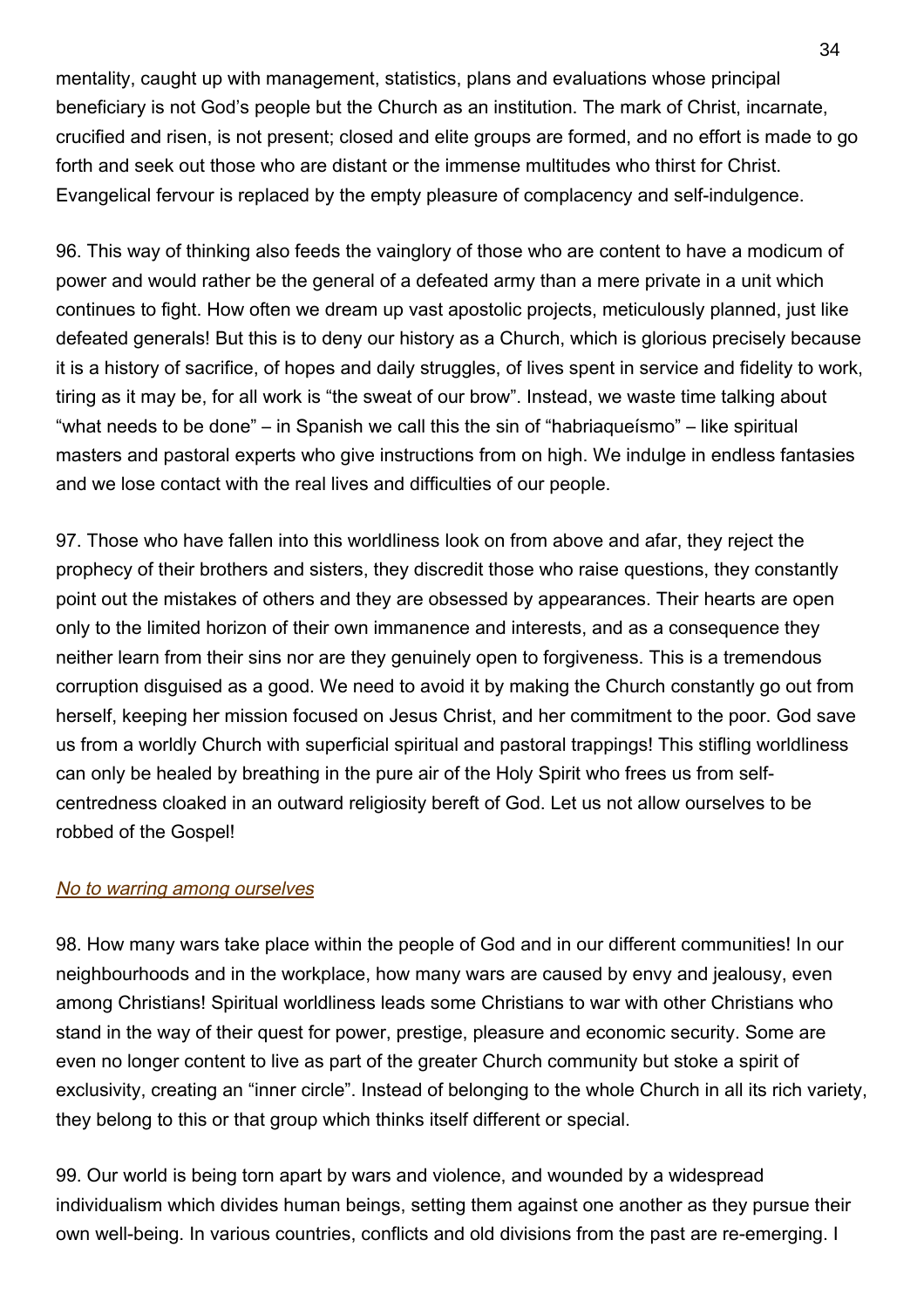especially ask Christians in communities throughout the world to offer a radiant and attractive witness of fraternal communion. Let everyone admire how you care for one another, and how you encourage and accompany one another: "By this everyone will know that you are my disciples, if you have love for one another" (Jn 13:35). This was Jesus' heartfelt prayer to the Father: "That they may all be one... in us... so that the world may believe"  $Jn$  17:21). Beware of the temptation of jealousy! We are all in the same boat and headed to the same port! Let us ask for the grace to rejoice in the gifts of each, which belong to all.

100. Those wounded by historical divisions find it difficult to accept our invitation to forgiveness and reconciliation, since they think that we are ignoring their pain or are asking them to give up their memory and ideals. But if they see the witness of authentically fraternal and reconciled communities, they will find that witness luminous and attractive. It always pains me greatly to discover how some Christian communities, and even consecrated persons, can tolerate different forms of enmity, division, calumny, defamation, vendetta, jealousy and the desire to impose certain ideas at all costs, even to persecutions which appear as veritable witch hunts. Whom are we going to evangelize if this is the way we act?

101. Let us ask the Lord to help us understand the law of love. How good it is to have this law! How much good it does us to love one another, in spite of everything. Yes, in spite of everything! Saint Paul's exhortation is directed to each of us: "Do not be overcome by evil, but overcome evil with good" (Rom 12:21). And again: "Let us not grow weary in doing what is right" (Gal 6:9). We all have our likes and dislikes, and perhaps at this very moment we are angry with someone. At least let us say to the Lord: "Lord, I am angry with this person, with that person. I pray to you for him and for her". To pray for a person with whom I am irritated is a beautiful step forward in love, and an act of evangelization. Let us do it today! Let us not allow ourselves to be robbed of the ideal of fraternal love!

#### Other ecclesial challenges

102. Lay people are, put simply, the vast majority of the people of God. The minority – ordained ministers – are at their service. There has been a growing awareness of the identity and mission of the laity in the Church. We can count on many lay persons, although still not nearly enough, who have a deeply-rooted sense of community and great fidelity to the tasks of charity, catechesis and the celebration of the faith. At the same time, a clear awareness of this responsibility of the laity, grounded in their baptism and confirmation, does not appear in the same way in all places. In some cases, it is because lay persons have not been given the formation needed to take on important responsibilities. In others, it is because in their particular Churches room has not been made for them to speak and to act, due to an excessive clericalism which keeps them away from decision-making. Even if many are now involved in the lay ministries, this involvement is not reflected in a greater penetration of Christian values in the social, political and economic sectors. It often remains tied to tasks within the Church, without a real commitment to applying the Gospel to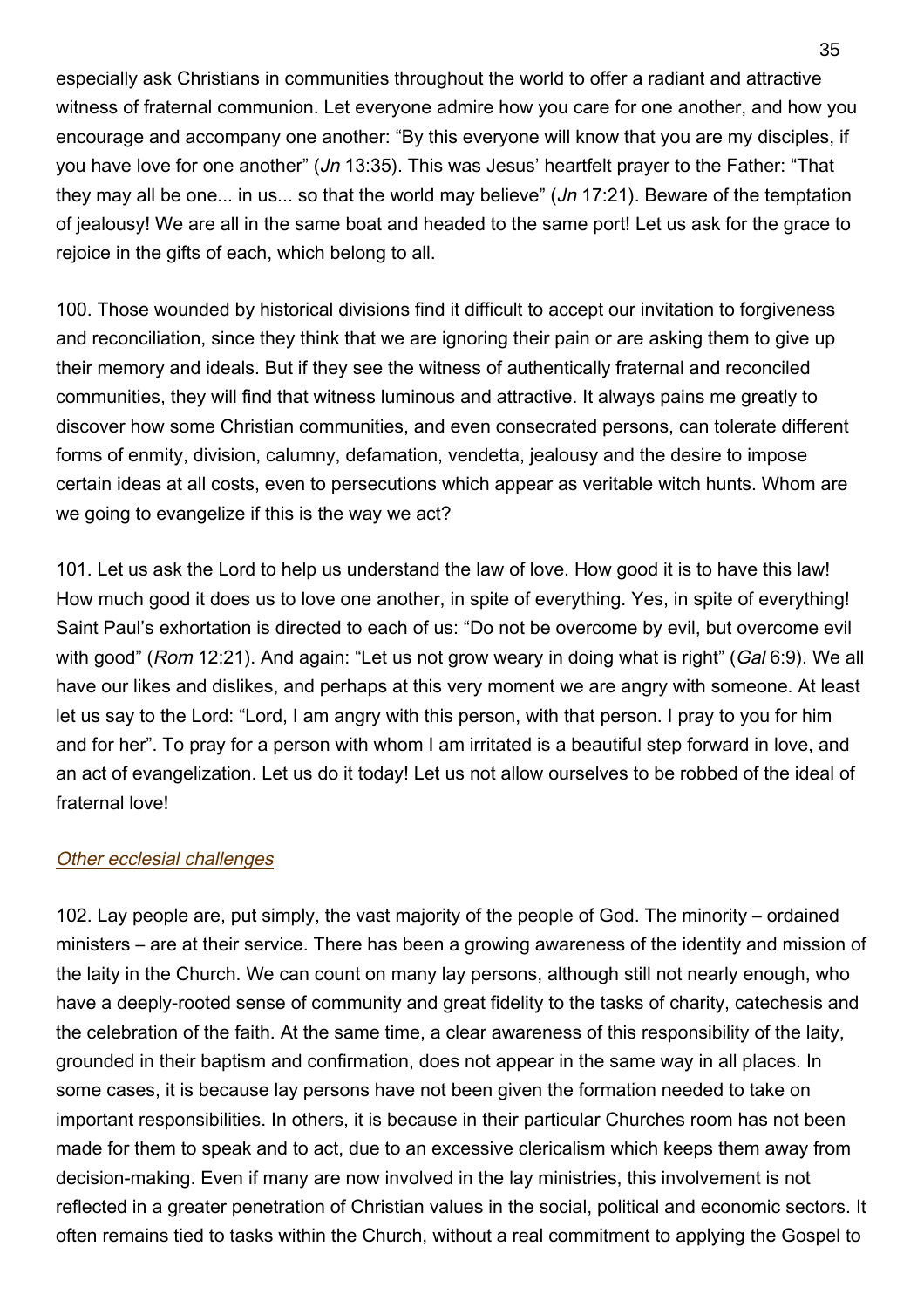the transformation of society. The formation of the laity and the evangelization of professional and intellectual life represent a significant pastoral challenge.

103. The Church acknowledges the indispensable contribution which women make to society through the sensitivity, intuition and other distinctive skill sets which they, more than men, tend to possess. I think, for example, of the special concern which women show to others, which finds a particular, even if not exclusive, expression in motherhood. I readily acknowledge that many women share pastoral responsibilities with priests, helping to guide people, families and groups and offering new contributions to theological reflection. But we need to create still broader opportunities for a more incisive female presence in the Church. Because "the feminine genius is needed in all expressions in the life of society, the presence of women must also be guaranteed in the workplace"[\[72\]](http://w2.vatican.va/content/francesco/en/apost_exhortations/documents/papa-francesco_esortazione-ap_20131124_evangelii-gaudium.html#_ftn72) and in the various other settings where important decisions are made, both in the Church and in social structures.

104. Demands that the legitimate rights of women be respected, based on the firm conviction that men and women are equal in dignity, present the Church with profound and challenging questions which cannot be lightly evaded. The reservation of the priesthood to males, as a sign of Christ the Spouse who gives himself in the Eucharist, is not a question open to discussion, but it can prove especially divisive if sacramental power is too closely identified with power in general. It must be remembered that when we speak of sacramental power "we are in the realm of function, not that of dignity or holiness".[\[73\]](http://w2.vatican.va/content/francesco/en/apost_exhortations/documents/papa-francesco_esortazione-ap_20131124_evangelii-gaudium.html#_ftn73) The ministerial priesthood is one means employed by Jesus for the service of his people, yet our great dignity derives from baptism, which is accessible to all. The configuration of the priest to Christ the head – namely, as the principal source of grace – does not imply an exaltation which would set him above others. In the Church, functions "do not favour the superiority of some vis-à-vis the others".[\[74\]](http://w2.vatican.va/content/francesco/en/apost_exhortations/documents/papa-francesco_esortazione-ap_20131124_evangelii-gaudium.html#_ftn74) Indeed, a woman, Mary, is more important than the bishops. Even when the function of ministerial priesthood is considered "hierarchical", it must be remembered that "it is totally ordered to the holiness of Christ's members".[\[75\]](http://w2.vatican.va/content/francesco/en/apost_exhortations/documents/papa-francesco_esortazione-ap_20131124_evangelii-gaudium.html#_ftn75) Its key and axis is not power understood as domination, but the power to administer the sacrament of the Eucharist; this is the origin of its authority, which is always a service to God's people. This presents a great challenge for pastors and theologians, who are in a position to recognize more fully what this entails with regard to the possible role of women in decision-making in different areas of the Church's life.

105. Youth ministry, as traditionally organized, has also suffered the impact of social changes. Young people often fail to find responses to their concerns, needs, problems and hurts in the usual structures. As adults, we find it hard to listen patiently to them, to appreciate their concerns and demands, and to speak to them in a language they can understand. For the same reason, our efforts in the field of education do not produce the results expected. The rise and growth of associations and movements mostly made up of young people can be seen as the work of the Holy Spirit, who blazes new trails to meet their expectations and their search for a deep spirituality and a more real sense of belonging. There remains a need, however, to ensure that these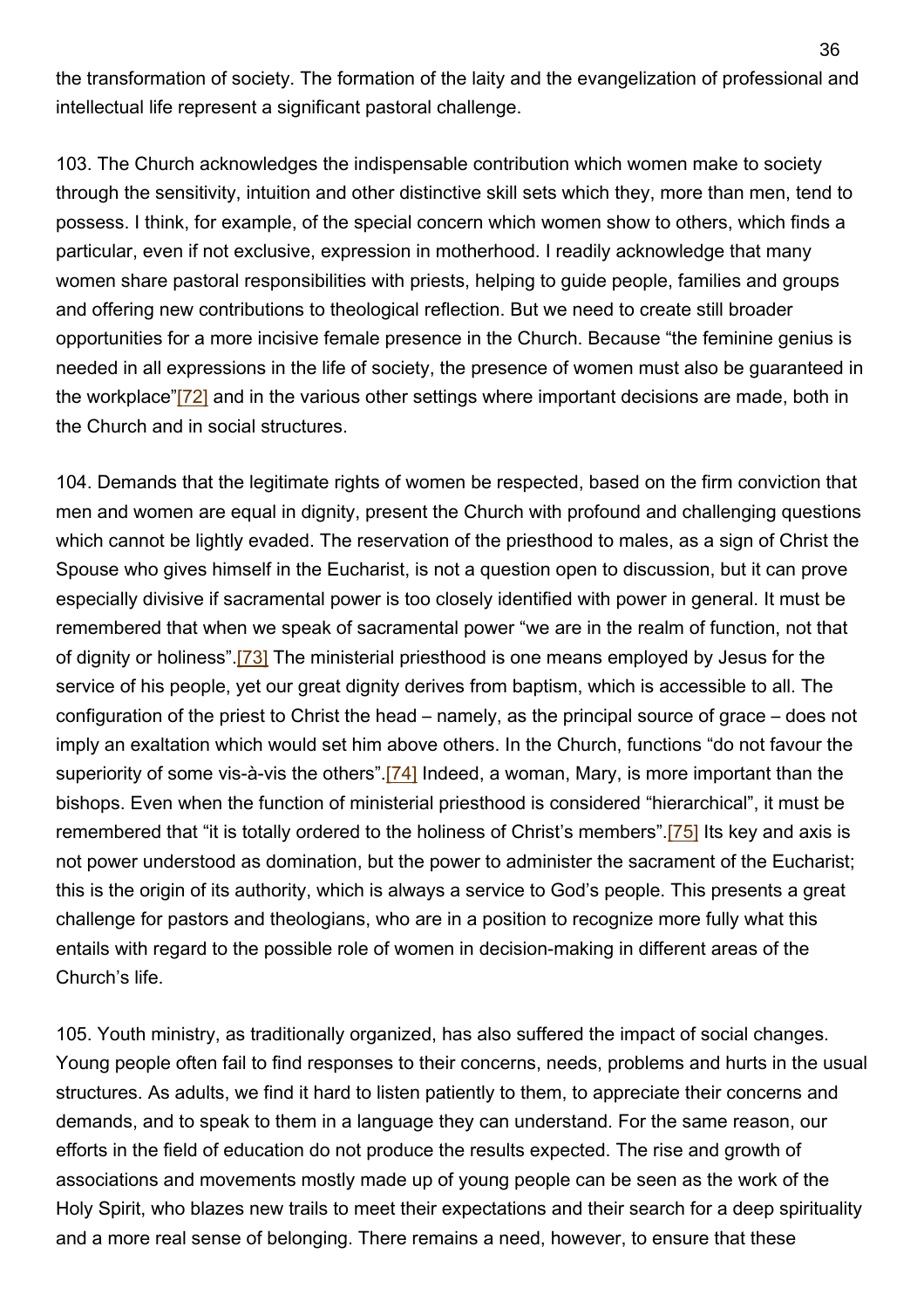associations actively participate in the Church's overall pastoral efforts.[\[76\]](http://w2.vatican.va/content/francesco/en/apost_exhortations/documents/papa-francesco_esortazione-ap_20131124_evangelii-gaudium.html#_ftn76)

106. Even if it is not always easy to approach young people, progress has been made in two areas: the awareness that the entire community is called to evangelize and educate the young, and the urgent need for the young to exercise greater leadership. We should recognize that despite the present crisis of commitment and communal relationships, many young people are making common cause before the problems of our world and are taking up various forms of activism and volunteer work. Some take part in the life of the Church as members of service groups and various missionary initiatives in their own dioceses and in other places. How beautiful it is to see that young people are "street preachers" (callejeros de la fe), joyfully bringing Jesus to every street, every town square and every corner of the earth!

107. Many places are experiencing a dearth of vocations to the priesthood and consecrated life. This is often due to a lack of contagious apostolic fervour in communities which results in a cooling of enthusiasm and attractiveness. Wherever there is life, fervour and a desire to bring Christ to others, genuine vocations will arise. Even in parishes where priests are not particularly committed or joyful, the fraternal life and fervour of the community can awaken in the young a desire to consecrate themselves completely to God and to the preaching of the Gospel. This is particularly true if such a living community prays insistently for vocations and courageously proposes to its young people the path of special consecration. On the other hand, despite the scarcity of vocations, today we are increasingly aware of the need for a better process of selecting candidates to the priesthood. Seminaries cannot accept candidates on the basis of any motivation whatsoever, especially if those motivations have to do with affective insecurity or the pursuit of power, human glory or economic well-being.

108. As I mentioned above, I have not sought to offer a complete diagnosis, but I invite communities to complete and enrich these perspectives on the basis of their awareness of the challenges facing them and their neighbours. It is my hope that, in doing so, they will realize that whenever we attempt to read the signs of the times it is helpful to listen to young people and the elderly. Both represent a source of hope for every people. The elderly bring with them memory and the wisdom of experience, which warns us not to foolishly repeat our past mistakes. Young people call us to renewed and expansive hope, for they represent new directions for humanity and open us up to the future, lest we cling to a nostalgia for structures and customs which are no longer life-giving in today's world.

109. Challenges exist to be overcome! Let us be realists, but without losing our joy, our boldness and our hope-filled commitment. Let us not allow ourselves to be robbed of missionary vigour!

## CHAPTER THREE

### THE PROCLAMATION OF THE GOSPEL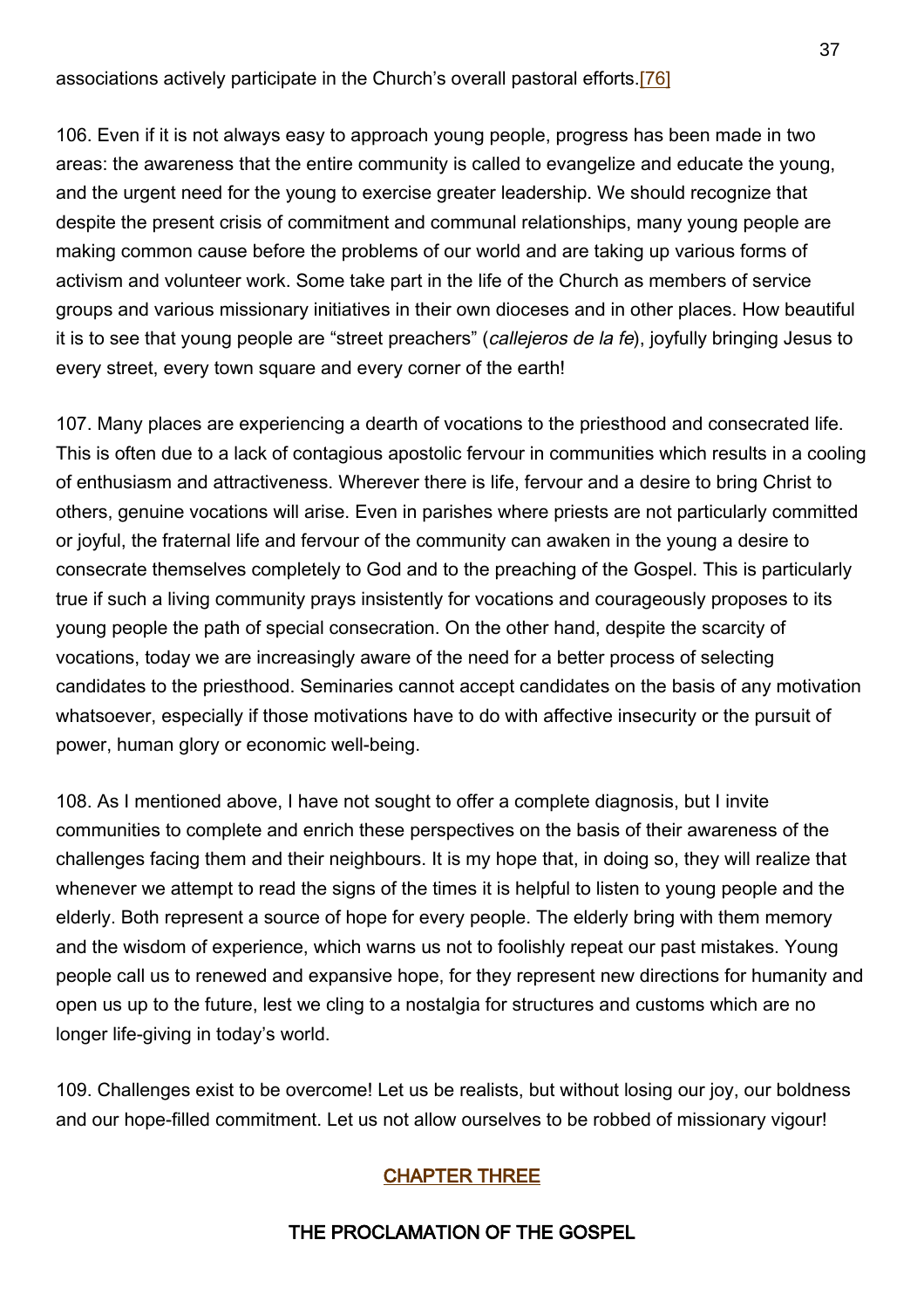110. After having considered some of the challenges of the present, I would now like to speak of the task which bears upon us in every age and place, for "there can be no true evangelization without the explicit proclamation of Jesus as Lord", and without "the primacy of the proclamation of Jesus Christ in all evangelizing work".[\[77\]](http://w2.vatican.va/content/francesco/en/apost_exhortations/documents/papa-francesco_esortazione-ap_20131124_evangelii-gaudium.html#_ftn77) Acknowledging the concerns of the Asian bishops, John Paul II told them that if the Church "is to fulfil its providential destiny, evangelization as the joyful, patient and progressive preaching of the saving death and resurrection of Jesus Christ must be your absolute priority."[\[78\]](http://w2.vatican.va/content/francesco/en/apost_exhortations/documents/papa-francesco_esortazione-ap_20131124_evangelii-gaudium.html#_ftn78) These words hold true for all of us.

### I. The entire people of God proclaims the Gospel

111. Evangelization is the task of the Church. The Church, as the agent of evangelization, is more than an organic and hierarchical institution; she is first and foremost a people advancing on its pilgrim way towards God. She is certainly a mystery rooted in the Trinity, yet she exists concretely in history as a people of pilgrims and evangelizers, transcending any institutional expression, however necessary. I would like to dwell briefly on this way of understanding the Church, whose ultimate foundation is in the free and gracious initiative of God.

### A people for everyone

112. The salvation which God offers us is the work of his mercy. No human efforts, however good they may be, can enable us to merit so great a gift. God, by his sheer grace, draws us to himself and makes us one with him.<sup>[\[79\]](http://w2.vatican.va/content/francesco/en/apost_exhortations/documents/papa-francesco_esortazione-ap_20131124_evangelii-gaudium.html#_ftn79)</sup> He sends his Spirit into our hearts to make us his children, transforming us and enabling us to respond to his love by our lives. The Church is sent by Jesus Christ as the sacrament of the salvation offered by God.[\[80\]](http://w2.vatican.va/content/francesco/en/apost_exhortations/documents/papa-francesco_esortazione-ap_20131124_evangelii-gaudium.html#_ftn80) Through her evangelizing activity, she cooperates as an instrument of that divine grace which works unceasingly and inscrutably. Benedict XVI put it nicely at the beginning of the Synod's reflections: "It is important always to know that the first word, the true initiative, the true activity comes from God and only by inserting ourselves into the divine initiative, only begging for this divine initiative, shall we too be able to become – with him and in him – evangelizers".  $[81]$  This principle of the primacy of grace must be a beacon which constantly illuminates our reflections on evangelization.

113. The salvation which God has wrought, and the Church joyfully proclaims, is for everyone.[\[82\]](http://w2.vatican.va/content/francesco/en/apost_exhortations/documents/papa-francesco_esortazione-ap_20131124_evangelii-gaudium.html#_ftn82) God has found a way to unite himself to every human being in every age. He has chosen to call them together as a people and not as isolated individuals.<sup>[\[83\]](http://w2.vatican.va/content/francesco/en/apost_exhortations/documents/papa-francesco_esortazione-ap_20131124_evangelii-gaudium.html#_ftn83)</sup> No one is saved by himself or herself, individually, or by his or her own efforts. God attracts us by taking into account the complex interweaving of personal relationships entailed in the life of a human community. This people which God has chosen and called is the Church. Jesus did not tell the apostles to form an exclusive and elite group. He said: "Go and make disciples of all nations" (Mt 28:19). Saint Paul tells us in the people of God, in the Church, "there is neither Jew or Greek... for you are all one in Christ Jesus" (Gal 3:28). To those who feel far from God and the Church, to all those who are fearful or indifferent, I would like to say this: the Lord, with great respect and love, is also calling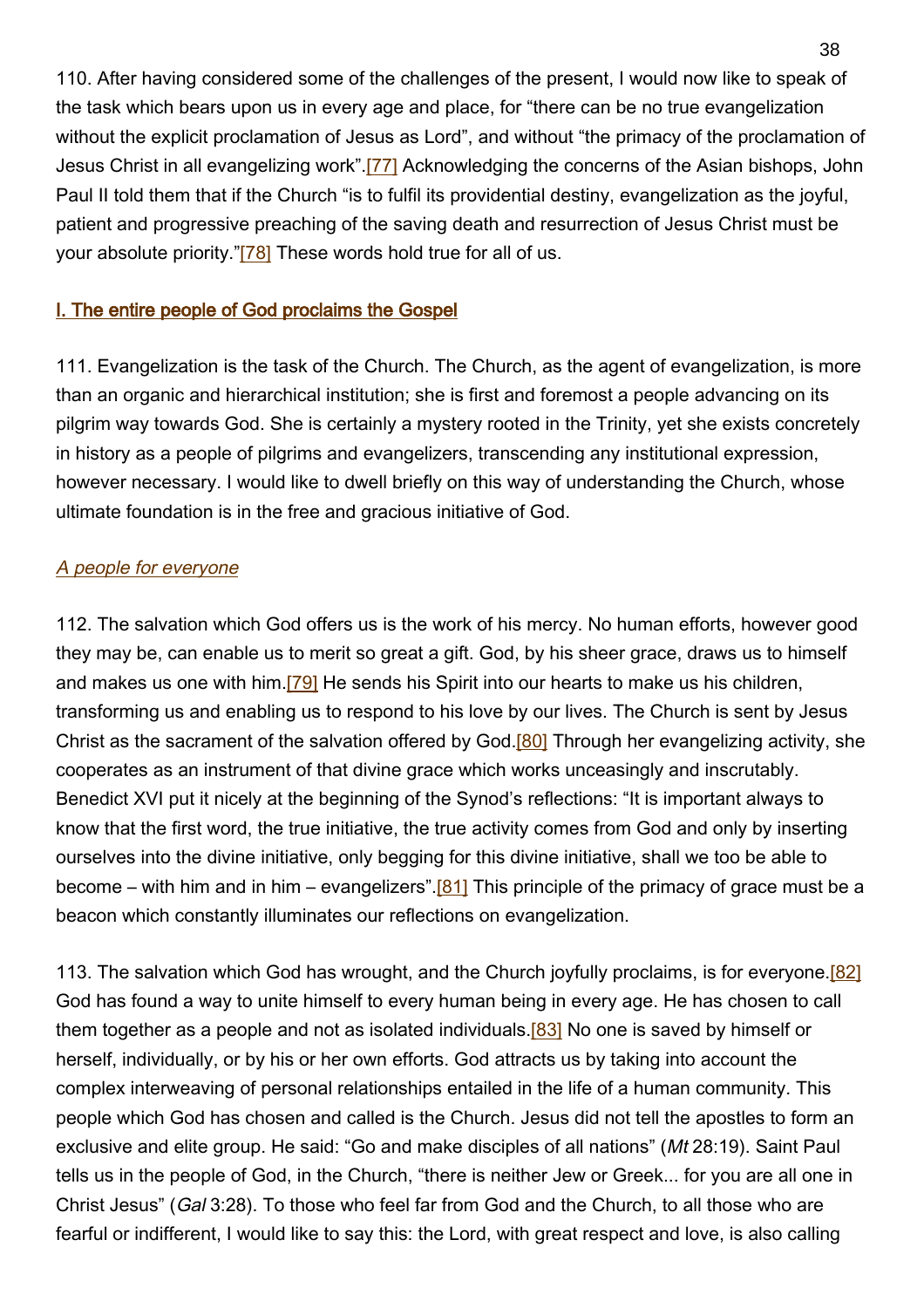114. Being Church means being God's people, in accordance with the great plan of his fatherly love. This means that we are to be God's leaven in the midst of humanity. It means proclaiming and bringing God's salvation into our world, which often goes astray and needs to be encouraged, given hope and strengthened on the way. The Church must be a place of mercy freely given, where everyone can feel welcomed, loved, forgiven and encouraged to live the good life of the Gospel.

# A people of many faces

115. The People of God is incarnate in the peoples of the earth, each of which has its own culture. The concept of culture is valuable for grasping the various expressions of the Christian life present in God's people. It has to do with the lifestyle of a given society, the specific way in which its members relate to one another, to other creatures and to God. Understood in this way, culture embraces the totality of a people's life.<sup>[\[84\]](http://w2.vatican.va/content/francesco/en/apost_exhortations/documents/papa-francesco_esortazione-ap_20131124_evangelii-gaudium.html#_ftn84)</sup> Each people in the course of its history develops its culture with legitimate autonomy.<sup>[\[85\]](http://w2.vatican.va/content/francesco/en/apost_exhortations/documents/papa-francesco_esortazione-ap_20131124_evangelii-gaudium.html#_ftn85)</sup> This is due to the fact that the human person, "by nature stands completely in need of life in society"[\[86\]](http://w2.vatican.va/content/francesco/en/apost_exhortations/documents/papa-francesco_esortazione-ap_20131124_evangelii-gaudium.html#_ftn86) and always exists in reference to society, finding there a concrete way of relating to reality. The human person is always situated in a culture: "nature and culture are intimately linked".<sup>[87]</sup> Grace supposes culture, and God's gift becomes flesh in the culture of those who receive it.

116. In these first two Christian millennia, countless peoples have received the grace of faith, brought it to flower in their daily lives and handed it on in the language of their own culture. Whenever a community receives the message of salvation, the Holy Spirit enriches its culture with the transforming power of the Gospel. The history of the Church shows that Christianity does not have simply one cultural expression, but rather, "remaining completely true to itself, with unswerving fidelity to the proclamation of the Gospel and the tradition of the Church, it will also reflect the different faces of the cultures and peoples in which it is received and takes root".<sup>[\[88\]](http://w2.vatican.va/content/francesco/en/apost_exhortations/documents/papa-francesco_esortazione-ap_20131124_evangelii-gaudium.html#_ftn88)</sup> In the diversity of peoples who experience the gift of God, each in accordance with its own culture, the Church expresses her genuine catholicity and shows forth the "beauty of her varied face".[\[89\]](http://w2.vatican.va/content/francesco/en/apost_exhortations/documents/papa-francesco_esortazione-ap_20131124_evangelii-gaudium.html#_ftn89) In the Christian customs of an evangelized people, the Holy Spirit adorns the Church, showing her new aspects of revelation and giving her a new face. Through inculturation, the Church "introduces peoples, together with their cultures, into her own community",[\[90\]](http://w2.vatican.va/content/francesco/en/apost_exhortations/documents/papa-francesco_esortazione-ap_20131124_evangelii-gaudium.html#_ftn90) for "every culture offers positive values and forms which can enrich the way the Gospel is preached, understood and lived".[\[91\]](http://w2.vatican.va/content/francesco/en/apost_exhortations/documents/papa-francesco_esortazione-ap_20131124_evangelii-gaudium.html#_ftn91) In this way, the Church takes up the values of different cultures and becomes *sponsa ornata* monilibus suis, "the bride bedecked with her jewels" (cf. Is 61:10)" [92]

117. When properly understood, cultural diversity is not a threat to Church unity. The Holy Spirit, sent by the Father and the Son, transforms our hearts and enables us to enter into the perfect communion of the blessed Trinity, where all things find their unity. He builds up the communion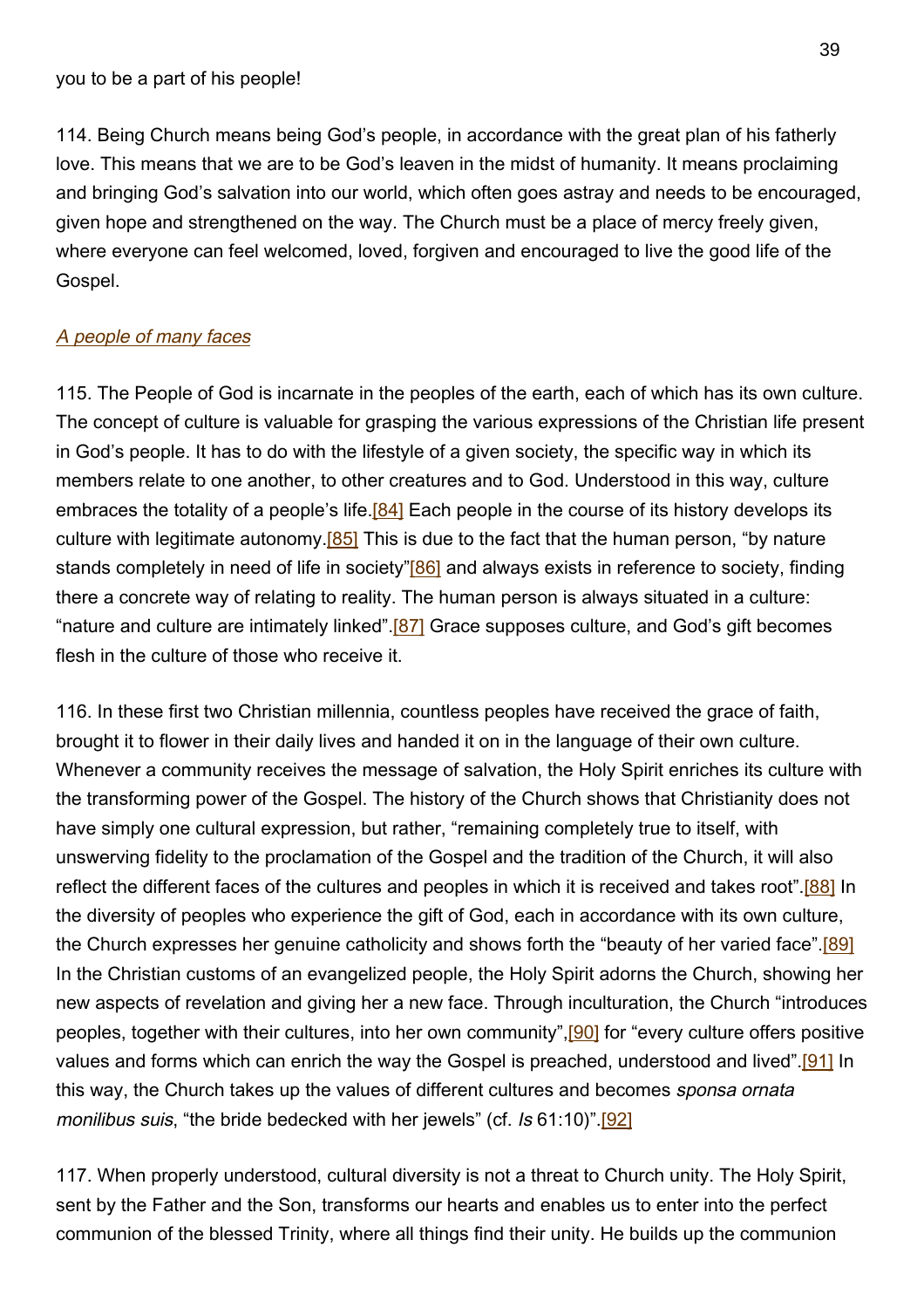and harmony of the people of God. The same Spirit is that harmony, just as he is the bond of love between the Father and the Son.<sup>[\[93\]](http://w2.vatican.va/content/francesco/en/apost_exhortations/documents/papa-francesco_esortazione-ap_20131124_evangelii-gaudium.html#_ftn93)</sup> It is he who brings forth a rich variety of gifts, while at the same time creating a unity which is never uniformity but a multifaceted and inviting harmony. Evangelization joyfully acknowledges these varied treasures which the Holy Spirit pours out upon the Church. We would not do justice to the logic of the incarnation if we thought of Christianity as monocultural and monotonous. While it is true that some cultures have been closely associated with the preaching of the Gospel and the development of Christian thought, the revealed message is not identified with any of them; its content is transcultural. Hence in the evangelization of new cultures, or cultures which have not received the Christian message, it is not essential to impose a specific cultural form, no matter how beautiful or ancient it may be, together with the Gospel. The message that we proclaim always has a certain cultural dress, but we in the Church can sometimes fall into a needless hallowing of our own culture, and thus show more fanaticism than true evangelizing zeal.

118. The Bishops of Oceania asked that the Church "develop an understanding and a presentation of the truth of Christ working from the traditions and cultures of the region" and invited "all missionaries to work in harmony with indigenous Christians so as to ensure that the faith and the life of the Church be expressed in legitimate forms appropriate for each culture".[\[94\]](http://w2.vatican.va/content/francesco/en/apost_exhortations/documents/papa-francesco_esortazione-ap_20131124_evangelii-gaudium.html#_ftn94) We cannot demand that peoples of every continent, in expressing their Christian faith, imitate modes of expression which European nations developed at a particular moment of their history, because the faith cannot be constricted to the limits of understanding and expression of any one culture[.\[95\]](http://w2.vatican.va/content/francesco/en/apost_exhortations/documents/papa-francesco_esortazione-ap_20131124_evangelii-gaudium.html#_ftn95) It is an indisputable fact that no single culture can exhaust the mystery of our redemption in Christ.

### We are all missionary disciples

119. In all the baptized, from first to last, the sanctifying power of the Spirit is at work, impelling us to evangelization. The people of God is holy thanks to this anointing, which makes it infallible in credendo. This means that it does not err in faith, even though it may not find words to explain that faith. The Spirit guides it in truth and leads it to salvation.<sup>[\[96\]](http://w2.vatican.va/content/francesco/en/apost_exhortations/documents/papa-francesco_esortazione-ap_20131124_evangelii-gaudium.html#_ftn96)</sup> As part of his mysterious love for humanity. God furnishes the totality of the faithful with an instinct of faith – sensus fidei – which helps them to discern what is truly of God. The presence of the Spirit gives Christians a certain connaturality with divine realities, and a wisdom which enables them to grasp those realities intuitively, even when they lack the wherewithal to give them precise expression.

120. In virtue of their baptism, all the members of the People of God have become missionary disciples (cf. Mt 28:19). All the baptized, whatever their position in the Church or their level of instruction in the faith, are agents of evangelization, and it would be insufficient to envisage a plan of evangelization to be carried out by professionals while the rest of the faithful would simply be passive recipients. The new evangelization calls for personal involvement on the part of each of the baptized. Every Christian is challenged, here and now, to be actively engaged in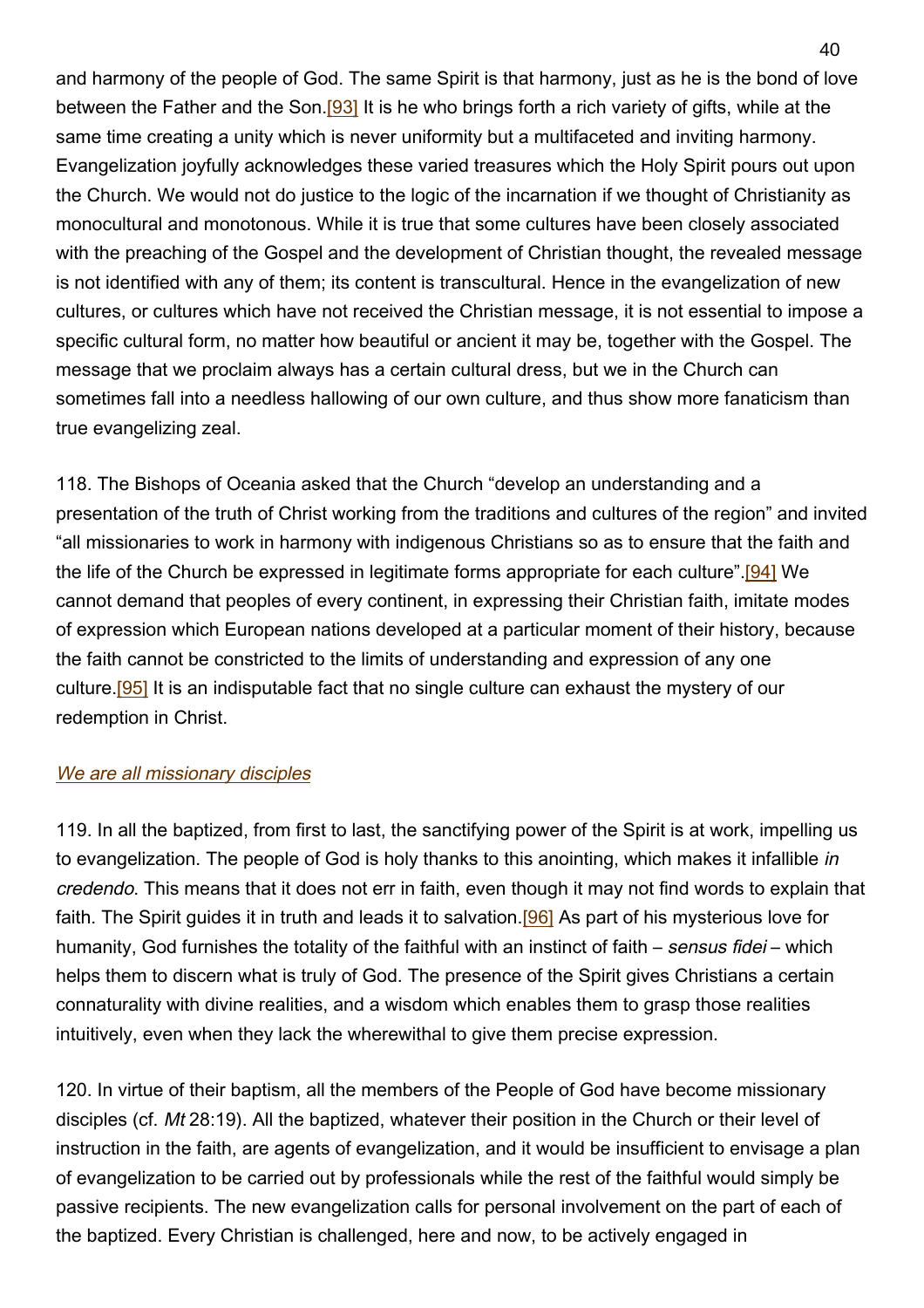evangelization; indeed, anyone who has truly experienced God's saving love does not need much time or lengthy training to go out and proclaim that love. Every Christian is a missionary to the extent that he or she has encountered the love of God in Christ Jesus: we no longer say that we are "disciples" and "missionaries", but rather that we are always "missionary disciples". If we are not convinced, let us look at those first disciples, who, immediately after encountering the gaze of Jesus, went forth to proclaim him joyfully: "We have found the Messiah!" (Jn 1:41). The Samaritan woman became a missionary immediately after speaking with Jesus and many Samaritans come to believe in him "because of the woman's testimony" (*Jn* 4:39). So too, Saint Paul, after his encounter with Jesus Christ, "immediately proclaimed Jesus" (Acts 9:20; cf. 22:6-21). So what are we waiting for?

121. Of course, all of us are called to mature in our work as evangelizers. We want to have better training, a deepening love and a clearer witness to the Gospel. In this sense, we ought to let others be constantly evangelizing us. But this does not mean that we should postpone the evangelizing mission; rather, each of us should find ways to communicate Jesus wherever we are. All of us are called to offer others an explicit witness to the saving love of the Lord, who despite our imperfections offers us his closeness, his word and his strength, and gives meaning to our lives. In your heart you know that it is not the same to live without him; what you have come to realize, what has helped you to live and given you hope, is what you also need to communicate to others. Our falling short of perfection should be no excuse; on the contrary, mission is a constant stimulus not to remain mired in mediocrity but to continue growing. The witness of faith that each Christian is called to offer leads us to say with Saint Paul: "Not that I have already obtained this, or am already perfect; but I press on to make it my own, because Christ Jesus has made me his own" (Phil 3:12-13).

#### The evangelizing power of popular piety

122. In the same way, we can see that the different peoples among whom the Gospel has been inculturated are active collective subjects or agents of evangelization. This is because each people is the creator of their own culture and the protagonist of their own history. Culture is a dynamic reality which a people constantly recreates; each generation passes on a whole series of ways of approaching different existential situations to the next generation, which must in turn reformulate it as it confronts its own challenges. Being human means "being at the same time son and father of the culture to which one belongs"[.\[97\]](http://w2.vatican.va/content/francesco/en/apost_exhortations/documents/papa-francesco_esortazione-ap_20131124_evangelii-gaudium.html#_ftn97) Once the Gospel has been inculturated in a people, in their process of transmitting their culture they also transmit the faith in ever new forms; hence the importance of understanding evangelization as inculturation. Each portion of the people of God, by translating the gift of God into its own life and in accordance with its own genius, bears witness to the faith it has received and enriches it with new and eloquent expressions. One can say that "a people continuously evangelizes itself"[.\[98\]](http://w2.vatican.va/content/francesco/en/apost_exhortations/documents/papa-francesco_esortazione-ap_20131124_evangelii-gaudium.html#_ftn98) Herein lies the importance of popular piety, a true expression of the spontaneous missionary activity of the people of God. This is an ongoing and developing process, of which the Holy Spirit is the principal agent.[\[99\]](http://w2.vatican.va/content/francesco/en/apost_exhortations/documents/papa-francesco_esortazione-ap_20131124_evangelii-gaudium.html#_ftn99)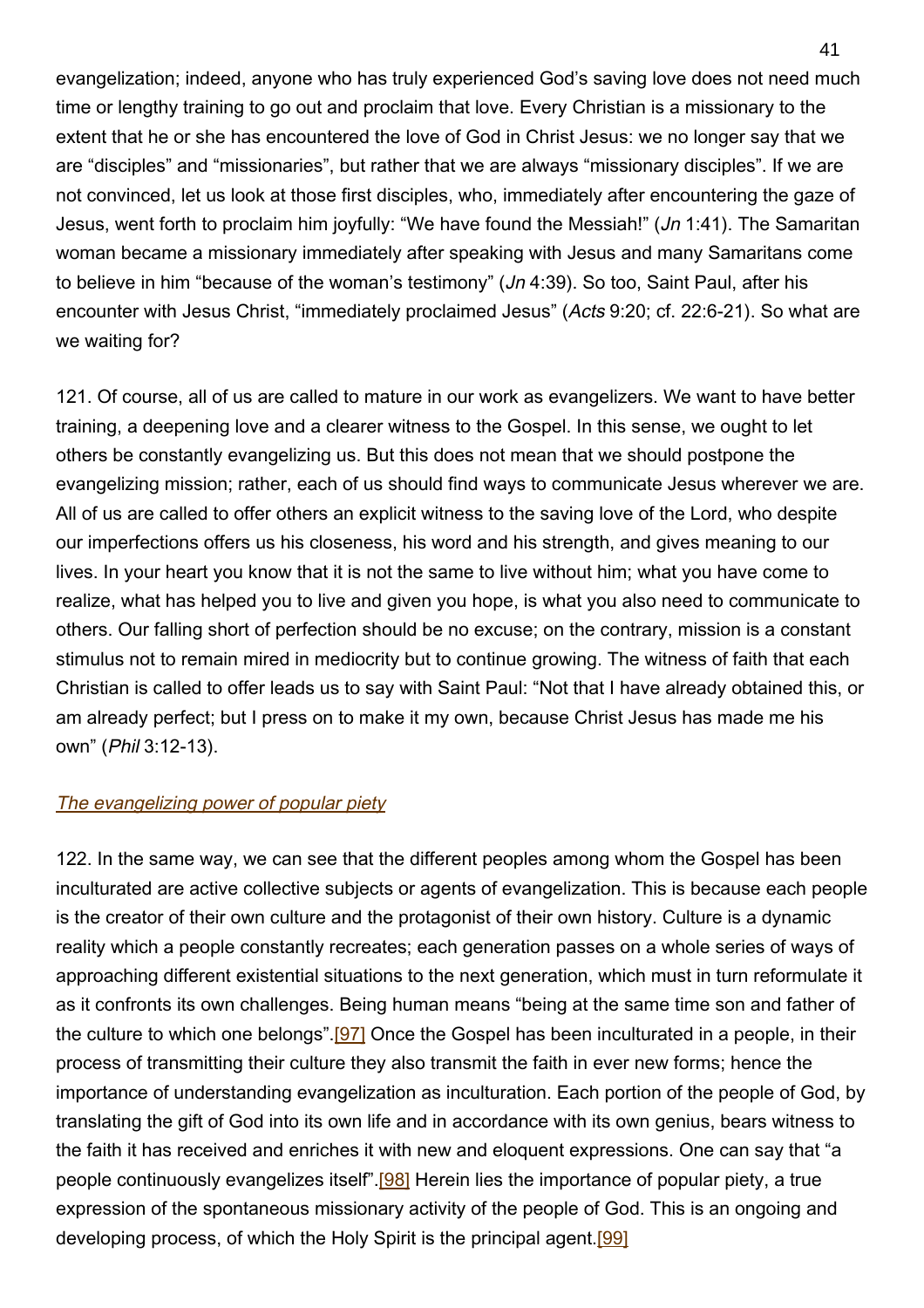123. Popular piety enables us to see how the faith, once received, becomes embodied in a culture and is constantly passed on. Once looked down upon, popular piety came to be appreciated once more in the decades following the Council. In the Exhortation Evangelii Nuntiandi, Pope Paul VI gave a decisive impulse in this area. There he stated that popular piety "manifests a thirst for God which only the poor and the simple can know"[\[100\]](http://w2.vatican.va/content/francesco/en/apost_exhortations/documents/papa-francesco_esortazione-ap_20131124_evangelii-gaudium.html#_ftn100) and that "it makes people capable of generosity and sacrifice even to the point of heroism, when it is a question of bearing witness to belief".[\[101\]](http://w2.vatican.va/content/francesco/en/apost_exhortations/documents/papa-francesco_esortazione-ap_20131124_evangelii-gaudium.html#_ftn101) Closer to our own time, Benedict XVI, speaking about Latin America, pointed out that popular piety is "a precious treasure of the Catholic Church", in which "we see the soul of the Latin American peoples"[.\[102\]](http://w2.vatican.va/content/francesco/en/apost_exhortations/documents/papa-francesco_esortazione-ap_20131124_evangelii-gaudium.html#_ftn102)

124. The Aparecida Document describes the riches which the Holy Spirit pours forth in popular piety by his gratuitous initiative. On that beloved continent, where many Christians express their faith through popular piety, the bishops also refer to it as "popular spirituality" or "the people's mysticism".[\[103\]](http://w2.vatican.va/content/francesco/en/apost_exhortations/documents/papa-francesco_esortazione-ap_20131124_evangelii-gaudium.html#_ftn103) It is truly "a spirituality incarnated in the culture of the lowly"[.\[104\]](http://w2.vatican.va/content/francesco/en/apost_exhortations/documents/papa-francesco_esortazione-ap_20131124_evangelii-gaudium.html#_ftn104) Nor is it devoid of content; rather it discovers and expresses that content more by way of symbols than by discursive reasoning, and in the act of faith greater accent is placed on *credere in Deum* than on credere Deum[.\[105\]](http://w2.vatican.va/content/francesco/en/apost_exhortations/documents/papa-francesco_esortazione-ap_20131124_evangelii-gaudium.html#_ftn105) It is "a legitimate way of living the faith, a way of feeling part of the Church and a manner of being missionaries"[;\[106\]](http://w2.vatican.va/content/francesco/en/apost_exhortations/documents/papa-francesco_esortazione-ap_20131124_evangelii-gaudium.html#_ftn106) it brings with itself the grace of being a missionary, of coming out of oneself and setting out on pilgrimage: "Journeying together to shrines and taking part in other manifestations of popular piety, also by taking one's children or inviting others, is in itself an evangelizing gesture".[\[107\]](http://w2.vatican.va/content/francesco/en/apost_exhortations/documents/papa-francesco_esortazione-ap_20131124_evangelii-gaudium.html#_ftn107) Let us not stifle or presume to control this missionary power!

125. To understand this reality we need to approach it with the gaze of the Good Shepherd, who seeks not to judge but to love. Only from the affective connaturality born of love can we appreciate the theological life present in the piety of Christian peoples, especially among their poor. I think of the steadfast faith of those mothers tending their sick children who, though perhaps barely familiar with the articles of the creed, cling to a rosary; or of all the hope poured into a candle lighted in a humble home with a prayer for help from Mary, or in the gaze of tender love directed to Christ crucified. No one who loves God's holy people will view these actions as the expression of a purely human search for the divine. They are the manifestation of a theological life nourished by the working of the Holy Spirit who has been poured into our hearts (cf. Rom 5:5).

126. Underlying popular piety, as a fruit of the inculturated Gospel, is an active evangelizing power which we must not underestimate: to do so would be to fail to recognize the work of the Holy Spirit. Instead, we are called to promote and strengthen it, in order to deepen the never-ending process of inculturation. Expressions of popular piety have much to teach us; for those who are capable of reading them, they are a *locus theologicus* which demands our attention, especially at a time when we are looking to the new evangelization.

### Person to person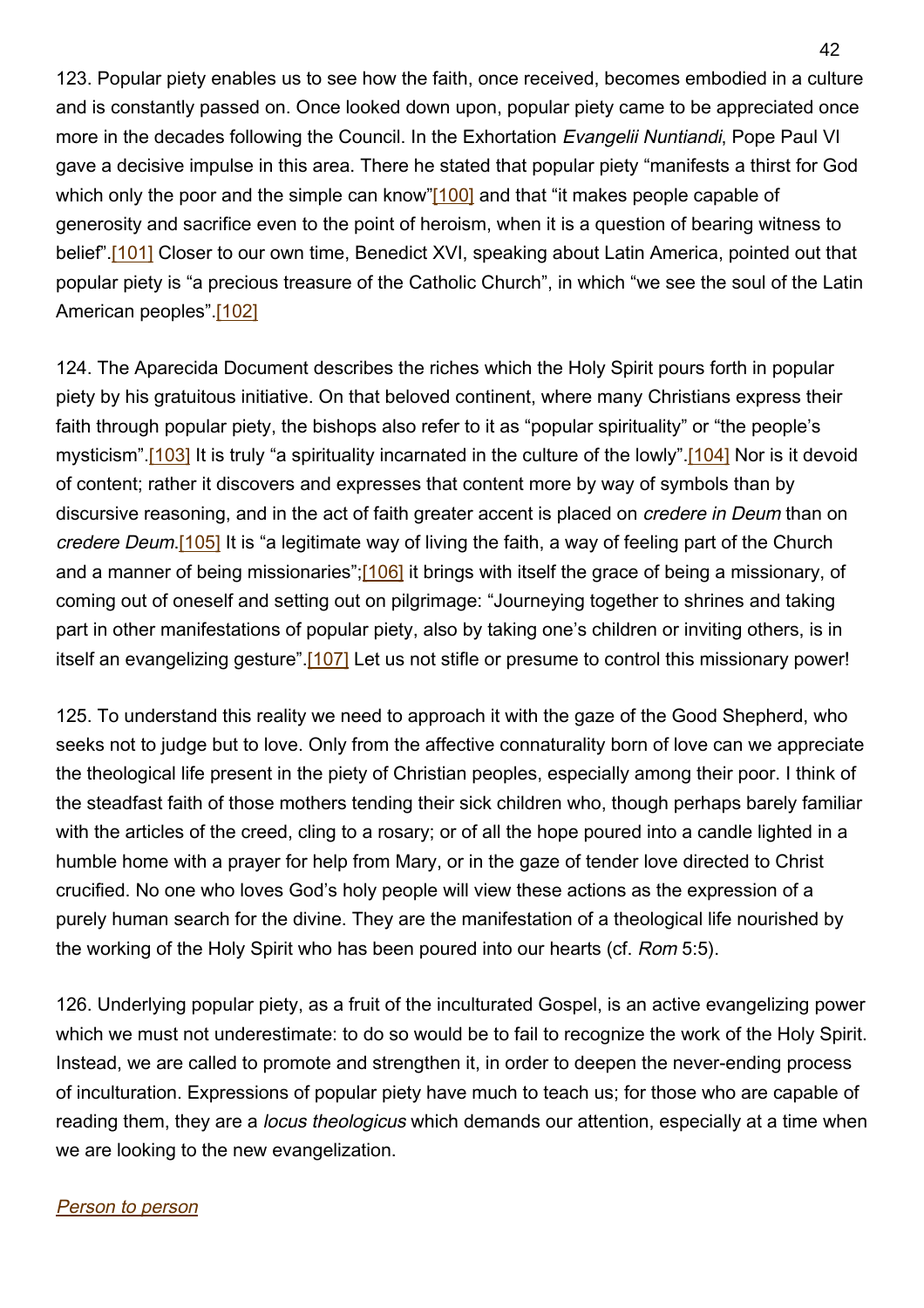127. Today, as the Church seeks to experience a profound missionary renewal, there is a kind of preaching which falls to each of us as a daily responsibility. It has to do with bringing the Gospel to the people we meet, whether they be our neighbours or complete strangers. This is the informal preaching which takes place in the middle of a conversation, something along the lines of what a missionary does when visiting a home. Being a disciple means being constantly ready to bring the love of Jesus to others, and this can happen unexpectedly and in any place: on the street, in a city square, during work, on a journey.

128. In this preaching, which is always respectful and gentle, the first step is personal dialogue, when the other person speaks and shares his or her joys, hopes and concerns for loved ones, or so many other heartfelt needs. Only afterwards is it possible to bring up God's word, perhaps by reading a Bible verse or relating a story, but always keeping in mind the fundamental message: the personal love of God who became man, who gave himself up for us, who is living and who offers us his salvation and his friendship. This message has to be shared humbly as a testimony on the part of one who is always willing to learn, in the awareness that the message is so rich and so deep that it always exceeds our grasp. At times the message can be presented directly, at times by way of a personal witness or gesture, or in a way which the Holy Spirit may suggest in that particular situation. If it seems prudent and if the circumstances are right, this fraternal and missionary encounter could end with a brief prayer related to the concerns which the person may have expressed. In this way they will have an experience of being listened to and understood; they will know that their particular situation has been placed before God, and that God's word really speaks to their lives.

129. We should not think, however, that the Gospel message must always be communicated by fixed formulations learned by heart or by specific words which express an absolutely invariable content. This communication takes place in so many different ways that it would be impossible to describe or catalogue them all, and God's people, with all their many gestures and signs, are its collective subject. If the Gospel is embedded in a culture, the message is no longer transmitted solely from person to person. In countries where Christianity is a minority, then, along with encouraging each of the baptized to proclaim the Gospel, particular Churches should actively promote at least preliminary forms of inculturation. The ultimate aim should be that the Gospel, as preached in categories proper to each culture, will create a new synthesis with that particular culture. This is always a slow process and at we can be overly fearful. But if we allow doubts and fears to dampen our courage, instead of being creative we will remain comfortable and make no progress whatsoever. In this case we will not take an active part in historical processes, but become mere onlookers as the Church gradually stagnates.

## Charisms at the service of a communion which evangelizes

130. The Holy Spirit also enriches the entire evangelizing Church with different charisms. These gifts are meant to renew and build up the Church.<sup>[\[108\]](http://w2.vatican.va/content/francesco/en/apost_exhortations/documents/papa-francesco_esortazione-ap_20131124_evangelii-gaudium.html#_ftn108)</sup> They are not an inheritance, safely secured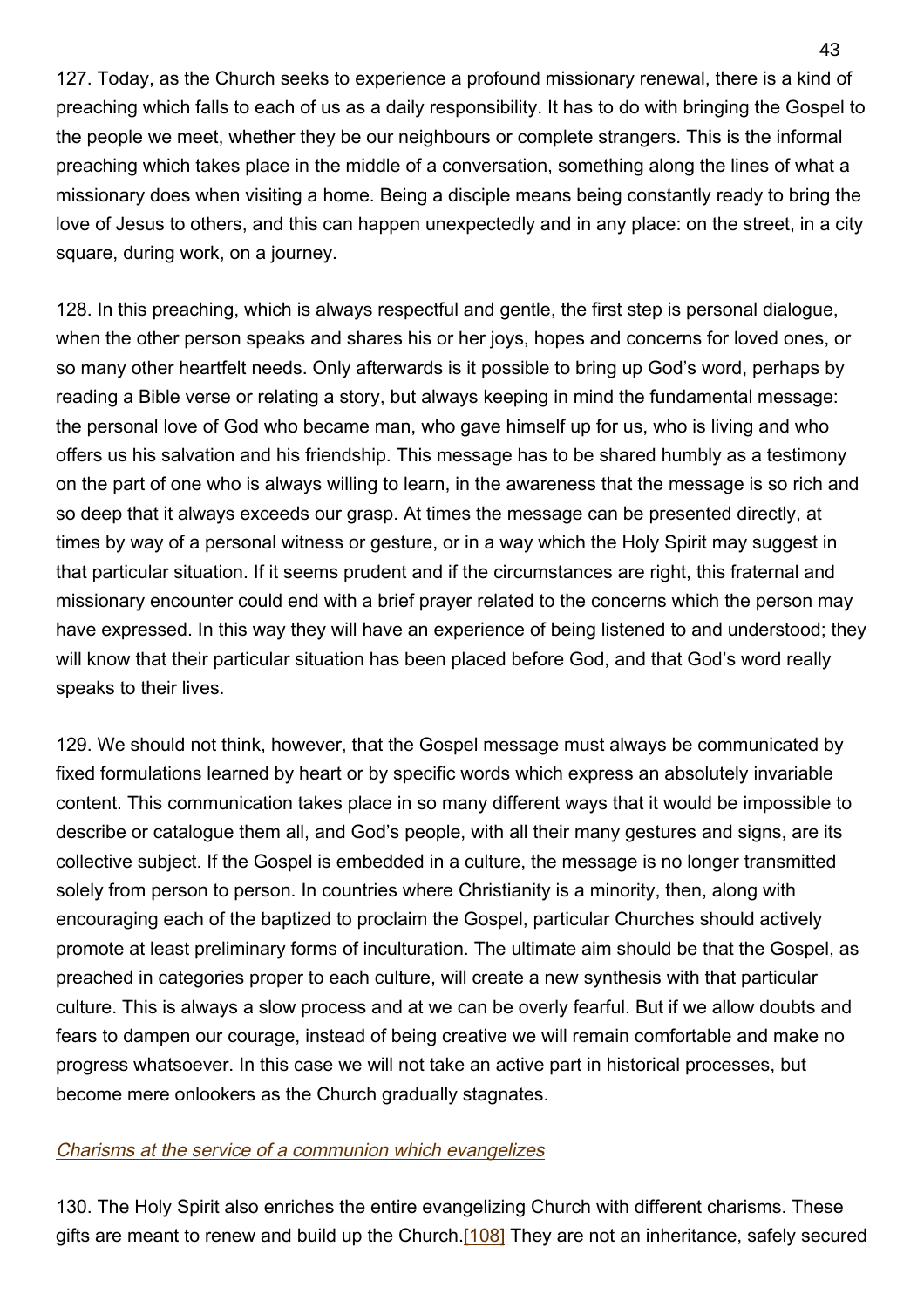and entrusted to a small group for safekeeping; rather they are gifts of the Spirit integrated into the body of the Church, drawn to the centre which is Christ and then channelled into an evangelizing impulse. A sure sign of the authenticity of a charism is its ecclesial character, its ability to be integrated harmoniously into the life of God's holy and faithful people for the good of all. Something truly new brought about by the Spirit need not overshadow other gifts and spiritualities in making itself felt. To the extent that a charism is better directed to the heart of the Gospel, its exercise will be more ecclesial. It is in communion, even when this proves painful, that a charism is seen to be authentic and mysteriously fruitful. On the basis of her response to this challenge, the Church can be a model of peace in our world.

131. Differences between persons and communities can sometimes prove uncomfortable, but the Holy Spirit, who is the source of that diversity, can bring forth something good from all things and turn it into an attractive means of evangelization. Diversity must always be reconciled by the help of the Holy Spirit; he alone can raise up diversity, plurality and multiplicity while at the same time bringing about unity. When we, for our part, aspire to diversity, we become self-enclosed, exclusive and divisive; similarly, whenever we attempt to create unity on the basis of our human calculations, we end up imposing a monolithic uniformity. This is not helpful for the Church's mission.

## Culture, thought and education

132. Proclaiming the Gospel message to different cultures also involves proclaiming it to professional, scientific and academic circles. This means an encounter between faith, reason and the sciences with a view to developing new approaches and arguments on the issue of credibility, a creative apologetics<sup>[109]</sup> which would encourage greater openness to the Gospel on the part of all. When certain categories of reason and the sciences are taken up into the proclamation of the message, these categories then become tools of evangelization; water is changed into wine. Whatever is taken up is not just redeemed, but becomes an instrument of the Spirit for enlightening and renewing the world.

133. It is not enough that evangelizers be concerned to reach each person, or that the Gospel be proclaimed to the cultures as a whole. A theology – and not simply a pastoral theology – which is in dialogue with other sciences and human experiences is most important for our discernment on how best to bring the Gospel message to different cultural contexts and groups[.\[110\]](http://w2.vatican.va/content/francesco/en/apost_exhortations/documents/papa-francesco_esortazione-ap_20131124_evangelii-gaudium.html#_ftn110) The Church, in her commitment to evangelization, appreciates and encourages the charism of theologians and their scholarly efforts to advance dialogue with the world of cultures and sciences. I call on theologians to carry out this service as part of the Church's saving mission. In doing so, however, they must always remember that the Church and theology exist to evangelize, and not be content with a desk-bound theology.

134. Universities are outstanding environments for articulating and developing this evangelizing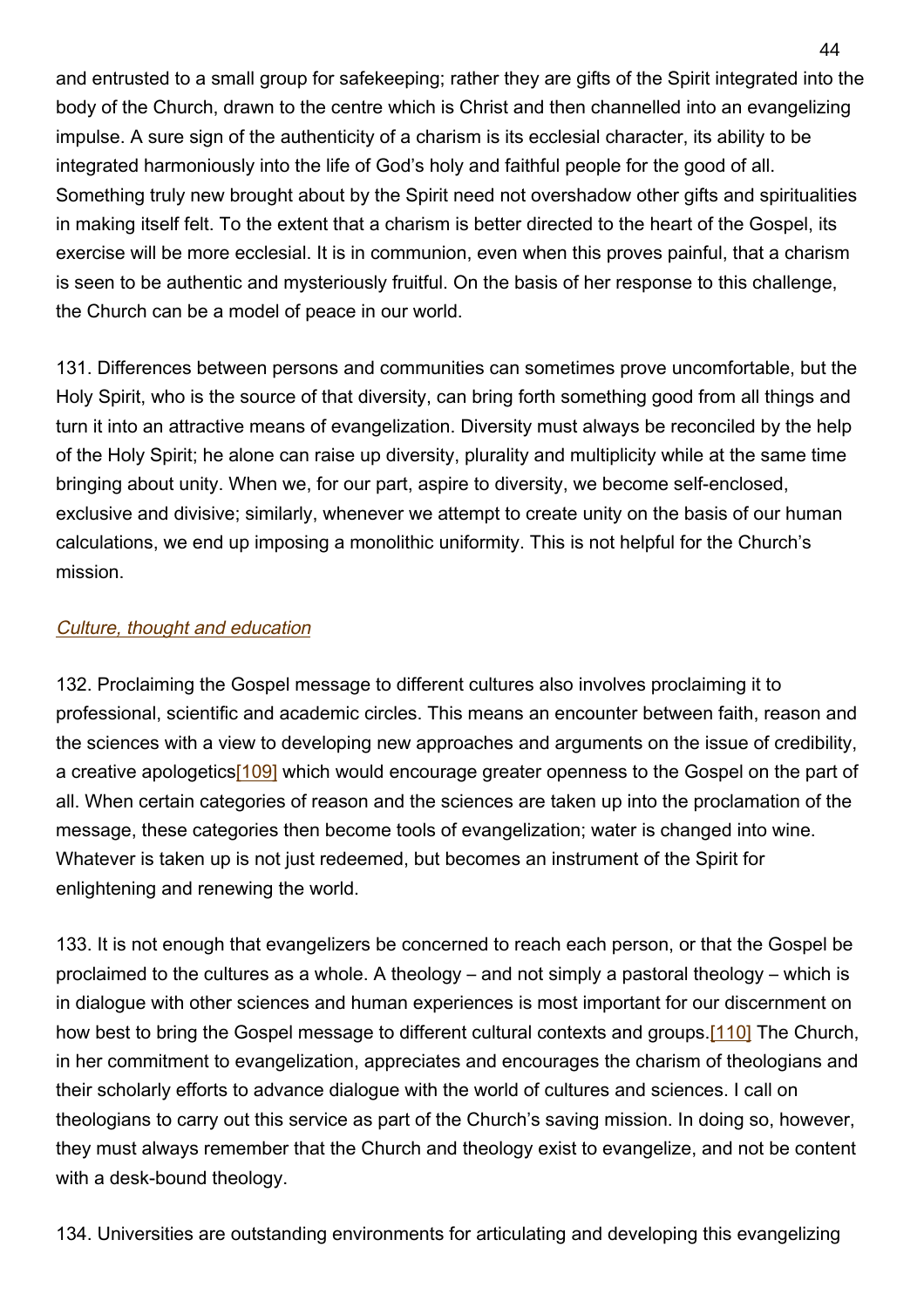commitment in an interdisciplinary and integrated way. Catholic schools, which always strive to join their work of education with the explicit proclamation of the Gospel, are a most valuable resource for the evangelization of culture, even in those countries and cities where hostile situations challenge us to greater creativity in our search for suitable methods.[\[111\]](http://w2.vatican.va/content/francesco/en/apost_exhortations/documents/papa-francesco_esortazione-ap_20131124_evangelii-gaudium.html#_ftn111)

# **II. The homily**

135. Let us now look at preaching within the liturgy, which calls for serious consideration by pastors. I will dwell in particular, and even somewhat meticulously, on the homily and its preparation, since so many concerns have been expressed about this important ministry, and we cannot simply ignore them. The homily is the touchstone for judging a pastor's closeness and ability to communicate to his people. We know that the faithful attach great importance to it, and that both they and their ordained ministers suffer because of homilies: the laity from having to listen to them and the clergy from having to preach them! It is sad that this is the case. The homily can actually be an intense and happy experience of the Spirit, a consoling encounter with God's word, a constant source of renewal and growth.

136. Let us renew our confidence in preaching, based on the conviction that it is God who seeks to reach out to others through the preacher, and that he displays his power through human words. Saint Paul speaks forcefully about the need to preach, since the Lord desires to reach other people by means of our word (cf. Rom 10:14-17). By his words our Lord won over the hearts of the people; they came to hear him from all parts (cf. Mk 1:45); they were amazed at his teachings (cf. Mk 6:2), and they sensed that he spoke to them as one with authority (cf.  $Mk$  1:27). By their words the apostles, whom Christ established "to be with him and to be sent out to preach" (Mk 3:14). brought all nations to the bosom of the Church (cf. Mt 16:15.20).

## The liturgical context

137. It is worthy remembering that "the liturgical proclamation of the word of God, especially in the eucharistic assembly, is not so much a time for meditation and catechesis as a dialogue between God and his people, a dialogue in which the great deeds of salvation are proclaimed and the demands of the covenant are continually restated"[.\[112\]](http://w2.vatican.va/content/francesco/en/apost_exhortations/documents/papa-francesco_esortazione-ap_20131124_evangelii-gaudium.html#_ftn112) The homily has special importance due to its eucharistic context: it surpasses all forms of catechesis as the supreme moment in the dialogue between God and his people which lead up to sacramental communion. The homily takes up once more the dialogue which the Lord has already established with his people. The preacher must know the heart of his community, in order to realize where its desire for God is alive and ardent, as well as where that dialogue, once loving, has been thwarted and is now barren.

138. The homily cannot be a form of entertainment like those presented by the media, yet it does need to give life and meaning to the celebration. It is a distinctive genre, since it is preaching situated within the framework of a liturgical celebration; hence it should be brief and avoid taking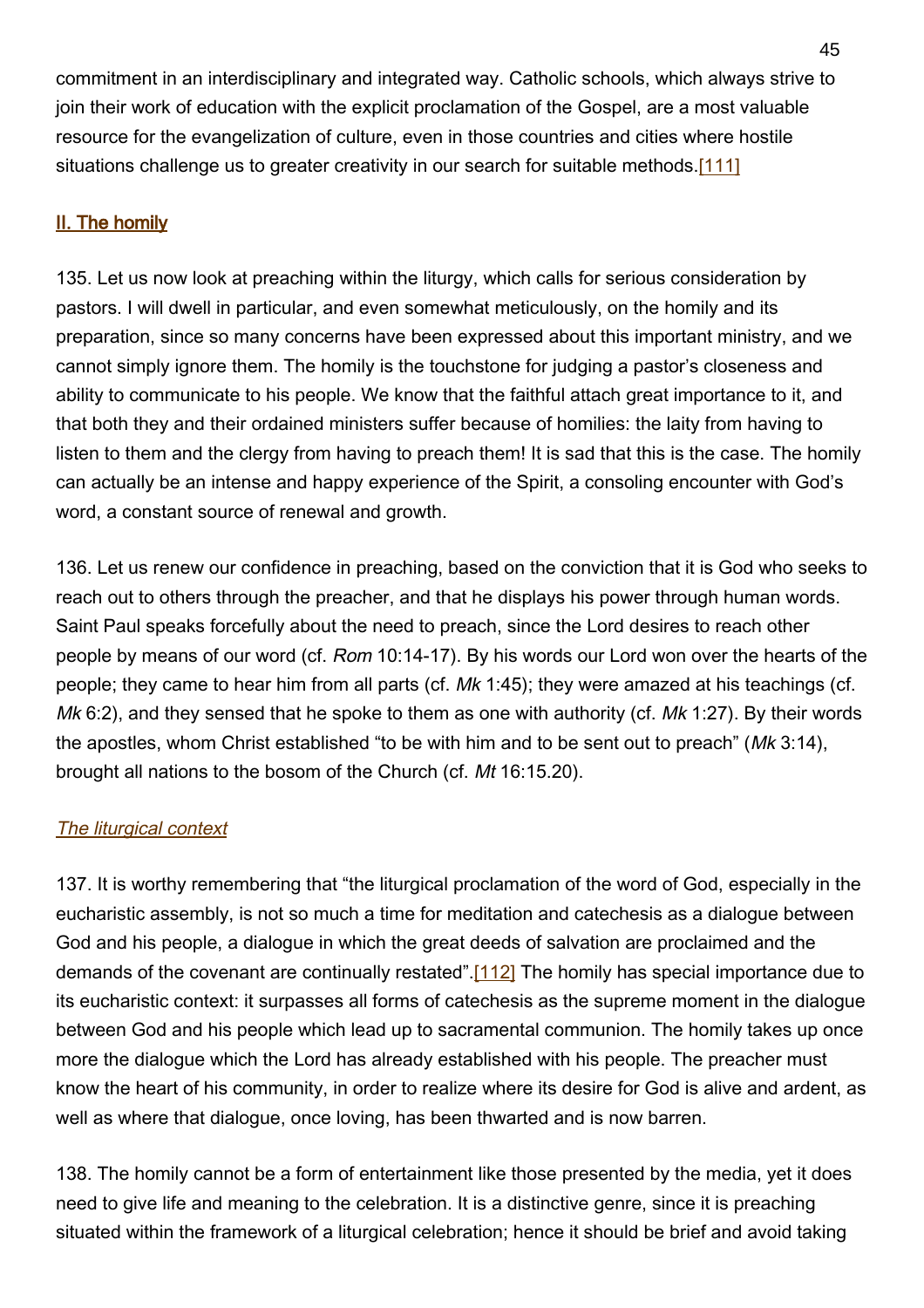on the semblance of a speech or a lecture. A preacher may be able to hold the attention of his listeners for a whole hour, but in this case his words become more important than the celebration of faith. If the homily goes on too long, it will affect two characteristic elements of the liturgical celebration: its balance and its rhythm. When preaching takes place within the context of the liturgy, it is part of the offering made to the Father and a mediation of the grace which Christ pours out during the celebration. This context demands that preaching should guide the assembly, and the preacher, to a life-changing communion with Christ in the Eucharist. This means that the words of the preacher must be measured, so that the Lord, more than his minister, will be the centre of attention.

#### A mother's conversation

139. We said that the people of God, by the constant inner working of the Holy Spirit, is constantly evangelizing itself. What are the implications of this principle for preachers? It reminds us that the Church is a mother, and that she preaches in the same way that a mother speaks to her child, knowing that the child trusts that what she is teaching is for his or her benefit, for children know that they are loved. Moreover, a good mother can recognize everything that God is bringing about in her children, she listens to their concerns and learns from them. The spirit of love which reigns in a family guides both mother and child in their conversations; therein they teach and learn, experience correction and grow in appreciation of what is good. Something similar happens in a homily. The same Spirit who inspired the Gospels and who acts in the Church also inspires the preacher to hear the faith of the God's people and to find the right way to preach at each Eucharist. Christian preaching thus finds in the heart of people and their culture a source of living water, which helps the preacher to know what must be said and how to say it. Just as all of us like to be spoken to in our mother tongue, so too in the faith we like to be spoken to in our "mother culture," our native language (cf. 2 Macc 7:21, 27), and our heart is better disposed to listen. This language is a kind of music which inspires encouragement, strength and enthusiasm.

140. This setting, both maternal and ecclesial, in which the dialogue between the Lord and his people takes place, should be encouraged by the closeness of the preacher, the warmth of his tone of voice, the unpretentiousness of his manner of speaking, the joy of his gestures. Even if the homily at times may be somewhat tedious, if this maternal and ecclesial spirit is present, it will always bear fruit, just as the tedious counsels of a mother bear fruit, in due time, in the hearts of her children.

141. One cannot but admire the resources that the Lord used to dialogue with his people, to reveal his mystery to all and to attract ordinary people by his lofty teachings and demands. I believe that the secret lies in the way Jesus looked at people, seeing beyond their weaknesses and failings: "Fear not little flock, for it is your Father's good pleasure to give you the kingdom" ( $Lk$  12:32); Jesus preaches with that spirit. Full of joy in the Spirit, he blesses the Father who draws the little ones to him: "I thank you Father, Lord of heaven and earth, that you have hidden these things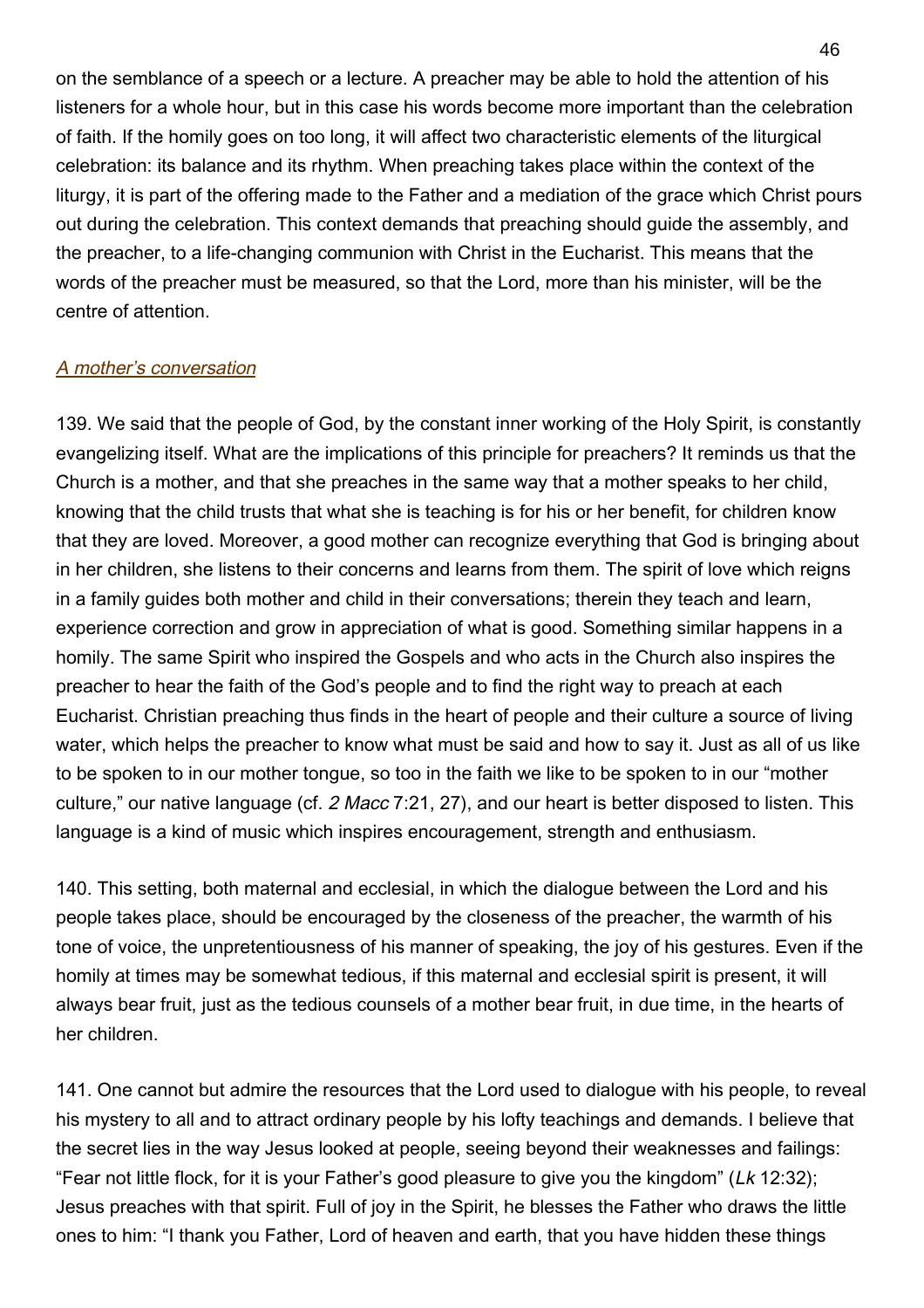from the wise and understanding and revealed them to babes" (Lk 10:21). The Lord truly enjoys talking with his people; the preacher should strive to communicate that same enjoyment to his listeners.

#### Words which set hearts on fire

142. Dialogue is much more than the communication of a truth. It arises from the enjoyment of speaking and it enriches those who express their love for one another through the medium of words. This is an enrichment which does not consist in objects but in persons who share themselves in dialogue. A preaching which would be purely moralistic or doctrinaire, or one which turns into a lecture on biblical exegesis, detracts from this heart-to-heart communication which takes place in the homily and possesses a quasi-sacramental character: "Faith comes from what is heard, and what is heard comes by the preaching of Christ" (Rom 10:17). In the homily, truth goes hand in hand with beauty and goodness. Far from dealing with abstract truths or cold syllogisms, it communicates the beauty of the images used by the Lord to encourage the practise of good. The memory of the faithful, like that of Mary, should overflow with the wondrous things done by God. Their hearts, growing in hope from the joyful and practical exercise of the love which they have received, will sense that each word of Scripture is a gift before it is a demand.

143. The challenge of an inculturated preaching consists in proclaiming a synthesis, not ideas or detached values. Where your synthesis is, there lies your heart. The difference between enlightening people with a synthesis and doing so with detached ideas is like the difference between boredom and heartfelt fervour. The preacher has the wonderful but difficult task of joining loving hearts, the hearts of the Lord and his people. The dialogue between God and his people further strengthens the covenant between them and consolidates the bond of charity. In the course of the homily, the hearts of believers keep silence and allow God to speak. The Lord and his people speak to one another in a thousand ways directly, without intermediaries. But in the homily they want someone to serve as an instrument and to express their feelings in such a way that afterwards, each one may chose how he or she will continue the conversation. The word is essentially a mediator and requires not just the two who dialogue but also an intermediary who presents it for what it is, out of the conviction that "what we preach is not ourselves, but Jesus Christ as Lord, with ourselves as your servants for Jesus' sake" (2 Cor 4:5).

144. To speak from the heart means that our hearts must not just be on fire, but also enlightened by the fullness of revelation and by the path travelled by God's word in the heart of the Church and our faithful people throughout history. This Christian identity, as the baptismal embrace which the Father gave us when we were little ones, makes us desire, as prodigal children – and favourite children in Mary – yet another embrace, that of the merciful Father who awaits us in glory. Helping our people to feel that they live in the midst of these two embraces is the difficult but beautiful task of one who preaches the Gospel.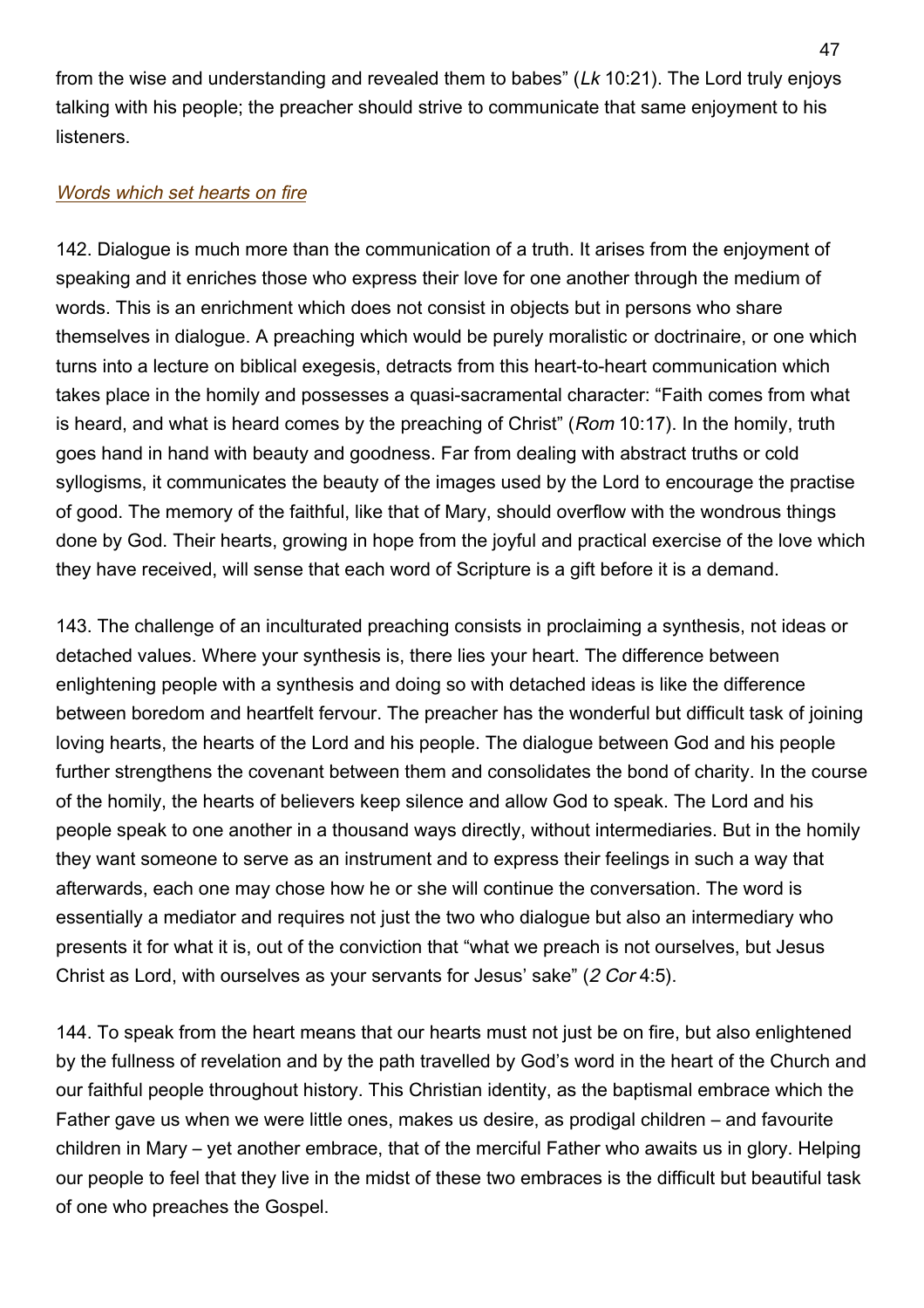### III. Preparing to preach

145. Preparation for preaching is so important a task that a prolonged time of study, prayer, reflection and pastoral creativity should be devoted to it. With great affection I wish to stop for a moment and offer a method of preparing homilies. Some may find these suggestions self-evident, but I consider it helpful to offer them as a way of emphasizing the need to devote quality time to this precious ministry. Some pastors argue that such preparation is not possible given the vast number of tasks which they must perform; nonetheless, I presume to ask that each week a sufficient portion of personal and community time be dedicated to this task, even if less time has to be given to other important activities. Trust in the Holy Spirit who is at work during the homily is not merely passive but active and creative. It demands that we offer ourselves and all our abilities as instruments (cf. Rom 12:1) which God can use. A preacher who does not prepare is not "spiritual"; he is dishonest and irresponsible with the gifts he has received.

#### Reverence for truth

146. The first step, after calling upon the Holy Spirit in prayer, is to give our entire attention to the biblical text, which needs to be the basis of our preaching. Whenever we stop and attempt to understand the message of a particular text, we are practising "reverence for the truth".[\[113\]](http://w2.vatican.va/content/francesco/en/apost_exhortations/documents/papa-francesco_esortazione-ap_20131124_evangelii-gaudium.html#_ftn113) This is the humility of heart which recognizes that the word is always beyond us, that "we are neither its masters or owners, but its guardians, heralds and servants". [\[114\]](http://w2.vatican.va/content/francesco/en/apost_exhortations/documents/papa-francesco_esortazione-ap_20131124_evangelii-gaudium.html#_ftn114) This attitude of humble and awefilled veneration of the word is expressed by taking the time to study it with the greatest care and a holy fear lest we distort it. To interpret a biblical text, we need to be patient, to put aside all other concerns, and to give it our time, interest and undivided attention. We must leave aside any other pressing concerns and create an environment of serene concentration. It is useless to attempt to read a biblical text if all we are looking for are quick, easy and immediate results. Preparation for preaching requires love. We only devote periods of quiet time to the things or the people whom we love; and here we are speaking of the God whom we love, a God who wishes to speak to us. Because of this love, we can take as much time as we need, like every true disciple: "Speak, Lord, for your servant is listening" (1 Sam 3:9).

147. First of all, we need to be sure that we understand the meaning of the words we read. I want to insist here on something which may seem obvious, but which is not always taken into account: the biblical text which we study is two or three thousand years old; its language is very different from that which we speak today. Even if we think we understand the words translated into our own language, this does not mean that we correctly understand what the sacred author wished to say. The different tools provided by literary analysis are well known: attention to words which are repeated or emphasized, recognition of the structure and specific movement of a text, consideration of the role played by the different characters, and so forth. But our own aim is not to understand every little detail of a text; our most important goal is to discover its principal message, the message which gives structure and unity to the text. If the preacher does not make this effort,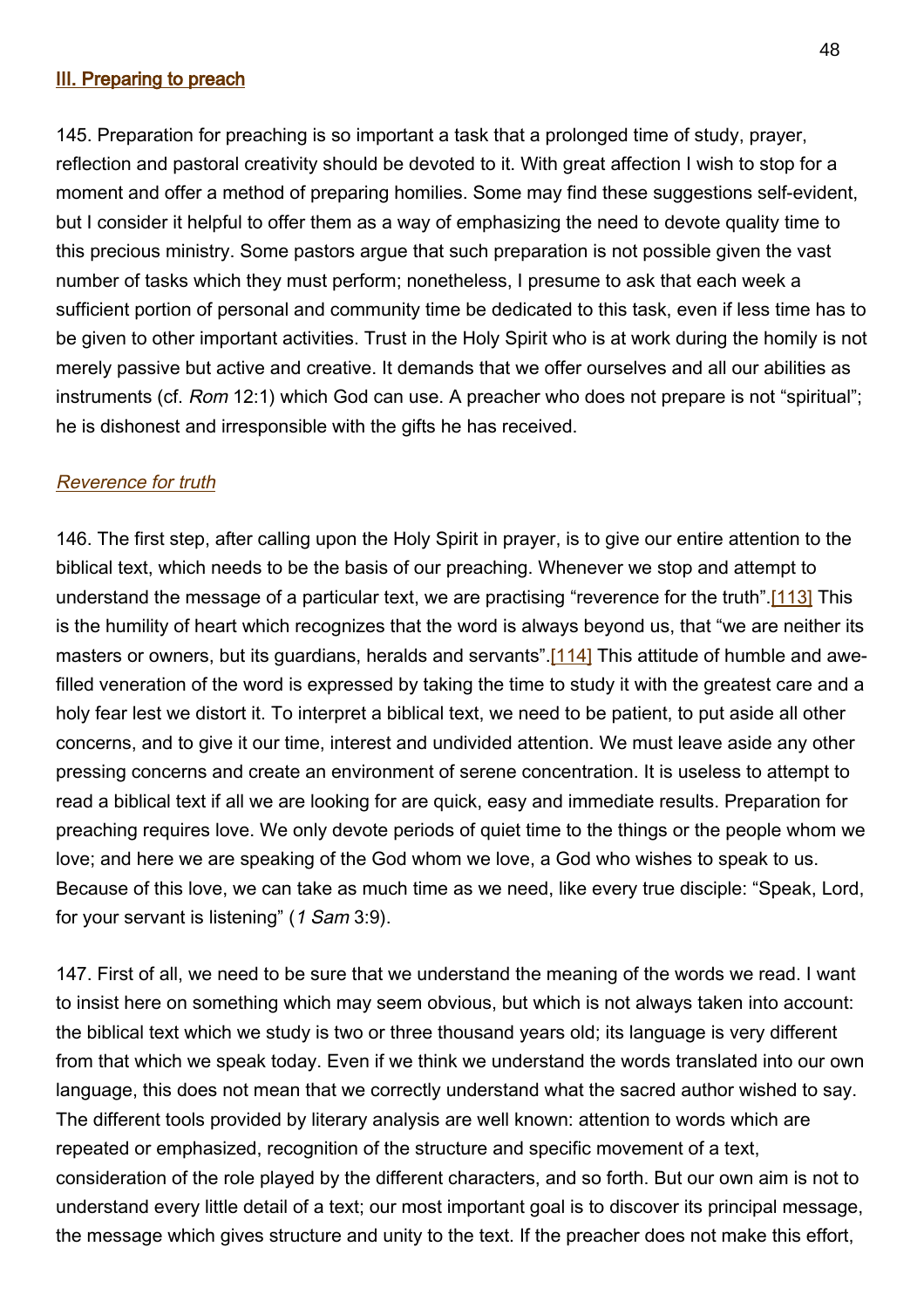his preaching will quite likely have neither unity nor order; what he has to say will be a mere accumulation of various disjointed ideas incapable of inspiring others. The central message is what the author primarily wanted to communicate; this calls for recognizing not only the author's ideas but the effect which he wanted to produce. If a text was written to console, it should not be used to correct errors; if it was written as an exhortation, it should not be employed to teach doctrine; if it was written to teach something about God, it should not be used to expound various theological opinions; if it was written as a summons to praise or missionary outreach, let us not use it to talk about the latest news.

148. Certainly, to understand properly the meaning of the central message of a text we need to relate it to the teaching of the entire Bible as handed on by the Church. This is an important principle of biblical interpretation which recognizes that the Holy Spirit has inspired not just a part of the Bible, but the Bible as a whole, and that in some areas people have grown in their understanding of God's will on the basis of their personal experience. It also prevents erroneous or partial interpretations which would contradict other teachings of the same Scriptures. But it does not mean that we can weaken the distinct and specific emphasis of a text which we are called to preach. One of the defects of a tedious and ineffectual preaching is precisely its inability to transmit the intrinsic power of the text which has been proclaimed.

#### Personalizing the word

149. The preacher "ought first of all to develop a great personal familiarity with the word of God. Knowledge of its linguistic or exegetical aspects, though certainly necessary, is not enough. He needs to approach the word with a docile and prayerful heart so that it may deeply penetrate his thoughts and feelings and bring about a new outlook in him".[\[115\]](http://w2.vatican.va/content/francesco/en/apost_exhortations/documents/papa-francesco_esortazione-ap_20131124_evangelii-gaudium.html#_ftn115) It is good for us to renew our fervour each day and every Sunday as we prepare the homily, examining ourselves to see if we have grown in love for the word which we preach. Nor should we forget that "the greater or lesser degree of the holiness of the minister has a real effect on the proclamation of the word".[\[116\]](http://w2.vatican.va/content/francesco/en/apost_exhortations/documents/papa-francesco_esortazione-ap_20131124_evangelii-gaudium.html#_ftn116) As Saint Paul says, "we speak, not to please men, but to please God who tests our hearts" (1 Th 2:4). If we have a lively desire to be the first to hear the word which we must preach, this will surely be communicated to God's faithful people, for "out of the abundance of the heart, the mouth speaks" (Mt 12:34). The Sunday readings will resonate in all their brilliance in the hearts of the faithful if they have first done so in the heart of their pastor.

150. Jesus was angered by those supposed teachers who demanded much of others, teaching God's word but without being enlightened by it: "They bind heavy burdens, hard to bear, and lay them on the shoulders of others; but they themselves will not lift a finger to move them" (Mt 23:4). The apostle James exhorted: "Not many of you should become teachers, my brethren, for you know that we who teach shall be judged with greater strictness" (Jas 3:1). Whoever wants to preach must be the first to let the word of God move him deeply and become incarnate in his daily life. In this way preaching will consist in that activity, so intense and fruitful, which is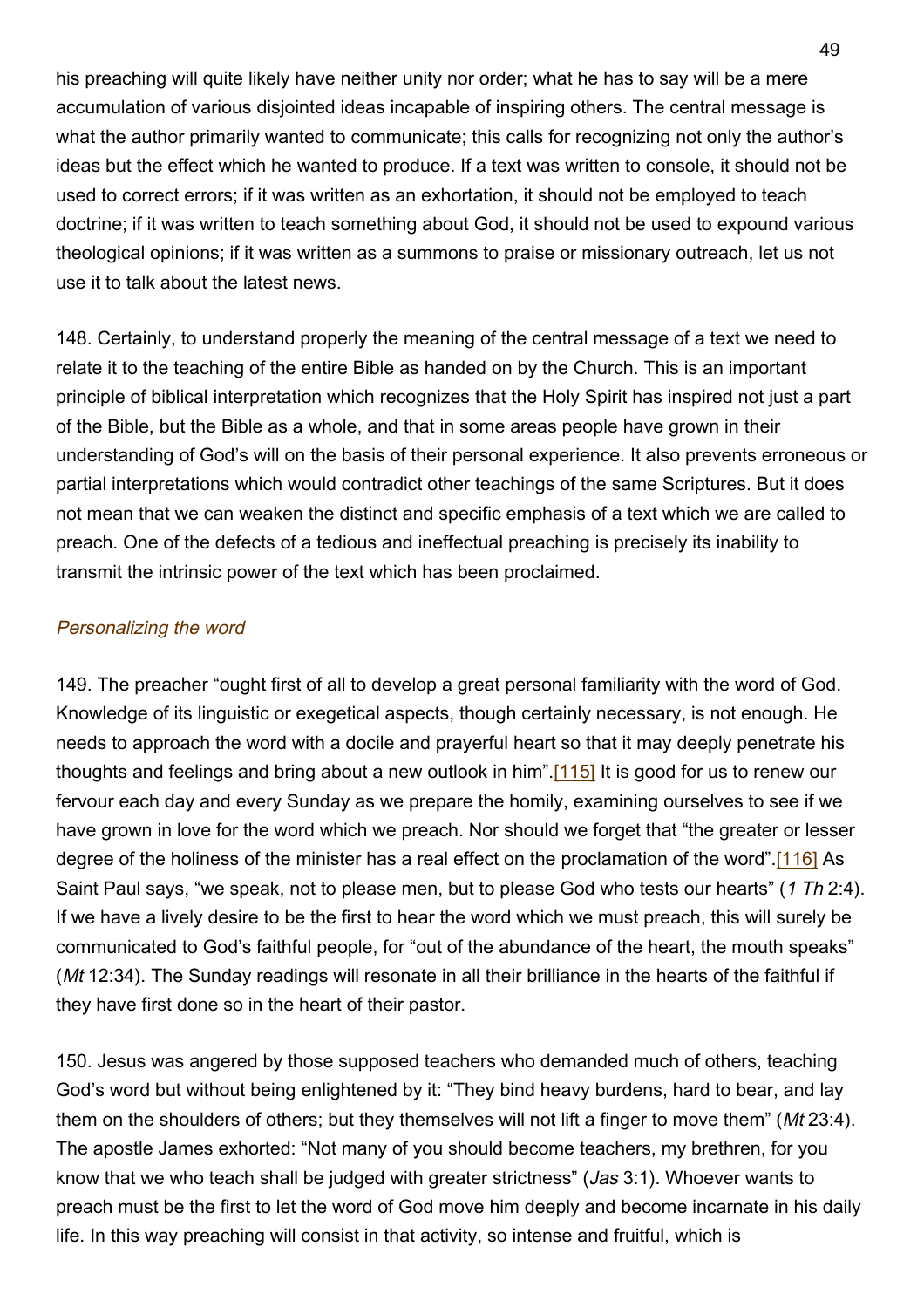"communicating to others what one has contemplated".[\[117\]](http://w2.vatican.va/content/francesco/en/apost_exhortations/documents/papa-francesco_esortazione-ap_20131124_evangelii-gaudium.html#_ftn117) For all these reasons, before preparing what we will actually say when preaching, we need to let ourselves be penetrated by that word which will also penetrate others, for it is a living and active word, like a sword "which pierces to the division of soul and spirit, of joints and marrow, and discerns the thoughts and intentions of the heart" (Heb 4:12). This has great pastoral importance. Today too, people prefer to listen to witnesses: they "thirst for authenticity" and "call for evangelizers to speak of a God whom they themselves know and are familiar with, as if they were seeing him"[.\[118\]](http://w2.vatican.va/content/francesco/en/apost_exhortations/documents/papa-francesco_esortazione-ap_20131124_evangelii-gaudium.html#_ftn118)

151. We are not asked to be flawless, but to keep growing and wanting to grow as we advance along the path of the Gospel; our arms must never grow slack. What is essential is that the preacher be certain that God loves him, that Jesus Christ has saved him and that his love always has the last word. Encountering such beauty, he will often feel that his life does not glorify God as it should, and he will sincerely desire to respond more fully to so great a love. Yet if he does not take time to hear God's word with an open heart, if he does not allow it to touch his life, to challenge him, to impel him, and if he does not devote time to pray with that word, then he will indeed be a false prophet, a fraud, a shallow impostor. But by acknowledging his poverty and desiring to grow in his commitment, he will always be able to abandon himself to Christ, saying in the words of Peter: "I have no silver and gold, but what I have I give you" (Acts 3:6). The Lord wants to make use of us as living, free and creative beings who let his word enter their own hearts before then passing it on to others. Christ's message must truly penetrate and possess the preacher, not just intellectually but in his entire being. The Holy Spirit, who inspired the word, "today, just as at the beginning of the Church, acts in every evangelizer who allows himself to be possessed and led by him. The Holy Spirit places on his lips the words which he could not find by himself"[.\[119\]](http://w2.vatican.va/content/francesco/en/apost_exhortations/documents/papa-francesco_esortazione-ap_20131124_evangelii-gaudium.html#_ftn119)

### Spiritual reading

152. There is one particular way of listening to what the Lord wishes to tell us in his word and of letting ourselves be transformed by the Spirit. It is what we call lectio divina. It consists of reading God's word in a moment of prayer and allowing it to enlighten and renew us. This prayerful reading of the Bible is not something separate from the study undertaken by the preacher to ascertain the central message of the text; on the contrary, it should begin with that study and then go on to discern how that same message speaks to his own life. The spiritual reading of a text must start with its literal sense. Otherwise we can easily make the text say what we think is convenient, useful for confirming us in our previous decisions, suited to our own patterns of thought. Ultimately this would be tantamount to using something sacred for our own benefit and then passing on this confusion to God's people. We must never forget that sometimes "even Satan disguises himself as an angel of light" (2 Cor 11:14).

153. In the presence of God, during a recollected reading of the text, it is good to ask, for example: "Lord, what does this text say to me? What is it about my life that you want to change by this text?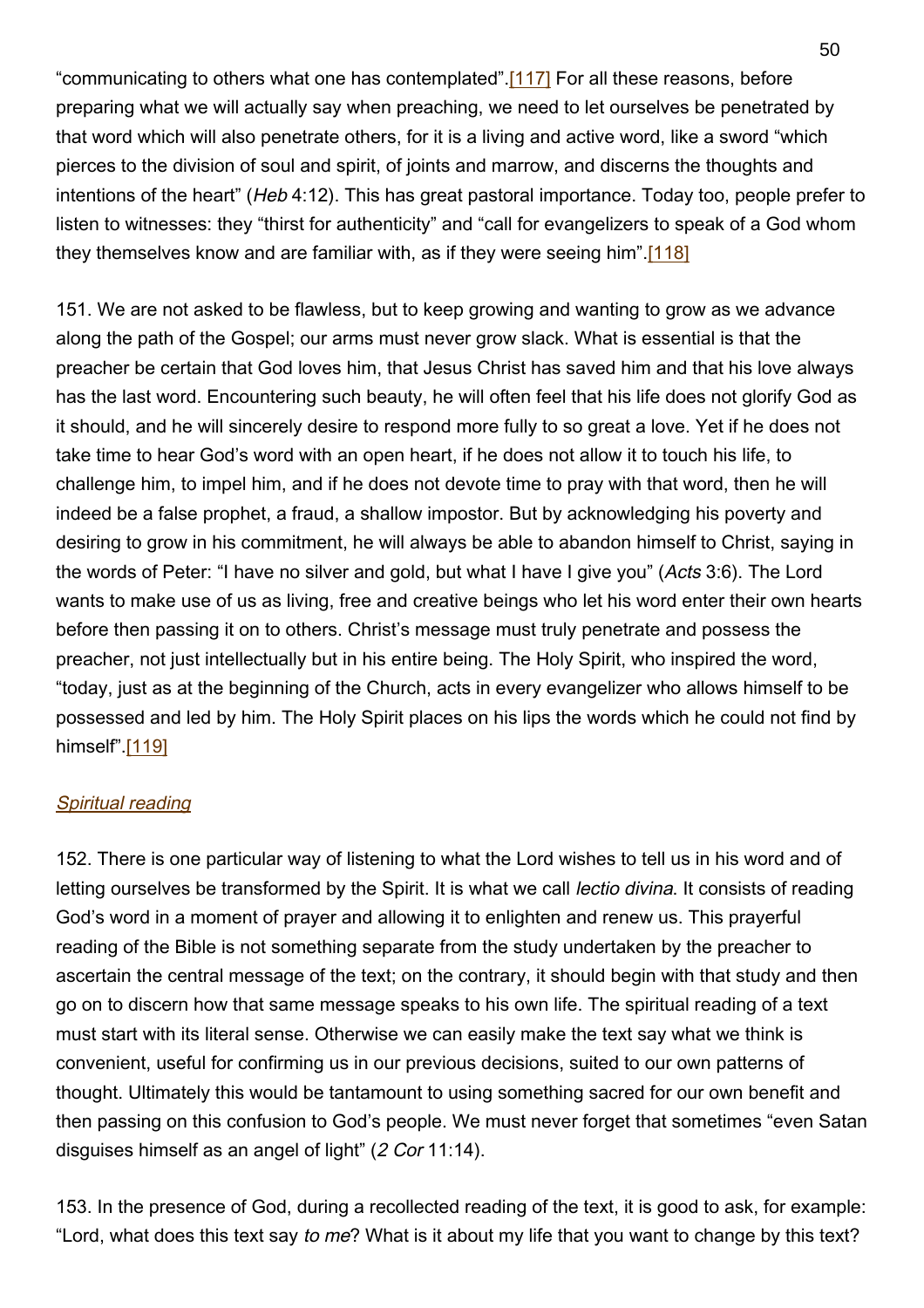What troubles me about this text? Why am I not interested in this? Or perhaps: What do I find pleasant in this text? What is it about this word that moves me? What attracts me? Why does it attract me?" When we make an effort to listen to the Lord, temptations usually arise. One of them is simply to feel troubled or burdened, and to turn away. Another common temptation is to think about what the text means for other people, and so avoid applying it to our own life. It can also happen that we look for excuses to water down the clear meaning of the text. Or we can wonder if God is demanding too much of us, asking for a decision which we are not yet prepared to make. This leads many people to stop taking pleasure in the encounter with God's word; but this would mean forgetting that no one is more patient than God our Father, that no one is more understanding and willing to wait. He always invites us to take a step forward, but does not demand a full response if we are not yet ready. He simply asks that we sincerely look at our life and present ourselves honestly before him, and that we be willing to continue to grow, asking from him what we ourselves cannot as yet achieve.

#### An ear to the people

154. The preacher also needs to keep his ear to the people and to discover what it is that the faithful need to hear. A preacher has to contemplate the word, but he also has to contemplate his people. In this way he learns "of the aspirations, of riches and limitations, of ways of praying, of loving, of looking at life and the world, which distinguish this or that human gathering," while paying attention "to actual people, to using their language, their signs and symbols, to answering the questions they ask".[\[120\]](http://w2.vatican.va/content/francesco/en/apost_exhortations/documents/papa-francesco_esortazione-ap_20131124_evangelii-gaudium.html#_ftn120) He needs to be able to link the message of a biblical text to a human situation, to an experience which cries out for the light of God's word. This interest has nothing to do with shrewdness or calculation; it is profoundly religious and pastoral. Fundamentally it is a "spiritual sensitivity for reading God's message in events",[\[121\]](http://w2.vatican.va/content/francesco/en/apost_exhortations/documents/papa-francesco_esortazione-ap_20131124_evangelii-gaudium.html#_ftn121) and this is much more than simply finding something interesting to say. What we are looking for is "what the Lord has to say in this or that particular circumstance". [\[122\]](http://w2.vatican.va/content/francesco/en/apost_exhortations/documents/papa-francesco_esortazione-ap_20131124_evangelii-gaudium.html#_ftn122) Preparation for preaching thus becomes an exercise in evangelical discernment, wherein we strive to recognize – in the light of the Spirit – "a call which God causes to resound in the historical situation itself. In this situation, and also through it, God calls the believer".[\[123\]](http://w2.vatican.va/content/francesco/en/apost_exhortations/documents/papa-francesco_esortazione-ap_20131124_evangelii-gaudium.html#_ftn123)

155. In this effort we may need but think of some ordinary human experience such as a joyful reunion, a moment of disappointment, the fear of being alone, compassion at the sufferings of others, uncertainty about the future, concern for a loved one, and so forth. But we need to develop a broad and profound sensitivity to what really affects other people's lives. Let us also keep in mind that we should never respond to questions that nobody asks. Nor is it fitting to talk about the latest news in order to awaken people's interest; we have television programmes for that. It is possible, however, to start with some fact or story so that God's word can forcefully resound in its call to conversion, worship, commitment to fraternity and service, and so forth. Yet there will always be some who readily listen to a preacher's commentaries on current affairs, while not letting themselves be challenged.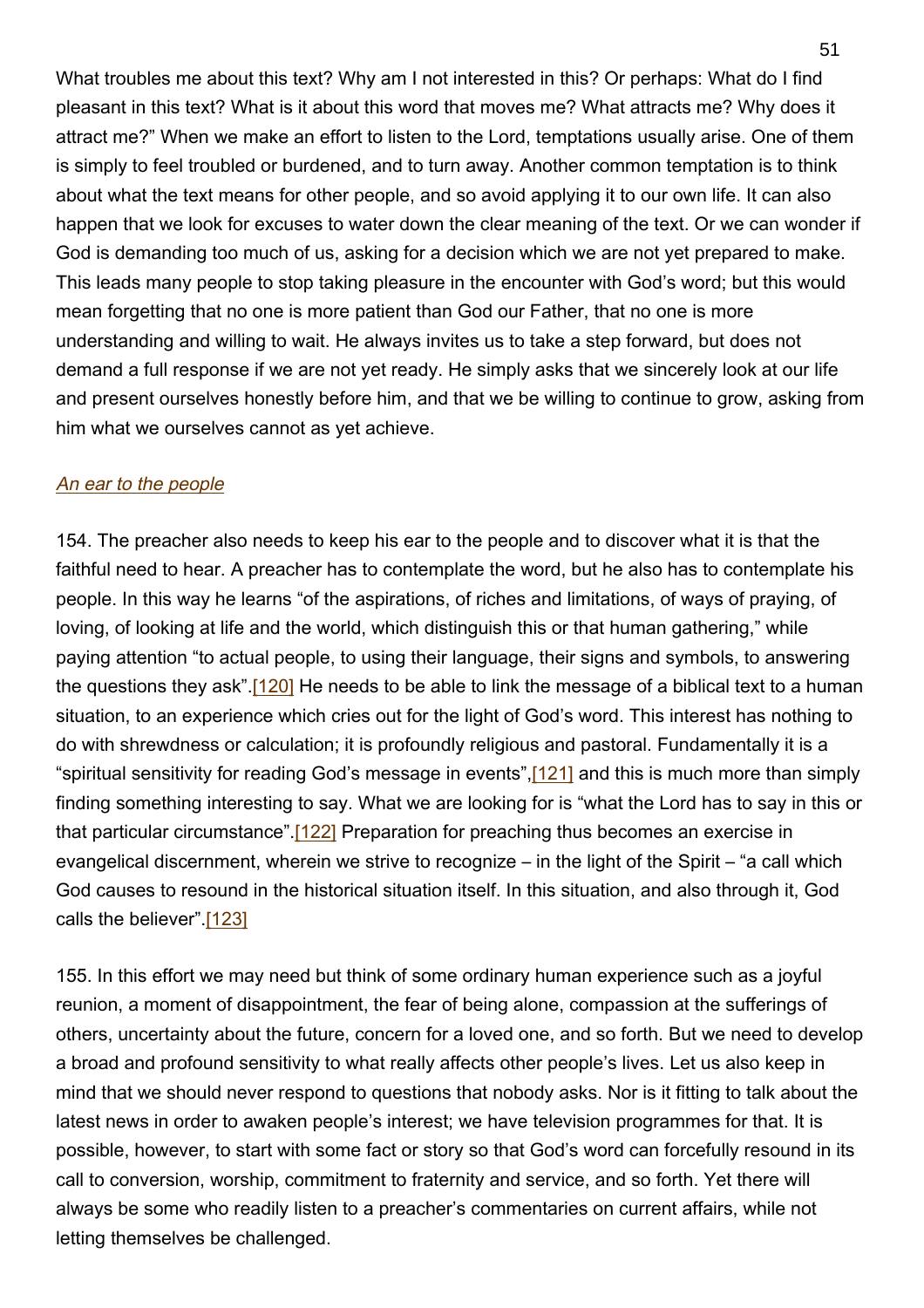### Homiletic resources

156. Some people think they can be good preachers because they know what ought to be said, but they pay no attention to how it should be said, that is, the concrete way of constructing a sermon. They complain when people do not listen to or appreciate them, but perhaps they have never taken the trouble to find the proper way of presenting their message. Let us remember that "the obvious importance of the content of evangelization must not overshadow the importance of its ways and means".[\[124\]](http://w2.vatican.va/content/francesco/en/apost_exhortations/documents/papa-francesco_esortazione-ap_20131124_evangelii-gaudium.html#_ftn124) Concern for the way we preach is likewise a profoundly spiritual concern. It entails responding to the love of God by putting all our talents and creativity at the service of the mission which he has given us; at the same time, it shows a fine, active love of neighbour by refusing to offer others a product of poor quality. In the Bible, for example, we can find advice on how to prepare a homily so as to best to reach people: "Speak concisely, say much in few words" (Sir 32:8).

157. Simply using a few examples, let us recall some practical resources which can enrich our preaching and make it more attractive. One of the most important things is to learn how to use images in preaching, how to appeal to imagery. Sometimes examples are used to clarify a certain point, but these examples usually appeal only to the mind; images, on the other hand, help people better to appreciate and accept the message we wish to communicate. An attractive image makes the message seem familiar, close to home, practical and related to everyday life. A successful image can make people savour the message, awaken a desire and move the will towards the Gospel. A good homily, an old teacher once told me, should have "an idea, a sentiment, an image."

158. Paul VI said that "the faithful… expect much from preaching, and will greatly benefit from it, provided that it is simple, clear, direct, well-adapted"[.\[125\]](http://w2.vatican.va/content/francesco/en/apost_exhortations/documents/papa-francesco_esortazione-ap_20131124_evangelii-gaudium.html#_ftn125) Simplicity has to do with the language we use. It must be one that people understand, lest we risk speaking to a void. Preachers often use words learned during their studies and in specialized settings which are not part of the ordinary language of their hearers. These are words that are suitable in theology or catechesis, but whose meaning is incomprehensible to the majority of Christians. The greatest risk for a preacher is that he becomes so accustomed to his own language that he thinks that everyone else naturally understands and uses it. If we wish to adapt to people's language and to reach them with God's word, we need to share in their lives and pay loving attention to them. Simplicity and clarity are two different things. Our language may be simple but our preaching not very clear. It can end up being incomprehensible because it is disorganized, lacks logical progression or tries to deal with too many things at one time. We need to ensure, then, that the homily has thematic unity, clear order and correlation between sentences, so that people can follow the preacher easily and grasp his line of argument.

159. Another feature of a good homily is that it is positive. It is not so much concerned with pointing out what shouldn't be done, but with suggesting what we can do better. In any case, if it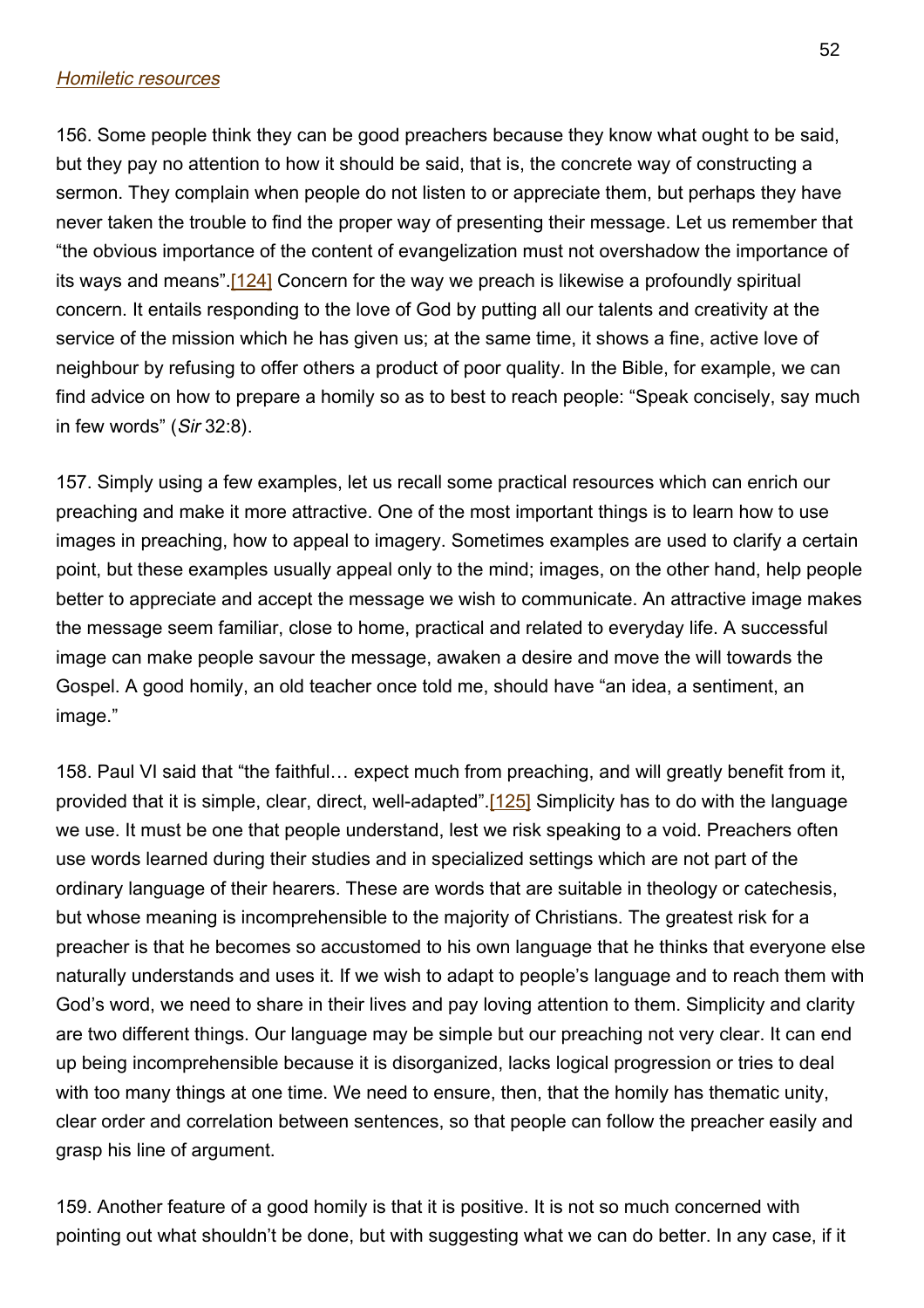does draw attention to something negative, it will also attempt to point to a positive and attractive value, lest it remain mired in complaints, laments, criticisms and reproaches. Positive preaching always offers hope, points to the future, does not leave us trapped in negativity. How good it is when priests, deacons and the laity gather periodically to discover resources which can make preaching more attractive!

## IV. Evangelization and the deeper understanding of the kerygma

160. The Lord's missionary mandate includes a call to growth in faith: "Teach them to observe all that I have commanded you" (Mt 28:20). Hence it is clear that that the first proclamation also calls for ongoing formation and maturation. Evangelization aims at a process of growth which entails taking seriously each person and God's plan for his or her life. All of us need to grow in Christ. Evangelization should stimulate a desire for this growth, so that each of us can say wholeheartedly: "It is no longer I who live, but Christ who lives in me" (Gal 2:20).

161. It would not be right to see this call to growth exclusively or primarily in terms of doctrinal formation. It has to do with "observing" all that the Lord has shown us as the way of responding to his love. Along with the virtues, this means above all the new commandment, the first and the greatest of the commandments, and the one that best identifies us as Christ's disciples: "This is my commandment, that you love one another as I have loved you" (Jn 15:12). Clearly, whenever the New Testament authors want to present the heart of the Christian moral message, they present the essential requirement of love for one's neighbour: "The one who loves his neighbour has fulfilled the whole law... therefore love of neighbour is the fulfilling of the law" (Rom 13:8, 10). These are the words of Saint Paul, for whom the commandment of love not only sums up the law but constitutes its very heart and purpose: "For the whole law is fulfilled in one word, 'you shall love your neighbour as yourself" (Gal 5:14). To his communities Paul presents the Christian life as a journey of growth in love: "May the Lord make you increase and abound in love for one another and for all" (1 Th 3:12). Saint James likewise exhorts Christians to fulfil "the royal law according to the Scripture: You shall love your neighbour as yourself" (2:8), in order not to fall short of any commandment.

162. On the other hand this process of response and growth is always preceded by God's gift, since the Lord first says: "Baptize them in the name..." (Mt 28:19). The Father's free gift which makes us his sons and daughters, and the priority of the gift of his grace (cf. Eph 2:8-9; 1 Cor 4:7), enable that constant sanctification which pleases God and gives him glory. In this way, we allow ourselves to be transformed in Christ through a life lived "according to the Spirit" (Rom 8:5).

## Kerygmatic and mystagogical catechesis

163. Education and catechesis are at the service of this growth. We already possess a number of magisterial documents and aids on catechesis issued by the Holy See and by various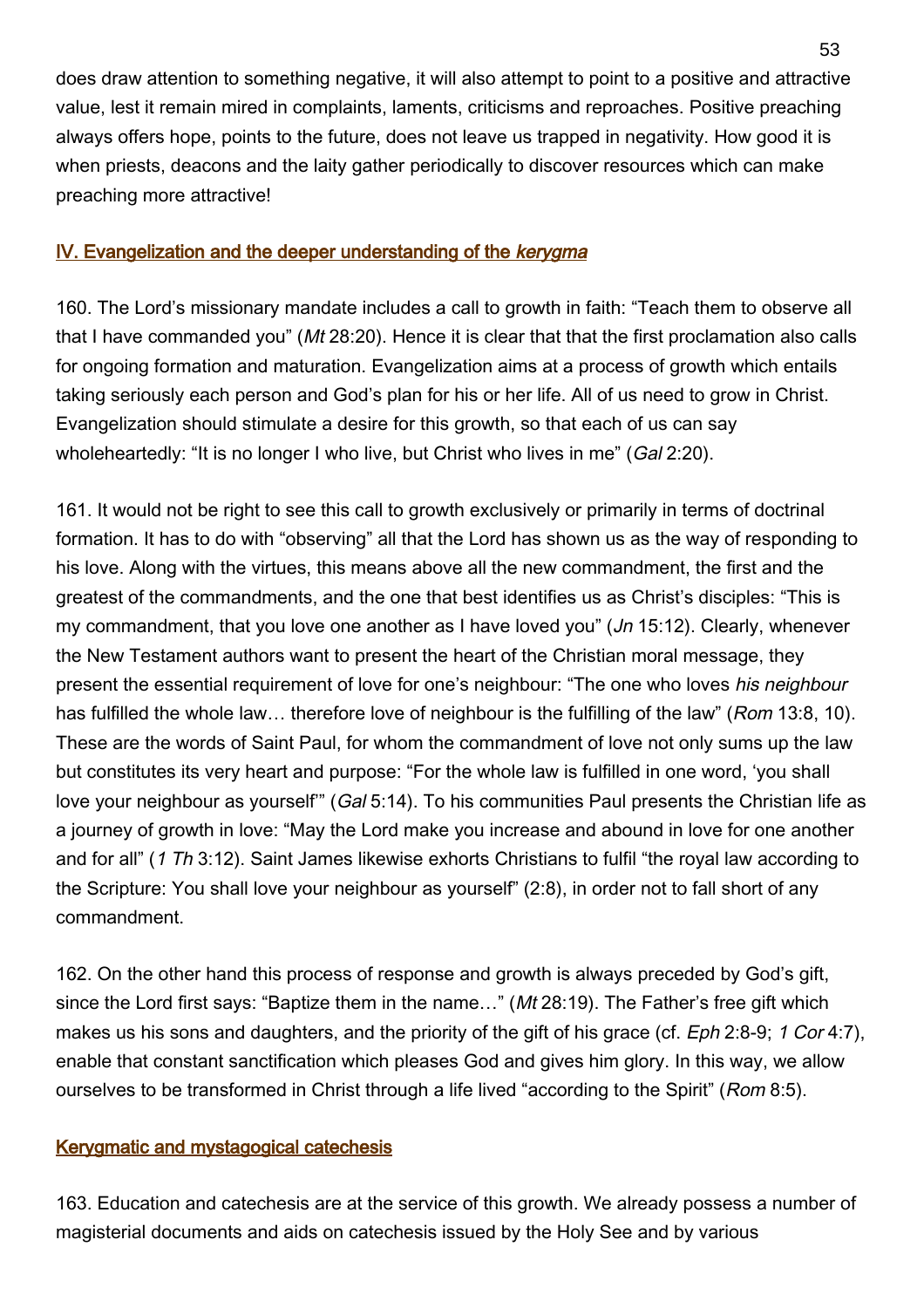episcopates. I think in particular of the Apostolic Exhortation Catechesi Tradendae (1979), the General Catechetical Directory (1997) and other documents whose contents need not be repeated here. I would like to offer a few brief considerations which I believe to be of particular significance.

164. In catechesis too, we have rediscovered the fundamental role of the first announcement or kerygma, which needs to be the centre of all evangelizing activity and all efforts at Church renewal. The kerygma is trinitarian. The fire of the Spirit is given in the form of tongues and leads us to believe in Jesus Christ who, by his death and resurrection, reveals and communicates to us the Father's infinite mercy. On the lips of the catechist the first proclamation must ring out over and over: "Jesus Christ loves you; he gave his life to save you; and now he is living at your side every day to enlighten, strengthen and free you." This first proclamation is called "first" not because it exists at the beginning and can then be forgotten or replaced by other more important things. It is first in a qualitative sense because it is the principal proclamation, the one which we must hear again and again in different ways, the one which we must announce one way or another throughout the process of catechesis, at every level and moment.[\[126\]](http://w2.vatican.va/content/francesco/en/apost_exhortations/documents/papa-francesco_esortazione-ap_20131124_evangelii-gaudium.html#_ftn126) For this reason too, "the priest – like every other member of the Church – ought to grow in awareness that he himself is continually in need of being evangelized"[.\[127\]](http://w2.vatican.va/content/francesco/en/apost_exhortations/documents/papa-francesco_esortazione-ap_20131124_evangelii-gaudium.html#_ftn127)

165. We must not think that in catechesis the kerygma gives way to a supposedly more "solid" formation. Nothing is more solid, profound, secure, meaningful and wisdom-filled than that initial proclamation. All Christian formation consists of entering more deeply into the kerygma, which is reflected in and constantly illumines, the work of catechesis, thereby enabling us to understand more fully the significance of every subject which the latter treats. It is the message capable of responding to the desire for the infinite which abides in every human heart. The centrality of the kerygma calls for stressing those elements which are most needed today: it has to express God's saving love which precedes any moral and religious obligation on our part; it should not impose the truth but appeal to freedom; it should be marked by joy, encouragement, liveliness and a harmonious balance which will not reduce preaching to a few doctrines which are at times more philosophical than evangelical. All this demands on the part of the evangelizer certain attitudes which foster openness to the message: approachability, readiness for dialogue, patience, a warmth and welcome which is non-judgmental.

166. Another aspect of catechesis which has developed in recent decades is *mystagogic* initiation[.\[128\]](http://w2.vatican.va/content/francesco/en/apost_exhortations/documents/papa-francesco_esortazione-ap_20131124_evangelii-gaudium.html#_ftn128) This basically has to do with two things: a progressive experience of formation involving the entire community and a renewed appreciation of the liturgical signs of Christian initiation. Many manuals and programmes have not yet taken sufficiently into account the need for a mystagogical renewal, one which would assume very different forms based on each educational community's discernment. Catechesis is a proclamation of the word and is always centred on that word, yet it also demands a suitable environment and an attractive presentation, the use of eloquent symbols, insertion into a broader growth process and the integration of every dimension of the person within a communal journey of hearing and response.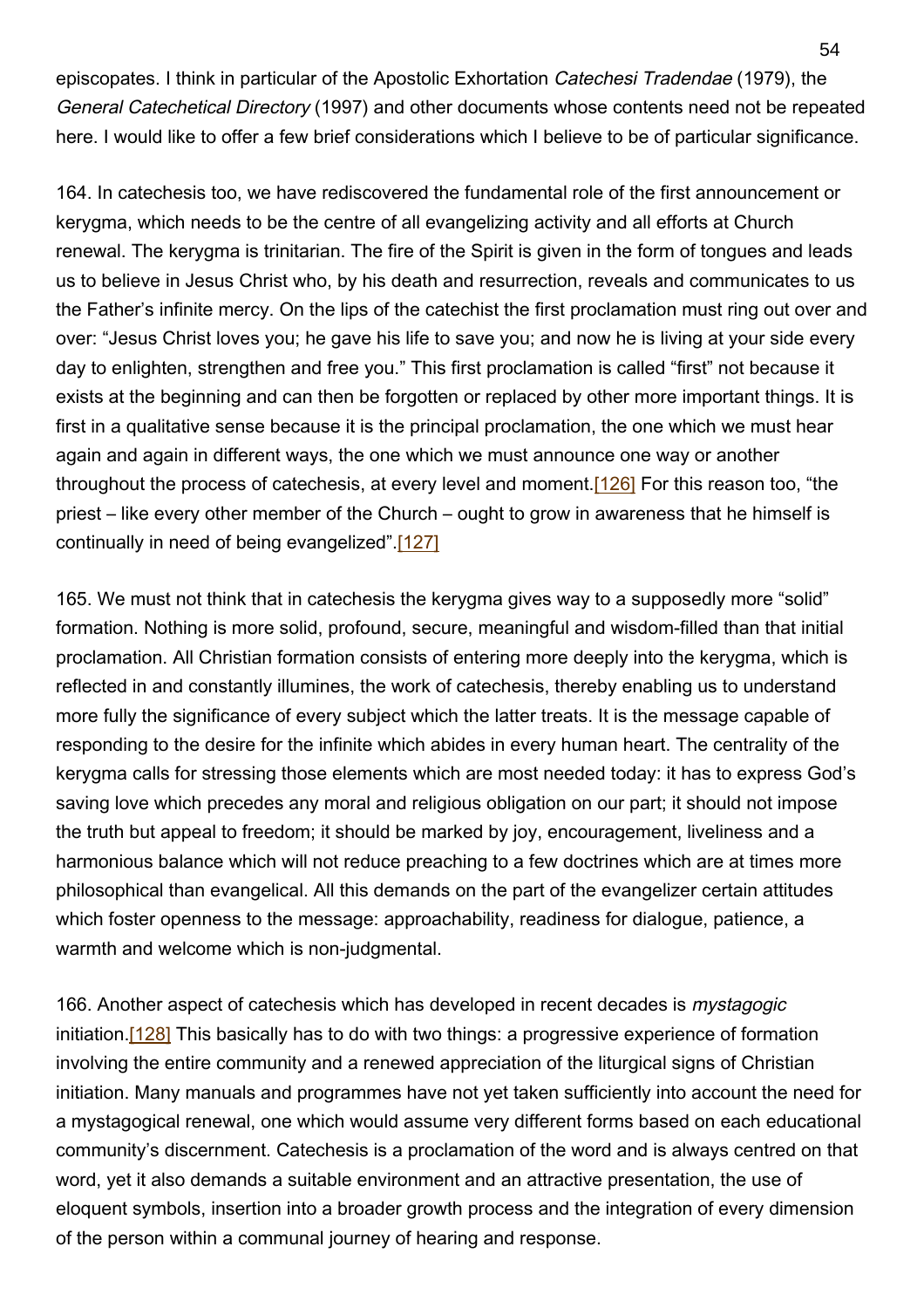167. Every form of catechesis would do well to attend to the "way of beauty" (via pulchritudinis)[.\[129\]](http://w2.vatican.va/content/francesco/en/apost_exhortations/documents/papa-francesco_esortazione-ap_20131124_evangelii-gaudium.html#_ftn129) Proclaiming Christ means showing that to believe in and to follow him is not only something right and true, but also something beautiful, capable of filling life with new splendour and profound joy, even in the midst of difficulties. Every expression of true beauty can thus be acknowledged as a path leading to an encounter with the Lord Jesus. This has nothing to do with fostering an aesthetic relativis[m\[130\]](http://w2.vatican.va/content/francesco/en/apost_exhortations/documents/papa-francesco_esortazione-ap_20131124_evangelii-gaudium.html#_ftn130) which would downplay the inseparable bond between truth, goodness and beauty, but rather a renewed esteem for beauty as a means of touching the human heart and enabling the truth and goodness of the Risen Christ to radiate within it. If, as Saint Augustine says, we love only that which is beautiful,[\[131\]](http://w2.vatican.va/content/francesco/en/apost_exhortations/documents/papa-francesco_esortazione-ap_20131124_evangelii-gaudium.html#_ftn131) the incarnate Son, as the revelation of infinite beauty, is supremely lovable and draws us to himself with bonds of love. So a formation in the *via pulchritudinis* ought to be part of our effort to pass on the faith. Each particular Church should encourage the use of the arts in evangelization, building on the treasures of the past but also drawing upon the wide variety of contemporary expressions so as to transmit the faith in a new "language of parables"[.\[132\]](http://w2.vatican.va/content/francesco/en/apost_exhortations/documents/papa-francesco_esortazione-ap_20131124_evangelii-gaudium.html#_ftn132) We must be bold enough to discover new signs and new symbols, new flesh to embody and communicate the word, and different forms of beauty which are valued in different cultural settings, including those unconventional modes of beauty which may mean little to the evangelizers, yet prove particularly attractive for others.

168. As for the moral component of catechesis, which promotes growth in fidelity to the Gospel way of life, it is helpful to stress again and again the attractiveness and the ideal of a life of wisdom, self-fulfilment and enrichment. In the light of that positive message, our rejection of the evils which endanger that life can be better understood. Rather than experts in dire predictions, dour judges bent on rooting out every threat and deviation, we should appear as joyful messengers of challenging proposals, guardians of the goodness and beauty which shine forth in a life of fidelity to the Gospel.

## Personal accompaniment in processes of growth

169. In a culture paradoxically suffering from anonymity and at the same time obsessed with the details of other people's lives, shamelessly given over to morbid curiosity, the Church must look more closely and sympathetically at others whenever necessary. In our world, ordained ministers and other pastoral workers can make present the fragrance of Christ's closeness and his personal gaze. The Church will have to initiate everyone – priests, religious and laity – into this "art of accompaniment" which teaches us to remove our sandals before the sacred ground of the other (cf. Ex 3:5). The pace of this accompaniment must be steady and reassuring, reflecting our closeness and our compassionate gaze which also heals, liberates and encourages growth in the Christian life.

170. Although it sounds obvious, spiritual accompaniment must lead others ever closer to God, in whom we attain true freedom. Some people think they are free if they can avoid God; they fail to see that they remain existentially orphaned, helpless, homeless. They cease being pilgrims and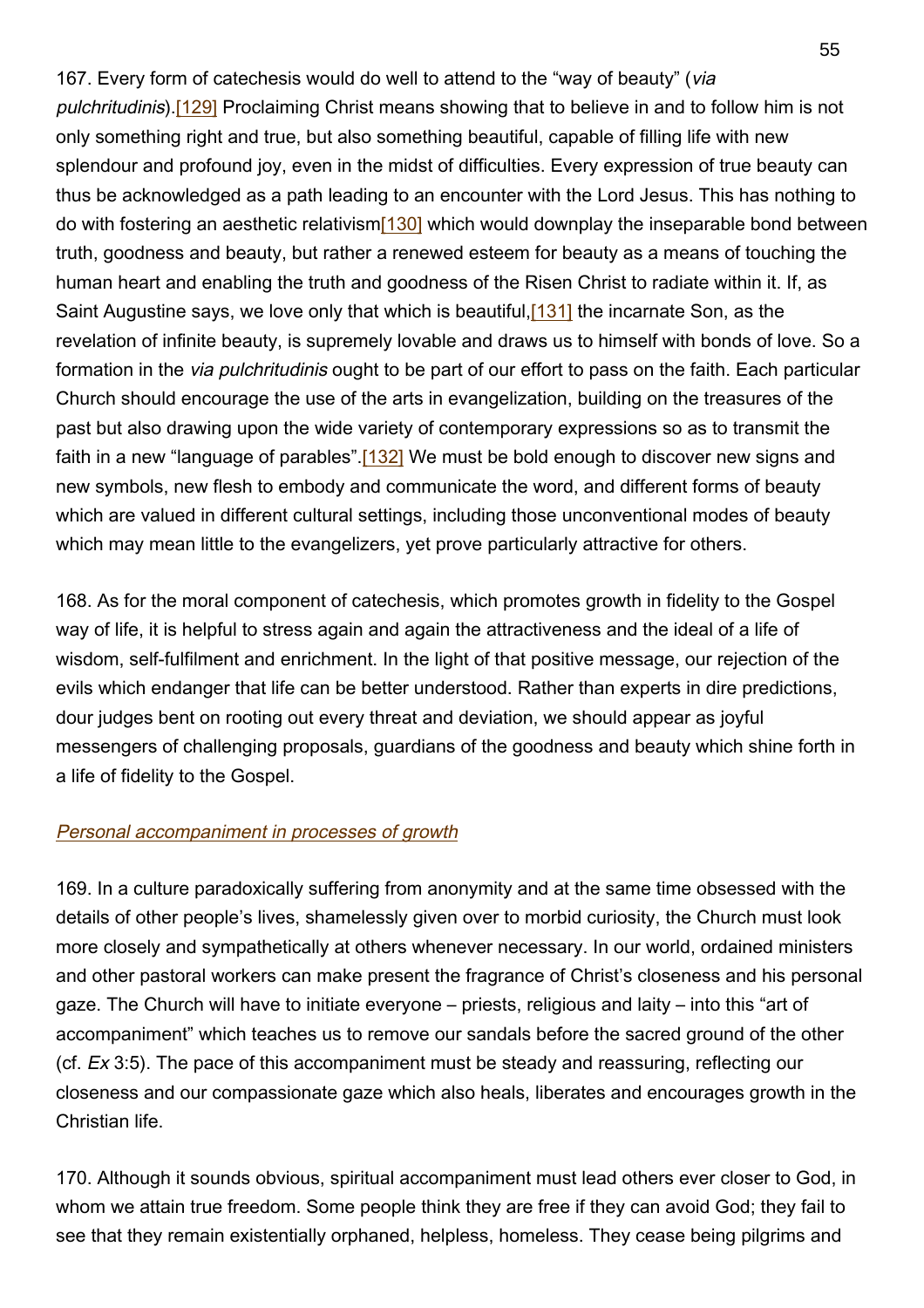become drifters, flitting around themselves and never getting anywhere. To accompany them would be counterproductive if it became a sort of therapy supporting their self-absorption and ceased to be a pilgrimage with Christ to the Father.

171. Today more than ever we need men and women who, on the basis of their experience of accompanying others, are familiar with processes which call for prudence, understanding, patience and docility to the Spirit, so that they can protect the sheep from wolves who would scatter the flock. We need to practice the art of listening, which is more than simply hearing. Listening, in communication, is an openness of heart which makes possible that closeness without which genuine spiritual encounter cannot occur. Listening helps us to find the right gesture and word which shows that we are more than simply bystanders. Only through such respectful and compassionate listening can we enter on the paths of true growth and awaken a yearning for the Christian ideal: the desire to respond fully to God's love and to bring to fruition what he has sown in our lives. But this always demands the patience of one who knows full well what Saint Thomas Aquinas tells us: that anyone can have grace and charity, and yet falter in the exercise of the virtues because of persistent "contrary inclinations"[.\[133\]](http://w2.vatican.va/content/francesco/en/apost_exhortations/documents/papa-francesco_esortazione-ap_20131124_evangelii-gaudium.html#_ftn133) In other words, the organic unity of the virtues always and necessarily exists in habitu, even though forms of conditioning can hinder the operations of those virtuous habits. Hence the need for "a pedagogy which will introduce people step by step to the full appropriation of the mystery". [\[134\]](http://w2.vatican.va/content/francesco/en/apost_exhortations/documents/papa-francesco_esortazione-ap_20131124_evangelii-gaudium.html#_ftn134) Reaching a level of maturity where individuals can make truly free and responsible decisions calls for much time and patience. As Blessed Peter Faber used to say: "Time is God's messenger".

172. One who accompanies others has to realize that each person's situation before God and their life in grace are mysteries which no one can fully know from without. The Gospel tells us to correct others and to help them to grow on the basis of a recognition of the objective evil of their actions (cf. Mt 18:15), but without making judgments about their responsibility and culpability (cf. Mt 7:1; Lk 6:37). Someone good at such accompaniment does not give in to frustrations or fears. He or she invites others to let themselves be healed, to take up their mat, embrace the cross, leave all behind and go forth ever anew to proclaim the Gospel. Our personal experience of being accompanied and assisted, and of openness to those who accompany us, will teach us to be patient and compassionate with others, and to find the right way to gain their trust, their openness and their readiness to grow.

173. Genuine spiritual accompaniment always begins and flourishes in the context of service to the mission of evangelization. Paul's relationship with Timothy and Titus provides an example of this accompaniment and formation which takes place in the midst of apostolic activity. Entrusting them with the mission of remaining in each city to "put in order what remains to be done" (Tit 1:5; cf. 1 Tim 1:3-5), Paul also gives them rules for their personal lives and their pastoral activity. This is clearly distinct from every kind of intrusive accompaniment or isolated self-realization. Missionary disciples accompany missionary disciples.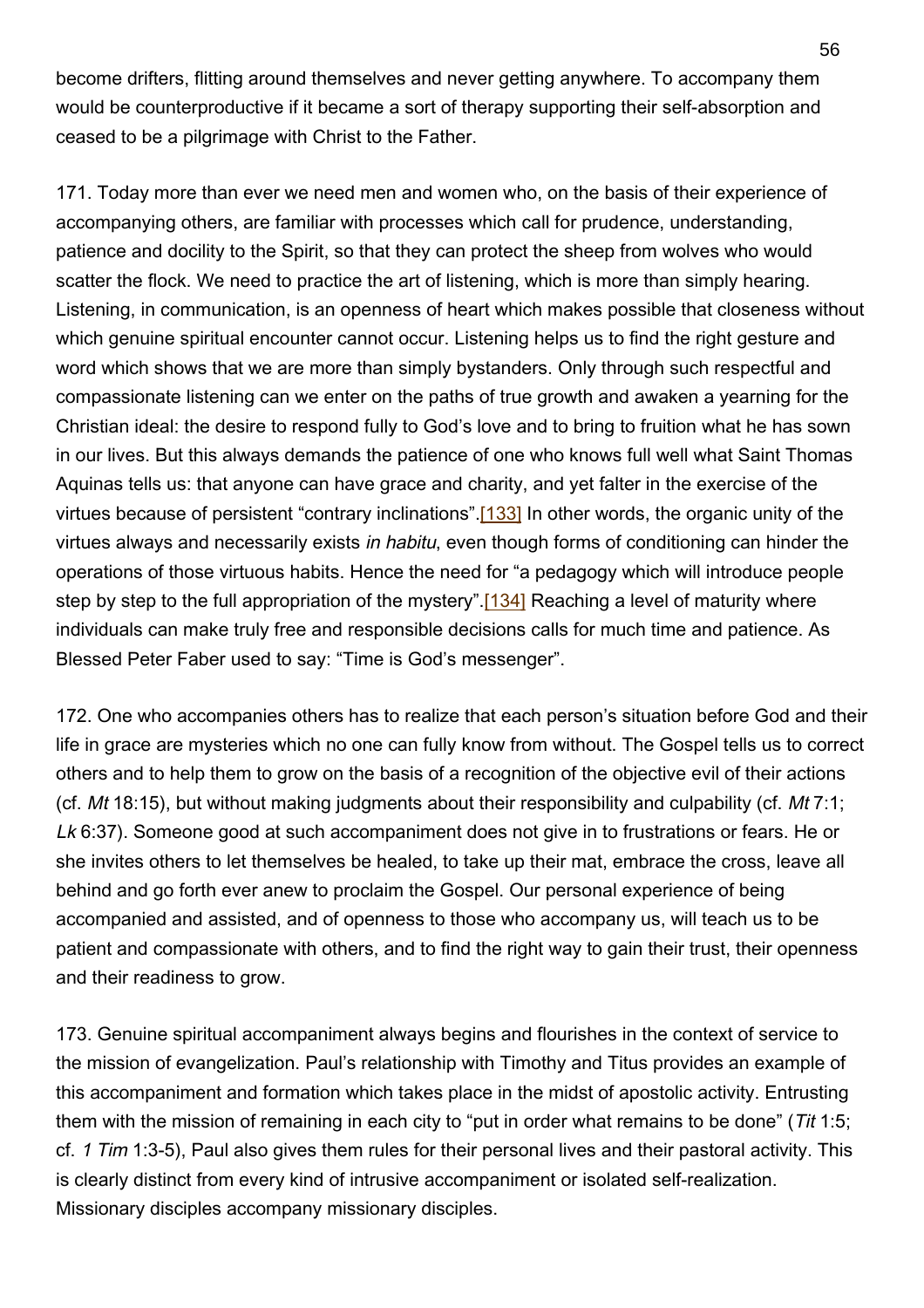## Centred on the word of God

174. Not only the homily has to be nourished by the word of God. All evangelization is based on that word, listened to, meditated upon, lived, celebrated and witnessed to. The sacred Scriptures are the very source of evangelization. Consequently, we need to be constantly trained in hearing the word. The Church does not evangelize unless she constantly lets herself be evangelized. It is indispensable that the word of God "be ever more fully at the heart of every ecclesial activity".[\[135\]](http://w2.vatican.va/content/francesco/en/apost_exhortations/documents/papa-francesco_esortazione-ap_20131124_evangelii-gaudium.html#_ftn135) God's word, listened to and celebrated, above all in the Eucharist, nourishes and inwardly strengthens Christians, enabling them to offer an authentic witness to the Gospel in daily life. We have long since moved beyond that old contraposition between word and sacrament. The preaching of the word, living and effective, prepares for the reception of the sacrament, and in the sacrament that word attains its maximum efficacy.

175. The study of the sacred Scriptures must be a door opened to every believer.<sup>[\[136\]](http://w2.vatican.va/content/francesco/en/apost_exhortations/documents/papa-francesco_esortazione-ap_20131124_evangelii-gaudium.html#_ftn136)</sup> It is essential that the revealed word radically enrich our catechesis and all our efforts to pass on the faith.<sup>[\[137\]](http://w2.vatican.va/content/francesco/en/apost_exhortations/documents/papa-francesco_esortazione-ap_20131124_evangelii-gaudium.html#_ftn137)</sup> Evangelization demands familiarity with God's word, which calls for dioceses, parishes and Catholic associations to provide for a serious, ongoing study of the Bible, while encouraging its prayerful individual and communal reading.[\[138\]](http://w2.vatican.va/content/francesco/en/apost_exhortations/documents/papa-francesco_esortazione-ap_20131124_evangelii-gaudium.html#_ftn138) We do not blindly seek God, or wait for him to speak to us first, for "God has already spoken, and there is nothing further that we need to know, which has not been revealed to us".<sup>[139]</sup> Let us receive the sublime treasure of the revealed word.

# CHAPTER FOUR

# THE SOCIAL DIMENSION OF EVANGELIZATION

176. To evangelize is to make the kingdom of God present in our world. Yet "any partial or fragmentary definition which attempts to render the reality of evangelization in all its richness, complexity and dynamism does so only at the risk of impoverishing it and even of distorting it"[.\[140\]](http://w2.vatican.va/content/francesco/en/apost_exhortations/documents/papa-francesco_esortazione-ap_20131124_evangelii-gaudium.html#_ftn140) I would now like to share my concerns about the social dimension of evangelization, precisely because if this dimension is not properly brought out, there is a constant risk of distorting the authentic and integral meaning of the mission of evangelization.

# I. Communal and societal repercussions of the kerygma

177. The kerygma has a clear social content: at the very heart of the Gospel is life in community and engagement with others. The content of the first proclamation has an immediate moral implication centred on charity.

Confession of faith and commitment to society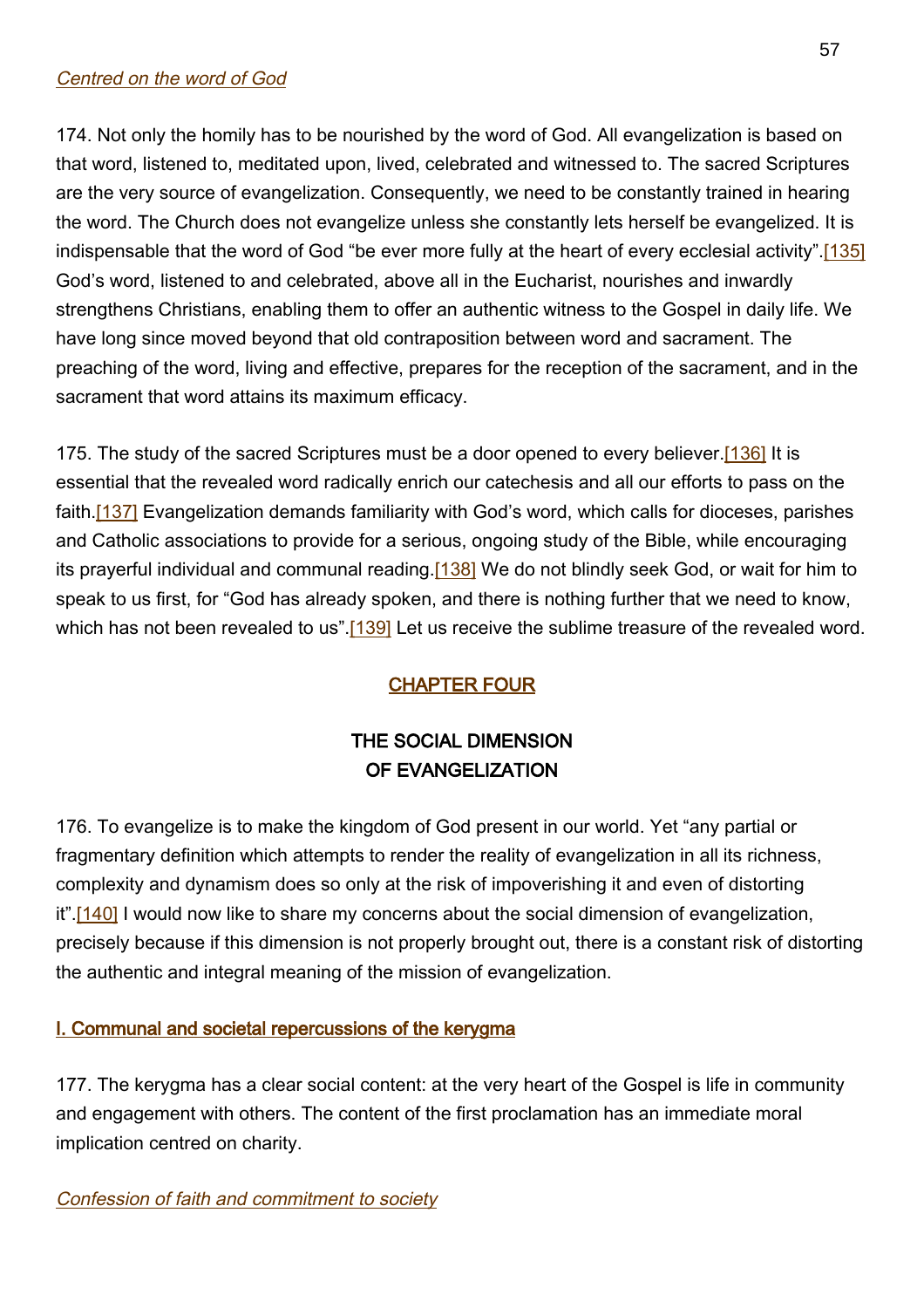178. To believe in a Father who loves all men and women with an infinite love means realizing that "he thereby confers upon them an infinite dignity"[.\[141\]](http://w2.vatican.va/content/francesco/en/apost_exhortations/documents/papa-francesco_esortazione-ap_20131124_evangelii-gaudium.html#_ftn141) To believe that the Son of God assumed our human flesh means that each human person has been taken up into the very heart of God. To believe that Jesus shed his blood for us removes any doubt about the boundless love which ennobles each human being. Our redemption has a social dimension because "God, in Christ, redeems not only the individual person, but also the social relations existing between men".<sup>[142]</sup> To believe that the Holy Spirit is at work in everyone means realizing that he seeks to penetrate every human situation and all social bonds: "The Holy Spirit can be said to possess an infinite creativity, proper to the divine mind, which knows how to loosen the knots of human affairs, even the most complex and inscrutable". [\[143\]](http://w2.vatican.va/content/francesco/en/apost_exhortations/documents/papa-francesco_esortazione-ap_20131124_evangelii-gaudium.html#_ftn143) Evangelization is meant to cooperate with this liberating work of the Spirit. The very mystery of the Trinity reminds us that we have been created in the image of that divine communion, and so we cannot achieve fulfilment or salvation purely by our own efforts. From the heart of the Gospel we see the profound connection between evangelization and human advancement, which must necessarily find expression and develop in every work of evangelization. Accepting the first proclamation, which invites us to receive God's love and to love him in return with the very love which is his gift, brings forth in our lives and actions a primary and fundamental response: to desire, seek and protect the good of others.

179. This inseparable bond between our acceptance of the message of salvation and genuine fraternal love appears in several scriptural texts which we would do well to meditate upon, in order to appreciate all their consequences. The message is one which we often take for granted, and can repeat almost mechanically, without necessarily ensuring that it has a real effect on our lives and in our communities. How dangerous and harmful this is, for it makes us lose our amazement, our excitement and our zeal for living the Gospel of fraternity and justice! God's word teaches that our brothers and sisters are the prolongation of the incarnation for each of us: "As you did it to one of these, the least of my brethren, you did it to me" (Mt 25:40). The way we treat others has a transcendent dimension: "The measure you give will be the measure you get" (Mt 7:2). It corresponds to the mercy which God has shown us: "Be merciful, just as your Father is merciful. Do not judge, and you will not be judged; do not condemn, and you will not be condemned. Forgive, and you will be forgiven; give, and it will be given to you… For the measure you give will be the measure you get back" (Lk 6:36-38). What these passages make clear is the absolute priority of "going forth from ourselves towards our brothers and sisters" as one of the two great commandments which ground every moral norm and as the clearest sign for discerning spiritual growth in response to God's completely free gift. For this reason, "the service of charity is also a constituent element of the Church's mission and an indispensable expression of her very being".[\[144\]](http://w2.vatican.va/content/francesco/en/apost_exhortations/documents/papa-francesco_esortazione-ap_20131124_evangelii-gaudium.html#_ftn144) By her very nature the Church is missionary; she abounds in effective charity and a compassion which understands, assists and promotes.

### The kingdom and its challenge

180. Reading the Scriptures also makes it clear that the Gospel is not merely about our personal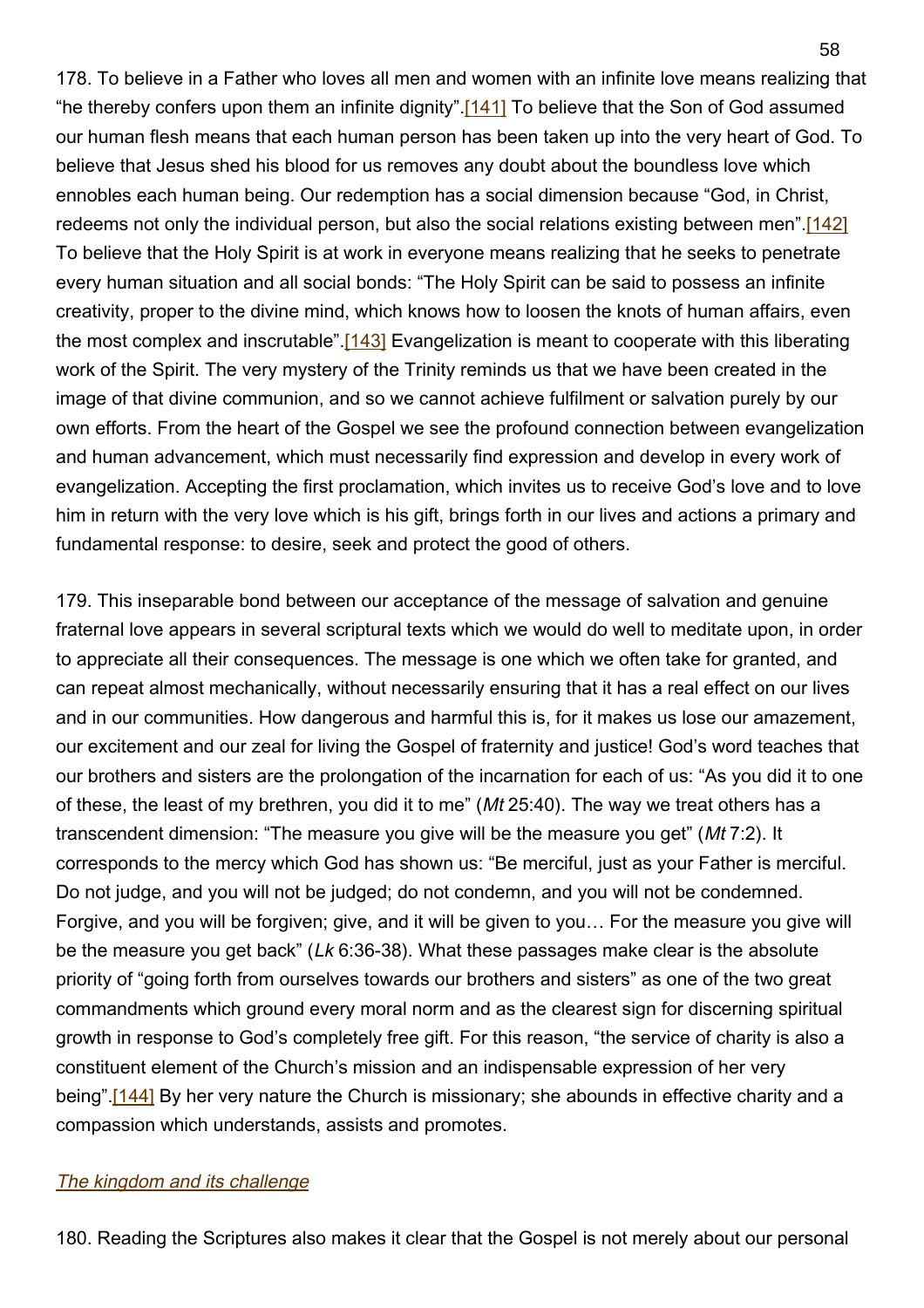relationship with God. Nor should our loving response to God be seen simply as an accumulation of small personal gestures to individuals in need, a kind of "charity à la carte", or a series of acts aimed solely at easing our conscience. The Gospel is about the kingdom of God (cf. Lk 4:43); it is about loving God who reigns in our world. To the extent that he reigns within us, the life of society will be a setting for universal fraternity, justice, peace and dignity. Both Christian preaching and life, then, are meant to have an impact on society. We are seeking God's kingdom: "Seek first God's kingdom and his righteousness, and all these things will be given to you as well" (Mt 6:33). Jesus' mission is to inaugurate the kingdom of his Father; he commands his disciples to proclaim the good news that "the kingdom of heaven is at hand" (Mt 10:7).

181. The kingdom, already present and growing in our midst, engages us at every level of our being and reminds us of the principle of discernment which Pope Paul VI applied to true development: it must be directed to "all men and the whole man".[\[145\]](http://w2.vatican.va/content/francesco/en/apost_exhortations/documents/papa-francesco_esortazione-ap_20131124_evangelii-gaudium.html#_ftn145) We know that "evangelization would not be complete if it did not take account of the unceasing interplay of the Gospel and of man's concrete life, both personal and social".[\[146\]](http://w2.vatican.va/content/francesco/en/apost_exhortations/documents/papa-francesco_esortazione-ap_20131124_evangelii-gaudium.html#_ftn146) This is the principle of universality intrinsic to the Gospel, for the Father desires the salvation of every man and woman, and his saving plan consists in "gathering up all things in Christ, things in heaven and things on earth" (*Eph* 1:10). Our mandate is to "go into all the world and proclaim the good news to the whole creation" (Mk 16:15), for "the creation waits with eager longing for the revealing of the children of God" (Rom 8:19). Here, "the creation" refers to every aspect of human life; consequently, "the mission of proclaiming the good news of Jesus Christ has a universal destination. Its mandate of charity encompasses all dimensions of existence, all individuals, all areas of community life, and all peoples. Nothing human can be alien to it".[\[147\]](http://w2.vatican.va/content/francesco/en/apost_exhortations/documents/papa-francesco_esortazione-ap_20131124_evangelii-gaudium.html#_ftn147) True Christian hope, which seeks the eschatological kingdom, always generates history.

#### The Church's teaching on social questions

182. The Church's teachings concerning contingent situations are subject to new and further developments and can be open to discussion, yet we cannot help but be concrete – without presuming to enter into details – lest the great social principles remain mere generalities which challenge no one. There is a need to draw practical conclusions, so that they "will have greater impact on the complexities of current situations".[\[148\]](http://w2.vatican.va/content/francesco/en/apost_exhortations/documents/papa-francesco_esortazione-ap_20131124_evangelii-gaudium.html#_ftn148) The Church's pastors, taking into account the contributions of the different sciences, have the right to offer opinions on all that affects people's lives, since the task of evangelization implies and demands the integral promotion of each human being. It is no longer possible to claim that religion should be restricted to the private sphere and that it exists only to prepare souls for heaven. We know that God wants his children to be happy in this world too, even though they are called to fulfilment in eternity, for he has created all things "for our enjoyment" (1 Tim 6:17), the enjoyment of everyone. It follows that Christian conversion demands reviewing especially those areas and aspects of life "related to the social order and the pursuit of the common good".[\[149\]](http://w2.vatican.va/content/francesco/en/apost_exhortations/documents/papa-francesco_esortazione-ap_20131124_evangelii-gaudium.html#_ftn149)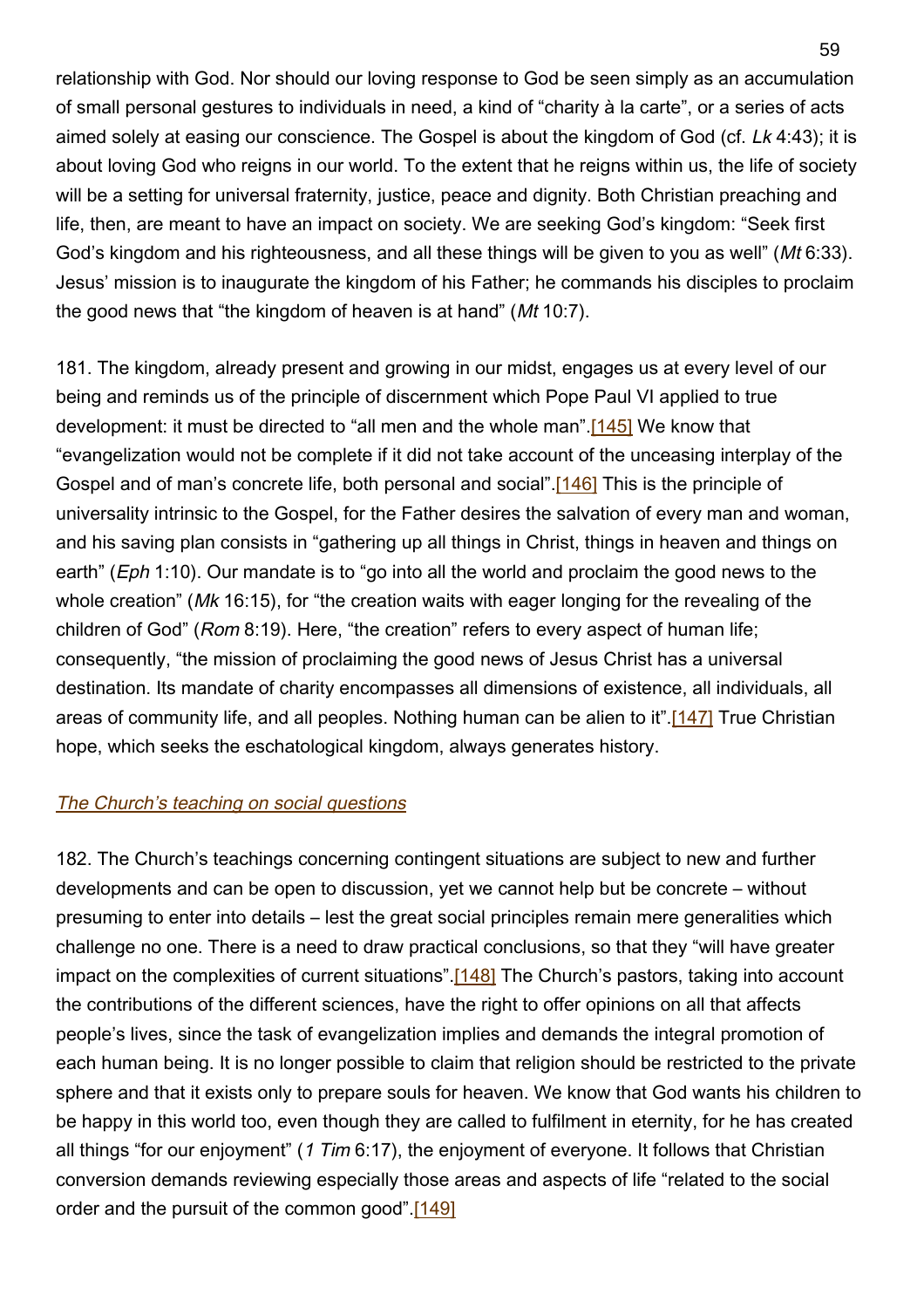183. Consequently, no one can demand that religion should be relegated to the inner sanctum of personal life, without influence on societal and national life, without concern for the soundness of civil institutions, without a right to offer an opinion on events affecting society. Who would claim to lock up in a church and silence the message of Saint Francis of Assisi or Blessed Teresa of Calcutta? They themselves would have found this unacceptable. An authentic faith – which is never comfortable or completely personal – always involves a deep desire to change the world, to transmit values, to leave this earth somehow better that we found it. We love this magnificent planet on which God has put us, and we love the human family which dwells here, with all its tragedies and struggles, its hopes and aspirations, its strengths and weaknesses. The earth is our common home and all of us are brothers and sisters. If indeed "the just ordering of society and of the state is a central responsibility of politics", the Church "cannot and must not remain on the sidelines in the fight for justice". [150] All Christians, their pastors included, are called to show concern for the building of a better world. This is essential, for the Church's social thought is primarily positive: it offers proposals, it works for change and in this sense it constantly points to the hope born of the loving heart of Jesus Christ. At the same time, it unites "its own commitment to that made in the social field by other Churches and Ecclesial Communities, whether at the level of doctrinal reflection or at the practical level"[.\[151\]](http://w2.vatican.va/content/francesco/en/apost_exhortations/documents/papa-francesco_esortazione-ap_20131124_evangelii-gaudium.html#_ftn151)

184. This is not the time or the place to examine in detail the many grave social questions affecting today's world, some of which I have dealt with in the second chapter. This Exhortation is not a social document, and for reflection on those different themes we have a most suitable tool in the [Compendium of the Social Doctrine of the Church](http://www.vatican.va/roman_curia/pontifical_councils/justpeace/documents/rc_pc_justpeace_doc_20060526_compendio-dott-soc_en.html), whose use and study I heartily recommend. Furthermore, neither the Pope nor the Church have a monopoly on the interpretation of social realities or the proposal of solutions to contemporary problems. Here I can repeat the insightful observation of Pope Paul VI: "In the face of such widely varying situations, it is difficult for us to utter a unified message and to put forward a solution which has universal validity. This is not our ambition, nor is it our mission. It is up to the Christian communities to analyze with objectivity the situation which is proper to their own country". [\[152\]](http://w2.vatican.va/content/francesco/en/apost_exhortations/documents/papa-francesco_esortazione-ap_20131124_evangelii-gaudium.html#_ftn152)

185. In what follows I intend to concentrate on two great issues which strike me as fundamental at this time in history. I will treat them more fully because I believe that they will shape the future of humanity. These issues are first, the inclusion of the poor in society, and second, peace and social dialogue.

# II. The inclusion of the poor in society

186. Our faith in Christ, who became poor, and was always close to the poor and the outcast, is the basis of our concern for the integral development of society's most neglected members.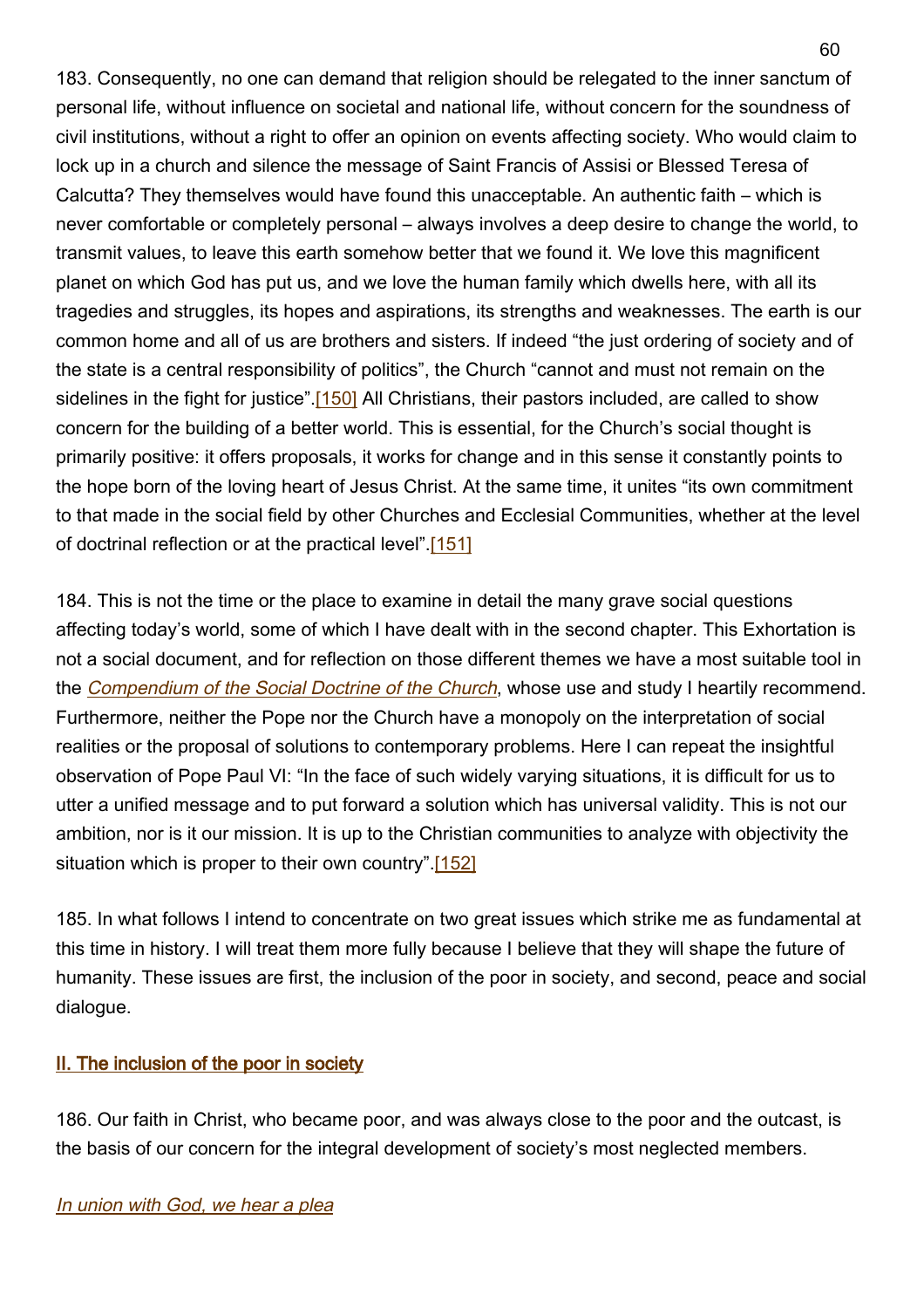187. Each individual Christian and every community is called to be an instrument of God for the liberation and promotion of the poor, and for enabling them to be fully a part of society. This demands that we be docile and attentive to the cry of the poor and to come to their aid. A mere glance at the Scriptures is enough to make us see how our gracious Father wants to hear the cry of the poor: "I have observed the misery of my people who are in Egypt; I have heard their cry on account of their taskmasters. Indeed, I know their sufferings, and I have come down to deliver them... so I will send you..."  $(EX 3:7-8, 10)$ . We also see how he is concerned for their needs: "When the Israelites cried out to the Lord, the Lord raised up for them a deliverer" ( $Jq$  3:15). If we, who are God's means of hearing the poor, turn deaf ears to this plea, we oppose the Father's will and his plan; that poor person "might cry to the Lord against you, and you would incur guilt" (Dt 15:9). A lack of solidarity towards his or her needs will directly affect our relationship with God: "For if in bitterness of soul he calls down a curse upon you, his Creator will hear his prayer" (Sir 4:6). The old question always returns: "How does God's love abide in anyone who has the world's goods, and sees a brother or sister in need and yet refuses help?" (1 Jn 3:17). Let us recall also how bluntly the apostle James speaks of the cry of the oppressed: "The wages of the labourers who mowed your fields, which you kept back by fraud, cry out, and the cries of the harvesters have reached the ears of the Lord of hosts" (5:4).

188. The Church has realized that the need to heed this plea is itself born of the liberating action of grace within each of us, and thus it is not a question of a mission reserved only to a few: "The Church, guided by the Gospel of mercy and by love for mankind, hears the cry for justice and intends to respond to it with all her might".[\[153\]](http://w2.vatican.va/content/francesco/en/apost_exhortations/documents/papa-francesco_esortazione-ap_20131124_evangelii-gaudium.html#_ftn153) In this context we can understand Jesus' command to his disciples: "You yourselves give them something to eat!" (Mk 6:37): it means working to eliminate the structural causes of poverty and to promote the integral development of the poor, as well as small daily acts of solidarity in meeting the real needs which we encounter. The word "solidarity" is a little worn and at times poorly understood, but it refers to something more than a few sporadic acts of generosity. It presumes the creation of a new mindset which thinks in terms of community and the priority of the life of all over the appropriation of goods by a few.

189. Solidarity is a spontaneous reaction by those who recognize that the social function of property and the universal destination of goods are realities which come before private property. The private ownership of goods is justified by the need to protect and increase them, so that they can better serve the common good; for this reason, solidarity must be lived as the decision to restore to the poor what belongs to them. These convictions and habits of solidarity, when they are put into practice, open the way to other structural transformations and make them possible. Changing structures without generating new convictions and attitudes will only ensure that those same structures will become, sooner or later, corrupt, oppressive and ineffectual.

190. Sometimes it is a matter of hearing the cry of entire peoples, the poorest peoples of the earth, since "peace is founded not only on respect for human rights, but also on respect for the rights of peoples"[.\[154\]](http://w2.vatican.va/content/francesco/en/apost_exhortations/documents/papa-francesco_esortazione-ap_20131124_evangelii-gaudium.html#_ftn154) Sadly, even human rights can be used as a justification for an inordinate defense of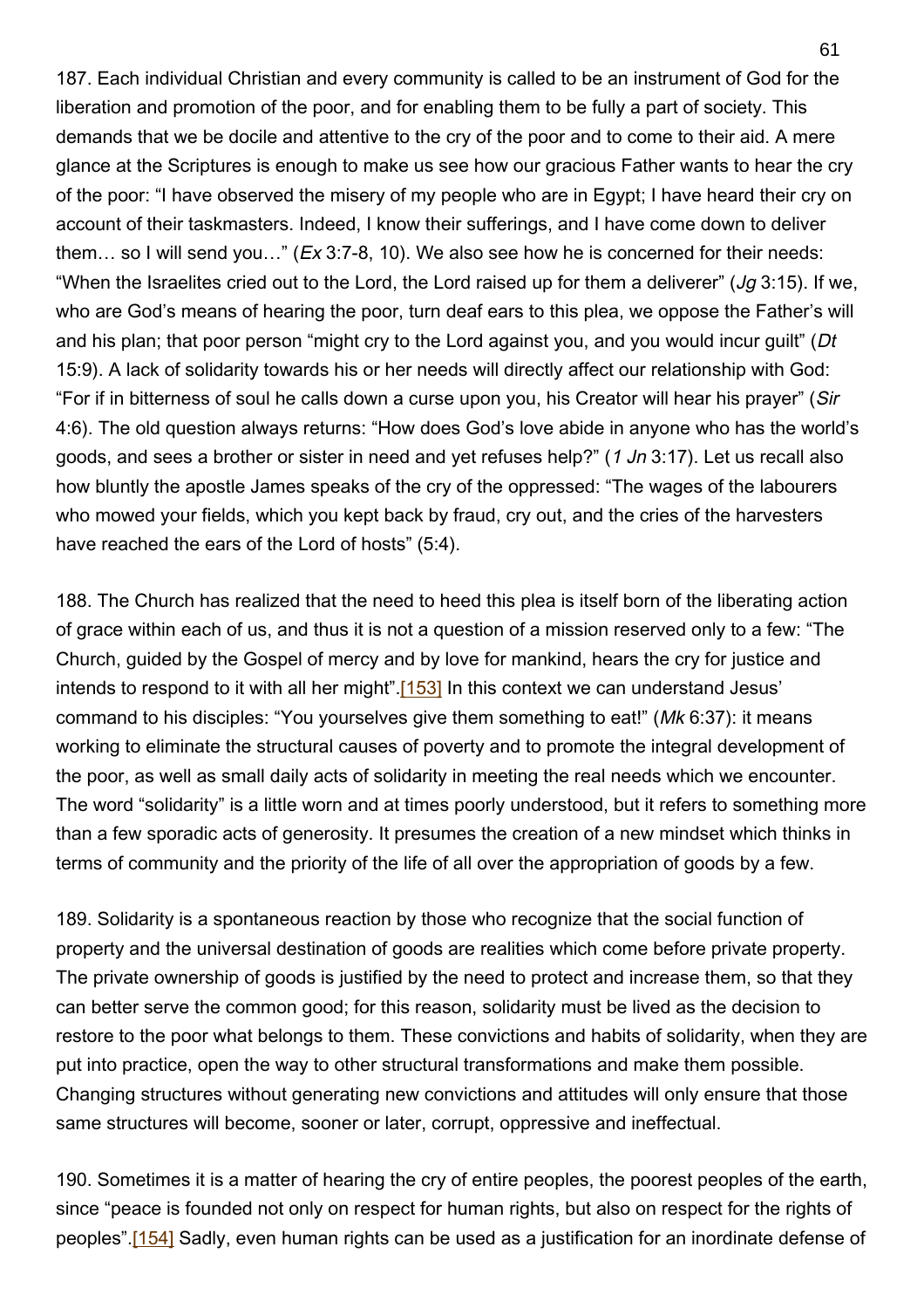individual rights or the rights of the richer peoples. With due respect for the autonomy and culture of every nation, we must never forget that the planet belongs to all mankind and is meant for all mankind; the mere fact that some people are born in places with fewer resources or less development does not justify the fact that they are living with less dignity. It must be reiterated that "the more fortunate should renounce some of their rights so as to place their goods more generously at the service of others".<sup>[\[155\]](http://w2.vatican.va/content/francesco/en/apost_exhortations/documents/papa-francesco_esortazione-ap_20131124_evangelii-gaudium.html#_ftn155)</sup> To speak properly of our own rights, we need to broaden our perspective and to hear the plea of other peoples and other regions than those of our own country. We need to grow in a solidarity which "would allow all peoples to become the artisans of their destiny",[\[156\]](http://w2.vatican.va/content/francesco/en/apost_exhortations/documents/papa-francesco_esortazione-ap_20131124_evangelii-gaudium.html#_ftn156) since "every person is called to self-fulfilment".[\[157\]](http://w2.vatican.va/content/francesco/en/apost_exhortations/documents/papa-francesco_esortazione-ap_20131124_evangelii-gaudium.html#_ftn157)

191. In all places and circumstances, Christians, with the help of their pastors, are called to hear the cry of the poor. This has been eloquently stated by the bishops of Brazil: "We wish to take up daily the joys and hopes, the difficulties and sorrows of the Brazilian people, especially of those living in the barrios and the countryside – landless, homeless, lacking food and health care – to the detriment of their rights. Seeing their poverty, hearing their cries and knowing their sufferings, we are scandalized because we know that there is enough food for everyone and that hunger is the result of a poor distribution of goods and income. The problem is made worse by the generalized practice of wastefulness"[.\[158\]](http://w2.vatican.va/content/francesco/en/apost_exhortations/documents/papa-francesco_esortazione-ap_20131124_evangelii-gaudium.html#_ftn158)

192. Yet we desire even more than this; our dream soars higher. We are not simply talking about ensuring nourishment or a "dignified sustenance" for all people, but also their "general temporal welfare and prosperity". [159] This means education, access to health care, and above all employment, for it is through free, creative,

participatory and mutually supportive labour that human beings express and enhance the dignity of their lives. A just wage enables them to have adequate access to all the other goods which are destined for our common use.

#### Fidelity to the Gospel, lest we run in vain

193. We incarnate the duty of hearing the cry of the poor when we are deeply moved by the suffering of others. Let us listen to what God's word teaches us about mercy, and allow that word to resound in the life of the Church. The Gospel tells us: "Blessed are the merciful, because they shall obtain mercy" (Mt 5:7). The apostle James teaches that our mercy to others will vindicate us on the day of God's judgment: "So speak

and so act as those who are to be judged under the law of liberty. For judgment is without mercy to one who has shown no mercy, yet mercy triumphs over judgment" (Jas 2:12-13). Here James is faithful to the finest tradition of post-exilic Jewish spirituality, which attributed a particular salutary value to mercy: "Break off your sins by practising righteousness, and your iniquities by showing mercy to the oppressed, that there may perhaps be a lengthening of your tranquillity" (Dan 4:27). The wisdom literature sees almsgiving as a concrete exercise of mercy towards those in need: "Almsgiving delivers from death, and it will purge away every sin" (Tob 12:9). The idea is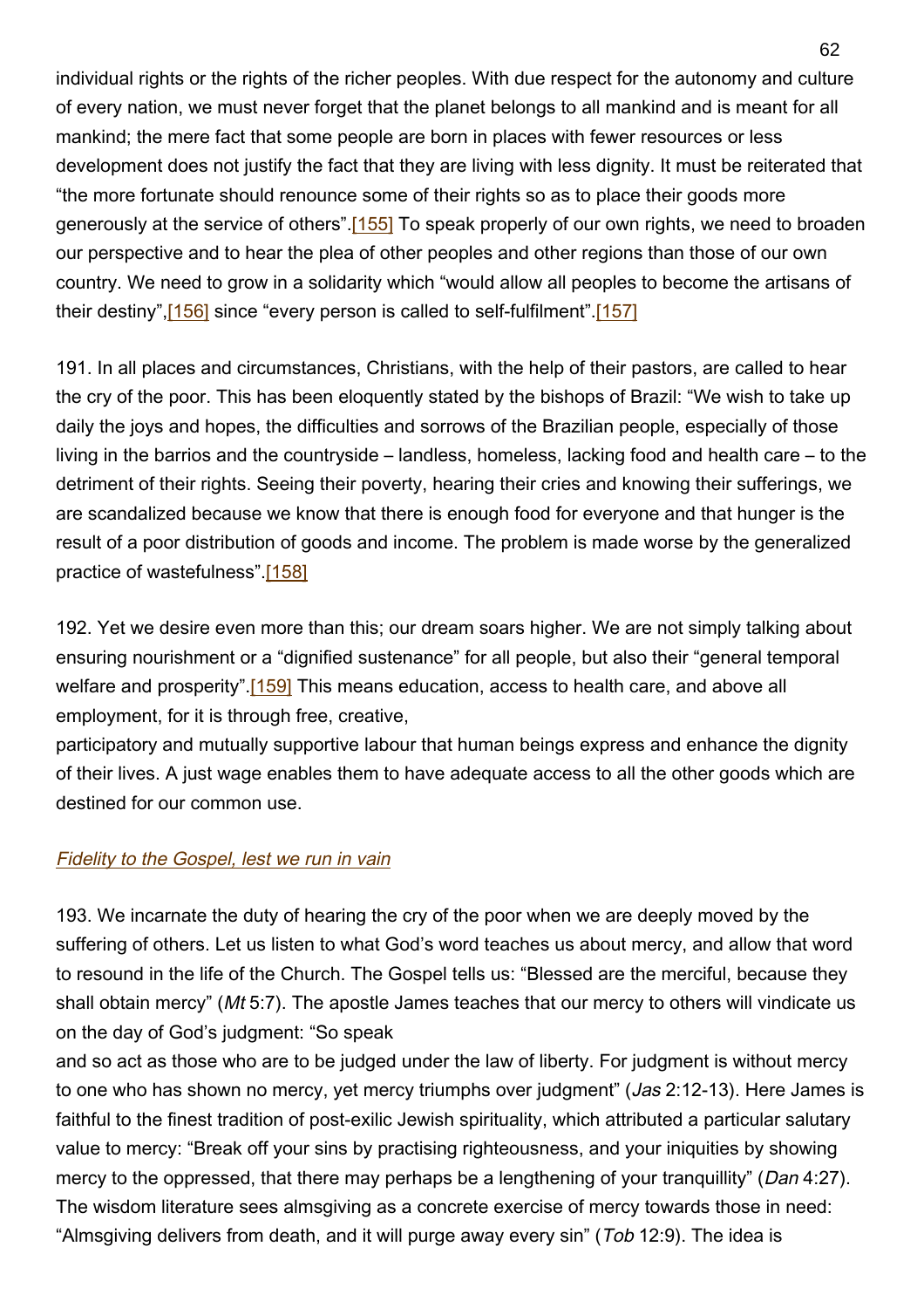expressed even more graphically by Sirach: "Water extinguishes blazing fire: so almsgiving atones for sin" (Sir 3:30). The same synthesis appears in the New Testament: "Maintain constant love for one another, for love covers a multitude of sins" (1 Pet 4:8). This truth greatly influenced the thinking of the Fathers of the Church and helped create a prophetic, counter-cultural resistance to the self-centred hedonism of paganism. We can recall a single example: "If we were in peril from fire, we would certainly run to water in order to extinguish the fire… in the same way, if a spark of sin flares up from our straw, and we are troubled on that account, whenever we have an opportunity to perform a work of mercy, we should rejoice, as if a fountain opened before so that the fire might be extinguished".[\[160\]](http://w2.vatican.va/content/francesco/en/apost_exhortations/documents/papa-francesco_esortazione-ap_20131124_evangelii-gaudium.html#_ftn160)

194. This message is so clear and direct, so simple and eloquent, that no ecclesial interpretation has the right to relativize it. The Church's reflection on these texts ought not to obscure or weaken their force, but urge us to accept their exhortations with courage and zeal. Why complicate something so simple? Conceptual tools exist to heighten contact with the realities they seek to explain, not to distance us from them. This is especially the case with those biblical exhortations which summon us so forcefully to brotherly love, to humble and generous service, to justice and mercy towards the poor. Jesus taught us this way of looking at others by his words and his actions. So why cloud something so clear? We should not be concerned simply about falling into doctrinal error, but about remaining faithful to this light-filled path of life and wisdom. For "defenders of orthodoxy are sometimes accused of passivity, indulgence, or culpable complicity regarding the intolerable situations of injustice and the political regimes which prolong them".[\[161\]](http://w2.vatican.va/content/francesco/en/apost_exhortations/documents/papa-francesco_esortazione-ap_20131124_evangelii-gaudium.html#_ftn161)

195. When Saint Paul approached the apostles in Jerusalem to discern whether he was "running or had run in vain" (Gal 2:2), the key criterion of authenticity which they presented was that he should not forget the poor (cf. Gal 2:10). This important principle, namely that the Pauline communities should not succumb to the self-centred lifestyle of the pagans, remains timely today, when a new self-centred paganism is growing. We may not always be able to reflect adequately the beauty of the Gospel, but there is one sign which we should never lack: the option for those who are least, those whom society discards.

196. Sometimes we prove hard of heart and mind; we are forgetful, distracted and carried away by the limitless possibilities for consumption and distraction offered by contemporary society. This leads to a kind of alienation at every level, for "a society becomes alienated when its forms of social organization, production and consumption make it more difficult to offer the gift of self and to establish solidarity between people"[.\[162\]](http://w2.vatican.va/content/francesco/en/apost_exhortations/documents/papa-francesco_esortazione-ap_20131124_evangelii-gaudium.html#_ftn162)

# The special place of the poor in God's people

197. God's heart has a special place for the poor, so much so that he himself "became poor" (2 Cor 8:9). The entire history of our redemption is marked by the presence of the poor. Salvation came to us from the "yes" uttered by a lowly maiden from a small town on the fringes of a great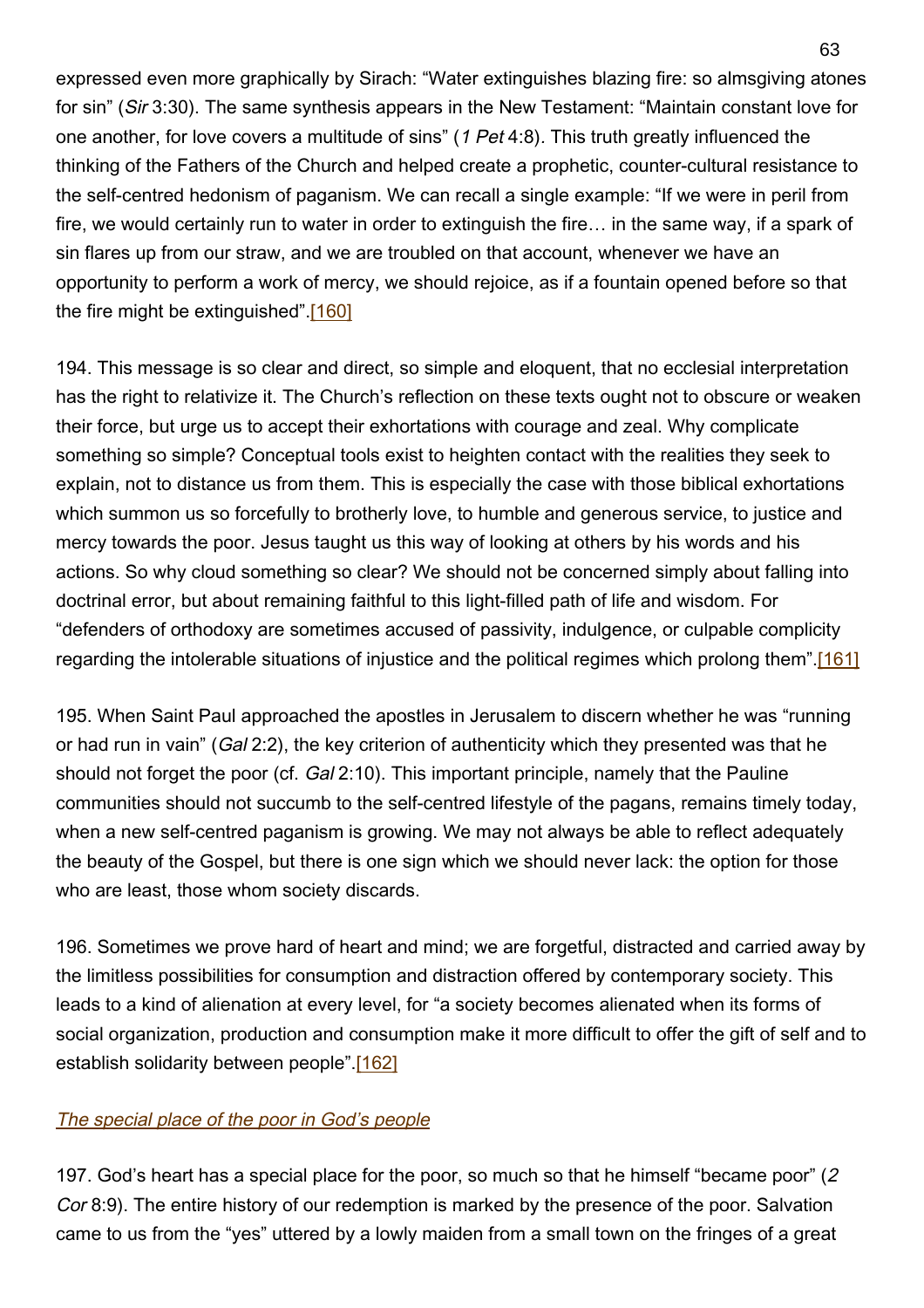empire. The Saviour was born in a manger, in the midst of animals, like children of poor families; he was presented at the Temple along with two turtledoves, the offering made by those who could not afford a lamb (cf. Lk 2:24; Lev 5:7); he was raised in a home of ordinary workers and worked with his own hands to earn his bread. When he began to preach the Kingdom, crowds of the dispossessed followed him, illustrating his words: "The Spirit of the Lord is upon me, because he has anointed me to preach good news to the poor" (Lk 4:18). He assured those burdened by sorrow and crushed by poverty that God has a special place for them in his heart: "Blessed are you poor, yours is the kingdom of God" (Lk 6:20); he made himself one of them: "I was hungry and you gave me food to eat", and he taught them that mercy towards all of these is the key to heaven (cf. Mt 25:5ff.).

198. For the Church, the option for the poor is primarily a theological category rather than a cultural, sociological, political or philosophical one. God shows the poor "his first mercy".[\[163\]](http://w2.vatican.va/content/francesco/en/apost_exhortations/documents/papa-francesco_esortazione-ap_20131124_evangelii-gaudium.html#_ftn163) This divine preference has consequences for the faith life of all Christians, since we are called to have "this mind… which was in Jesus Christ" (Phil 2:5). Inspired by this, the Church has made an option for the poor which is understood as a "special form of primacy in the exercise of Christian charity, to which the whole tradition of the Church bears witness".[\[164\]](http://w2.vatican.va/content/francesco/en/apost_exhortations/documents/papa-francesco_esortazione-ap_20131124_evangelii-gaudium.html#_ftn164) This option – as Benedict XVI has taught – "is implicit in our Christian faith in a God who became poor for us, so as to enrich us with his poverty".<sup>[165]</sup> This is why I want a Church which is poor and for the poor. They have much to teach us. Not only do they share in the *sensus fidei*, but in their difficulties they know the suffering Christ. We need to let ourselves be evangelized by them. The new evangelization is an invitation to acknowledge the saving power at work in their lives and to put them at the centre of the Church's pilgrim way. We are called to find Christ in them, to lend our voice to their causes, but also to be their friends, to listen to them, to speak for them and to embrace the mysterious wisdom which God wishes to share with us through them.

199. Our commitment does not consist exclusively in activities or programmes of promotion and assistance; what the Holy Spirit mobilizes is not an unruly activism, but above all an attentiveness which considers the other "in a certain sense as one with ourselves". [166] This loving attentiveness is the beginning of a true concern for their person which inspires me effectively to seek their good. This entails appreciating the poor in their goodness, in their experience of life, in their culture, and in their ways of living the faith. True love is always contemplative, and permits us to serve the other not out of necessity or vanity, but rather because he or she is beautiful above and beyond mere appearances: "The love by which we find the other pleasing leads us to offer him something freely".[\[167\]](http://w2.vatican.va/content/francesco/en/apost_exhortations/documents/papa-francesco_esortazione-ap_20131124_evangelii-gaudium.html#_ftn167) The poor person, when loved, "is esteemed as of great value",[\[168\]](http://w2.vatican.va/content/francesco/en/apost_exhortations/documents/papa-francesco_esortazione-ap_20131124_evangelii-gaudium.html#_ftn168) and this is what makes the authentic option for the poor differ from any other ideology, from any attempt to exploit the poor for one's own personal or political interest. Only on the basis of this real and sincere closeness can we properly accompany the poor on their path of liberation. Only this will ensure that "in every Christian community the poor feel at home. Would not this approach be the greatest and most effective presentation of the good news of the kingdom?"[\[169\]](http://w2.vatican.va/content/francesco/en/apost_exhortations/documents/papa-francesco_esortazione-ap_20131124_evangelii-gaudium.html#_ftn169) Without the preferential option for the poor, "the proclamation of the Gospel, which is itself the prime form of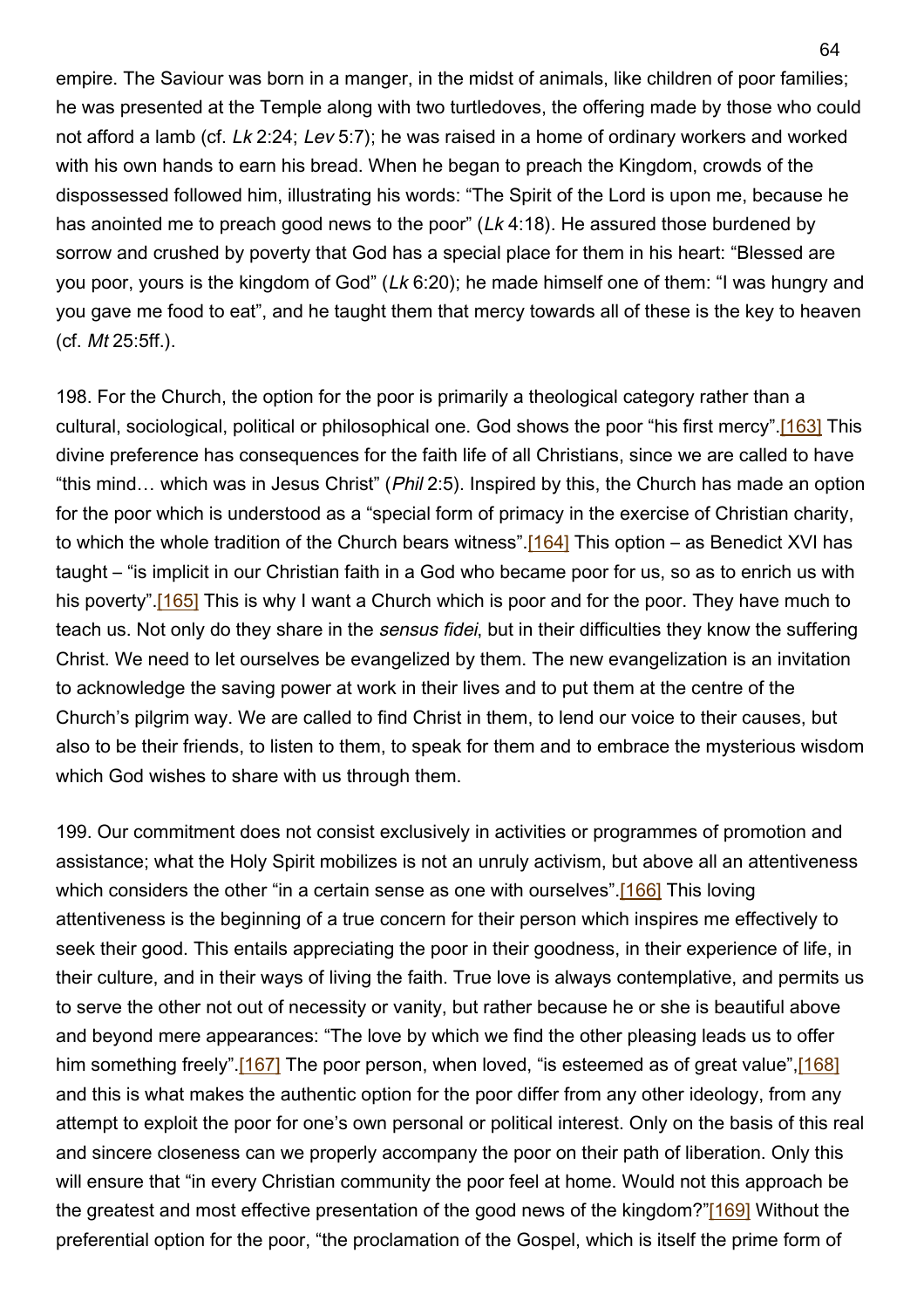charity, risks being misunderstood or submerged by the ocean of words which daily engulfs us in today's society of mass communications"[.\[170\]](http://w2.vatican.va/content/francesco/en/apost_exhortations/documents/papa-francesco_esortazione-ap_20131124_evangelii-gaudium.html#_ftn170)

200. Since this Exhortation is addressed to members of the Catholic Church, I want to say, with regret, that the worst discrimination which the poor suffer is the lack of spiritual care. The great majority of the poor have a special openness to the faith; they need God and we must not fail to offer them his friendship, his blessing, his word, the celebration of the sacraments and a journey of growth and maturity in the faith. Our preferential option for the poor must mainly translate into a privileged and preferential religious care.

201. No one must say that they cannot be close to the poor because their own lifestyle demands more attention to other areas. This is an excuse commonly heard in academic, business or professional, and even ecclesial circles. While it is quite true that the essential vocation and mission of the lay faithful is to strive that earthly realities and all human activity may be transformed by the Gospel,[\[171\]](http://w2.vatican.va/content/francesco/en/apost_exhortations/documents/papa-francesco_esortazione-ap_20131124_evangelii-gaudium.html#_ftn171) none of us can think we are exempt from concern for the poor and for social justice: "Spiritual conversion, the intensity of the love of God and neighbour, zeal for justice and peace, the Gospel meaning of the poor and of poverty, are required of everyone".<sup>[\[172\]](http://w2.vatican.va/content/francesco/en/apost_exhortations/documents/papa-francesco_esortazione-ap_20131124_evangelii-gaudium.html#_ftn172)</sup> I fear that these words too may give rise to commentary or discussion with no real practical effect. That being said, I trust in the openness and readiness of all Christians, and I ask you to seek, as a community, creative ways of accepting this renewed call.

## The economy and the distribution of income

202. The need to resolve the structural causes of poverty cannot be delayed, not only for the pragmatic reason of its urgency for the good order of society, but because society needs to be cured of a sickness which is weakening and frustrating it, and which can only lead to new crises. Welfare projects, which meet certain urgent needs, should be considered merely temporary responses. As long as the problems of the poor are not radically resolved by rejecting the absolute autonomy of markets and financial speculation and by attacking the structural causes of inequality[,\[173\]](http://w2.vatican.va/content/francesco/en/apost_exhortations/documents/papa-francesco_esortazione-ap_20131124_evangelii-gaudium.html#_ftn173) no solution will be found for the world's problems or, for that matter, to any problems. Inequality is the root of social ills.

203. The dignity of each human person and the pursuit of the common good are concerns which ought to shape all economic policies. At times, however, they seem to be a mere addendum imported from without in order to fill out a political discourse lacking in perspectives or plans for true and integral development. How many words prove irksome to this system! It is irksome when the question of ethics is raised, when global solidarity is invoked, when the distribution of goods is mentioned, when reference in made to protecting labour and defending the dignity of the powerless, when allusion is made to a God who demands a commitment to justice. At other times these issues are exploited by a rhetoric which cheapens them. Casual indifference in the face of such questions empties our lives and our words of all meaning. Business is a vocation, and a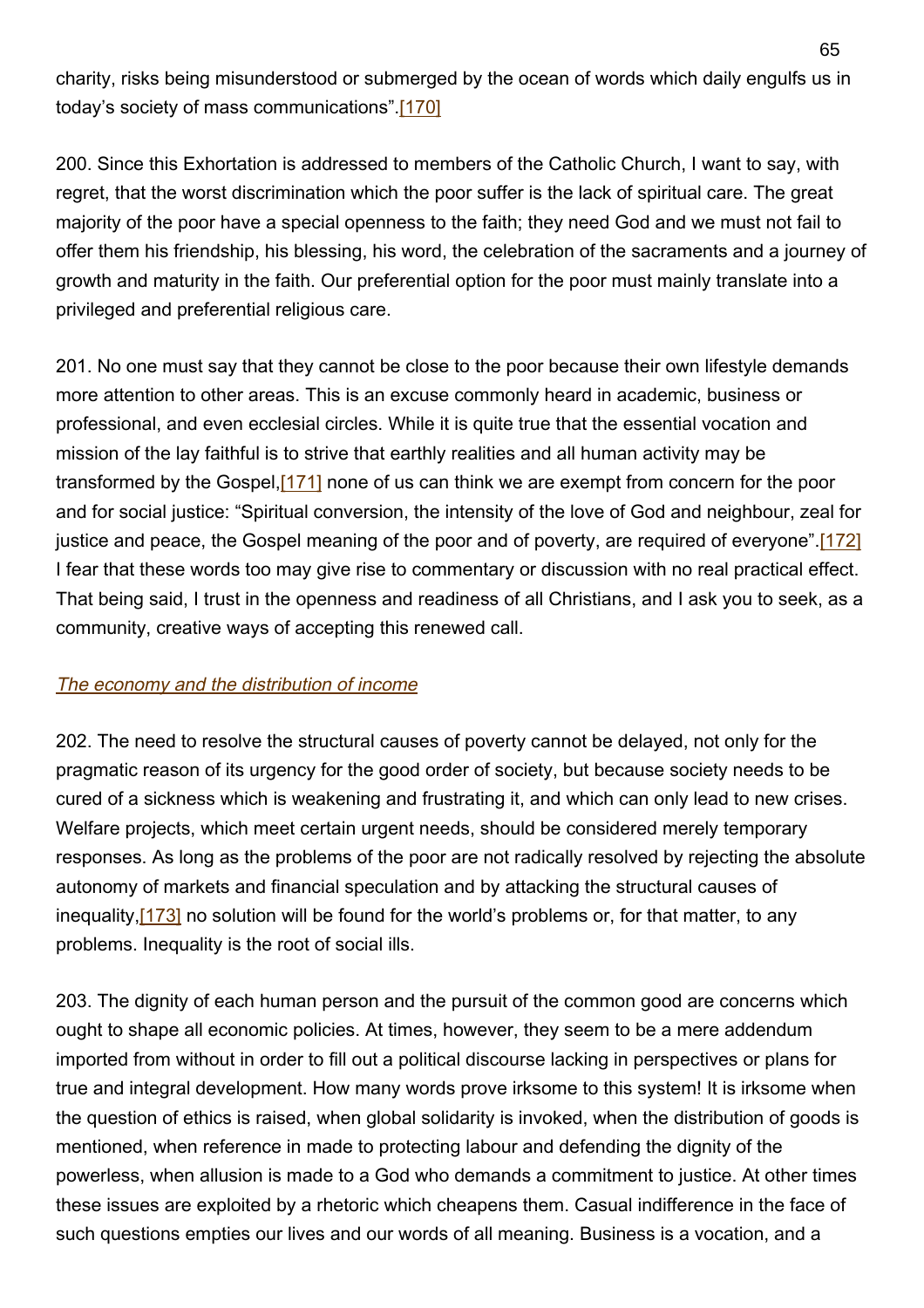noble vocation, provided that those engaged in it see themselves challenged by a greater meaning in life; this will enable them truly to serve the common good by striving to increase the goods of this world and to make them more accessible to all.

204. We can no longer trust in the unseen forces and the invisible hand of the market. Growth in justice requires more than economic growth, while presupposing such growth: it requires decisions, programmes, mechanisms and processes specifically geared to a better distribution of income, the creation of sources of employment and an integral promotion of the poor which goes beyond a simple welfare mentality. I am far from proposing an irresponsible populism, but the economy can no longer turn to remedies that are a new poison, such as attempting to increase profits by reducing the work force and thereby adding to the ranks of the excluded.

205. I ask God to give us more politicians capable of sincere and effective dialogue aimed at healing the deepest roots – and not simply the appearances – of the evils in our world! Politics, though often denigrated, remains a lofty vocation and one of the highest forms of charity, inasmuch as it seeks the common good.<sup>[\[174\]](http://w2.vatican.va/content/francesco/en/apost_exhortations/documents/papa-francesco_esortazione-ap_20131124_evangelii-gaudium.html#_ftn174)</sup> We need to be convinced that charity "is the principle not only of micro-relationships (with friends, with family members or within small groups) but also of macro-relationships (social, economic and political ones)".[\[175\]](http://w2.vatican.va/content/francesco/en/apost_exhortations/documents/papa-francesco_esortazione-ap_20131124_evangelii-gaudium.html#_ftn175) I beg the Lord to grant us more politicians who are genuinely disturbed by the state of society, the people, the lives of the poor! It is vital that government leaders and financial leaders take heed and broaden their horizons, working to ensure that all citizens have dignified work, education and healthcare. Why not turn to God and ask him to inspire their plans? I am firmly convinced that openness to the transcendent can bring about a new political and economic mindset which would help to break down the wall of separation between the economy and the common good of society.

206. Economy, as the very word indicates, should be the art of achieving a fitting management of our common home, which is the world as a whole. Each meaningful economic decision made in one part of the world has repercussions everywhere else; consequently, no government can act without regard for shared responsibility. Indeed, it is becoming increasingly difficult to find local solutions for enormous global problems which overwhelm local politics with difficulties to resolve. If we really want to achieve a healthy world economy, what is needed at this juncture of history is a more efficient way of interacting which, with due regard for the sovereignty of each nation, ensures the economic well-being of all countries, not just of a few.

207. Any Church community, if it thinks it can comfortably go its own way without creative concern and effective cooperation in helping the poor to live with dignity and reaching out to everyone, will also risk breaking down, however much it may talk about social issues or criticize governments. It will easily drift into a spiritual worldliness camouflaged by religious practices, unproductive meetings and empty talk.

208. If anyone feels offended by my words, I would respond that I speak them with affection and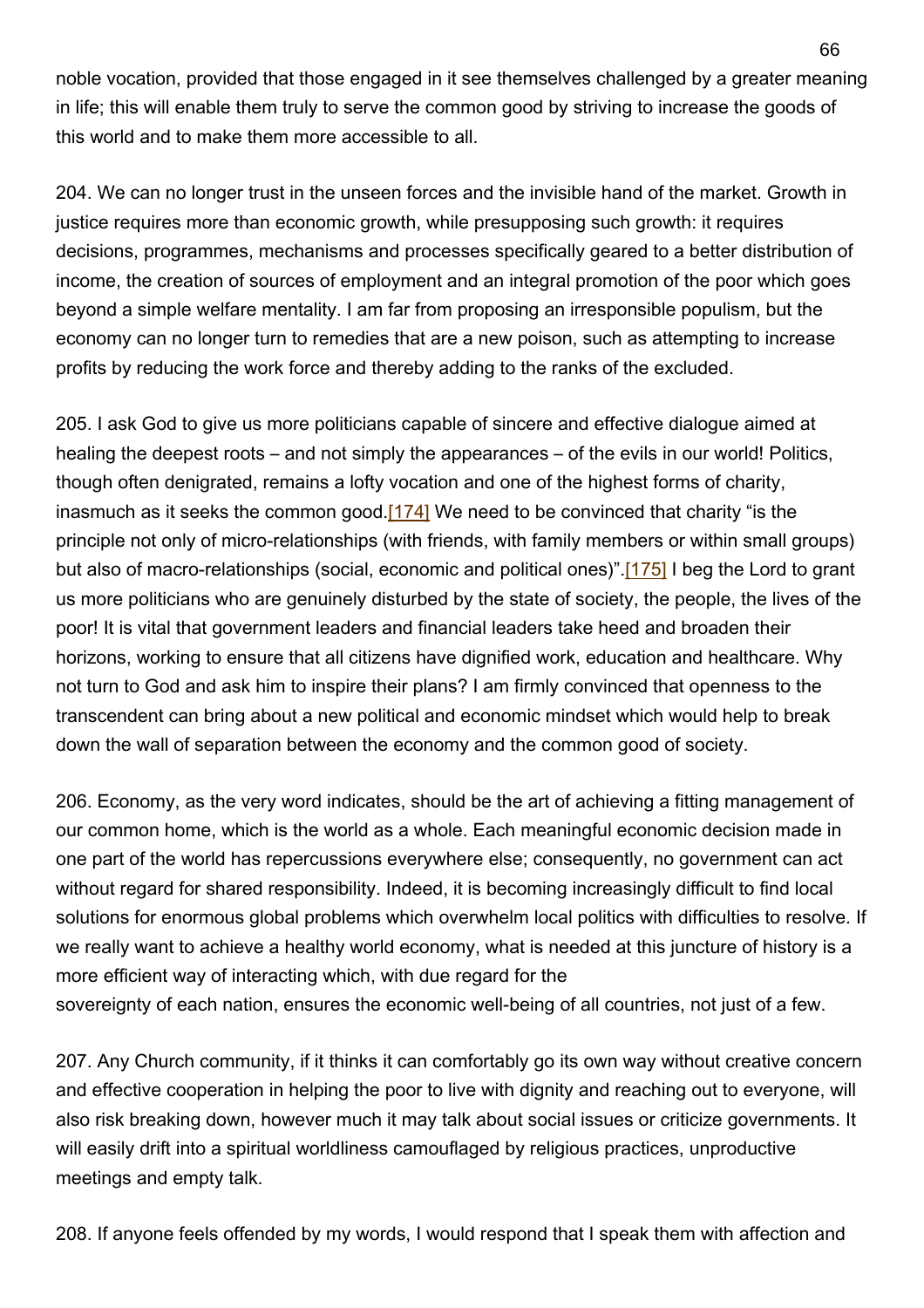with the best of intentions, quite apart from any personal interest or political ideology. My words are not those of a foe or an opponent. I am interested only in helping those who are in thrall to an individualistic, indifferent and self-centred mentality to be freed from those unworthy chains and to attain a way of living and thinking which is more humane, noble and fruitful, and which will bring dignity to their presence on this earth.

# Concern for the vulnerable

209. Jesus, the evangelizer par excellence and the Gospel in person, identifies especially with the little ones (cf. Mt 25:40). This reminds us Christians that we are called to care for the vulnerable of the earth. But the current model, with its emphasis on success and self-reliance, does not appear to favour an investment in efforts to help the slow, the weak or the less talented to find opportunities in life.

210. It is essential to draw near to new forms of poverty and vulnerability, in which we are called to recognize the suffering Christ, even if this appears to bring us no tangible and immediate benefits. I think of the homeless, the addicted, refugees, indigenous peoples, the elderly who are increasingly isolated and abandoned, and many others. Migrants present a particular challenge for me, since I am the pastor of a Church without frontiers, a Church which considers herself mother to all. For this reason, I exhort all countries to a generous openness which, rather than fearing the loss of local identity, will prove capable of creating new forms of cultural synthesis. How beautiful are those cities which overcome paralysing mistrust, integrate those who are different and make this very integration a new factor of development! How attractive are those cities which, even in their architectural design, are full of spaces which connect, relate and favour the recognition of others!

211. I have always been distressed at the lot of those who are victims of various kinds of human trafficking. How I wish that all of us would hear God's cry: "Where is your brother?" (Gen 4:9). Where is your brother or sister who is enslaved? Where is the brother and sister whom you are killing each day in clandestine warehouses, in rings of prostitution, in children used for begging, in exploiting undocumented labour? Let us not look the other way. There is greater complicity than we think. The issue involves everyone! This infamous network of crime is now well established in our cities, and many people have blood on their hands as a result of their comfortable and silent complicity.

212. Doubly poor are those women who endure situations of exclusion, mistreatment and violence, since they are frequently less able to defend their rights. Even so, we constantly witness among them impressive examples of daily heroism in defending and protecting their vulnerable families.

213. Among the vulnerable for whom the Church wishes to care with particular love and concern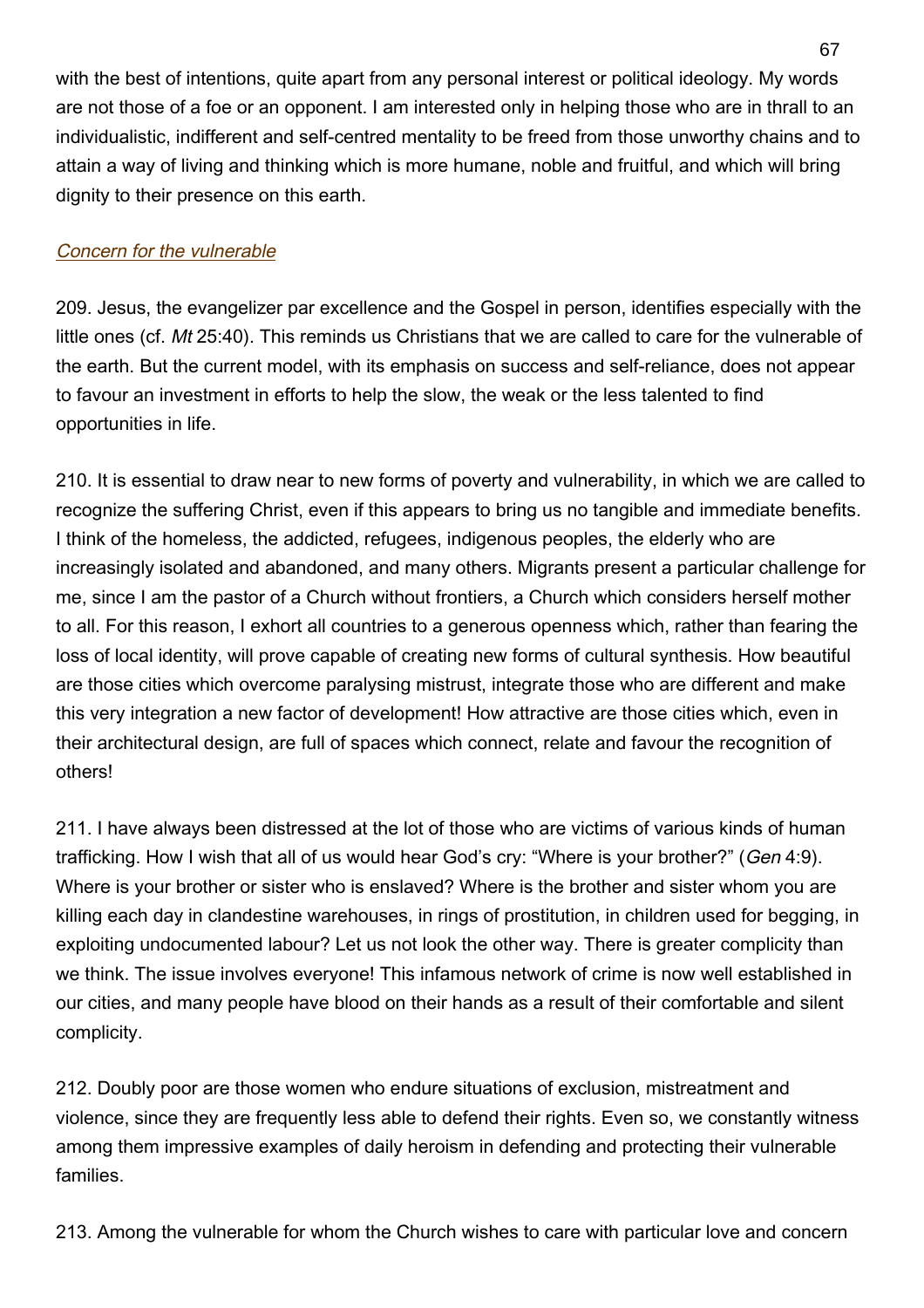are unborn children, the most defenceless and innocent among us. Nowadays efforts are made to deny them their human dignity and to do with them whatever one pleases, taking their lives and passing laws preventing anyone from standing in the way of this. Frequently, as a way of ridiculing the Church's effort to defend their lives, attempts are made to present her position as ideological, obscurantist and conservative. Yet this defence of unborn life is closely linked to the defence of each and every other human right. It involves the conviction that a human being is always sacred and inviolable, in any situation and at every stage of development. Human beings are ends in themselves and never a means of resolving other problems. Once this conviction disappears, so do solid and lasting foundations for the defence of human rights, which would always be subject to the passing whims of the powers that be. Reason alone is sufficient to recognize the inviolable value of each single human life, but if we also look at the issue from the standpoint of faith, "every violation of the personal dignity of the human being cries out in vengeance to God and is an offence against the creator of the individual".[\[176\]](http://w2.vatican.va/content/francesco/en/apost_exhortations/documents/papa-francesco_esortazione-ap_20131124_evangelii-gaudium.html#_ftn176)

214. Precisely because this involves the internal consistency of our message about the value of the human person, the Church cannot be expected to change her position on this question. I want to be completely honest in this regard. This is not something subject to alleged reforms or "modernizations". It is not "progressive" to try to resolve problems by eliminating a human life. On the other hand, it is also true that we have done little to adequately accompany women in very difficult situations, where abortion appears as a quick solution to their profound anguish, especially when the life developing within them is the result of rape or a situation of extreme poverty. Who can remain unmoved before such painful situations?

215. There are other weak and defenceless beings who are frequently at the mercy of economic interests or indiscriminate exploitation. I am speaking of creation as a whole. We human beings are not only the beneficiaries but also the stewards of other creatures. Thanks to our bodies, God has joined us so closely to the world around us that we can feel the desertification of the soil almost as a physical ailment, and the extinction of a species as a painful disfigurement. Let us not leave in our wake a swath of destruction and death which will affect our own lives and those of future generations.[\[177\]](http://w2.vatican.va/content/francesco/en/apost_exhortations/documents/papa-francesco_esortazione-ap_20131124_evangelii-gaudium.html#_ftn177) Here I would make my own the touching and prophetic lament voiced some years ago by the bishops of the Philippines: "An incredible variety of insects lived in the forest and were busy with all kinds of tasks… Birds flew through the air, their bright plumes and varying calls adding color and song to the green of the forests… God intended this land for us, his special creatures, but not so that we might destroy it and turn it into a wasteland… After a single night's rain, look at the chocolate brown rivers in your locality and remember that they are carrying the life blood of the land into the sea… How can fish swim in sewers like the Pasig and so many more rivers which we have polluted? Who has turned the wonderworld of the seas into underwater cemeteries bereft of color and life?"[\[178\]](http://w2.vatican.va/content/francesco/en/apost_exhortations/documents/papa-francesco_esortazione-ap_20131124_evangelii-gaudium.html#_ftn178)

216. Small yet strong in the love of God, like Saint Francis of Assisi, all of us, as Christians, are called to watch over and protect the fragile world in which we live, and all its peoples.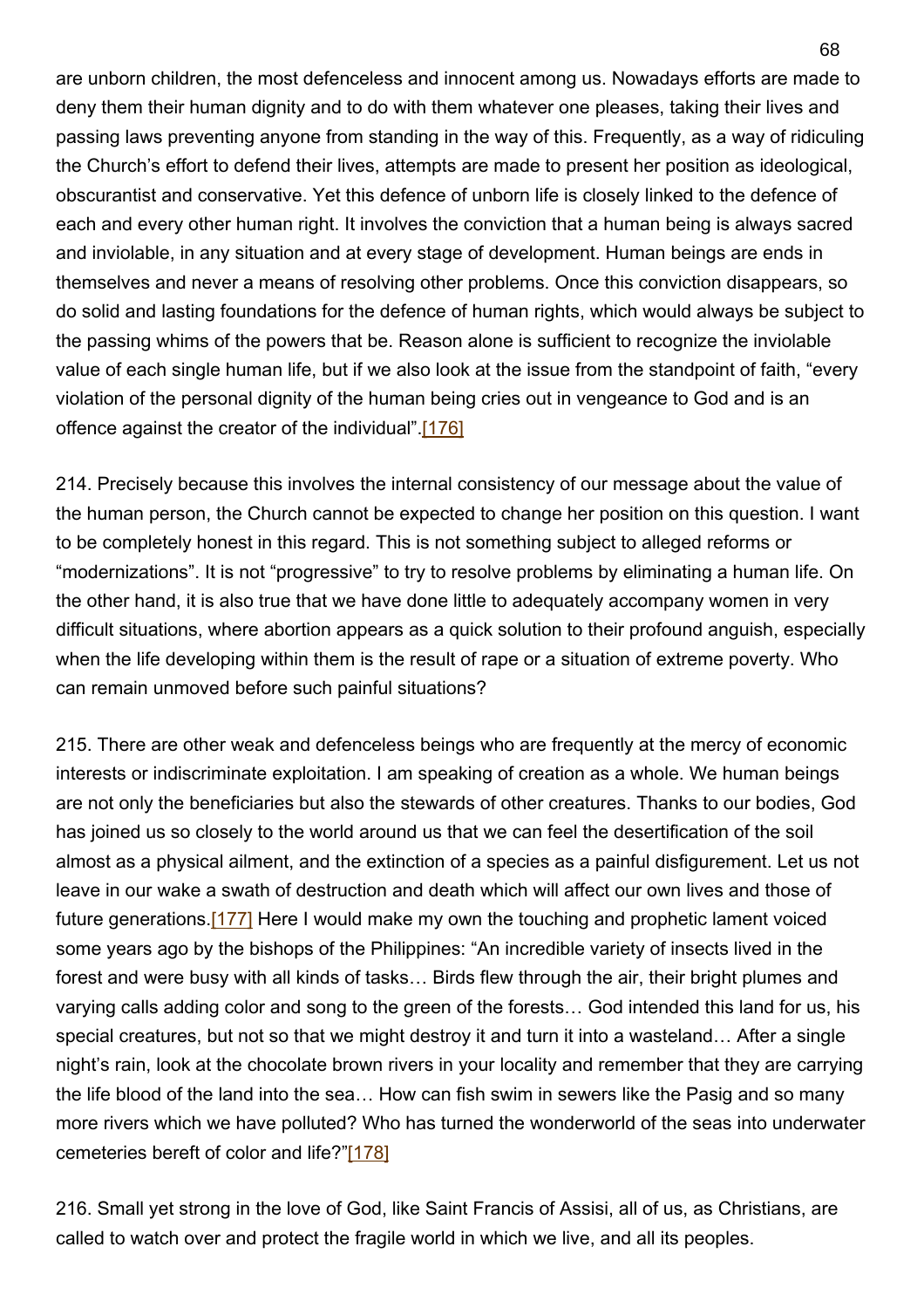## III. The common good and peace in society

217. We have spoken at length about joy and love, but the word of God also speaks about the fruit of peace (cf. Gal 5:22).

218. Peace in society cannot be understood as pacification or the mere absence of violence resulting from the domination of one part of society over others. Nor does true peace act as a pretext for justifying a social structure which silences or appeases the poor, so that the more affluent can placidly support their lifestyle while others have to make do as they can. Demands involving the distribution of wealth, concern for the poor and human rights cannot be suppressed under the guise of creating a consensus on paper or a transient peace for a contented minority. The dignity of the human person and the common good rank higher than the comfort of those who refuse to renounce their privileges. When these values are threatened, a prophetic voice must be raised.

219. Nor is peace "simply the absence of warfare, based on a precarious balance of power; it is fashioned by efforts directed day after day towards the establishment of the ordered universe willed by God, with a more perfect justice among men". [\[179\]](http://w2.vatican.va/content/francesco/en/apost_exhortations/documents/papa-francesco_esortazione-ap_20131124_evangelii-gaudium.html#_ftn179) In the end, a peace which is not the result of integral development will be doomed; it will always spawn new conflicts and various forms of violence.

220. People in every nation enhance the social dimension of their lives by acting as committed and responsible citizens, not as a mob swayed by the powers that be. Let us not forget that "responsible citizenship is a virtue, and participation in political life is a moral obligation".[\[180\]](http://w2.vatican.va/content/francesco/en/apost_exhortations/documents/papa-francesco_esortazione-ap_20131124_evangelii-gaudium.html#_ftn180) Yet becoming a people demands something more. It is an ongoing process in which every new generation must take part: a slow and arduous effort calling for a desire for integration and a willingness to achieve this through the growth of a peaceful and multifaceted culture of encounter.

221. Progress in building a people in peace, justice and fraternity depends on four principles related to constant tensions present in every social reality. These derive from the pillars of the Church's social doctrine, which serve as "primary and fundamental parameters of reference for interpreting and evaluating social phenomena"[.\[181\]](http://w2.vatican.va/content/francesco/en/apost_exhortations/documents/papa-francesco_esortazione-ap_20131124_evangelii-gaudium.html#_ftn181) In their light I would now like to set forth these four specific principles which can guide the development of life in society and the building of a people where differences are harmonized within a shared pursuit. I do so out of the conviction that their application can be a genuine path to peace within each nation and in the entire world.

### Time is greater than space

222. A constant tension exists between fullness and limitation. Fullness evokes the desire for complete possession, while limitation is a wall set before us. Broadly speaking, "time" has to do with fullness as an expression of the horizon which constantly opens before us, while each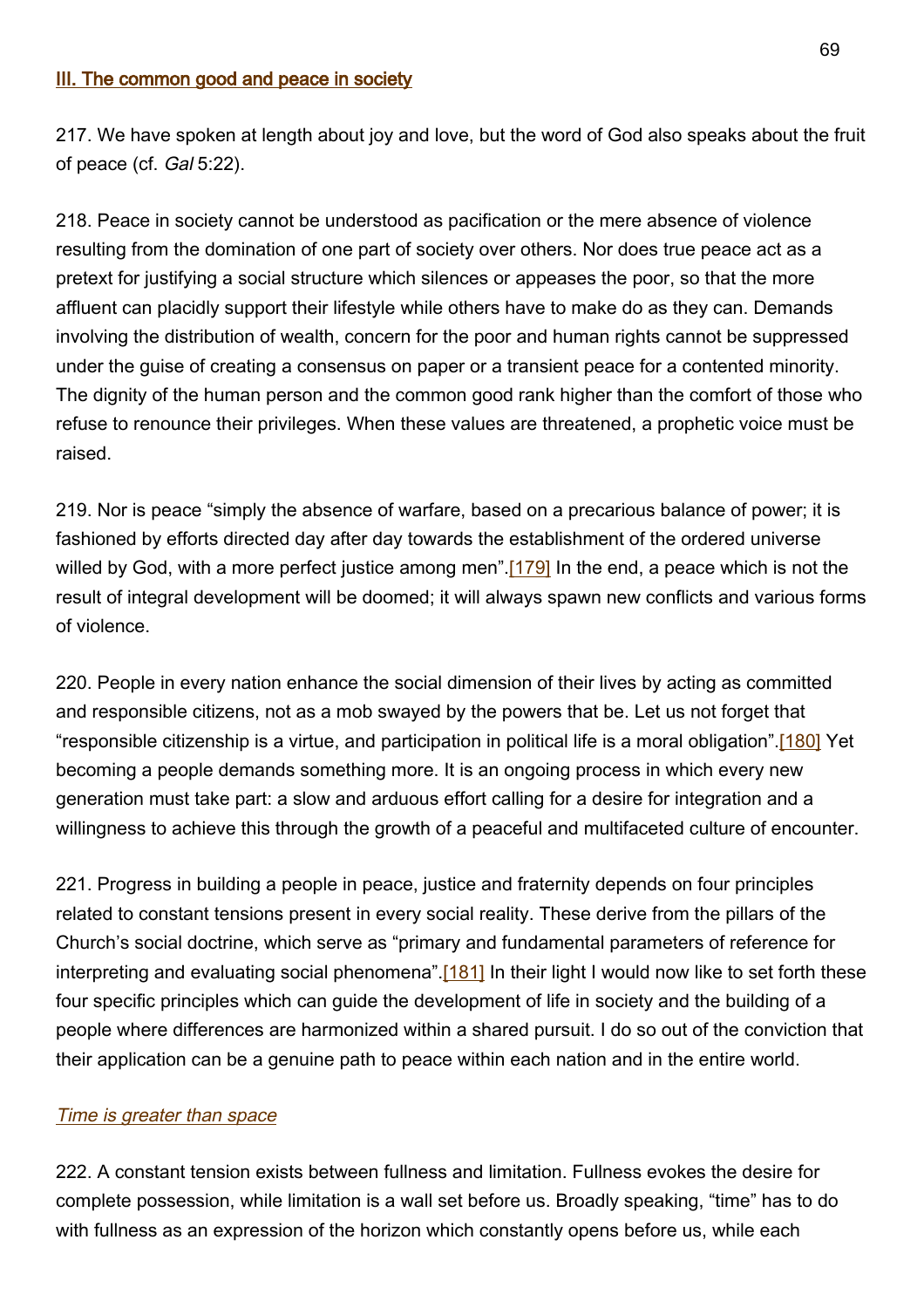individual moment has to do with limitation as an expression of enclosure. People live poised between each individual moment and the greater, brighter horizon of the utopian future as the final cause which draws us to itself. Here we see a first principle for progress in building a people: time is greater than space.

223. This principle enables us to work slowly but surely, without being obsessed with immediate results. It helps us patiently to endure difficult and adverse situations, or inevitable changes in our plans. It invites us to accept the tension between fullness and limitation, and to give a priority to time. One of the faults which we occasionally observe in sociopolitical activity is that spaces and power are preferred to time and processes. Giving priority to space means madly attempting to keep everything together in the present, trying to possess all the spaces of power and of selfassertion; it is to crystallize processes and presume to hold them back. Giving priority to time means being concerned about initiating processes rather than possessing spaces. Time governs spaces, illumines them and makes them links in a constantly expanding chain, with no possibility of return. What we need, then, is to give priority to actions which generate new processes in society and engage other persons and groups who can develop them to the point where they bear fruit in significant historical events. Without anxiety, but with clear convictions and tenacity.

224. Sometimes I wonder if there are people in today's world who are really concerned about generating processes of people-building, as opposed to obtaining immediate results which yield easy, quick short-term political gains, but do not enhance human fullness. History will perhaps judge the latter with the criterion set forth by Romano Guardini: "The only measure for properly evaluating an age is to ask to what extent it fosters the development and attainment of a full and authentically meaningful human existence, in accordance with the peculiar character and the capacities of that age".[\[182\]](http://w2.vatican.va/content/francesco/en/apost_exhortations/documents/papa-francesco_esortazione-ap_20131124_evangelii-gaudium.html#_ftn182)

225. This criterion also applies to evangelization, which calls for attention to the bigger picture, openness to suitable processes and concern for the long run. The Lord himself, during his earthly life, often warned his disciples that there were things they could not yet understand and that they would have to await the Holy Spirit (cf. Jn 16:12-13). The parable of the weeds among the wheat (cf. Mt 13:24-30) graphically illustrates an important aspect of evangelization: the enemy can intrude upon the kingdom and sow harm, but ultimately he is defeated by the goodness of the wheat.

## Unity prevails over conflict

226. Conflict cannot be ignored or concealed. It has to be faced. But if we remain trapped in conflict, we lose our perspective, our horizons shrink and reality itself begins to fall apart. In the midst of conflict, we lose our sense of the profound unity of reality.

227. When conflict arises, some people simply look at it and go their way as if nothing happened;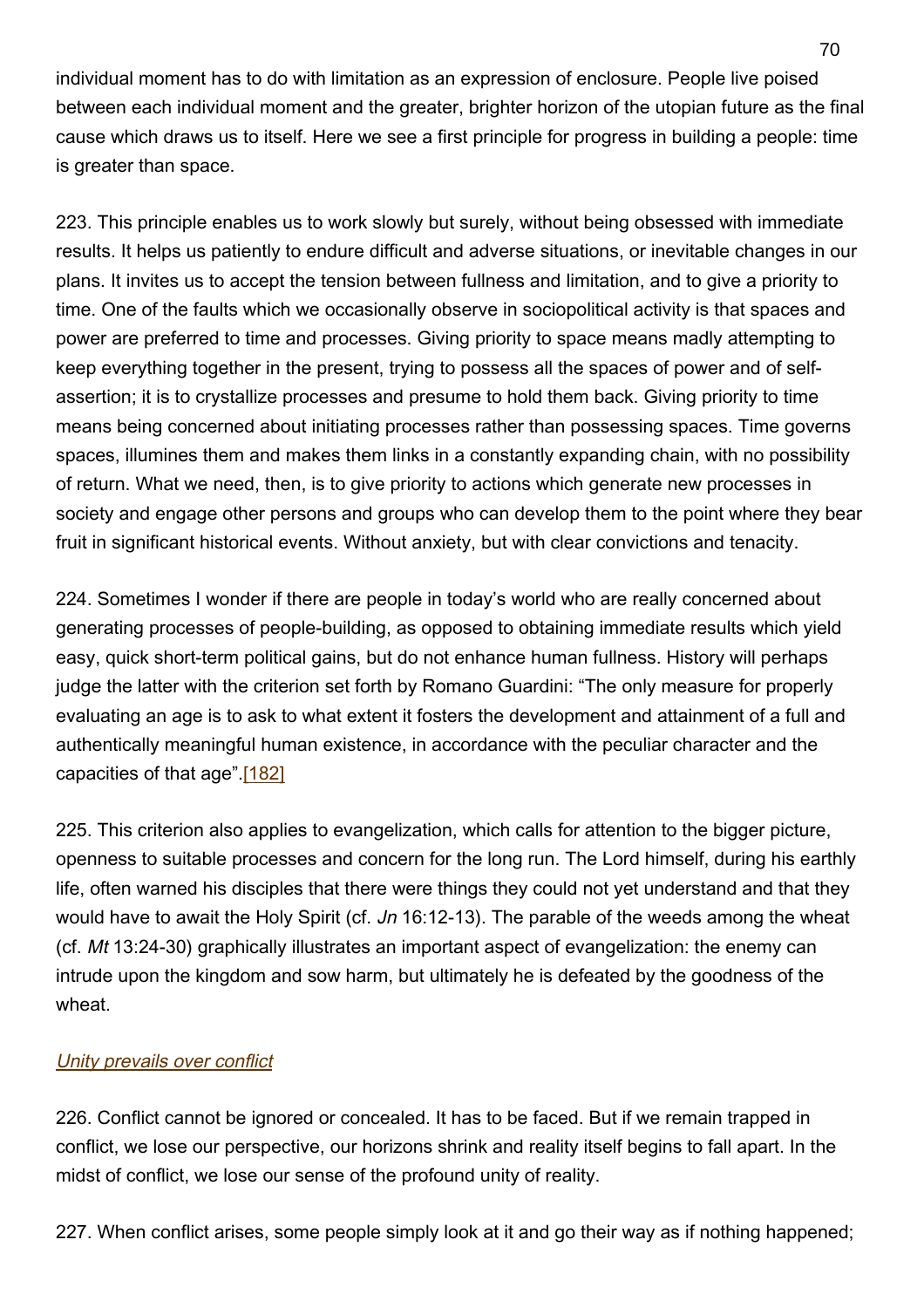they wash their hands of it and get on with their lives. Others embrace it in such a way that they become its prisoners; they lose their bearings, project onto institutions their own confusion and dissatisfaction and thus make unity impossible. But there is also a third way, and it is the best way to deal with conflict. It is the willingness to face conflict head on, to resolve it and to make it a link in the chain of a new process. "Blessed are the peacemakers!" (Mt 5:9).

228. In this way it becomes possible to build communion amid disagreement, but this can only be achieved by those great persons who are willing to go beyond the surface of the conflict and to see others in their deepest dignity. This requires acknowledging a principle indispensable to the building of friendship in society: namely, that unity is greater than conflict. Solidarity, in its deepest and most challenging sense, thus becomes a way of making history in a life setting where conflicts, tensions and oppositions can achieve a diversified and life-giving unity. This is not to opt for a kind of syncretism, or for the absorption of one into the other, but rather for a resolution which takes place on a higher plane and preserves what is valid and useful on both sides.

229. This principle, drawn from the Gospel, reminds us that Christ has made all things one in himself: heaven and earth, God and man, time and eternity, flesh and spirit, person and society. The sign of this unity and reconciliation of all things in him is peace. Christ "is our peace" (Eph 2:14). The Gospel message always begins with a greeting of peace, and peace at all times crowns and confirms the relations between the disciples. Peace is possible because the Lord has overcome the world and its constant conflict "by making peace through the blood of his cross" (Col 1:20). But if we look more closely at these biblical texts, we find that the locus of this reconciliation of differences is within ourselves, in our own lives, ever threatened as they are by fragmentation and breakdown[.\[183\]](http://w2.vatican.va/content/francesco/en/apost_exhortations/documents/papa-francesco_esortazione-ap_20131124_evangelii-gaudium.html#_ftn183) If hearts are shattered in thousands of pieces, it is not easy to create authentic peace in society.

230. The message of peace is not about a negotiated settlement but rather the conviction that the unity brought by the Spirit can harmonize every diversity. It overcomes every conflict by creating a new and promising synthesis. Diversity is a beautiful thing when it can constantly enter into a process of reconciliation and seal a sort of cultural covenant resulting in a "reconciled diversity". As the bishops of the Congo have put it: "Our ethnic diversity is our wealth… It is only in unity, through conversion of hearts and reconciliation, that we will be able to help our country to develop on all levels".[\[184\]](http://w2.vatican.va/content/francesco/en/apost_exhortations/documents/papa-francesco_esortazione-ap_20131124_evangelii-gaudium.html#_ftn184)

### Realities are more important than ideas

231. There also exists a constant tension between ideas and realities. Realities simply are, whereas ideas are worked out. There has to be continuous dialogue between the two, lest ideas become detached from realities. It is dangerous to dwell in the realm of words alone, of images and rhetoric. So a third principle comes into play: realities are greater than ideas. This calls for rejecting the various means of masking reality: angelic forms of purity, dictatorships of relativism,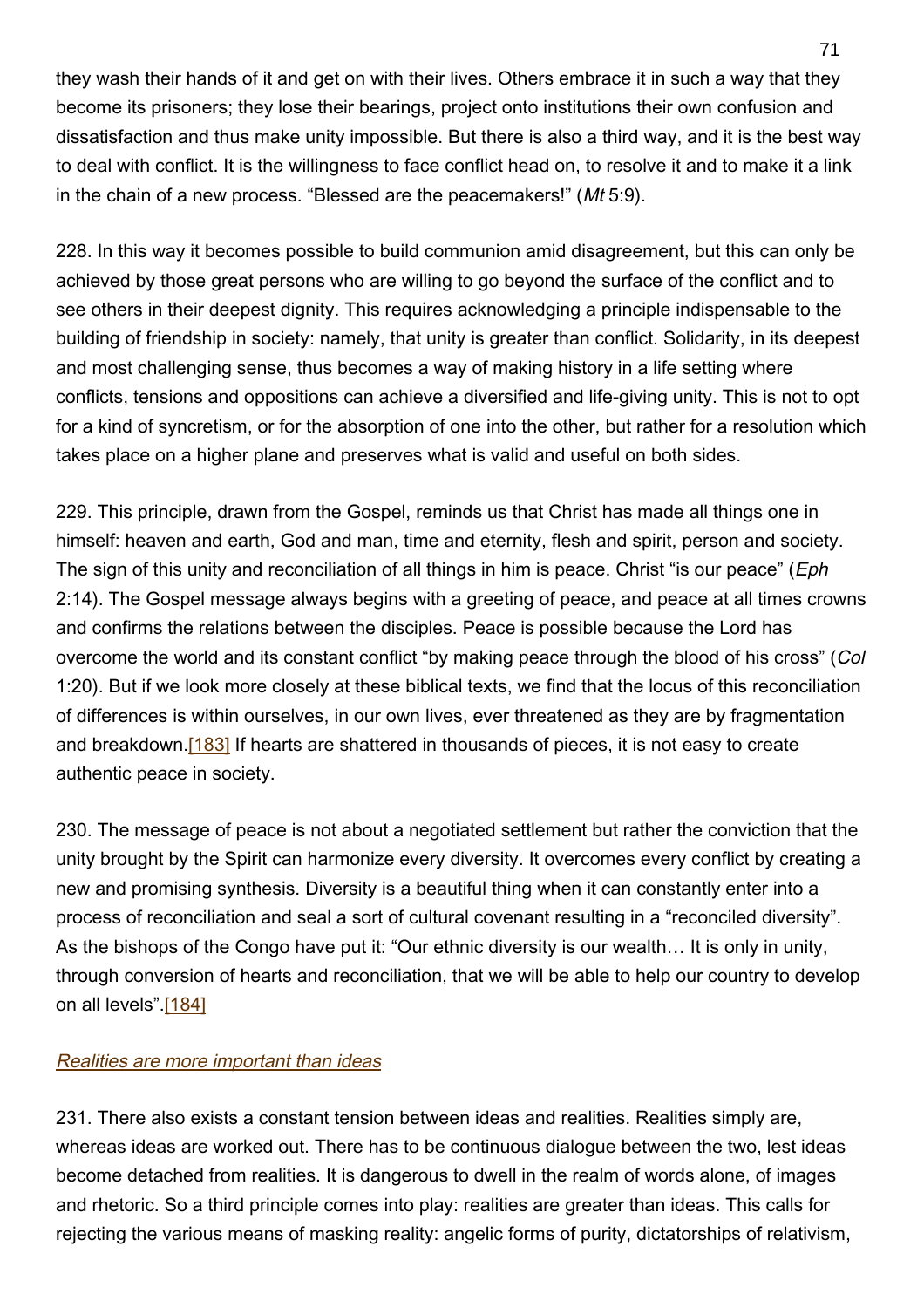empty rhetoric, objectives more ideal than real, brands of ahistorical fundamentalism, ethical systems bereft of kindness, intellectual discourse bereft of wisdom.

232. Ideas – conceptual elaborations – are at the service of communication, understanding, and praxis. Ideas disconnected from realities give rise to ineffectual forms of idealism and nominalism, capable at most of classifying and defining, but certainly not calling to action. What calls us to action are realities illuminated by reason. Formal nominalism has to give way to harmonious objectivity. Otherwise, the truth is manipulated, cosmetics take the place of real care for our bodies.[\[185\]](http://w2.vatican.va/content/francesco/en/apost_exhortations/documents/papa-francesco_esortazione-ap_20131124_evangelii-gaudium.html#_ftn185) We have politicians – and even religious leaders – who wonder why people do not understand and follow them, since their proposals are so clear and logical. Perhaps it is because they are stuck in the realm of pure ideas and end up reducing politics or faith to rhetoric. Others have left simplicity behind and have imported a rationality foreign to most people.

233. Realities are greater than ideas. This principle has to do with incarnation of the word and its being put into practice: "By this you know the Spirit of God: every spirit that confesses that Jesus Christ is come in the flesh is from God"  $(1 Jn 4:2)$ . The principle of reality, of a word already made flesh and constantly striving to take flesh anew, is essential to evangelization. It helps us to see that the Church's history is a history of salvation, to be mindful of those saints who inculturated the Gospel in the life of our peoples and to reap the fruits of the Church's rich bimillennial tradition, without pretending to come up with a system of thought detached from this treasury, as if we wanted to reinvent the Gospel. At the same time, this principle impels us to put the word into practice, to perform works of justice and charity which make that word fruitful. Not to put the word into practice, not to make it reality, is to build on sand, to remain in the realm of pure ideas and to end up in a lifeless and unfruitful self-centredness and gnosticism.

### The whole is greater than the part

234. An innate tension also exists between globalization and localization. We need to pay attention to the global so as to avoid narrowness and banality. Yet we also need to look to the local, which keeps our feet on the ground. Together, the two prevent us from falling into one of two extremes. In the first, people get caught up in an abstract, globalized universe, falling into step behind everyone else, admiring the glitter of other people's world, gaping and applauding at all the right times. At the other extreme, they turn into a museum of local folklore, a world apart, doomed to doing the same things over and over, and incapable of being challenged by novelty or appreciating the beauty which God bestows beyond their borders.

235. The whole is greater than the part, but it is also greater than the sum of its parts. There is no need, then, to be overly obsessed with limited and particular questions. We constantly have to broaden our horizons and see the greater good which will benefit us all. But this has to be done without evasion or uprooting. We need to sink our roots deeper into the fertile soil and history of our native place, which is a gift of God. We can work on a small scale, in our own neighbourhood,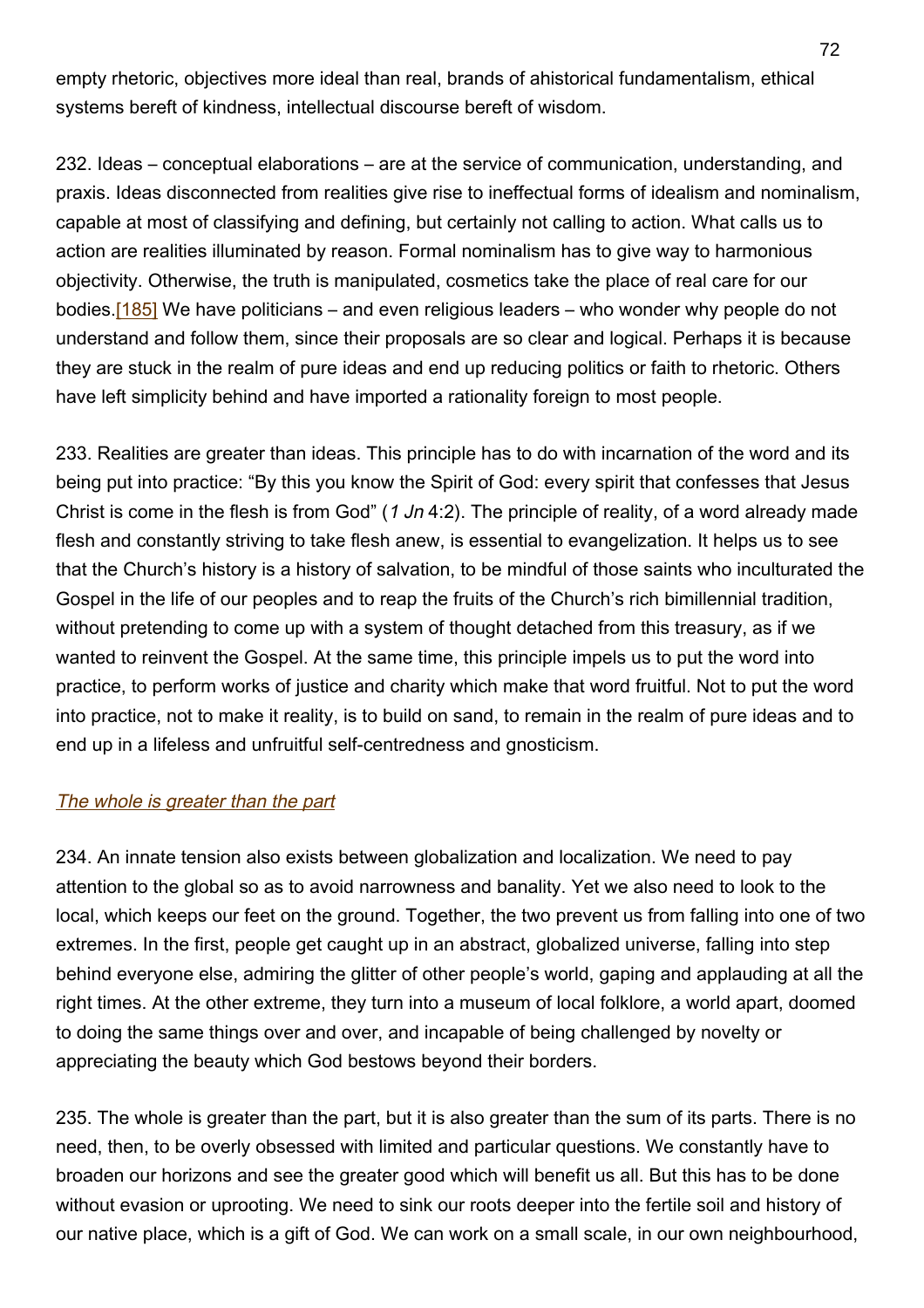but with a larger perspective. Nor do people who wholeheartedly enter into the life of a community need to lose their individualism or hide their identity; instead, they receive new impulses to personal growth. The global need not stifle, nor the particular prove barren.

236. Here our model is not the sphere, which is no greater than its parts, where every point is equidistant from the centre, and there are no differences between them. Instead, it is the polyhedron, which reflects the convergence of all its parts, each of which preserves its distinctiveness. Pastoral and political activity alike seek to gather in this polyhedron the best of each. There is a place for the poor and their culture, their aspirations and their potential. Even people who can be considered dubious on account of their errors have something to offer which must not be overlooked. It is the convergence of peoples who, within the universal order, maintain their own individuality; it is the sum total of persons within a society which pursues the common good, which truly has a place for everyone.

237. To Christians, this principle also evokes the totality or integrity of the Gospel which the Church passes down to us and sends us forth to proclaim. Its fullness and richness embrace scholars and workers, businessmen and artists, in a word, everyone. The genius of each people receives in its own way the entire Gospel and embodies it in expressions of prayer, fraternity, justice, struggle and celebration. The good news is the joy of the Father who desires that none of his little ones be lost, the joy of the Good Shepherd who finds the lost sheep and brings it back to the flock. The Gospel is the leaven which causes the dough to rise and the city on the hill whose light illumines all peoples. The Gospel has an intrinsic principle of totality: it will always remain good news until it has been proclaimed to all people, until it has healed and strengthened every aspect of humanity, until it has brought all men and women together at table in God's kingdom. The whole is greater than the part.

# IV. Social dialogue as a contribution to peace

238. Evangelization also involves the path of dialogue. For the Church today, three areas of dialogue stand out where she needs to be present in order to promote full human development and to pursue the common good: dialogue with states, dialogue with society – including dialogue with cultures and the sciences – and dialogue with other believers who are not part of the Catholic Church. In each case, "the Church speaks from the light which faith offers"[,\[186\]](http://w2.vatican.va/content/francesco/en/apost_exhortations/documents/papa-francesco_esortazione-ap_20131124_evangelii-gaudium.html#_ftn186) contributing her two thousand year experience and keeping ever in mind the life and sufferings of human beings. This light transcends human reason, yet it can also prove meaningful and enriching to those who are not believers and it stimulates reason to broaden its perspectives.

239. The Church proclaims "the Gospel of peace" (*Eph* 6:15) and she wishes to cooperate with all national and international authorities in safeguarding this immense universal good. By preaching Jesus Christ, who is himself peace (cf. Eph 2:14), the new evangelization calls on every baptized person to be a peacemaker and a credible witness to a reconciled life[.\[187\]](http://w2.vatican.va/content/francesco/en/apost_exhortations/documents/papa-francesco_esortazione-ap_20131124_evangelii-gaudium.html#_ftn187) In a culture which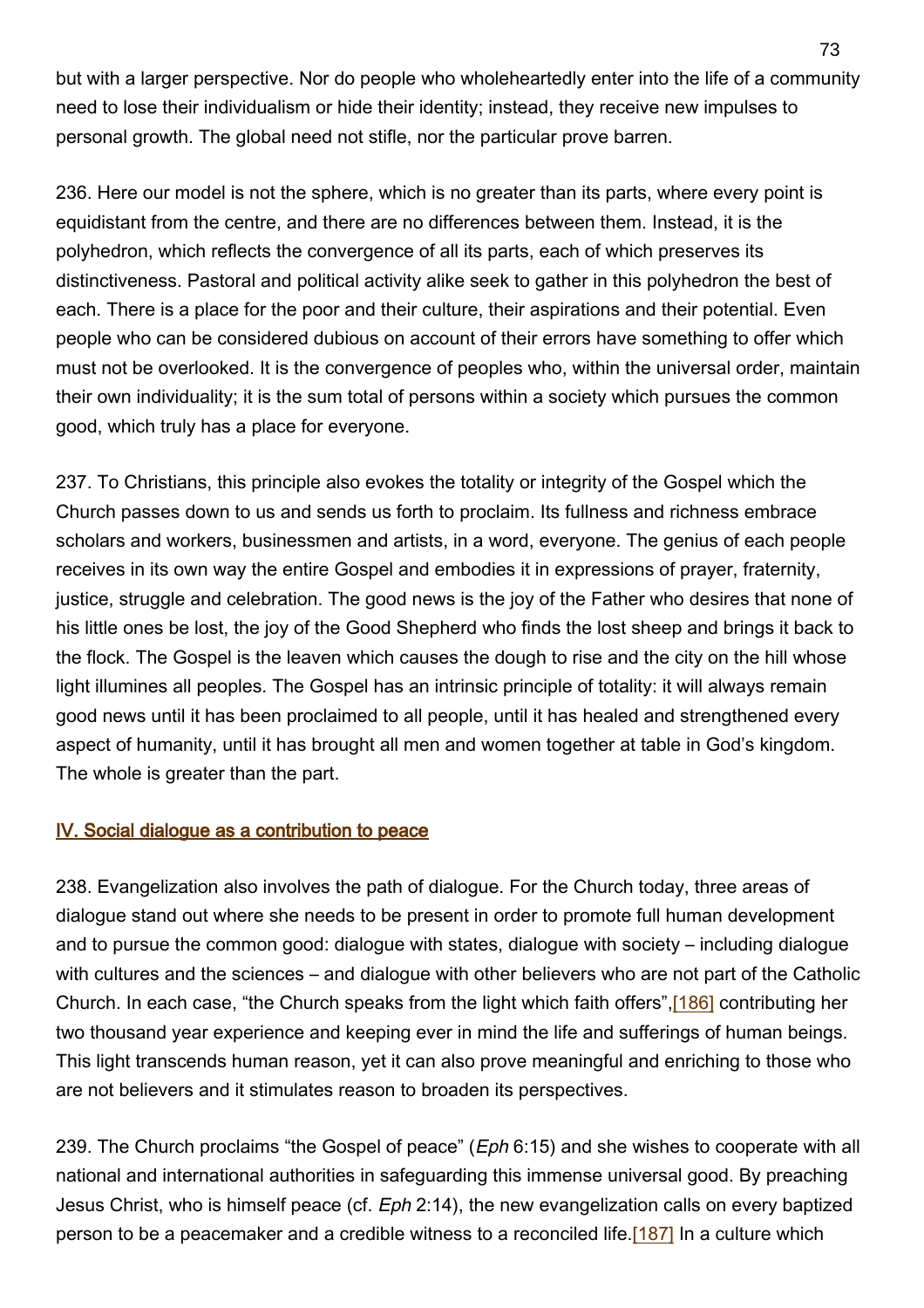privileges dialogue as a form of encounter, it is time to devise a means for building consensus and agreement while seeking the goal of a just, responsive and inclusive society. The principal author, the historic subject of this process, is the people as a whole and their culture, and not a single class, minority, group or elite. We do not need plans drawn up by a few for the few, or an enlightened or outspoken minority which claims to speak for everyone. It is about agreeing to live together, a social and cultural pact.

240. It is the responsibility of the State to safeguard and promote the common good of society.<sup>[\[188\]](http://w2.vatican.va/content/francesco/en/apost_exhortations/documents/papa-francesco_esortazione-ap_20131124_evangelii-gaudium.html#_ftn188)</sup> Based on the principles of subsidiarity and solidarity, and fully committed to political dialogue and consensus building, it plays a fundamental role, one which cannot be delegated, in working for the integral development of all. This role, at present, calls for profound social humility.

241. In her dialogue with the State and with society, the Church does not have solutions for every particular issue. Together with the various sectors of society, she supports those programmes which best respond to the dignity of each person and the common good. In doing this, she proposes in a clear way the fundamental values of human life and convictions which can then find expression in political activity.

### Dialogue between faith, reason and science

242. Dialogue between science and faith also belongs to the work of evangelization at the service of peace. [189] Whereas positivism and scientism "refuse to admit the validity of forms of knowledge other than those of the positive sciences", [\[190\]](http://w2.vatican.va/content/francesco/en/apost_exhortations/documents/papa-francesco_esortazione-ap_20131124_evangelii-gaudium.html#_ftn190) the Church proposes another path, which calls for a synthesis between the responsible use of methods proper to the empirical sciences and other areas of knowledge such as philosophy, theology, as well as faith itself, which elevates us to the mystery transcending nature and human intelligence. Faith is not fearful of reason; on the contrary, it seeks and trusts reason, since "the light of reason and the light of faith both come from God["\[191\]](http://w2.vatican.va/content/francesco/en/apost_exhortations/documents/papa-francesco_esortazione-ap_20131124_evangelii-gaudium.html#_ftn191) and cannot contradict each other. Evangelization is attentive to scientific advances and wishes to shed on them the light of faith and the natural law so that they will remain respectful of the centrality and supreme value of the human person at every stage of life. All of society can be enriched thanks to this dialogue, which opens up new horizons for thought and expands the possibilities of reason. This too is a path of harmony and peace.

243. The Church has no wish to hold back the marvellous progress of science. On the contrary, she rejoices and even delights in acknowledging the enormous potential that God has given to the human mind. Whenever the sciences – rigorously focused on their specific field of inquiry – arrive at a conclusion which reason cannot refute, faith does not contradict it. Neither can believers claim that a scientific opinion which is attractive but not sufficiently verified has the same weight as a dogma of faith. At times some scientists have exceeded the limits of their scientific competence by making certain statements or claims. But here the problem is not with reason itself, but with the promotion of a particular ideology which blocks the path to authentic, serene and productive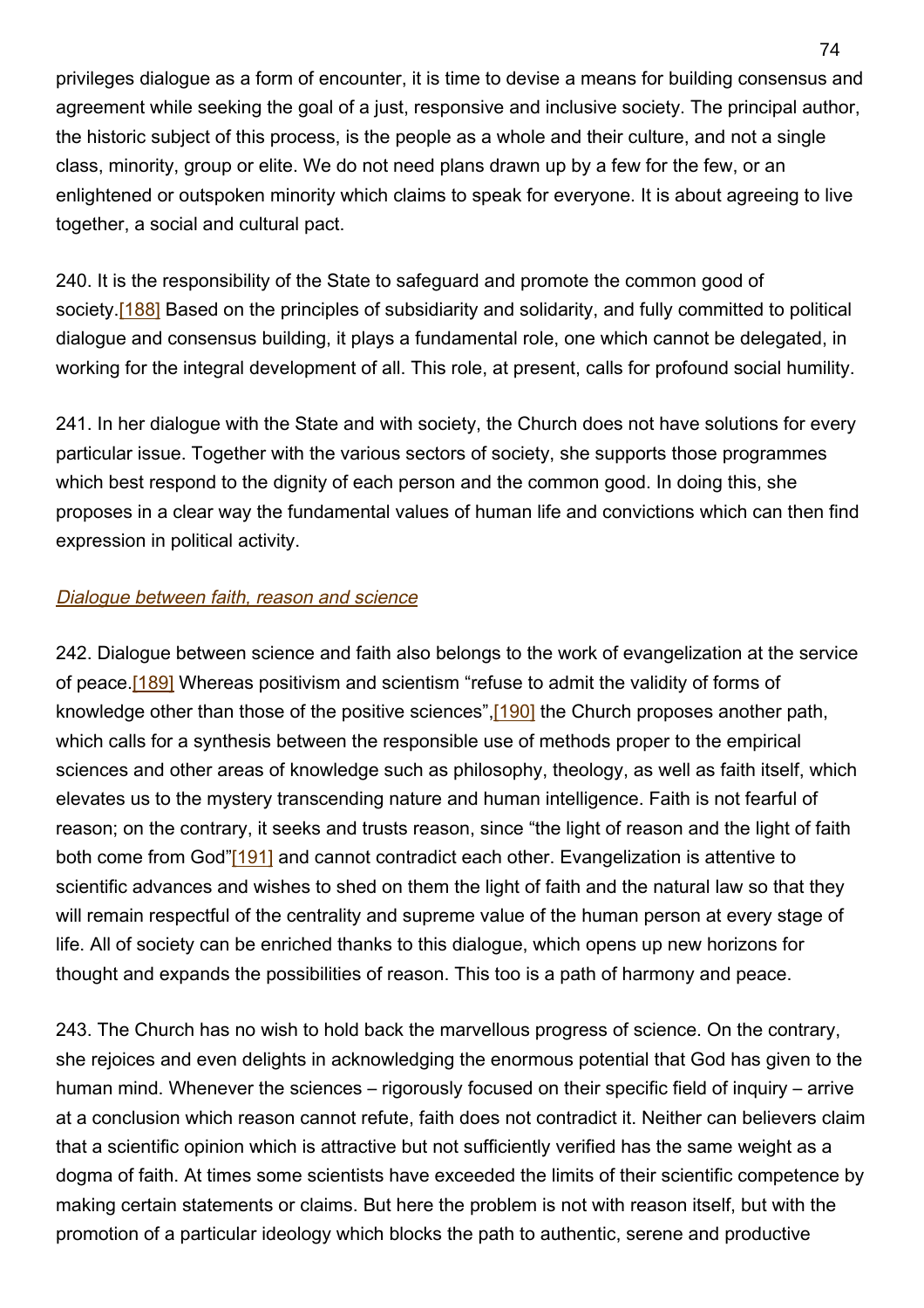dialogue.

# Ecumenical dialogue

244. Commitment to ecumenism responds to the prayer of the Lord Jesus that "they may all be one" (Jn 17:21). The credibility of the Christian message would be much greater if Christians could overcome their divisions and the Church could realize "the fullness of catholicity proper to her in those of her children who, though joined to her by baptism, are yet separated from full communion with her" [192] We must never forget that we are pilgrims journeying alongside one another. This means that we must have sincere trust in our fellow pilgrims, putting aside all suspicion or mistrust, and turn our gaze to what we are all seeking: the radiant peace of God's face. Trusting others is an art and peace is an art. Jesus told us: "Blessed are the peacemakers" (Mt 5:9). In taking up this task, also among ourselves, we fulfil the ancient prophecy: "They shall beat their swords into ploughshares" (*Is* 2:4).

245. In this perspective, ecumenism can be seen as a contribution to the unity of the human family. At the Synod, the presence of the Patriarch of Constantinople, His Holiness Bartholomaios I, and the Archbishop of Canterbury, His Grace Rowan Williams, was a true gift from God and a precious Christian witness.[\[193\]](http://w2.vatican.va/content/francesco/en/apost_exhortations/documents/papa-francesco_esortazione-ap_20131124_evangelii-gaudium.html#_ftn193)

246. Given the seriousness of the counter-witness of division among Christians, particularly in Asia and Africa, the search for paths to unity becomes all the more urgent. Missionaries on those continents often mention the criticisms, complaints and ridicule to which the scandal of divided Christians gives rise. If we concentrate on the convictions we share, and if we keep in mind the principle of the hierarchy of truths, we will be able to progress decidedly towards common expressions of proclamation, service and witness. The immense numbers of people who have not received the Gospel of Jesus Christ cannot leave us indifferent. Consequently, commitment to a unity which helps them to accept Jesus Christ can no longer be a matter of mere diplomacy or forced compliance, but rather an indispensable path to evangelization. Signs of division between Christians in countries ravaged by violence add further causes of conflict on the part of those who should instead be a leaven of peace. How many important things unite us! If we really believe in the abundantly free working of the Holy Spirit, we can learn so much from one another! It is not just about being better informed about others, but rather about reaping what the Spirit has sown in them, which is also meant to be a gift for us. To give but one example, in the dialogue with our Orthodox brothers and sisters, we Catholics have the opportunity to learn more about the meaning of episcopal collegiality and their experience of synodality. Through an exchange of gifts, the Spirit can lead us ever more fully into truth and goodness.

# Relations with Judaism

247. We hold the Jewish people in special regard because their covenant with God has never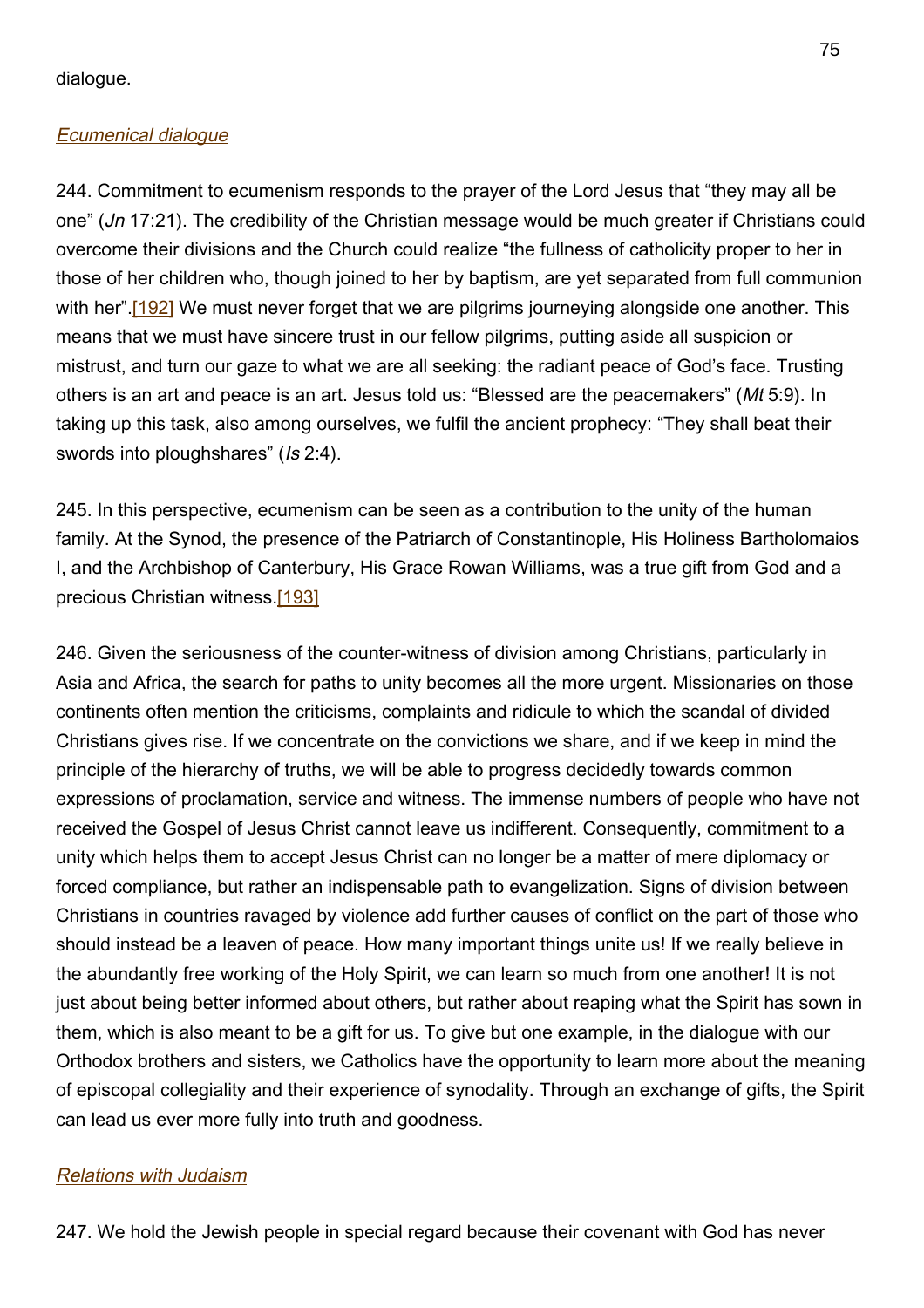been revoked, for "the gifts and the call of God are irrevocable" (Rom 11:29). The Church, which shares with Jews an important part of the sacred Scriptures, looks upon the people of the covenant and their faith as one of the sacred roots of her own Christian identity (cf. Rom 11:16- 18). As Christians, we cannot consider Judaism as a foreign religion; nor do we include the Jews among those called to turn from idols and to serve the true God (cf. 1 Thes 1:9). With them, we believe in the one God who acts in history, and with them we accept his revealed word.

248. Dialogue and friendship with the children of Israel are part of the life of Jesus' disciples. The friendship which has grown between us makes us bitterly and sincerely regret the terrible persecutions which they have endured, and continue to endure, especially those that have involved Christians.

249. God continues to work among the people of the Old Covenant and to bring forth treasures of wisdom which flow from their encounter with his word. For this reason, the Church also is enriched when she receives the values of Judaism. While it is true that certain Christian beliefs are unacceptable to Judaism, and that the Church cannot refrain from proclaiming Jesus as Lord and Messiah, there exists as well a rich complementarity which allows us to read the texts of the Hebrew Scriptures together and to help one another to mine the riches of God's word. We can also share many ethical convictions and a common concern for justice and the development of peoples.

#### Interreligious dialogue

250. An attitude of openness in truth and in love must characterize the dialogue with the followers of non-Christian religions, in spite of various obstacles and difficulties, especially forms of fundamentalism on both sides. Interreligious dialogue is a necessary condition for peace in the world, and so it is a duty for Christians as well as other religious communities. This dialogue is in first place a conversation about human existence or simply, as the bishops of India have put it, a matter of "being open to them, sharing their joys and sorrows". [\[194\]](http://w2.vatican.va/content/francesco/en/apost_exhortations/documents/papa-francesco_esortazione-ap_20131124_evangelii-gaudium.html#_ftn194) In this way we learn to accept others and their different ways of living, thinking and speaking. We can then join one another in taking up the duty of serving justice and peace, which should become a basic principle of all our exchanges. A dialogue which seeks social peace and justice is in itself, beyond all merely practical considerations, an ethical commitment which brings about a new social situation. Efforts made in dealing with a specific theme can become a process in which, by mutual listening, both parts can be purified and enriched. These efforts, therefore, can also express love for truth.

251. In this dialogue, ever friendly and sincere, attention must always be paid to the essential bond between dialogue and proclamation, which leads the Church to maintain and intensify her relationship with non-Christians. [\[195\]](http://w2.vatican.va/content/francesco/en/apost_exhortations/documents/papa-francesco_esortazione-ap_20131124_evangelii-gaudium.html#_ftn195) A facile syncretism would ultimately be a totalitarian gesture on the part of those who would ignore greater values of which they are not the masters. True openness involves remaining steadfast in one's deepest convictions, clear and joyful in one's own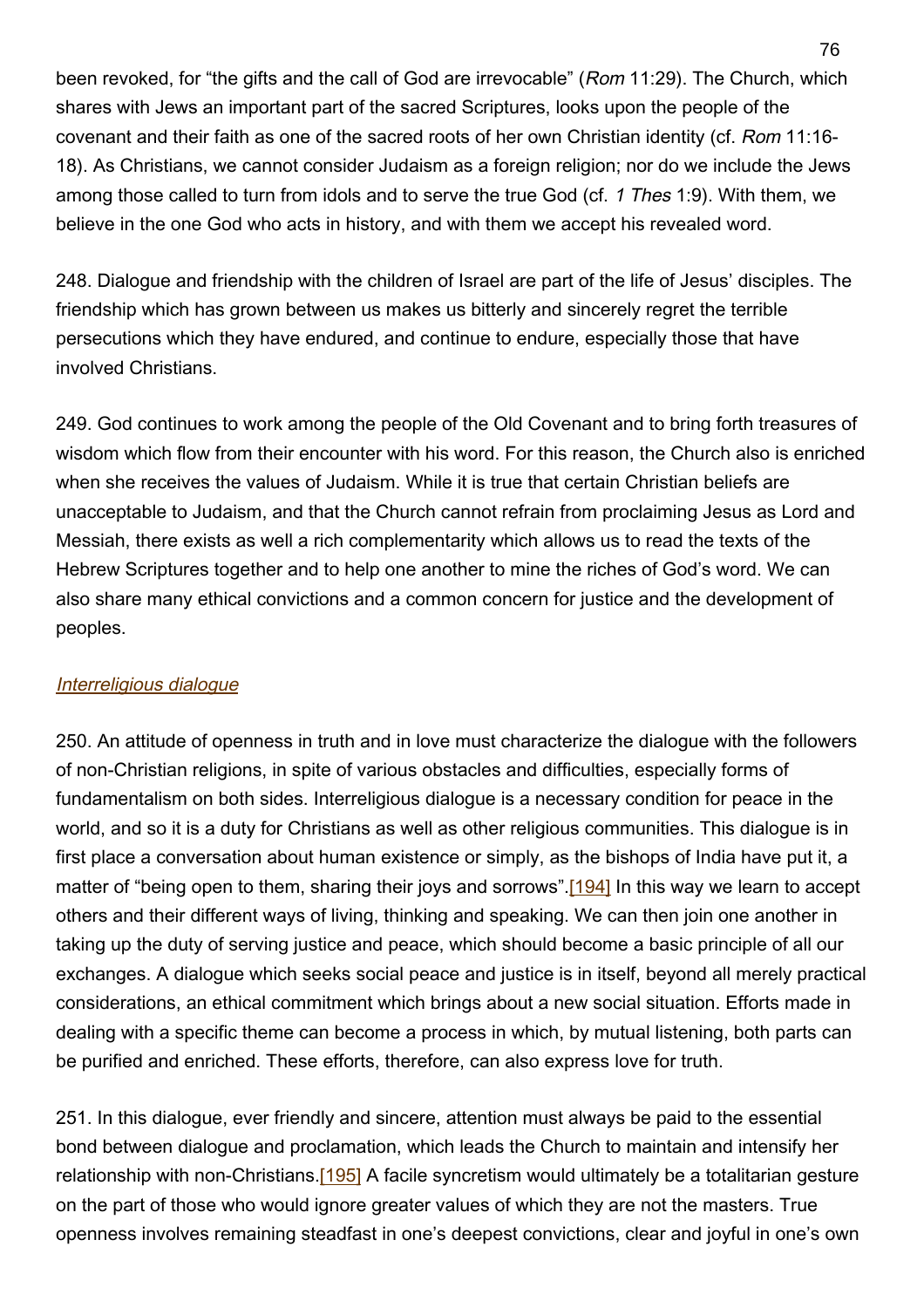identity, while at the same time being "open to understanding those of the other party" and "knowing that dialogue can enrich each side".[\[196\]](http://w2.vatican.va/content/francesco/en/apost_exhortations/documents/papa-francesco_esortazione-ap_20131124_evangelii-gaudium.html#_ftn196) What is not helpful is a diplomatic openness which says "yes" to everything in order to avoid problems, for this would be a way of deceiving others and denying them the good which we have been given to share generously with others. Evangelization and interreligious dialogue, far from being opposed, mutually support and nourish one another[.\[197\]](http://w2.vatican.va/content/francesco/en/apost_exhortations/documents/papa-francesco_esortazione-ap_20131124_evangelii-gaudium.html#_ftn197)

252. Our relationship with the followers of Islam has taken on great importance, since they are now significantly present in many traditionally Christian countries, where they can freely worship and become fully a part of society. We must never forget that they "profess to hold the faith of Abraham, and together with us they adore the one, merciful God, who will judge humanity on the last day".[\[198\]](http://w2.vatican.va/content/francesco/en/apost_exhortations/documents/papa-francesco_esortazione-ap_20131124_evangelii-gaudium.html#_ftn198) The sacred writings of Islam have retained some Christian teachings; Jesus and Mary receive profound veneration and it is admirable to see how Muslims both young and old, men and women, make time for daily prayer and faithfully take part in religious services. Many of them also have a deep conviction that their life, in its entirety, is from God and for God. They also acknowledge the need to respond to God with an ethical commitment and with mercy towards those most in need.

253. In order to sustain dialogue with Islam, suitable training is essential for all involved, not only so that they can be solidly and joyfully grounded in their own identity, but so that they can also acknowledge the values of others, appreciate the concerns underlying their demands and shed light on shared beliefs. We Christians should embrace with affection and respect Muslim immigrants to our countries in the same way that we hope and ask to be received and respected in countries of Islamic tradition. I ask and I humbly entreat those countries to grant Christians freedom to worship and to practice their faith, in light of the freedom which followers of Islam enjoy in Western countries! Faced with disconcerting episodes of violent fundamentalism, our respect for true followers of Islam should lead us to avoid hateful generalisations, for authentic Islam and the proper reading of the Koran are opposed to every form of violence.

254. Non-Christians, by God's gracious initiative, when they are faithful to their own consciences, can live "justified by the grace of God",[\[199\]](http://w2.vatican.va/content/francesco/en/apost_exhortations/documents/papa-francesco_esortazione-ap_20131124_evangelii-gaudium.html#_ftn199) and thus be "associated to the paschal mystery of Jesus Christ"[.\[200\]](http://w2.vatican.va/content/francesco/en/apost_exhortations/documents/papa-francesco_esortazione-ap_20131124_evangelii-gaudium.html#_ftn200) But due to the sacramental dimension of sanctifying grace, God's working in them tends to produce signs and rites, sacred expressions which in turn bring others to a communitarian experience of journeying towards God[.\[201\]](http://w2.vatican.va/content/francesco/en/apost_exhortations/documents/papa-francesco_esortazione-ap_20131124_evangelii-gaudium.html#_ftn201) While these lack the meaning and efficacy of the sacraments instituted by Christ, they can be channels which the Holy Spirit raises up in order to liberate non-Christians from atheistic immanentism or from purely individual religious experiences. The same Spirit everywhere brings forth various forms of practical wisdom which help people to bear suffering and to live in greater peace and harmony. As Christians, we can also benefit from these treasures built up over many centuries, which can help us better to live our own beliefs.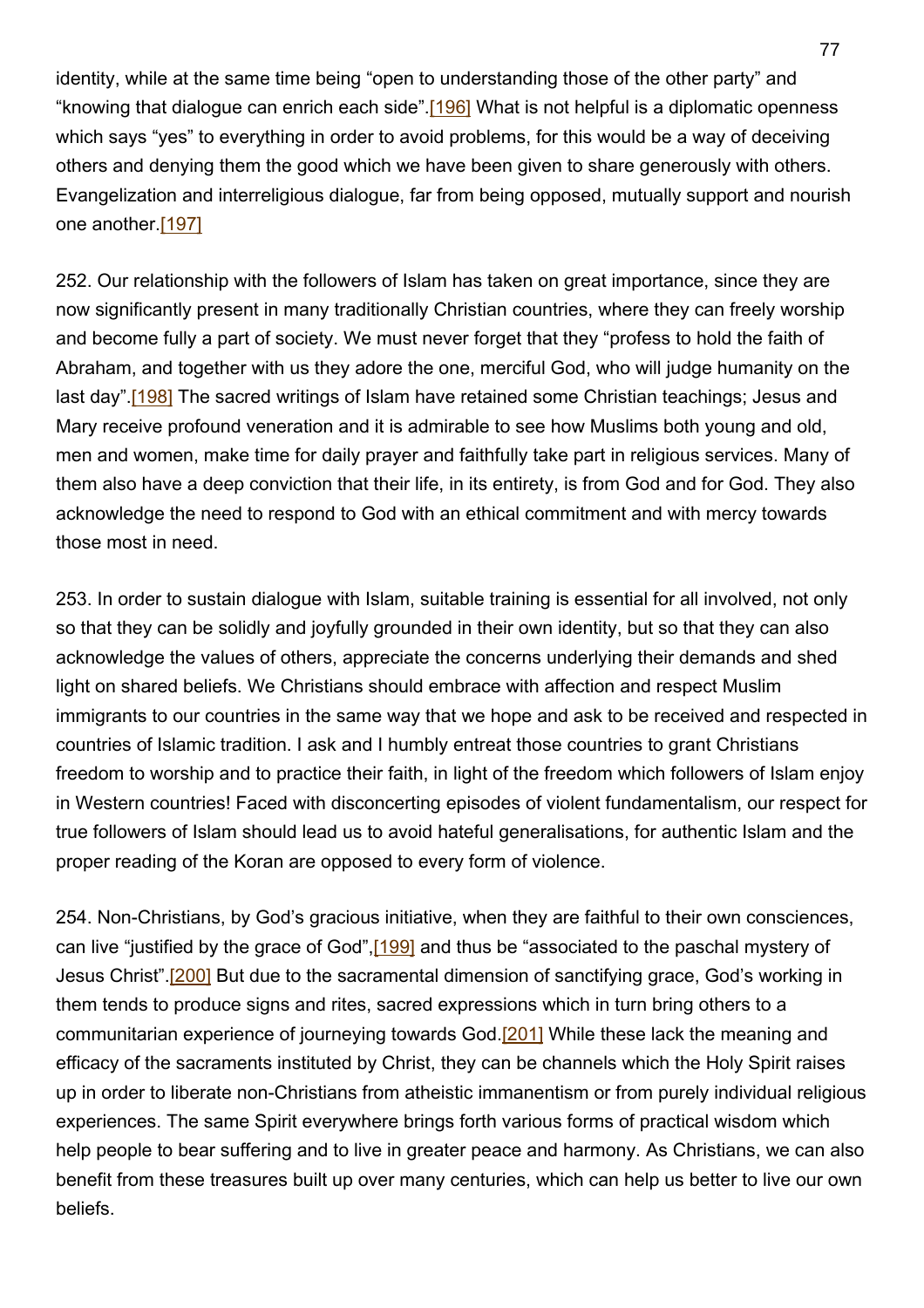### Social dialogue in a context of religious freedom

255. The Synod Fathers spoke of the importance of respect for religious freedom, viewed as a fundamental human right.<sup>[\[202\]](http://w2.vatican.va/content/francesco/en/apost_exhortations/documents/papa-francesco_esortazione-ap_20131124_evangelii-gaudium.html#_ftn202)</sup> This includes "the freedom to choose the religion which one judges to be true and to manifest one's beliefs in public". [\[203\]](http://w2.vatican.va/content/francesco/en/apost_exhortations/documents/papa-francesco_esortazione-ap_20131124_evangelii-gaudium.html#_ftn203) A healthy pluralism, one which genuinely respects differences and values them as such, does not entail privatizing religions in an attempt to reduce them to the quiet obscurity of the individual's conscience or to relegate them to the enclosed precincts of churches, synagogues or mosques. This would represent, in effect, a new form of discrimination and authoritarianism. The respect due to the agnostic or non-believing minority should not be arbitrarily imposed in a way that silences the convictions of the believing majority or ignores the wealth of religious traditions. In the long run, this would feed resentment rather than tolerance and peace.

256. When considering the effect of religion on public life, one must distinguish the different ways in which it is practiced. Intellectuals and serious journalists frequently descend to crude and superficial generalizations in speaking of the shortcomings of religion, and often prove incapable of realizing that not all believers – or religious leaders – are the same. Some politicians take advantage of this confusion to justify acts of discrimination. At other times, contempt is shown for writings which reflect religious convictions, overlooking the fact that religious classics can prove meaningful in every age; they have an enduring power to open new horizons, to stimulate thought, to expand the mind and the heart. This contempt is due to the myopia of a certain rationalism. Is it reasonable and enlightened to dismiss certain writings simply because they arose in a context of religious belief? These writings include principles which are profoundly humanistic and, albeit tinged with religious symbols and teachings, they have a certain value for reason.

257. As believers, we also feel close to those who do not consider themselves part of any religious tradition, yet sincerely seek the truth, goodness and beauty which we believe have their highest expression and source in God. We consider them as precious allies in the commitment to defending human dignity, in building peaceful coexistence between peoples and in protecting creation. A special place of encounter is offered by new Areopagi such as the Court of the Gentiles, where "believers and non-believers are able to engage in dialogue about fundamental issues of ethics, art and science, and about the search for transcendence".[\[204\]](http://w2.vatican.va/content/francesco/en/apost_exhortations/documents/papa-francesco_esortazione-ap_20131124_evangelii-gaudium.html#_ftn204) This too is a path to peace in our troubled world.

258. Starting from certain social issues of great importance for the future of humanity, I have tried to make explicit once again the inescapable social dimension of the Gospel message and to encourage all Christians to demonstrate it by their words, attitudes and deeds.

# CHAPTER FIVE

# SPIRIT-FILLED EVANGELIZERS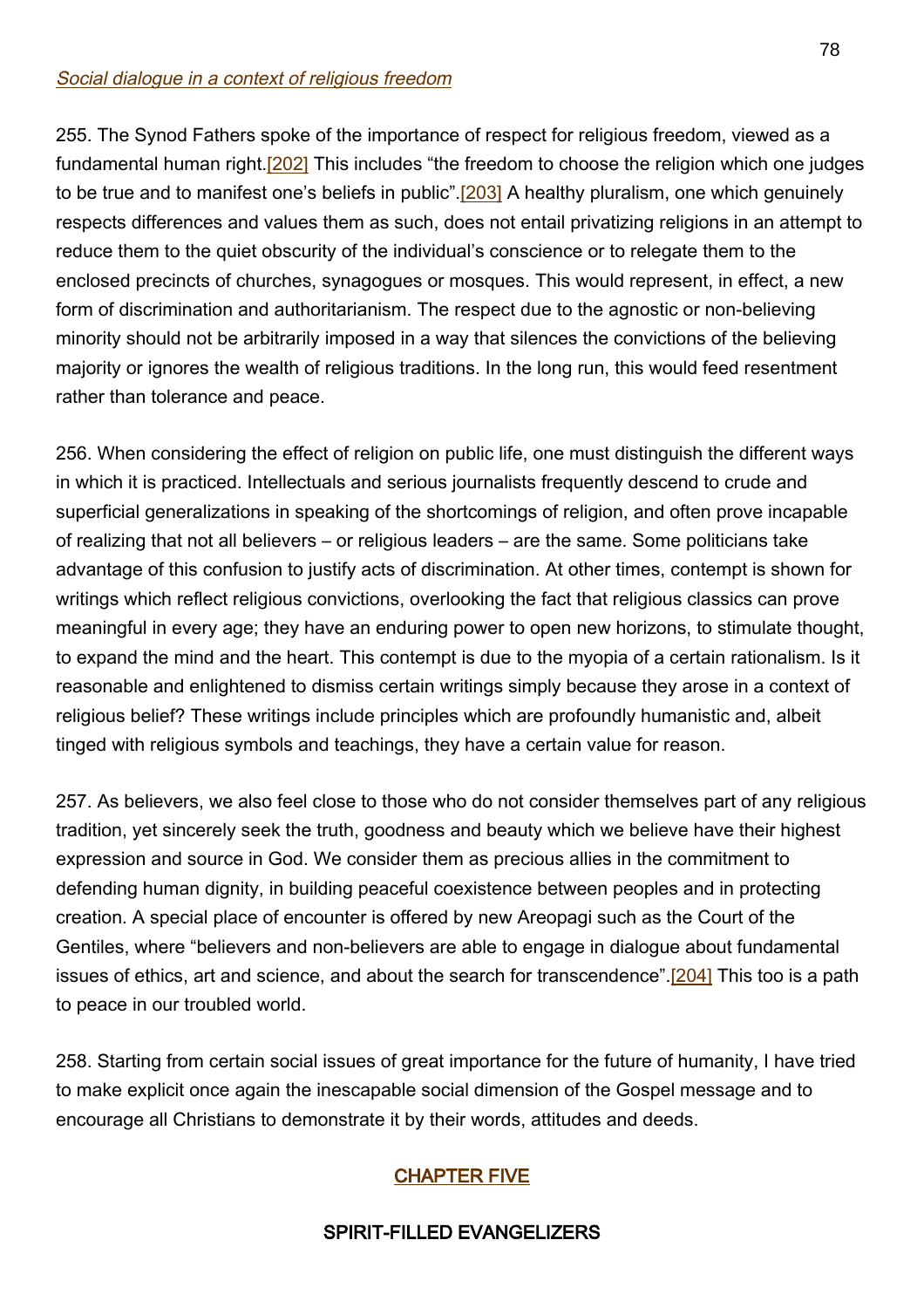259. Spirit-filled evangelizers means evangelizers fearlessly open to the working of the Holy Spirit. At Pentecost, the Spirit made the apostles go forth from themselves and turned them into heralds of God's wondrous deeds, capable of speaking to each person in his or her own language. The Holy Spirit also grants the courage to proclaim the newness of the Gospel with boldness (parrhesía) in every time and place, even when it meets with opposition. Let us call upon him today, firmly rooted in prayer, for without prayer all our activity risks being fruitless and our message empty. Jesus wants evangelizers who proclaim the good news not only with words, but above all by a life transfigured by God's presence.

260. In this final chapter, I do not intend to offer a synthesis of Christian spirituality, or to explore great themes like prayer, Eucharistic adoration or the liturgical celebration of the faith. For all these we already have valuable texts of the magisterium and celebrated writings by great authors. I do not claim to replace or improve upon these treasures. I simply wish to offer some thoughts about the spirit of the new evangelization.

261. Whenever we say that something is "spirited", it usually refers to some interior impulse which encourages, motivates, nourishes and gives meaning to our individual and communal activity. Spirit-filled evangelization is not the same as a set of tasks dutifully carried out despite one's own personal inclinations and wishes. How I long to find the right words to stir up enthusiasm for a new chapter of evangelization full of fervour, joy, generosity, courage, boundless love and attraction! Yet I realize that no words of encouragement will be enough unless the fire of the Holy Spirit burns in our hearts. A spirit-filled evangelization is one guided by the Holy Spirit, for he is the soul of the Church called to proclaim the Gospel. Before offering some spiritual motivations and suggestions, I once more invoke the Holy Spirit. I implore him to come and renew the Church, to stir and impel her to go forth boldly to evangelize all peoples.

# I. Reasons for a renewed missionary impulse

262. Spirit-filled evangelizers are evangelizers who pray and work. Mystical notions without a solid social and missionary outreach are of no help to evangelization, nor are dissertations or social or pastoral practices which lack a spirituality which can change hearts. These unilateral and incomplete proposals only reach a few groups and prove incapable of radiating beyond them because they curtail the Gospel. What is needed is the ability to cultivate an interior space which can give a Christian meaning to commitment and activity[.\[205\]](http://w2.vatican.va/content/francesco/en/apost_exhortations/documents/papa-francesco_esortazione-ap_20131124_evangelii-gaudium.html#_ftn205) Without prolonged moments of adoration, of prayerful encounter with the word, of sincere conversation with the Lord, our work easily becomes meaningless; we lose energy as a result of weariness and difficulties, and our fervour dies out. The Church urgently needs the deep breath of prayer, and to my great joy groups devoted to prayer and intercession, the prayerful reading of God's word and the perpetual adoration of the Eucharist are growing at every level of ecclesial life. Even so, "we must reject the temptation to offer a privatized and individualistic spirituality which ill accords with the demands of charity, to say nothing of the implications of the incarnation".[\[206\]](http://w2.vatican.va/content/francesco/en/apost_exhortations/documents/papa-francesco_esortazione-ap_20131124_evangelii-gaudium.html#_ftn206) There is always the risk that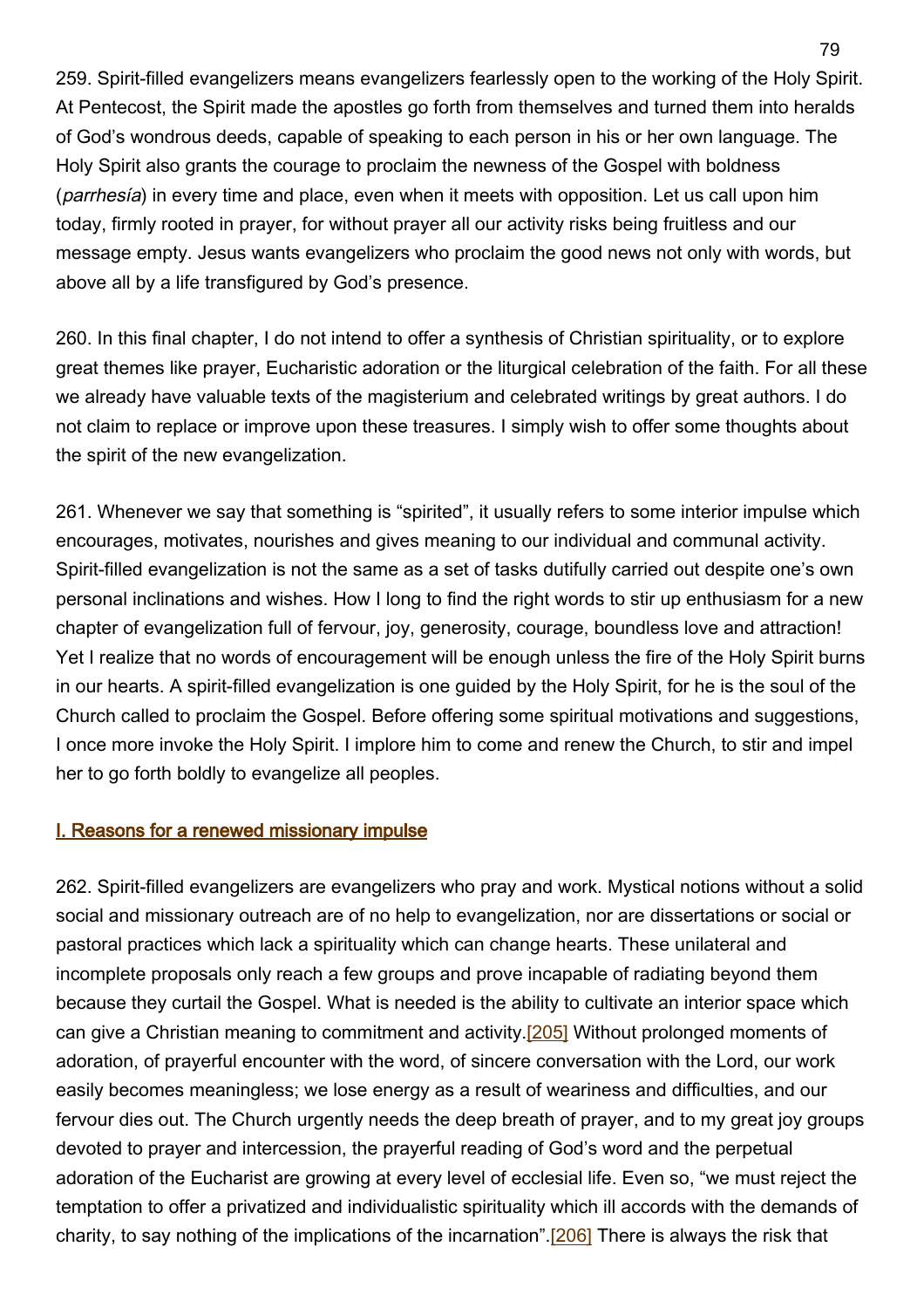some moments of prayer can become an excuse for not offering one's life in mission; a privatized lifestyle can lead Christians to take refuge in some false forms of spirituality.

263. We do well to keep in mind the early Christians and our many brothers and sisters throughout history who were filled with joy, unflagging courage and zeal in proclaiming the Gospel. Some people nowadays console themselves by saying that things are not as easy as they used to be, yet we know that the Roman empire was not conducive to the Gospel message, the struggle for justice, or the defence of human dignity. Every period of history is marked by the presence of human weakness, self-absorption, complacency and selfishness, to say nothing of the concupiscence which preys upon us all. These things are ever present under one guise or another; they are due to our human limits rather than particular situations. Let us not say, then, that things are harder today; they are simply different. But let us learn also from the saints who have gone before us, who confronted the difficulties of their own day. So I propose that we pause to rediscover some of the reasons which can help us to imitate them today[.\[207\]](http://w2.vatican.va/content/francesco/en/apost_exhortations/documents/papa-francesco_esortazione-ap_20131124_evangelii-gaudium.html#_ftn207)

### Personal encounter with the saving love of Jesus

264. The primary reason for evangelizing is the love of Jesus which we have received, the experience of salvation which urges us to ever greater love of him. What kind of love would not feel the need to speak of the beloved, to point him out, to make him known? If we do not feel an intense desire to share this love, we need to pray insistently that he will once more touch our hearts. We need to implore his grace daily, asking him to open our cold hearts and shake up our lukewarm and superficial existence. Standing before him with open hearts, letting him look at us, we see that gaze of love which Nathaniel glimpsed on the day when Jesus said to him: "I saw you under the fig tree" (Jn 1:48). How good it is to stand before a crucifix, or on our knees before the Blessed Sacrament, and simply to be in his presence! How much good it does us when he once more touches our lives and impels us to share his new life! What then happens is that "we speak of what we have seen and heard" (1 Jn 1:3). The best incentive for sharing the Gospel comes from contemplating it with love, lingering over its pages and reading it with the heart. If we approach it in this way, its beauty will amaze and constantly excite us. But if this is to come about, we need to recover a contemplative spirit which can help us to realize ever anew that we have been entrusted with a treasure which makes us more human and helps us to lead a new life. There is nothing more precious which we can give to others.

265. Jesus' whole life, his way of dealing with the poor, his actions, his integrity, his simple daily acts of generosity, and finally his complete self-giving, is precious and reveals the mystery of his divine life. Whenever we encounter this anew, we become convinced that it is exactly what others need, even though they may not recognize it: "What therefore you worship as unknown, this I proclaim to you" (Acts 17:23). Sometimes we lose our enthusiasm for mission because we forget that the Gospel responds to our deepest needs, since we were created for what the Gospel offers us: friendship with Jesus and love of our brothers and sisters. If we succeed in expressing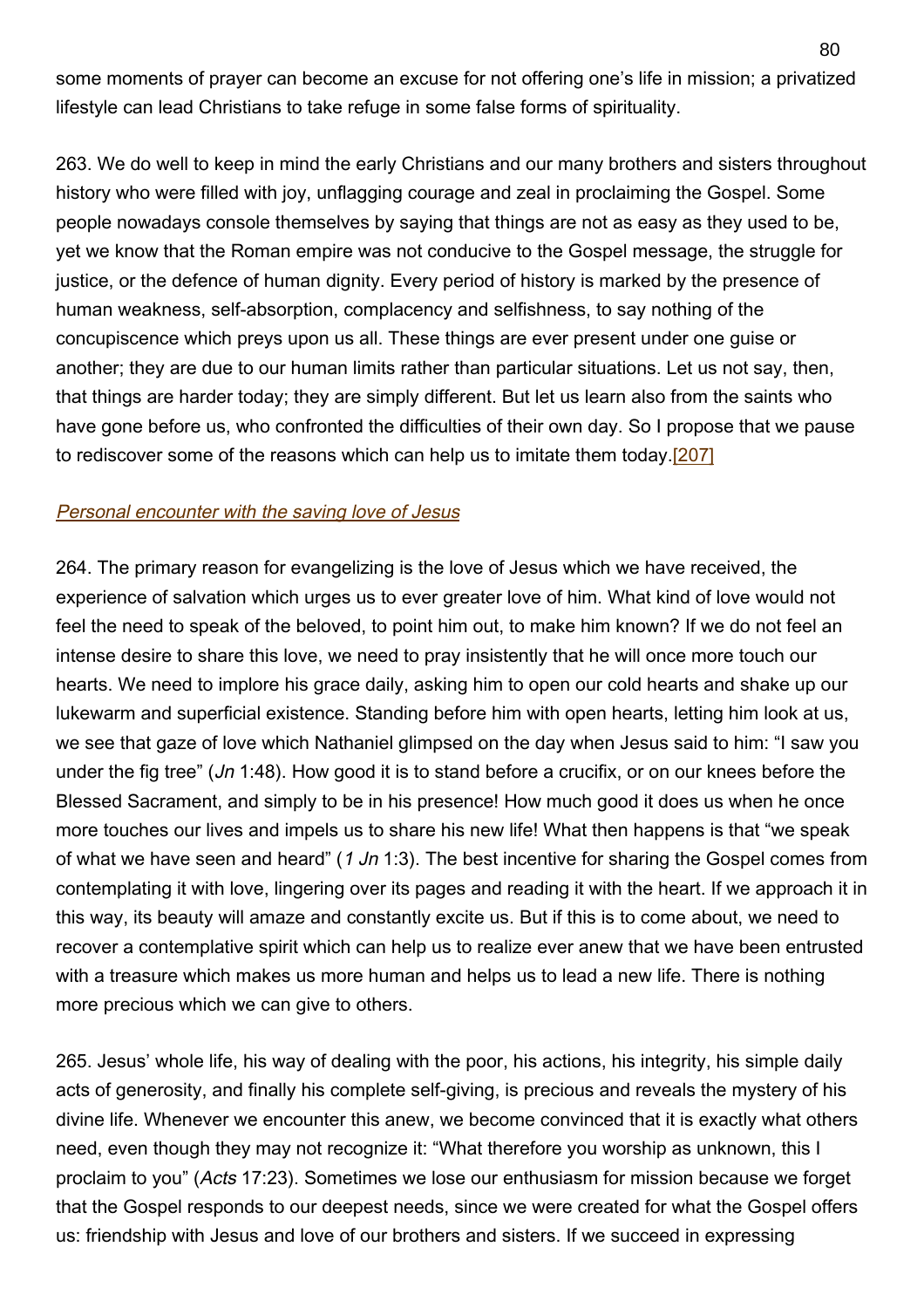adequately and with beauty the essential content of the Gospel, surely this message will speak to the deepest yearnings of people's hearts: "The missionary is convinced that, through the working of the Spirit, there already exists in individuals and peoples an expectation, even if an unconscious one, of knowing the truth about God, about man, and about how we are to be set free from sin and death. The missionary's enthusiasm in proclaiming Christ comes from the conviction that he is responding to that expectation". [\[208\]](http://w2.vatican.va/content/francesco/en/apost_exhortations/documents/papa-francesco_esortazione-ap_20131124_evangelii-gaudium.html#_ftn208) Enthusiasm for evangelization is based on this conviction. We have a treasure of life and love which cannot deceive, and a message which cannot mislead or disappoint. It penetrates to the depths of our hearts, sustaining and ennobling us. It is a truth which is never out of date because it reaches that part of us which nothing else can reach. Our infinite sadness can only be cured by an infinite love.

266. But this conviction has to be sustained by our own constantly renewed experience of savouring Christ's friendship and his message. It is impossible to persevere in a fervent evangelization unless we are convinced from personal experience that it is not the same thing to have known Jesus as not to have known him, not the same thing to walk with him as to walk blindly, not the same thing to hear his word as not to know it, and not the same thing to contemplate him, to worship him, to find our peace in him, as not to. It is not the same thing to try to build the world with his Gospel as to try to do so by our own lights. We know well that with Jesus life becomes richer and that with him it is easier to find meaning in everything. This is why we evangelize. A true missionary, who never ceases to be a disciple, knows that Jesus walks with him, speaks to him, breathes with him, works with him. He senses Jesus alive with him in the midst of the missionary enterprise. Unless we see him present at the heart of our missionary commitment, our enthusiasm soon wanes and we are no longer sure of what it is that we are handing on; we lack vigour and passion. A person who is not convinced, enthusiastic, certain and in love, will convince nobody.

267. In union with Jesus, we seek what he seeks and we love what he loves. In the end, what we are seeking is the glory of the Father; we live and act "for the praise of his glorious grace" (Eph 1:6). If we wish to commit ourselves fully and perseveringly, we need to leave behind every other motivation. This is our definitive, deepest and greatest motivation, the ultimate reason and meaning behind all we do: the glory of the Father which Jesus sought at every moment of his life. As the Son, he rejoices eternally to be "close to the Father's heart" (*Jn* 1:18). If we are missionaries, it is primarily because Jesus told us that "by this my Father is glorified, that you bear much fruit" (Jn 15:8). Beyond all our own preferences and interests, our knowledge and motivations, we evangelize for the greater glory of the Father who loves us.

# The spiritual savour of being a people

268. The word of God also invites us to recognise that we are a people: "Once you were no people but now you are God's people" (1 Pet 2:10). To be evangelizers of souls, we need to develop a spiritual taste for being close to people's lives and to discover that this is itself a source of greater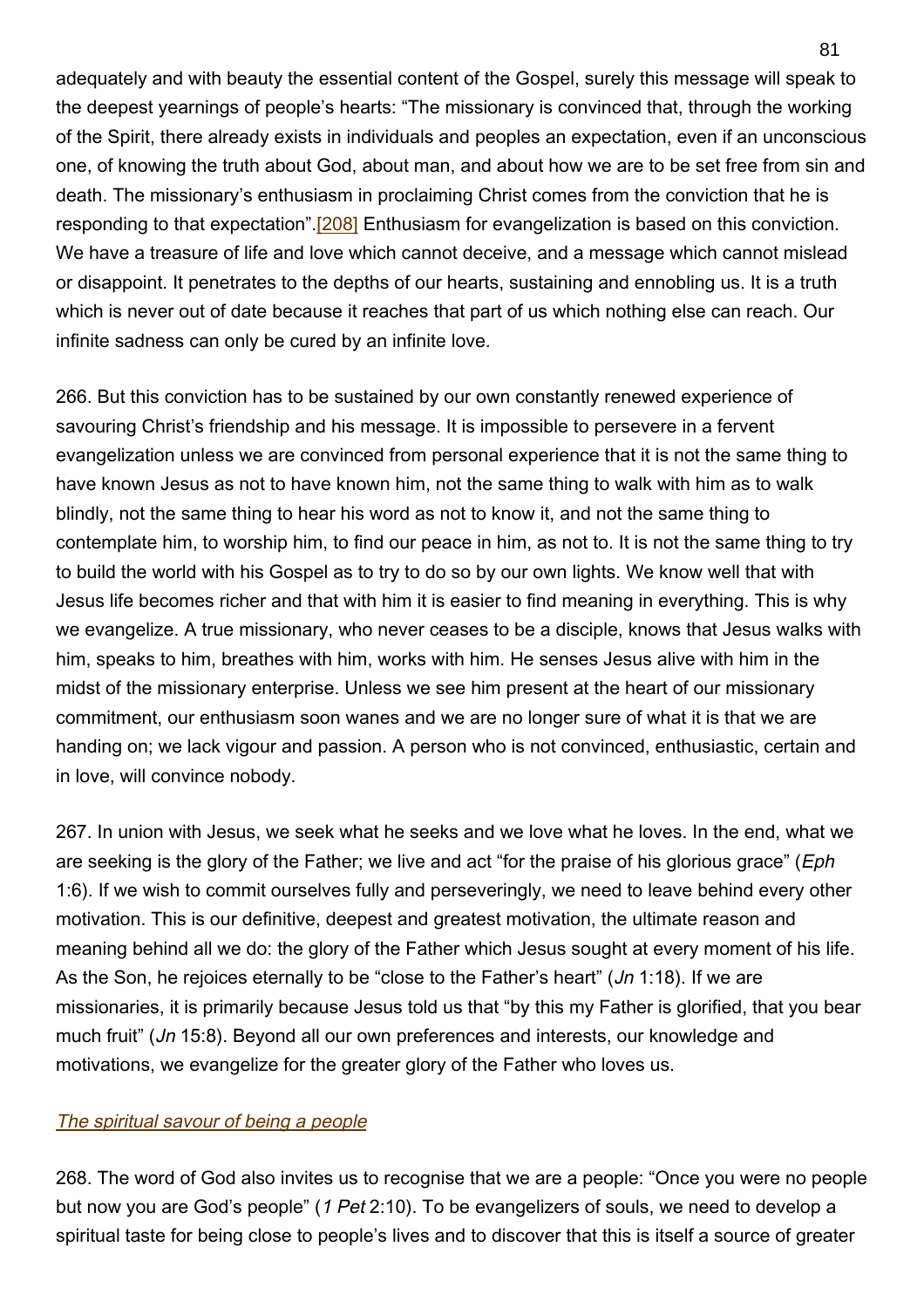joy. Mission is at once a passion for Jesus and a passion for his people. When we stand before Jesus crucified, we see the depth of his love which exalts and sustains us, but at the same time, unless we are blind, we begin to realize that Jesus' gaze, burning with love, expands to embrace all his people. We realize once more that he wants to make use of us to draw closer to his beloved people. He takes us from the midst of his people and he sends us to his people; without this sense of belonging we cannot understand our deepest identity.

269. Jesus himself is the model of this method of evangelization which brings us to the very heart of his people. How good it is for us to contemplate the closeness which he shows to everyone! If he speaks to someone, he looks into their eyes with deep love and concern: "Jesus, looking upon him, loved him" (Mk 10:21). We see how accessible he is, as he draws near the blind man (cf. Mk 10:46-52) and eats and drinks with sinners (cf. Mk 2:16) without worrying about being thought a glutton and a drunkard himself (cf. Mt 11:19). We see his sensitivity in allowing a sinful woman to anoint his feet (cf. Lk 7:36-50) and in receiving Nicodemus by night (cf. Jn 3:1-15). Jesus' sacrifice on the cross is nothing else than the culmination of the way he lived his entire life. Moved by his example, we want to enter fully into the fabric of society, sharing the lives of all, listening to their concerns, helping them materially and spiritually in their needs, rejoicing with those who rejoice, weeping with those who weep; arm in arm with others, we are committed to building a new world. But we do so not from a sense of obligation, not as a burdensome duty, but as the result of a personal decision which brings us joy and gives meaning to our lives.

270. Sometimes we are tempted to be that kind of Christian who keeps the Lord's wounds at arm's length. Yet Jesus wants us to touch human misery, to touch the suffering flesh of others. He hopes that we will stop looking for those personal or communal niches which shelter us from the maelstrom of human misfortune and instead enter into the reality of other people's lives and know the power of tenderness. Whenever we do so, our lives become wonderfully complicated and we experience intensely what it is to be a people, to be part of a people.

271. It is true that in our dealings with the world, we are told to give reasons for our hope, but not as an enemy who critiques and condemns. We are told quite clearly: "do so with gentleness and reverence" (1 Pet 3:15) and "if possible, so far as it depends upon you, live peaceably with all" (Rom 12:18). We are also told to overcome "evil with good" (Rom 12:21) and to "work for the good of all" (Gal 6:10). Far from trying to appear better than others, we should "in humility count others better" than ourselves (Phil 2:3). The Lord's apostles themselves enjoyed "favour with all the people" (Acts 2:47; 4:21, 33; 5:13). Clearly Jesus does not want us to be grandees who look down upon others, but men and women of the people. This is not an idea of the Pope, or one pastoral option among others; they are injunctions contained in the word of God which are so clear, direct and convincing that they need no interpretations which might diminish their power to challenge us. Let us live them sine glossa, without commentaries. By so doing we will know the missionary joy of sharing life with God's faithful people as we strive to light a fire in the heart of the world.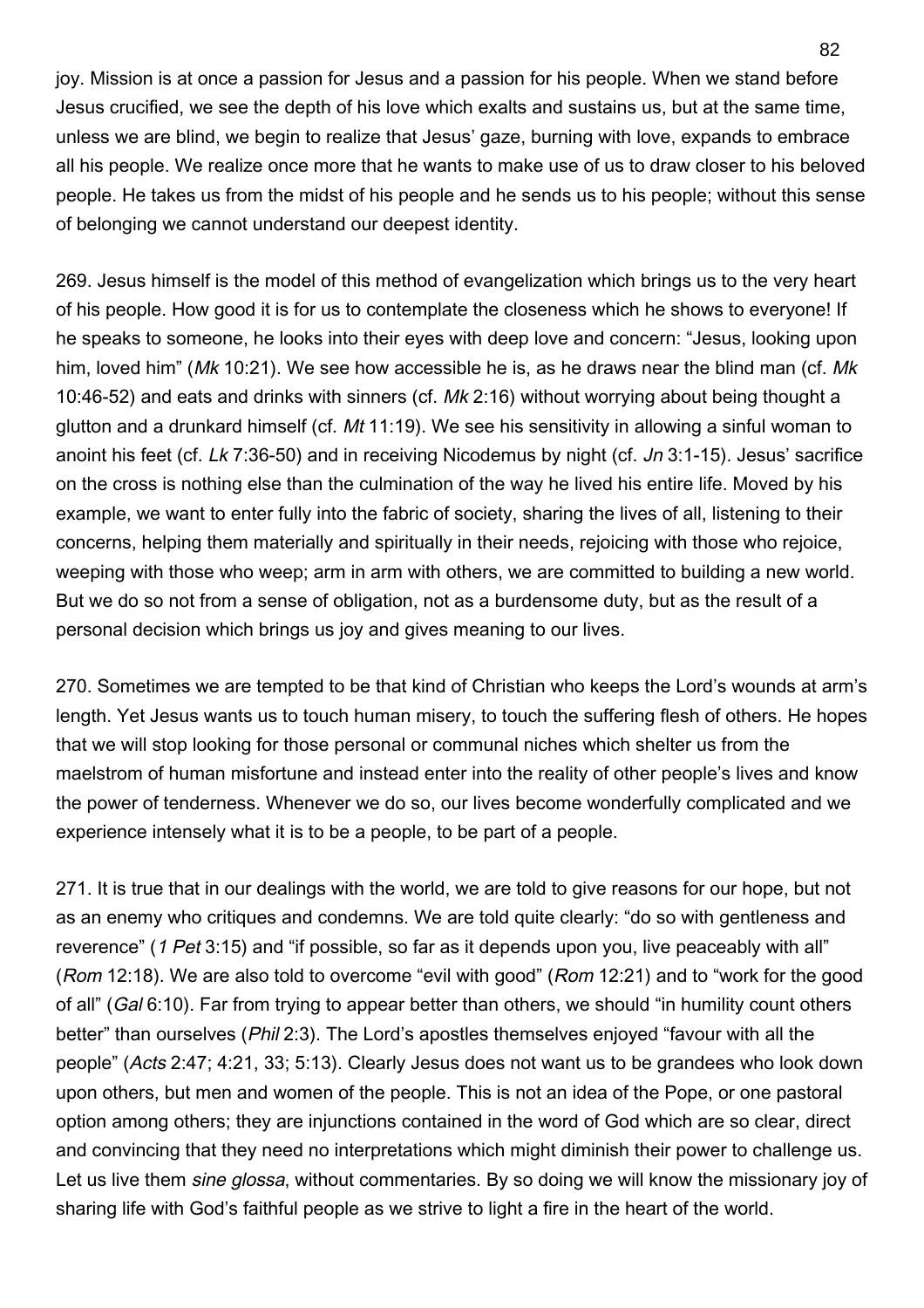272. Loving others is a spiritual force drawing us to union with God; indeed, one who does not love others "walks in the darkness" (1 Jn 2:11), "remains in death" (1 Jn 3:14) and "does not know God" (1 Jn 4:8). Benedict XVI has said that "closing our eyes to our neighbour also blinds us to God", [\[209\]](http://w2.vatican.va/content/francesco/en/apost_exhortations/documents/papa-francesco_esortazione-ap_20131124_evangelii-gaudium.html#_ftn209) and that love is, in the end, the *only* light which "can always illuminate a world grown dim and give us the courage needed to keep living and working".[\[210\]](http://w2.vatican.va/content/francesco/en/apost_exhortations/documents/papa-francesco_esortazione-ap_20131124_evangelii-gaudium.html#_ftn210) When we live out a spirituality of drawing nearer to others and seeking their welfare, our hearts are opened wide to the Lord's greatest and most beautiful gifts. Whenever we encounter another person in love, we learn something new about God. Whenever our eyes are opened to acknowledge the other, we grow in the light of faith and knowledge of God. If we want to advance in the spiritual life, then, we must constantly be missionaries. The work of evangelization enriches the mind and the heart; it opens up spiritual horizons; it makes us more and more sensitive to the workings of the Holy Spirit, and it takes us beyond our limited spiritual constructs. A committed missionary knows the joy of being a spring which spills over and refreshes others. Only the person who feels happiness in seeking the good of others, in desiring their happiness, can be a missionary. This openness of the heart is a source of joy, since "it is more blessed to give than to receive" (Acts 20:35). We do not live better when we flee, hide, refuse to share, stop giving and lock ourselves up in own comforts. Such a life is nothing less than slow suicide.

273. My mission of being in the heart of the people is not just a part of my life or a badge I can take off; it is not an "extra" or just another moment in life. Instead, it is something I cannot uproot from my being without destroying my very self. I am a mission on this earth; that is the reason why I am here in this world. We have to regard ourselves as sealed, even branded, by this mission of bringing light, blessing, enlivening, raising up, healing and freeing. All around us we begin to see nurses with soul, teachers with soul, politicians with soul, people who have chosen deep down to be with others and for others. But once we separate our work from our private lives, everything turns grey and we will always be seeking recognition or asserting our needs. We stop being a people.

274. If we are to share our lives with others and generously give of ourselves, we also have to realize that every person is worthy of our giving. Not for their physical appearance, their abilities, their language, their way of thinking, or for any satisfaction that we might receive, but rather because they are God's handiwork, his creation. God created that person in his image, and he or she reflects something of God's glory. Every human being is the object of God's infinite tenderness, and he himself is present in their lives. Jesus offered his precious blood on the cross for that person. Appearances notwithstanding, every person is immensely holy and deserves our love. Consequently, if I can help at least one person to have a better life, that already justifies the offering of my life. It is a wonderful thing to be God's faithful people. We achieve fulfilment when we break down walls and our heart is filled with faces and names!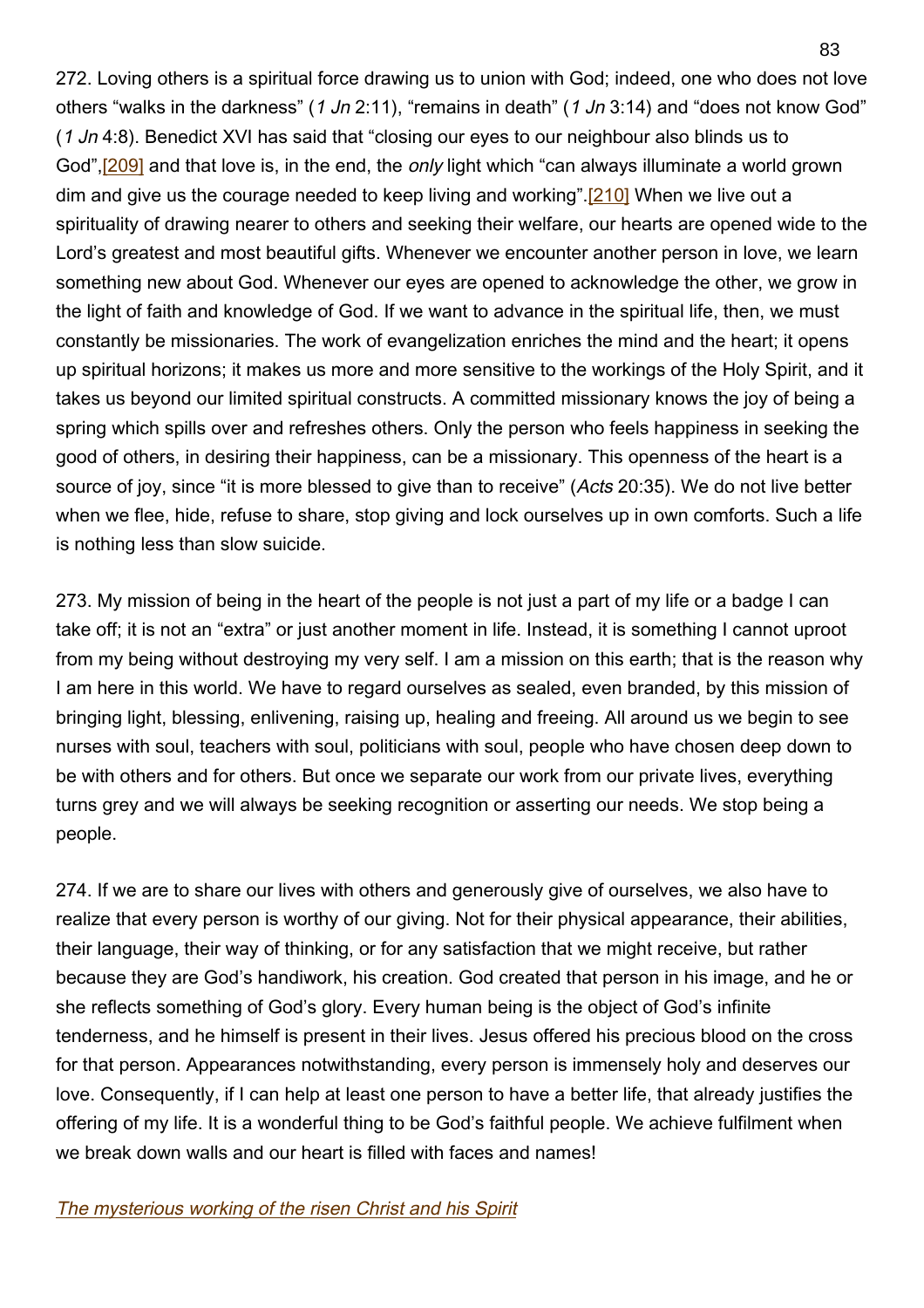275. In the second chapter, we reflected on that lack of deep spirituality which turns into pessimism, fatalism, and mistrust. Some people do not commit themselves to mission because they think that nothing will change and that it is useless to make the effort. They think: "Why should I deny myself my comforts and pleasures if I won't see any significant result?" This attitude makes it impossible to be a missionary. It is only a malicious excuse for remaining caught up in comfort, laziness, vague dissatisfaction and empty selfishness. It is a self-destructive attitude, for "man cannot live without hope: life would become meaningless and unbearable".[\[211\]](http://w2.vatican.va/content/francesco/en/apost_exhortations/documents/papa-francesco_esortazione-ap_20131124_evangelii-gaudium.html#_ftn211) If we think that things are not going to change, we need to recall that Jesus Christ has triumphed over sin and death and is now almighty. Jesus Christ truly lives. Put another way, " if Christ has not been raised, then our preaching is in vain" (1 Cor 15:14). The Gospel tells us that when the first disciples went forth to preach, "the Lord worked with them and confirmed the message" (Mk 16:20). The same thing happens today. We are invited to discover this, to experience it. Christ, risen and glorified, is the wellspring of our hope, and he will not deprive us of the help we need to carry out the mission which he has entrusted to us.

276. Christ's resurrection is not an event of the past; it contains a vital power which has permeated this world. Where all seems to be dead, signs of the resurrection suddenly spring up. It is an irresistible force. Often it seems that God does not exist: all around us we see persistent injustice, evil, indifference and cruelty. But it is also true that in the midst of darkness something new always springs to life and sooner or later produces fruit. On razed land life breaks through, stubbornly yet invincibly. However dark things are, goodness always re-emerges and spreads. Each day in our world beauty is born anew, it rises transformed through the storms of history. Values always tend to reappear under new guises, and human beings have arisen time after time from situations that seemed doomed. Such is the power of the resurrection, and all who evangelize are instruments of that power.

277. At the same time, new difficulties are constantly surfacing: experiences of failure and the human weaknesses which bring so much pain. We all know from experience that sometimes a task does not bring the satisfaction we seek, results are few and changes are slow, and we are tempted to grow weary. Yet lowering our arms momentarily out of weariness is not the same as lowering them for good, overcome by chronic discontent and by a listlessness that parches the soul. It also happens that our hearts can tire of the struggle because in the end we are caught up in ourselves, in a careerism which thirsts for recognition, applause, rewards and status. In this case we do not lower our arms, but we no longer grasp what we seek, the resurrection is not there. In cases like these, the Gospel, the most beautiful message that this world can offer, is buried under a pile of excuses.

278. Faith also means believing in God, believing that he truly loves us, that he is alive, that he is mysteriously capable of intervening, that he does not abandon us and that he brings good out of evil by his power and his infinite creativity. It means believing that he marches triumphantly in history with those who "are called and chosen and faithful" (Rev 17:14). Let us believe the Gospel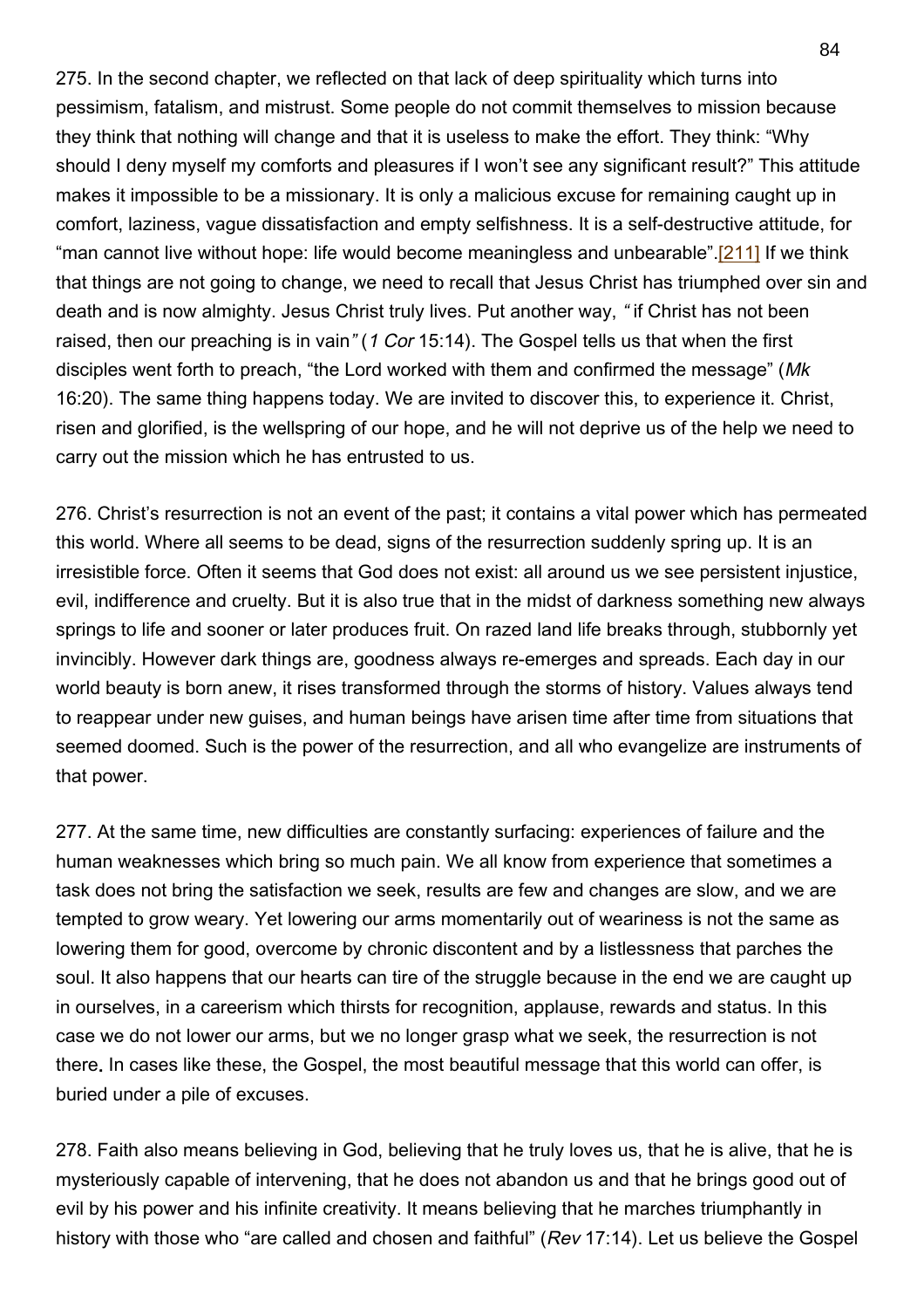when it tells us that the kingdom of God is already present in this world and is growing, here and there, and in different ways: like the small seed which grows into a great tree (cf. Mt 13:31-32), like the measure of leaven that makes the dough rise (cf. Mt 13:33) and like the good seed that grows amid the weeds (cf. Mt 13, 24-30) and can always pleasantly surprise us. The kingdom is here, it returns, it struggles to flourish anew. Christ's resurrection everywhere calls forth seeds of that new world; even if they are cut back, they grow again, for the resurrection is already secretly woven into the fabric of this history, for Jesus did not rise in vain. May we never remain on the sidelines of this march of living hope!

279. Because we do not always see these seeds growing, we need an interior certainty, a conviction that God is able to act in every situation, even amid apparent setbacks: "We have this treasure in earthen vessels" (2 Cor 4:7). This certainty is often called "a sense of mystery". It involves knowing with certitude that all those who entrust themselves to God in love will bear good fruit (cf. Jn 15:5). This fruitfulness is often invisible, elusive and unquantifiable. We can know quite well that our lives will be fruitful, without claiming to know how, or where, or when. We may be sure that none of our acts of love will be lost, nor any of our acts of sincere concern for others. No single act of love for God will be lost, no generous effort is meaningless, no painful endurance is wasted. All of these encircle our world like a vital force. Sometimes it seems that our work is fruitless, but mission is not like a business transaction or investment, or even a humanitarian activity. It is not a show where we count how many people come as a result of our publicity; it is something much deeper, which escapes all measurement. It may be that the Lord uses our sacrifices to shower blessings in another part of the world which we will never visit. The Holy Spirit works as he wills, when he wills and where he wills; we entrust ourselves without pretending to see striking results. We know only that our commitment is necessary. Let us learn to rest in the tenderness of the arms of the Father amid our creative and generous commitment. Let us keep marching forward; let us give him everything, allowing him to make our efforts bear fruit in his good time.

280. Keeping our missionary fervour alive calls for firm trust in the Holy Spirit, for it is he who "helps us in our weakness" (Rom 8:26). But this generous trust has to be nourished, and so we need to invoke the Spirit constantly. He can heal whatever causes us to flag in the missionary endeavour. It is true that this trust in the unseen can cause us to feel disoriented: it is like being plunged into the deep and not knowing what we will find. I myself have frequently experienced this. Yet there is no greater freedom than that of allowing oneself to be guided by the Holy Spirit, renouncing the attempt to plan and control everything to the last detail, and instead letting him enlighten, guide and direct us, leading us wherever he wills. The Holy Spirit knows well what is needed in every time and place. This is what it means to be mysteriously fruitful!

### The missionary power of intercessory prayer

281. One form of prayer moves us particularly to take up the task of evangelization and to seek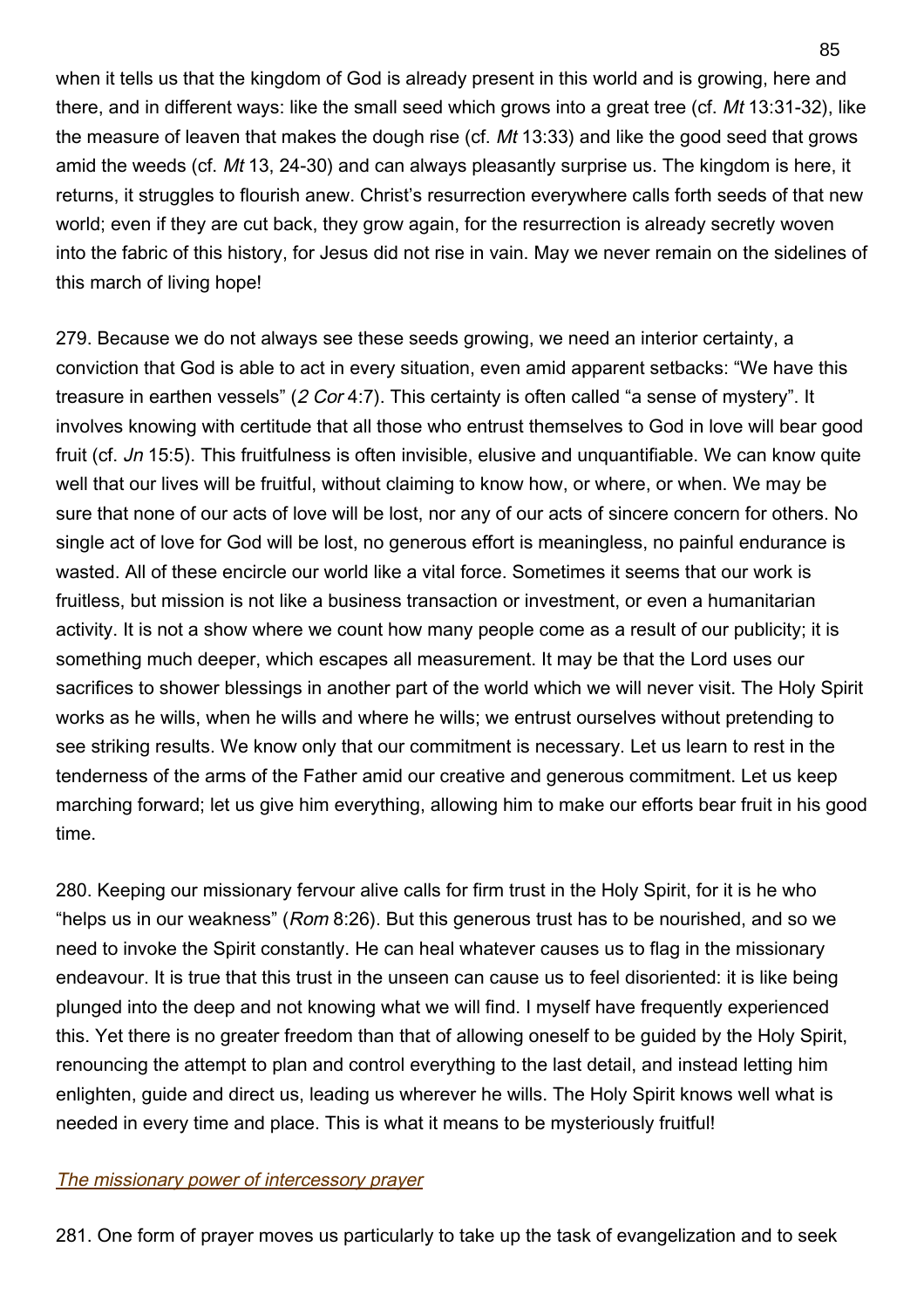the good of others: it is the prayer of intercession. Let us peer for a moment into the heart of Saint Paul, to see what his prayer was like. It was full of people: "…I constantly pray with you in every one of my prayers for all of you… because I hold you in my heart" (Phil 1:4, 7). Here we see that intercessory prayer does not divert us from true contemplation, since authentic contemplation always has a place for others.

282. This attitude becomes a prayer of gratitude to God for others. "First, I thank my God through Jesus Christ for all of you" (Rom 1:8). It is constant thankfulness: "I give thanks to God always for you because of the grace of God which was given you in Christ Jesus" (1 Cor 1:4); "I thank my God in all my remembrance of you" (*Phil* 1:3). Far from being suspicious, negative and despairing, it is a spiritual gaze born of deep faith which acknowledges what God is doing in the lives of others. At the same time, it is the gratitude which flows from a heart attentive to others. When evangelizers rise from prayer, their hearts are more open; freed of self-absorption, they are desirous of doing good and sharing their lives with others.

283. The great men and women of God were great intercessors. Intercession is like a "leaven" in the heart of the Trinity. It is a way of penetrating the Father's heart and discovering new dimensions which can shed light on concrete situations and change them. We can say that God's heart is touched by our intercession, yet in reality he is always there first. What our intercession achieves is that his power, his love and his faithfulness are shown ever more clearly in the midst of the people.

# II. Mary, mother of evangelization

284. With the Holy Spirit, Mary is always present in the midst of the people. She joined the disciples in praying for the coming of the Holy Spirit (Acts 1:14) and thus made possible the missionary outburst which took place at Pentecost. She is the Mother of the Church which evangelizes, and without her we could never truly understand the spirit of the new evangelization.

# Jesus' gift to his people

285. On the cross, when Jesus endured in his own flesh the dramatic encounter of the sin of the world and God's mercy, he could feel at his feet the consoling presence of his mother and his friend. At that crucial moment, before fully accomplishing the work which his Father had entrusted to him, Jesus said to Mary: "Woman, here is your son". Then he said to his beloved friend: "Here is your mother" (Jn 19:26-27). These words of the dying Jesus are not chiefly the expression of his devotion and concern for his mother; rather, they are a revelatory formula which manifests the mystery of a special saving mission. Jesus left us his mother to be our mother. Only after doing so did Jesus know that "all was now finished" (*Jn* 19:28). At the foot of the cross, at the supreme hour of the new creation, Christ led us to Mary. He brought us to her because he did not want us to journey without a mother, and our people read in this maternal image all the mysteries of the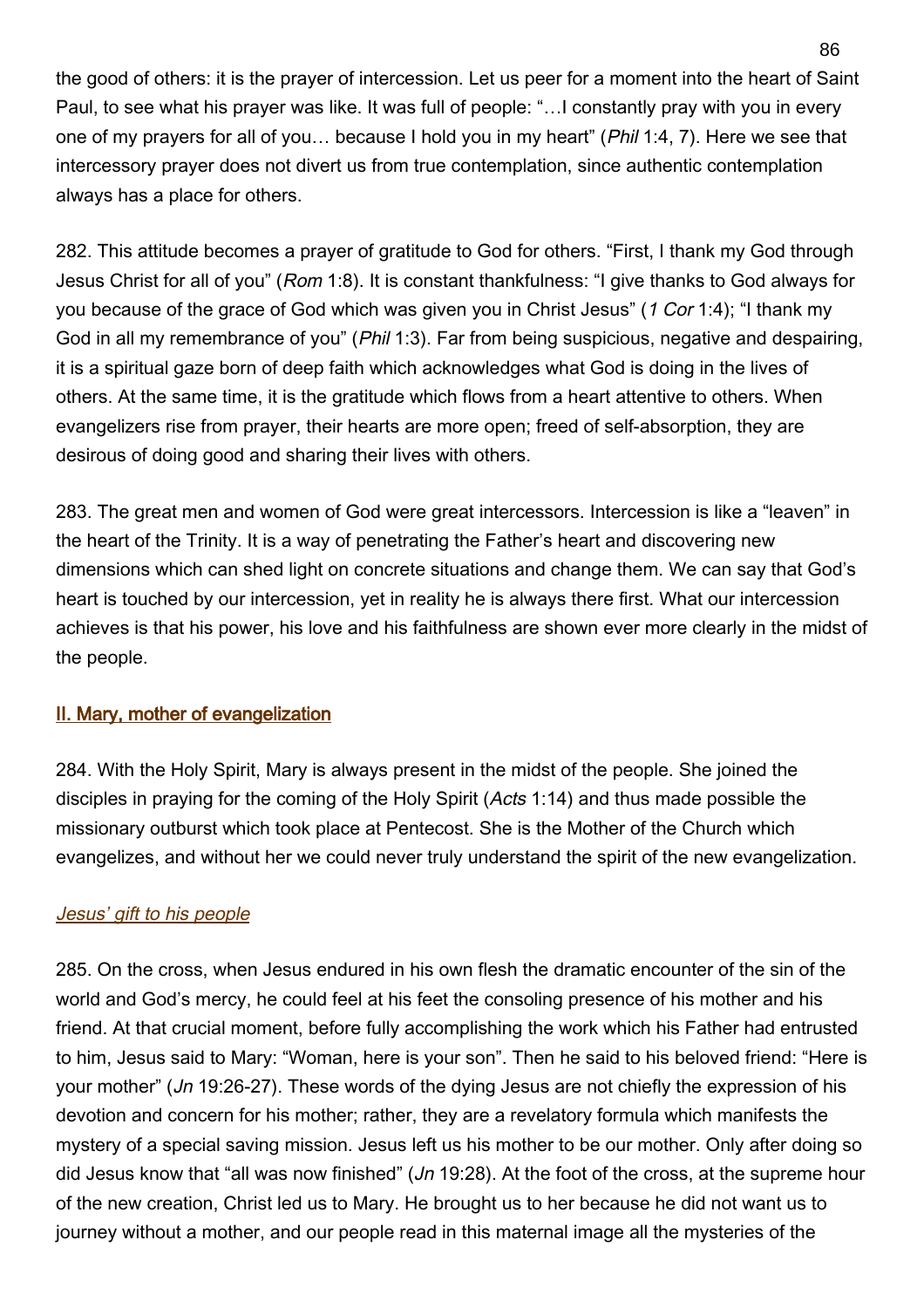Gospel. The Lord did not want to leave the Church without this icon of womanhood. Mary, who brought him into the world with great faith, also accompanies "the rest of her offspring, those who keep the commandments of God and bear testimony to Jesus" (Rev 12:17). The close connection between Mary, the Church and each member of the faithful, based on the fact that each in his or her own way brings forth Christ, has been beautifully expressed by Blessed Isaac of Stella: "In the inspired Scriptures, what is said in a universal sense of the virgin mother, the Church, is understood in an individual sense of the Virgin Mary... In a way, every Christian is also believed to be a bride of God's word, a mother of Christ, his daughter and sister, at once virginal and fruitful... Christ dwelt for nine months in the tabernacle of Mary's womb. He dwells until the end of the ages in the tabernacle of the Church's faith. He will dwell forever in the knowledge and love of each faithful soul".[\[212\]](http://w2.vatican.va/content/francesco/en/apost_exhortations/documents/papa-francesco_esortazione-ap_20131124_evangelii-gaudium.html#_ftn212)

286. Mary was able to turn a stable into a home for Jesus, with poor swaddling clothes and an abundance of love. She is the handmaid of the Father who sings his praises. She is the friend who is ever concerned that wine not be lacking in our lives. She is the woman whose heart was pierced by a sword and who understands all our pain. As mother of all, she is a sign of hope for peoples suffering the birth pangs of justice. She is the missionary who draws near to us and accompanies us throughout life, opening our hearts to faith by her maternal love. As a true mother, she walks at our side, she shares our struggles and she constantly surrounds us with God's love. Through her many titles, often linked to her shrines, Mary shares the history of each people which has received the Gospel and she becomes a part of their historic identity. Many Christian parents ask that their children be baptized in a Marian shrine, as a sign of their faith in her motherhood which brings forth new children for God. There, in these many shrines, we can see how Mary brings together her children who with great effort come as pilgrims to see her and to be seen by her. Here they find strength from God to bear the weariness and the suffering in their lives. As she did with Juan Diego, Mary offers them maternal comfort and love, and whispers in their ear: "Let your heart not be troubled... Am I not here, who am your Mother?"[\[213\]](http://w2.vatican.va/content/francesco/en/apost_exhortations/documents/papa-francesco_esortazione-ap_20131124_evangelii-gaudium.html#_ftn213)

### **Star of the new Evangelization**

287. We ask the Mother of the living Gospel to intercede that this invitation to a new phase of evangelization will be accepted by the entire ecclesial community. Mary is the woman of faith, who lives and advances in faith,[\[214\]](http://w2.vatican.va/content/francesco/en/apost_exhortations/documents/papa-francesco_esortazione-ap_20131124_evangelii-gaudium.html#_ftn214) and "her exceptional pilgrimage of faith represents a constant point of reference for the Church".[\[215\]](http://w2.vatican.va/content/francesco/en/apost_exhortations/documents/papa-francesco_esortazione-ap_20131124_evangelii-gaudium.html#_ftn215) Mary let herself be guided by the Holy Spirit on a journey of faith towards a destiny of service and fruitfulness. Today we look to her and ask her to help us proclaim the message of salvation to all and to enable new disciples to become evangelizers in turn.[\[216\]](http://w2.vatican.va/content/francesco/en/apost_exhortations/documents/papa-francesco_esortazione-ap_20131124_evangelii-gaudium.html#_ftn216) Along this journey of evangelization we will have our moments of aridity, darkness and even fatigue. Mary herself experienced these things during the years of Jesus' childhood in Nazareth: "This is the beginning of the Gospel, the joyful good news. However, it is not difficult to see in that beginning a particular heaviness of heart, linked with a sort of night of faith – to use the words of Saint John of the Cross – a kind of 'veil' through which one has to draw near to the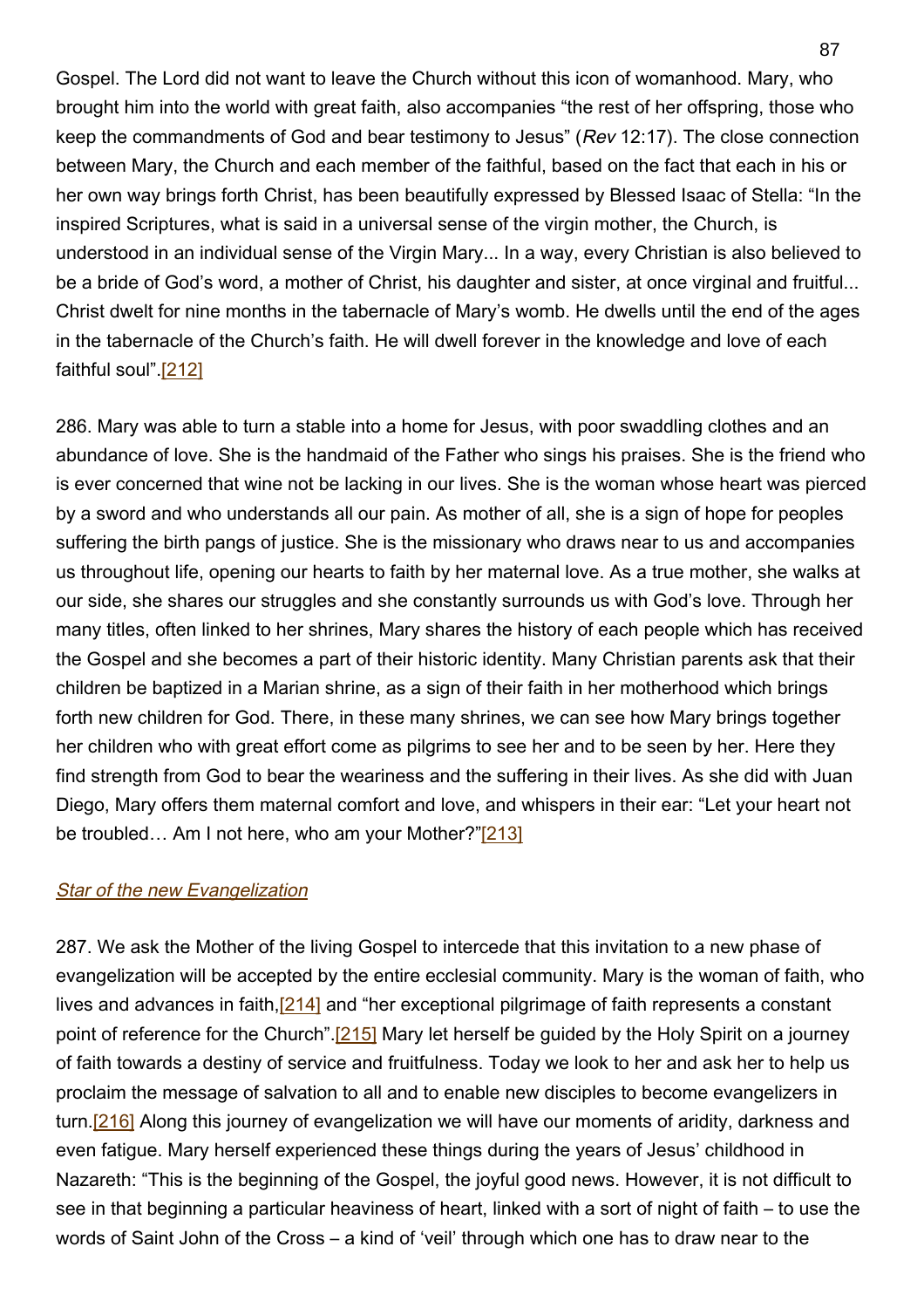Invisible One and to live in intimacy with the mystery. And this is the way that Mary, for many years, lived in intimacy with the mystery of her Son, and went forward in her pilgrimage of faith".[\[217\]](http://w2.vatican.va/content/francesco/en/apost_exhortations/documents/papa-francesco_esortazione-ap_20131124_evangelii-gaudium.html#_ftn217)

288. There is a Marian "style" to the Church's work of evangelization. Whenever we look to Mary, we come to believe once again in the revolutionary nature of love and tenderness. In her we see that humility and tenderness are not virtues of the weak but of the strong who need not treat others poorly in order to feel important themselves. Contemplating Mary, we realize that she who praised God for "bringing down the mighty from their thrones" and "sending the rich away empty" (Lk 1:52-53) is also the one who brings a homely warmth to our pursuit of justice. She is also the one who carefully keeps "all these things, pondering them in her heart" (Lk 2:19). Mary is able to recognize the traces of God's Spirit in events great and small. She constantly contemplates the mystery of God in our world, in human history and in our daily lives. She is the woman of prayer and work in Nazareth, and she is also Our Lady of Help, who sets out from her town "with haste" (Lk 1:39) to be of service to others. This interplay of justice and tenderness, of contemplation and concern for others, is what makes the ecclesial community look to Mary as a model of evangelization. We implore her maternal intercession that the Church may become a home for many peoples, a mother for all peoples, and that the way may be opened to the birth of a new world. It is the Risen Christ who tells us, with a power that fills us with confidence and unshakeable hope: "Behold, I make all things new" (Rev 21:5). With Mary we advance confidently towards the fulfilment of this promise, and to her we pray:

#### Mary, Virgin and Mother,

you who, moved by the Holy Spirit, welcomed the word of life in the depths of your humble faith: as you gave yourself completely to the Eternal One, help us to say our own "yes" to the urgent call, as pressing as ever, to proclaim the good news of Jesus.

Filled with Christ's presence, you brought joy to John the Baptist, making him exult in the womb of his mother. Brimming over with joy, you sang of the great things done by God. Standing at the foot of the cross with unvielding faith. you received the joyful comfort of the resurrection, and joined the disciples in awaiting the Spirit so that the evangelizing Church might be born.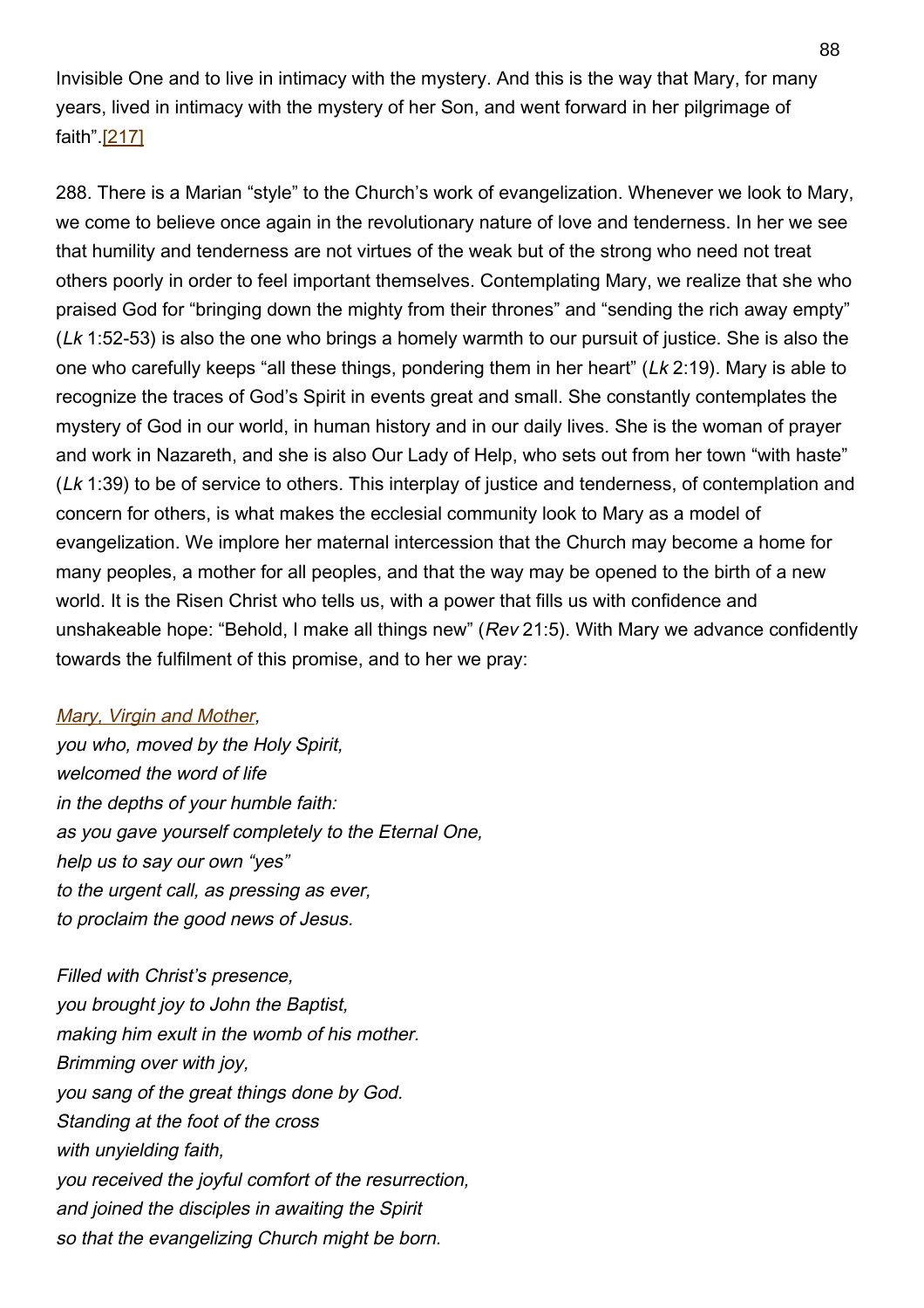Obtain for us now a new ardour born of the resurrection, that we may bring to all the Gospel of life which triumphs over death. Give us a holy courage to seek new paths, that the gift of unfading beauty may reach every man and woman.

Virgin of listening and contemplation, Mother of love, Bride of the eternal wedding feast, pray for the Church, whose pure icon you are, that she may never be closed in on herself or lose her passion for establishing God's kingdom.

Star of the new evangelization, help us to bear radiant witness to communion, service, ardent and generous faith, justice and love of the poor, that the joy of the Gospel may reach to the ends of the earth, illuminating even the fringes of our world.

Mother of the living Gospel, wellspring of happiness for God's little ones, pray for us.

Amen. Alleluia!

Given in Rome, at Saint Peter's, on 24 November, the solemnity of Our Lord Jesus Christ, King of the Universe, and the conclusion of the Year of Faith, in the year 2013, the first of my Pontificate.

### FRANCIS

[\[1\]](http://w2.vatican.va/content/francesco/en/apost_exhortations/documents/papa-francesco_esortazione-ap_20131124_evangelii-gaudium.html#_ftnref1) Paul VI, Apostolic Exhortation Gaudete in Domino (9 May 1975), 22: AAS 67 (1975), 297.

[\[2\]](http://w2.vatican.va/content/francesco/en/apost_exhortations/documents/papa-francesco_esortazione-ap_20131124_evangelii-gaudium.html#_ftnref2) Ibid. 8: AAS 67 (1975), 292.

[\[3\]](http://w2.vatican.va/content/francesco/en/apost_exhortations/documents/papa-francesco_esortazione-ap_20131124_evangelii-gaudium.html#_ftnref3) Encyclical Letter Deus Caritas Est (25 December 2005), 1: AAS 98 (2006), 217.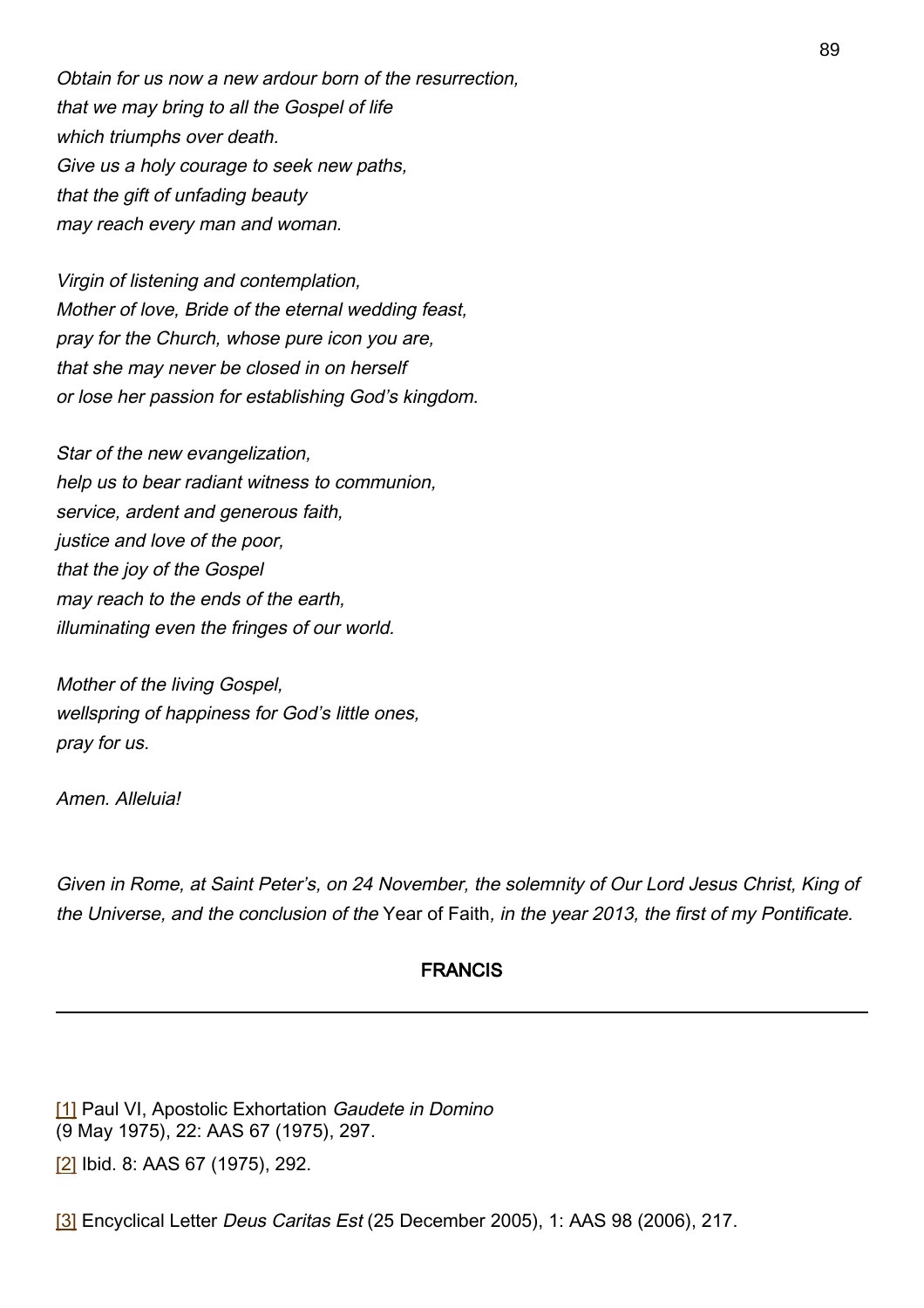[\[4\]](http://w2.vatican.va/content/francesco/en/apost_exhortations/documents/papa-francesco_esortazione-ap_20131124_evangelii-gaudium.html#_ftnref4) Fifth General Conference of the Latin American and Caribbean Bishops, Aparecida Document, 29 June 2007, 360.

[\[5\]](http://w2.vatican.va/content/francesco/en/apost_exhortations/documents/papa-francesco_esortazione-ap_20131124_evangelii-gaudium.html#_ftnref5) Ibid.

[\[6\]](http://w2.vatican.va/content/francesco/en/apost_exhortations/documents/papa-francesco_esortazione-ap_20131124_evangelii-gaudium.html#_ftnref6) Paul VI, Apostolic Exhortation Evangelii Nuntiandi (8 December 1975), 80: AAS 68 (1976), 75.

[\[7\]](http://w2.vatican.va/content/francesco/en/apost_exhortations/documents/papa-francesco_esortazione-ap_20131124_evangelii-gaudium.html#_ftnref7) Spiritual Canticle, 36, 10.

[\[8\]](http://w2.vatican.va/content/francesco/en/apost_exhortations/documents/papa-francesco_esortazione-ap_20131124_evangelii-gaudium.html#_ftnref8) Adversus Haereses, IV, c. 34, n. 1: PG 7, pars prior, 1083: " Omnem novitatem attulit, semetipsum afferens".

[\[9\]](http://w2.vatican.va/content/francesco/en/apost_exhortations/documents/papa-francesco_esortazione-ap_20131124_evangelii-gaudium.html#_ftnref9) Paul VI, Apostolic Exhortation Evangelii Nuntiandi (8 December 1975), 7: AAS 68 (1976), 9.

[\[10\]](http://w2.vatican.va/content/francesco/en/apost_exhortations/documents/papa-francesco_esortazione-ap_20131124_evangelii-gaudium.html#_ftnref10) Cf. Propositio 7.

[\[11\]](http://w2.vatican.va/content/francesco/en/apost_exhortations/documents/papa-francesco_esortazione-ap_20131124_evangelii-gaudium.html#_ftnref11) Benedict XVI, Homily at Mass for the Conclusion of the Synod of Bishops (28 October 2012): AAS 104 (2102), 890.

[\[12\]](http://w2.vatican.va/content/francesco/en/apost_exhortations/documents/papa-francesco_esortazione-ap_20131124_evangelii-gaudium.html#_ftnref12) **Ibid.** 

[\[13\]](http://w2.vatican.va/content/francesco/en/apost_exhortations/documents/papa-francesco_esortazione-ap_20131124_evangelii-gaudium.html#_ftnref13) Benedict XVI, Homily at Mass for the Opening of the Fifth General Conference of the Latin American and Caribbean Bishops (13 May 2007), Aparecida, Brazil: AAS 99 (2007), 437.

[\[14\]](http://w2.vatican.va/content/francesco/en/apost_exhortations/documents/papa-francesco_esortazione-ap_20131124_evangelii-gaudium.html#_ftnref14) Encyclical Letter, Redemptoris Missio (7 December 1990), 34: AAS 83 (1991), 280.

[\[15\]](http://w2.vatican.va/content/francesco/en/apost_exhortations/documents/papa-francesco_esortazione-ap_20131124_evangelii-gaudium.html#_ftnref15) Ibid., 40: AAS 83 (1991), 287.

[\[16\]](http://w2.vatican.va/content/francesco/en/apost_exhortations/documents/papa-francesco_esortazione-ap_20131124_evangelii-gaudium.html#_ftnref16) Ibid., 86: AAS 83 (1991), 333.

[\[17\]](http://w2.vatican.va/content/francesco/en/apost_exhortations/documents/papa-francesco_esortazione-ap_20131124_evangelii-gaudium.html#_ftnref17) Fifth General Conference of the Latin American and Caribbean Bishops, Aparecida Document, 29 June 2007, 548.

[\[18\]](http://w2.vatican.va/content/francesco/en/apost_exhortations/documents/papa-francesco_esortazione-ap_20131124_evangelii-gaudium.html#_ftnref18) Ibid., 370.

[\[19\]](http://w2.vatican.va/content/francesco/en/apost_exhortations/documents/papa-francesco_esortazione-ap_20131124_evangelii-gaudium.html#_ftnref19) Cf. Propositio 1.

[\[20\]](http://w2.vatican.va/content/francesco/en/apost_exhortations/documents/papa-francesco_esortazione-ap_20131124_evangelii-gaudium.html#_ftnref20) John Paul II, Post-Synodal Apostolic Exhortation Christifideles Laici (30 December 1988), 32: AAS 81 (1989) 451.

[\[21\]](http://w2.vatican.va/content/francesco/en/apost_exhortations/documents/papa-francesco_esortazione-ap_20131124_evangelii-gaudium.html#_ftnref21) Fifth General Conference of the Latin American and Caribbean Bishops, Aparecida Document, 29 June 2007, 201.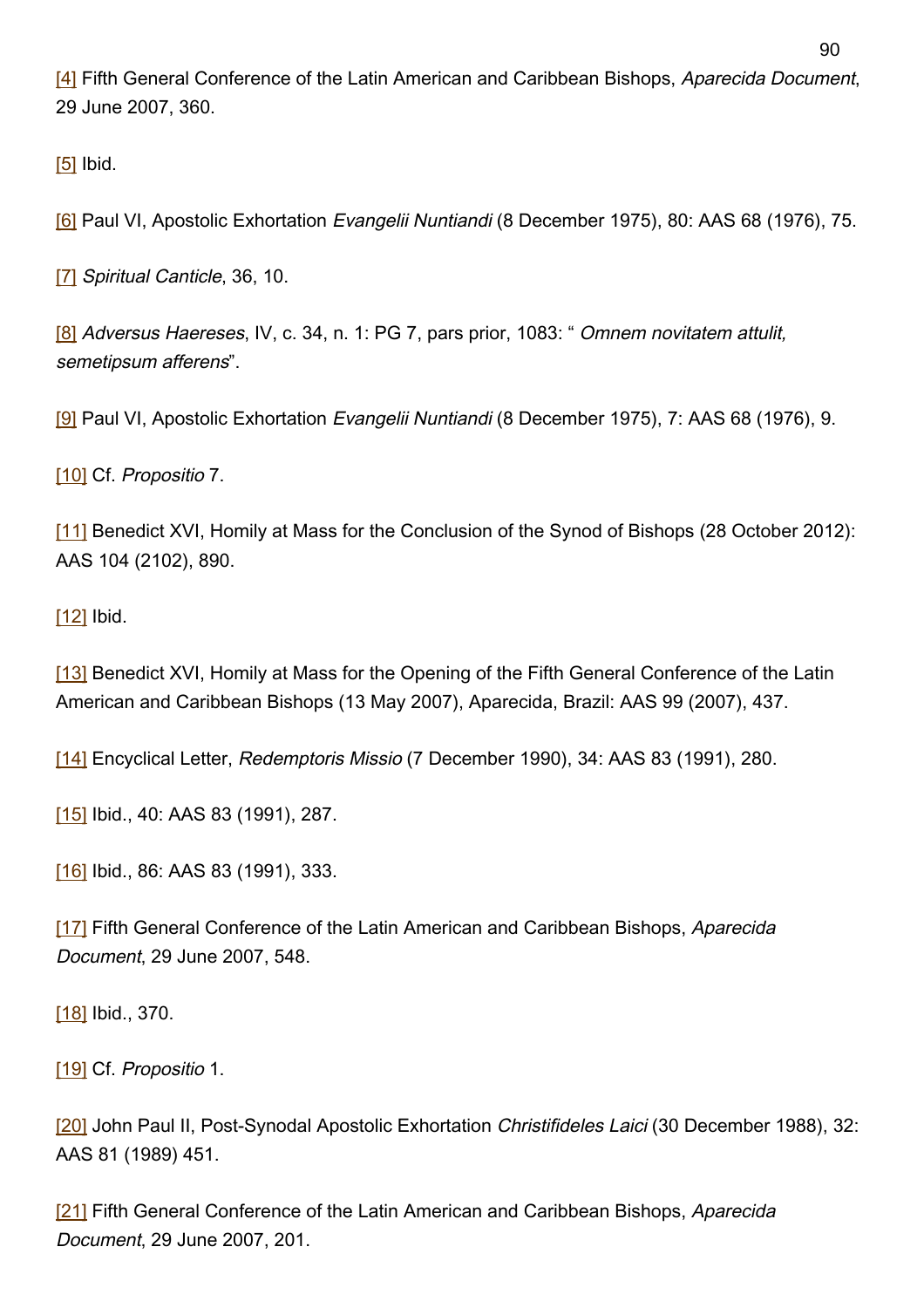[\[22\]](http://w2.vatican.va/content/francesco/en/apost_exhortations/documents/papa-francesco_esortazione-ap_20131124_evangelii-gaudium.html#_ftnref22) Ibid., 551.

[\[23\]](http://w2.vatican.va/content/francesco/en/apost_exhortations/documents/papa-francesco_esortazione-ap_20131124_evangelii-gaudium.html#_ftnref23) Paul VI, Encyclical Letter Ecclesiam Suam (6 August 1964), 9, 10, 11: AAS 56 (1964), 611-612.

[\[24\]](http://w2.vatican.va/content/francesco/en/apost_exhortations/documents/papa-francesco_esortazione-ap_20131124_evangelii-gaudium.html#_ftnref24) Second Ecumenical Vatican Council, Decree on Ecumenism *[Unitatis Redintegratio](http://www.vatican.va/archive/hist_councils/ii_vatican_council/documents/vat-ii_decree_19641121_unitatis-redintegratio_en.html)*, 6.

[\[25\]](http://w2.vatican.va/content/francesco/en/apost_exhortations/documents/papa-francesco_esortazione-ap_20131124_evangelii-gaudium.html#_ftnref25) John Paul II, Post-Synodal Apostolic Exhortation *Ecclesia in Oceania* (22 November 2001), 19: AAS 94 (2002), 390.

[\[26\]](http://w2.vatican.va/content/francesco/en/apost_exhortations/documents/papa-francesco_esortazione-ap_20131124_evangelii-gaudium.html#_ftnref26) John Paul II, Post-Synodal Apostolic Exhortation Christifideles Laici (30 September 1988), 26: AAS 81 (1989), 438.

[\[27\]](http://w2.vatican.va/content/francesco/en/apost_exhortations/documents/papa-francesco_esortazione-ap_20131124_evangelii-gaudium.html#_ftnref27) Cf. Propositio 26.

[\[28\]](http://w2.vatican.va/content/francesco/en/apost_exhortations/documents/papa-francesco_esortazione-ap_20131124_evangelii-gaudium.html#_ftnref28) Cf. Propositio 44.

[\[29\]](http://w2.vatican.va/content/francesco/en/apost_exhortations/documents/papa-francesco_esortazione-ap_20131124_evangelii-gaudium.html#_ftnref29) Cf. Propositio 26.

[\[30\]](http://w2.vatican.va/content/francesco/en/apost_exhortations/documents/papa-francesco_esortazione-ap_20131124_evangelii-gaudium.html#_ftnref30) Cf. Propositio 41.

[\[31\]](http://w2.vatican.va/content/francesco/en/apost_exhortations/documents/papa-francesco_esortazione-ap_20131124_evangelii-gaudium.html#_ftnref31) Second Vatican Ecumenical Council, Decree on the Pastoral Office of Bishops [Christus](http://www.vatican.va/archive/hist_councils/ii_vatican_council/documents/vat-ii_decree_19651028_christus-dominus_en.html) [Dominus](http://www.vatican.va/archive/hist_councils/ii_vatican_council/documents/vat-ii_decree_19651028_christus-dominus_en.html), 11.

[\[32\]](http://w2.vatican.va/content/francesco/en/apost_exhortations/documents/papa-francesco_esortazione-ap_20131124_evangelii-gaudium.html#_ftnref32) Cf. Benedict XVI, Address for the Fortieth Anniversary of the Decree Ad Gentes (11 March 2006): AAS 98 (2006), 337.

[\[33\]](http://w2.vatican.va/content/francesco/en/apost_exhortations/documents/papa-francesco_esortazione-ap_20131124_evangelii-gaudium.html#_ftnref33) Cf. Propositio 42.

[\[34\]](http://w2.vatican.va/content/francesco/en/apost_exhortations/documents/papa-francesco_esortazione-ap_20131124_evangelii-gaudium.html#_ftnref34) Cf. Canons 460-468; 492-502; 511-514; 536-537.

[\[35\]](http://w2.vatican.va/content/francesco/en/apost_exhortations/documents/papa-francesco_esortazione-ap_20131124_evangelii-gaudium.html#_ftnref35) Encyclical Letter Ut Unum Sint (25 May 1995), 95: AAS 87 (1995), 977-978.

[\[36\]](http://w2.vatican.va/content/francesco/en/apost_exhortations/documents/papa-francesco_esortazione-ap_20131124_evangelii-gaudium.html#_ftnref36) Second Vatican Ecumenical Council, Dogmatic Constitution on the Church [Lumen Gentium](http://www.vatican.va/archive/hist_councils/ii_vatican_council/documents/vat-ii_const_19641121_lumen-gentium_en.html), 23.

[\[37\]](http://w2.vatican.va/content/francesco/en/apost_exhortations/documents/papa-francesco_esortazione-ap_20131124_evangelii-gaudium.html#_ftnref37) John Paul II, Motu Proprio Apostolos Suos (21 May 1998): AAS 90 (1998), 641-658.

[\[38\]](http://w2.vatican.va/content/francesco/en/apost_exhortations/documents/papa-francesco_esortazione-ap_20131124_evangelii-gaudium.html#_ftnref38) Second Vatican Ecumenical Council, Decree on Ecumenism [Unitatis Redintegratio](http://www.vatican.va/archive/hist_councils/ii_vatican_council/documents/vat-ii_decree_19641121_unitatis-redintegratio_en.html), 11.

 $[39]$  Cf. *S. Th.*, I-II, q. 66, a. 4-6.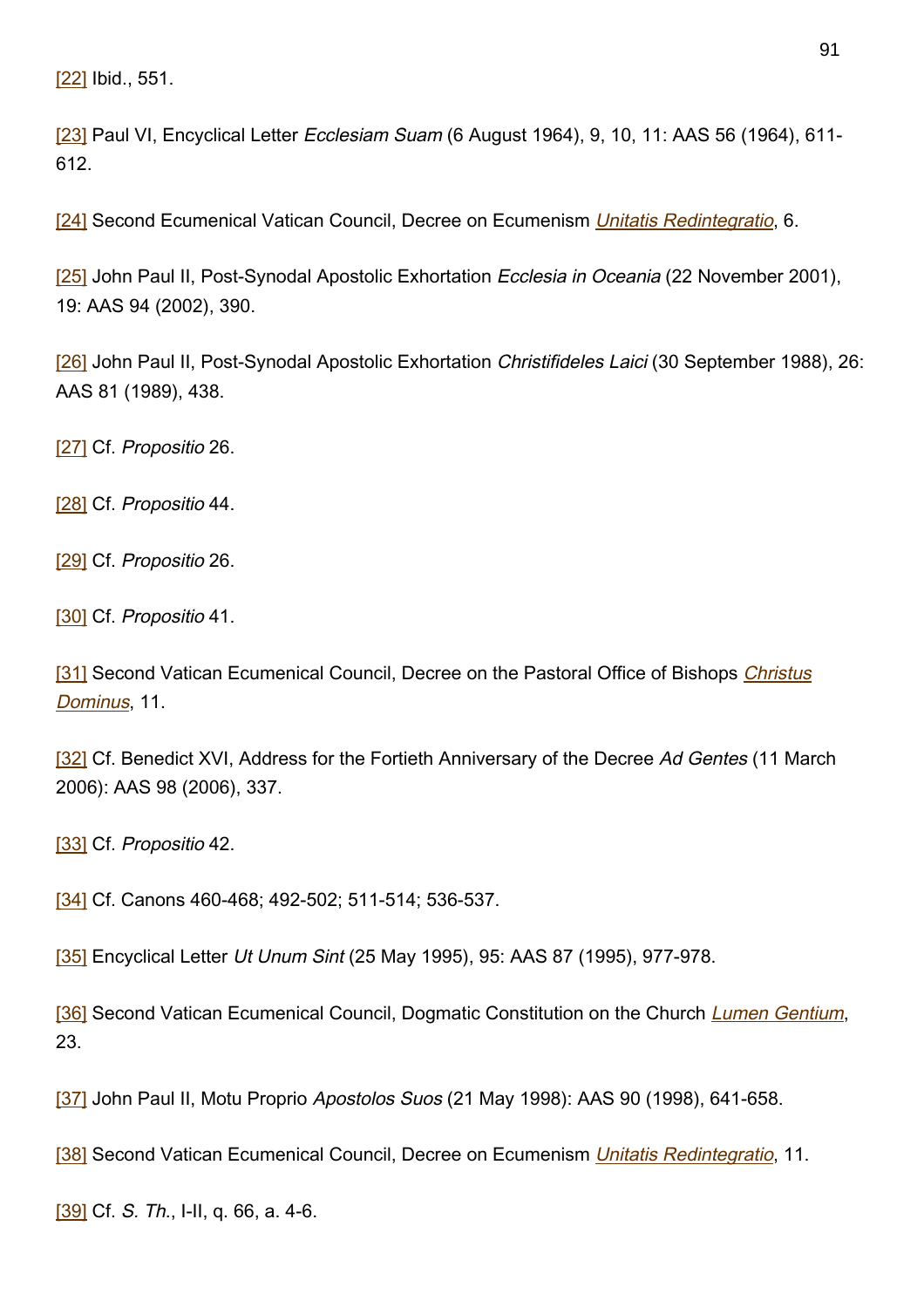[\[40\]](http://w2.vatican.va/content/francesco/en/apost_exhortations/documents/papa-francesco_esortazione-ap_20131124_evangelii-gaudium.html#_ftnref40) S. Th., I-II, q. 108, a. 1.

[\[41\]](http://w2.vatican.va/content/francesco/en/apost_exhortations/documents/papa-francesco_esortazione-ap_20131124_evangelii-gaudium.html#_ftnref41) S. Th., II-II, g. 30, a. 4: "We do not worship God with sacrifices and exterior gifts for him, but rather for us and for our neighbour. He has no need of our sacrifices, but he does ask that these be offered by us as devotion and for the benefit of our neighbour. For him, mercy, which overcomes the defects of our devotion and sacrifice, is the sacrifice which is most pleasing, because it is mercy which above all seeks the good of one's neighbour" ( S. Th., II-II, q. 30, a. 4, ad 1).

[\[42\]](http://w2.vatican.va/content/francesco/en/apost_exhortations/documents/papa-francesco_esortazione-ap_20131124_evangelii-gaudium.html#_ftnref42) Second Vatican Ecumenical Council, Dogmatic Constitution on Divine Revelation [Dei](http://www.vatican.va/archive/hist_councils/ii_vatican_council/documents/vat-ii_const_19651118_dei-verbum_en.html) [Verbum](http://www.vatican.va/archive/hist_councils/ii_vatican_council/documents/vat-ii_const_19651118_dei-verbum_en.html), 12.

[\[43\]](http://w2.vatican.va/content/francesco/en/apost_exhortations/documents/papa-francesco_esortazione-ap_20131124_evangelii-gaudium.html#_ftnref43) Motu Proprio Socialium Scientiarum (1 January 1994): AAS 86 (1994), 209.

[\[44\]](http://w2.vatican.va/content/francesco/en/apost_exhortations/documents/papa-francesco_esortazione-ap_20131124_evangelii-gaudium.html#_ftnref44) Saint Thomas Aquinas noted that the multiplicity and variety "were the intention of the first agent", who wished that "what each individual thing lacked in order to reflect the divine goodness would be made up for by other things", since the Creator's goodness "could not be fittingly reflected by just one creature" (S. Th., I, q. 47, a. 1). Consequently, we need to grasp the variety of things in their multiple relationships (cf. S. Th., I, q. 47, a. 2, ad 1; q. 47, a. 3). By analogy, we need to listen to and complement one another in our partial reception of reality and the Gospel.

[\[45\]](http://w2.vatican.va/content/francesco/en/apost_exhortations/documents/papa-francesco_esortazione-ap_20131124_evangelii-gaudium.html#_ftnref45) John XXIII, Address for the Opening of the [Second Vatican Council](http://www.vatican.va/archive/hist_councils/ii_vatican_council/) (11 October 1962): AAS 54 (1962), 792: " Est enim aliud ipsum depositum fidei, seu veritates, quae veneranda doctrina nostra continentur, aliud modus, quo eaedem enuntiantur".

[\[46\]](http://w2.vatican.va/content/francesco/en/apost_exhortations/documents/papa-francesco_esortazione-ap_20131124_evangelii-gaudium.html#_ftnref46) John Paul II, Encyclical Letter Ut Unum Sint (25 May 1995), 19: AAS 87 (1995), 933.

 $[47]$  *S. Th.*, I-II, q. 107, a. 4.

[\[48\]](http://w2.vatican.va/content/francesco/en/apost_exhortations/documents/papa-francesco_esortazione-ap_20131124_evangelii-gaudium.html#_ftnref48) Ibid.

[\[49\]](http://w2.vatican.va/content/francesco/en/apost_exhortations/documents/papa-francesco_esortazione-ap_20131124_evangelii-gaudium.html#_ftnref49) No. 1735

[\[50\]](http://w2.vatican.va/content/francesco/en/apost_exhortations/documents/papa-francesco_esortazione-ap_20131124_evangelii-gaudium.html#_ftnref50) Cf. John Paul II, Post-Synodal Apostolic Exhortation Familiaris Consortio (22 November 1981), 34: AAS 74 (1982), 123.

[\[51\]](http://w2.vatican.va/content/francesco/en/apost_exhortations/documents/papa-francesco_esortazione-ap_20131124_evangelii-gaudium.html#_ftnref51) Cf. Saint Ambrose, *De Sacramentis*, IV, 6, 28: PL 16, 464: "I must receive it always, so that it may always forgive my sins. If I sin continually, I must always have a remedy"; ID., op. cit., IV, 5, 24: PL 16, 463: "Those who ate manna died; those who eat this body will obtain the forgiveness of their sins"; Saint Cyril of Alexandria, In Joh. Evang., IV, 2: PG 73, 584-585: "I examined myself and I found myself unworthy. To those who speak thus I say: when will you be worthy? When at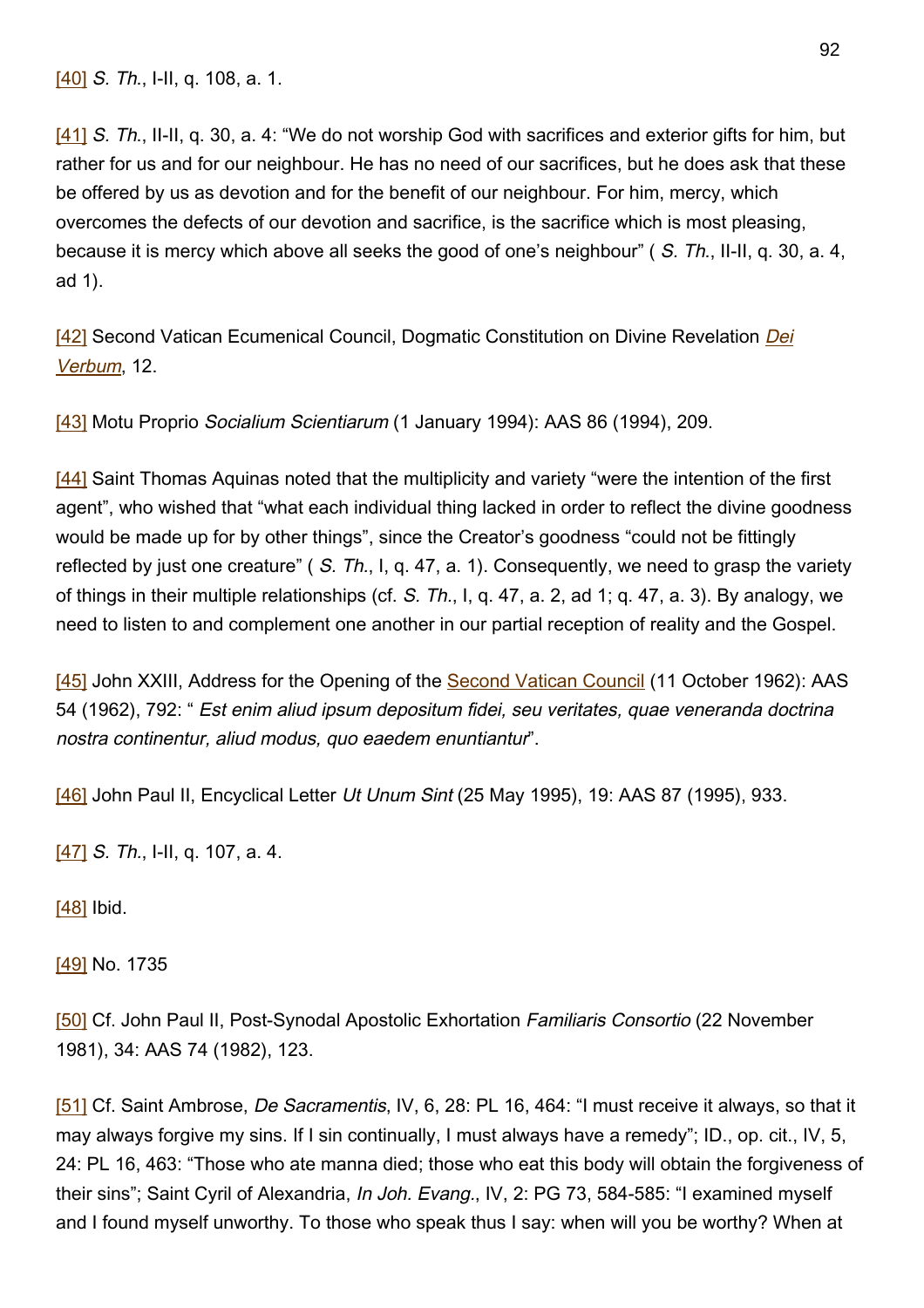last you present yourself before Christ? And if your sins prevent you from drawing nigh, and you never cease to fall – for, as the Psalm says, 'what man knows his faults?' – will you remain without partaking of the sanctification that gives life for eternity?"

[\[52\]](http://w2.vatican.va/content/francesco/en/apost_exhortations/documents/papa-francesco_esortazione-ap_20131124_evangelii-gaudium.html#_ftnref52) Benedict XVI, Address to the Brazilian Bishops in the Cathedral of São Paulo, Brazil (11 May 2007), 3: AAS 99 (2007), 428.

[\[53\]](http://w2.vatican.va/content/francesco/en/apost_exhortations/documents/papa-francesco_esortazione-ap_20131124_evangelii-gaudium.html#_ftnref53) John Paul II, Post-Synodal Apostolic Exhortation Pastores Dabo Vobis (25 March 1992), 10: AAS 84 (1992), 673.

[\[54\]](http://w2.vatican.va/content/francesco/en/apost_exhortations/documents/papa-francesco_esortazione-ap_20131124_evangelii-gaudium.html#_ftnref54) Paul VI, Encyclical Letter Ecclesiam Suam (6 August 1964), 19: AAS 56 (1964), 609.

[\[55\]](http://w2.vatican.va/content/francesco/en/apost_exhortations/documents/papa-francesco_esortazione-ap_20131124_evangelii-gaudium.html#_ftnref55) Saint John Chrysostom, De Lazaro Concio, II, 6: PG 48, 992D.

[\[56\]](http://w2.vatican.va/content/francesco/en/apost_exhortations/documents/papa-francesco_esortazione-ap_20131124_evangelii-gaudium.html#_ftnref56) Cf. Propositio 13.

[\[57\]](http://w2.vatican.va/content/francesco/en/apost_exhortations/documents/papa-francesco_esortazione-ap_20131124_evangelii-gaudium.html#_ftnref57) John Paul II, Apostolic Exhortation Ecclesia in Africa (14 September 1995), 52: AAS 88 (1996), 32-33; ID. , Encyclical Letter Sollicitudo Rei Socialis (30 December 1987), 22: AAS 80 (1988), 539.

[\[58\]](http://w2.vatican.va/content/francesco/en/apost_exhortations/documents/papa-francesco_esortazione-ap_20131124_evangelii-gaudium.html#_ftnref58) John Paul II, Apostolic Exhortation Ecclesia in Asia (6 November 1999), 7: AAS 92 (2000), 458.

[\[59\]](http://w2.vatican.va/content/francesco/en/apost_exhortations/documents/papa-francesco_esortazione-ap_20131124_evangelii-gaudium.html#_ftnref59) United States Conference Of Catholic Bishops, Ministry to Persons with a Homosexual Inclination: Guidelines for Pastoral Care (2006), 17.

[\[60\]](http://w2.vatican.va/content/francesco/en/apost_exhortations/documents/papa-francesco_esortazione-ap_20131124_evangelii-gaudium.html#_ftnref60) Conférence Des Évêques De France, Conseil Famille et Société, Élargir le mariage aux personnes de même sexe? Ouvrons le débat! (28 September 2012).

[\[61\]](http://w2.vatican.va/content/francesco/en/apost_exhortations/documents/papa-francesco_esortazione-ap_20131124_evangelii-gaudium.html#_ftnref61) Cf. Propositio 25.

[\[62\]](http://w2.vatican.va/content/francesco/en/apost_exhortations/documents/papa-francesco_esortazione-ap_20131124_evangelii-gaudium.html#_ftnref62) Azione Cattolica Italiana, Messaggio della XIV Assemblea Nazionale alla Chiesa ed al Paese (8 May 2011).

[\[63\]](http://w2.vatican.va/content/francesco/en/apost_exhortations/documents/papa-francesco_esortazione-ap_20131124_evangelii-gaudium.html#_ftnref63) J. Ratzinger, The Current Situation of Faith and Theology. Conference given at the Meeting of Presidents of Latin American Episcopal Commissions for the Doctrine of the Faith, Guadalajara, Mexico, 1996. Translation in L'Osservatore Romano, English Language Edition, 6 November 1996. Cf. Fifth General Conference of the Latin American and Caribbean Bishops, Aparecida Document, 29 June 2007, 12.

[\[64\]](http://w2.vatican.va/content/francesco/en/apost_exhortations/documents/papa-francesco_esortazione-ap_20131124_evangelii-gaudium.html#_ftnref64) G. Bernanos, Journal d'un curé de campagne, Paris, 1974, 135.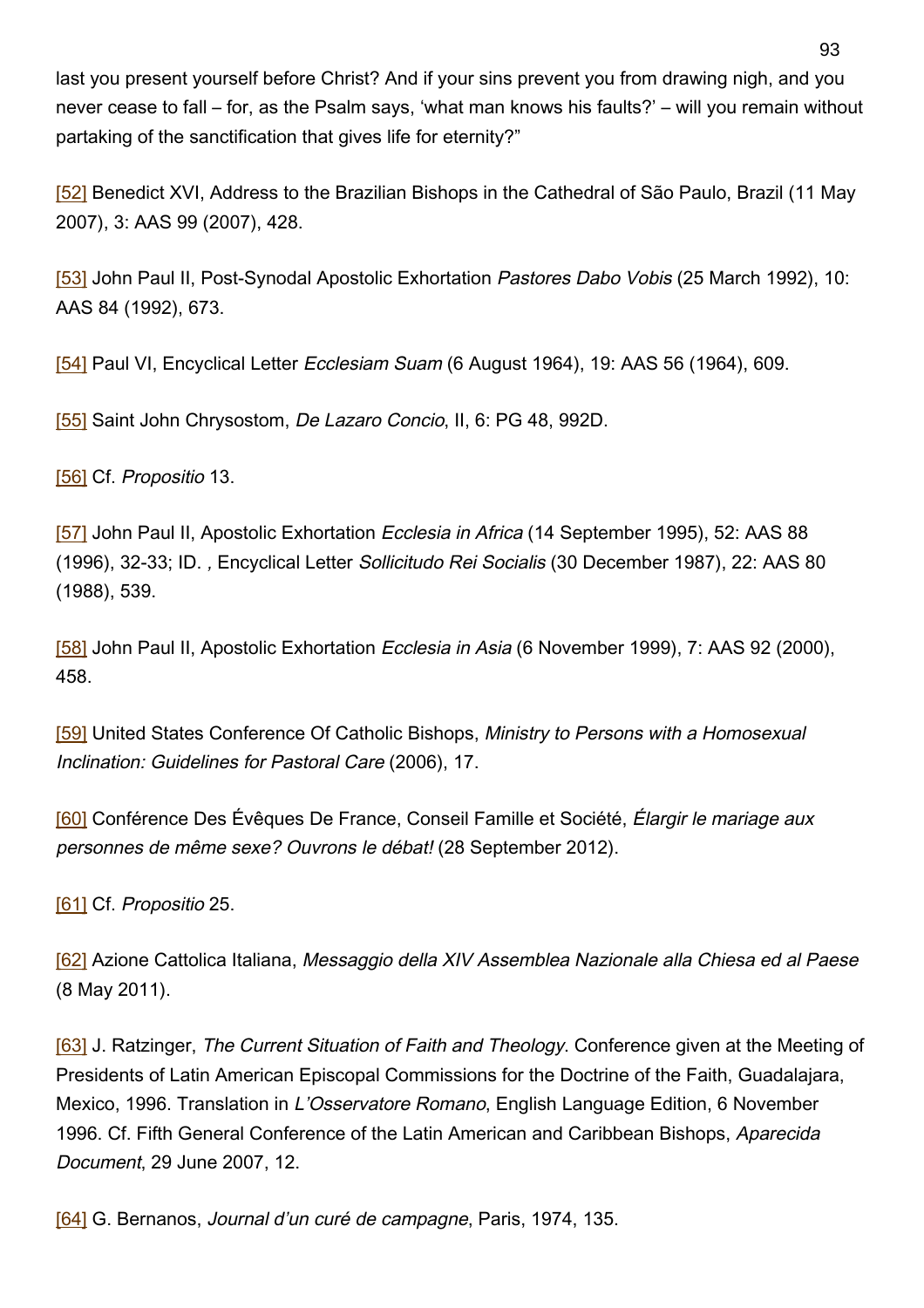[\[65\]](http://w2.vatican.va/content/francesco/en/apost_exhortations/documents/papa-francesco_esortazione-ap_20131124_evangelii-gaudium.html#_ftnref65) Address for the Opening of the Second Vatican Council (11 October 1962): 4, 2-4: AAS 54 (1962), 789.

[\[66\]](http://w2.vatican.va/content/francesco/en/apost_exhortations/documents/papa-francesco_esortazione-ap_20131124_evangelii-gaudium.html#_ftnref66) J.H. Newman, Letter of 26 January 1833, in The Letters and Diaries of John Henry Newman, vol. III, Oxford, 1979, 204.

[\[67\]](http://w2.vatican.va/content/francesco/en/apost_exhortations/documents/papa-francesco_esortazione-ap_20131124_evangelii-gaudium.html#_ftnref67) Benedict XVI, Homily at Mass for the Opening of the Year of Faith (11 October 2012): AAS 104 (2012), 881.

[\[68\]](http://w2.vatican.va/content/francesco/en/apost_exhortations/documents/papa-francesco_esortazione-ap_20131124_evangelii-gaudium.html#_ftnref68) Thomas À Kempis, De Imitatione Christi, Lib. I, IX, 5: "Dreaming of different places, and moving from one to another, has misled many".

[\[69\]](http://w2.vatican.va/content/francesco/en/apost_exhortations/documents/papa-francesco_esortazione-ap_20131124_evangelii-gaudium.html#_ftnref69) We can benefit from the testimony of Saint Thérèse of Lisieux, who speaks of one particular Sister whom she found especially disagreeable, where an interior experience had a decisive impact: "One winter afternoon I was engaged as usual in my little task. It was cold and growing dark… Suddenly I heard in the distance the harmonious sounds of a musical instrument. I began to imagine a well-lit room, draped in gold, and in it, elegantly dressed young ladies exchanging worldly compliments and courtesies. Then I looked at the poor sick woman whom I was attending. In place of a melody, I heard her occasional groans and sighs… I cannot express what took place in my soul. All that I do know is that the Lord illumined it with the rays of truth which so surpassed the flickering glow of earthly revels, that I could scarcely believe my happiness" (Ms. C, 29v-30r, in Oeuvres Complètes, Paris, 1992, 274-275).

[\[70\]](http://w2.vatican.va/content/francesco/en/apost_exhortations/documents/papa-francesco_esortazione-ap_20131124_evangelii-gaudium.html#_ftnref70) Cf. Propositio 8.

[\[71\]](http://w2.vatican.va/content/francesco/en/apost_exhortations/documents/papa-francesco_esortazione-ap_20131124_evangelii-gaudium.html#_ftnref71) H. De Lubac, Méditation sur l'Église, Paris, 1968, 321.

[\[72\]](http://w2.vatican.va/content/francesco/en/apost_exhortations/documents/papa-francesco_esortazione-ap_20131124_evangelii-gaudium.html#_ftnref72) Pontifical Council for Justice and Peace, *[Compendium of the Social Doctrine of the Church](http://www.vatican.va/roman_curia/pontifical_councils/justpeace/documents/rc_pc_justpeace_doc_20060526_compendio-dott-soc_en.html)*, 295.

[\[73\]](http://w2.vatican.va/content/francesco/en/apost_exhortations/documents/papa-francesco_esortazione-ap_20131124_evangelii-gaudium.html#_ftnref73) John Paul II, Post-Synodal Apostolic Exhortation Christifideles Laici (30 December 1988), 51: AAS 81 (1989), 413.

[\[74\]](http://w2.vatican.va/content/francesco/en/apost_exhortations/documents/papa-francesco_esortazione-ap_20131124_evangelii-gaudium.html#_ftnref74) Congregation for the Doctrine of the Faith, Declaration *[Inter Insigniores](http://www.vatican.va/roman_curia/congregations/cfaith/documents/rc_con_cfaith_doc_19761015_inter-insigniores_en.html)* on the Question of the Admission of Women to the Ministerial Priesthood (15 October 1976): AAS 68 (1977) 115, cited in John Paul II, Post-Synodal Apostolic Exhortation Christifideles Laici (30 December 1988), note 190: AAS 81 (1989), 493.

[\[75\]](http://w2.vatican.va/content/francesco/en/apost_exhortations/documents/papa-francesco_esortazione-ap_20131124_evangelii-gaudium.html#_ftnref75) John Paul II, Apostolic Letter Mulieris Dignitatem (15 August 1988), 27: AAS 80 (1988), 1718.

[\[76\]](http://w2.vatican.va/content/francesco/en/apost_exhortations/documents/papa-francesco_esortazione-ap_20131124_evangelii-gaudium.html#_ftnref76) Cf. Propositio 51.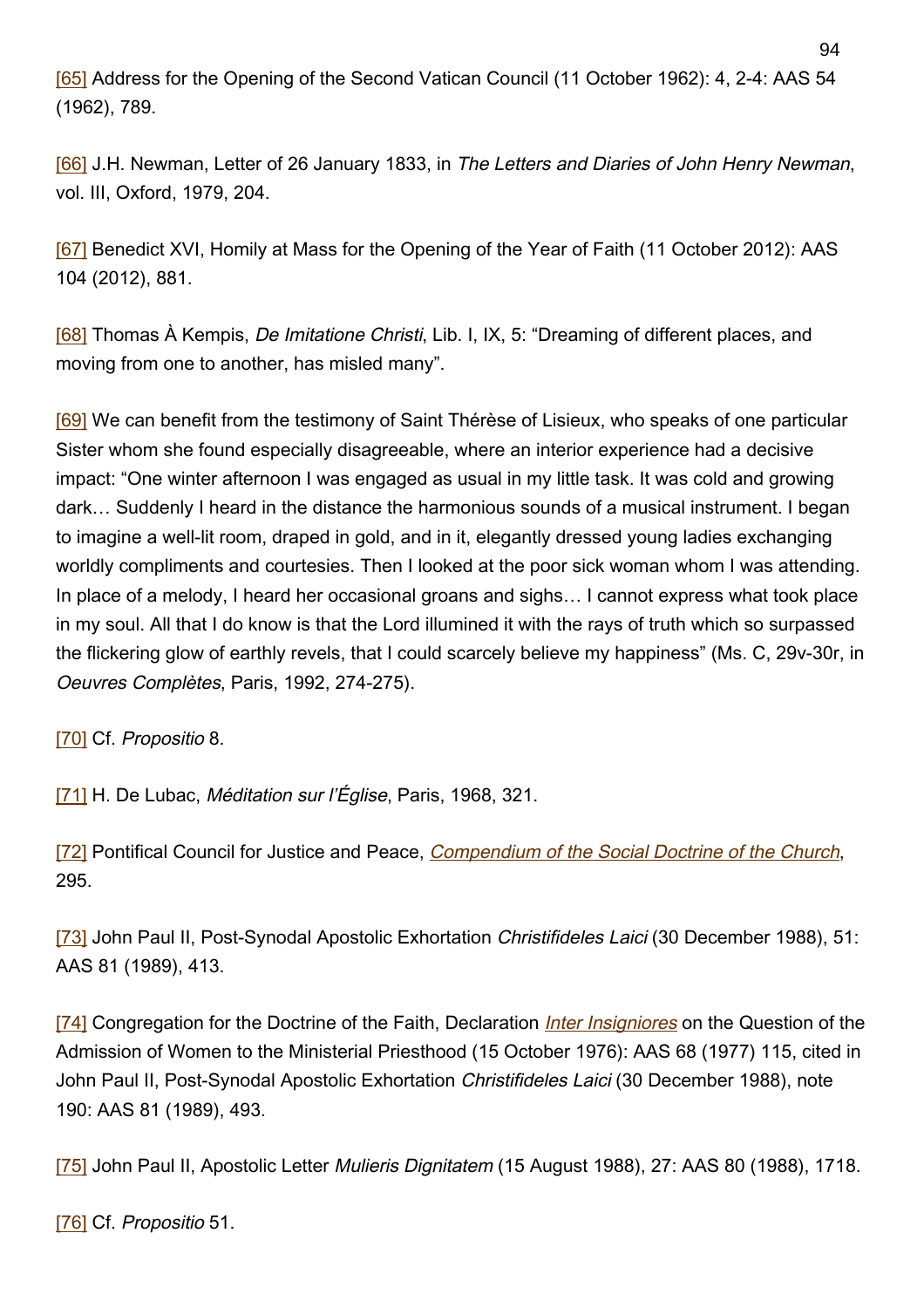[\[77\]](http://w2.vatican.va/content/francesco/en/apost_exhortations/documents/papa-francesco_esortazione-ap_20131124_evangelii-gaudium.html#_ftnref77) John Paul II, Post-Synodal Apostolic Exhortation Ecclesia in Asia (6 November 1999), 19: AAS 92 (2000), 478.

[\[78\]](http://w2.vatican.va/content/francesco/en/apost_exhortations/documents/papa-francesco_esortazione-ap_20131124_evangelii-gaudium.html#_ftnref78) Ibid, 2: AAS 92 (2000), 451.

[\[79\]](http://w2.vatican.va/content/francesco/en/apost_exhortations/documents/papa-francesco_esortazione-ap_20131124_evangelii-gaudium.html#_ftnref79) Cf. Propositio 4.

[\[80\]](http://w2.vatican.va/content/francesco/en/apost_exhortations/documents/papa-francesco_esortazione-ap_20131124_evangelii-gaudium.html#_ftnref80) Cf. Second Vatican Ecumenical Council, Dogmatic Constitution on the Church [Lumen](http://www.vatican.va/archive/hist_councils/ii_vatican_council/documents/vat-ii_const_19641121_lumen-gentium_en.html) [Gentium](http://www.vatican.va/archive/hist_councils/ii_vatican_council/documents/vat-ii_const_19641121_lumen-gentium_en.html), 1.

[\[81\]](http://w2.vatican.va/content/francesco/en/apost_exhortations/documents/papa-francesco_esortazione-ap_20131124_evangelii-gaudium.html#_ftnref81) Meditation during the First General Congregation of the XIII Ordinary General Assembly of the Synod of Bishops (8 October 2012): AAS 104 (2012), 897.

[\[82\]](http://w2.vatican.va/content/francesco/en/apost_exhortations/documents/papa-francesco_esortazione-ap_20131124_evangelii-gaudium.html#_ftnref82) Cf. Propositio 6; Second Vatican Ecumenical Council, Pastoral Constitution on the Church in the Modern World [Gaudium et Spes](http://www.vatican.va/archive/hist_councils/ii_vatican_council/documents/vat-ii_const_19651207_gaudium-et-spes_en.html), 22.

[\[83\]](http://w2.vatican.va/content/francesco/en/apost_exhortations/documents/papa-francesco_esortazione-ap_20131124_evangelii-gaudium.html#_ftnref83) Cf. Second Vatican Ecumenical Council, Dogmatic Constitution on the Church [Lumen](http://www.vatican.va/archive/hist_councils/ii_vatican_council/documents/vat-ii_const_19641121_lumen-gentium_en.html) [Gentium](http://www.vatican.va/archive/hist_councils/ii_vatican_council/documents/vat-ii_const_19641121_lumen-gentium_en.html), 9.

[\[84\]](http://w2.vatican.va/content/francesco/en/apost_exhortations/documents/papa-francesco_esortazione-ap_20131124_evangelii-gaudium.html#_ftnref84) Cf. Third General Conference of the Latin American and Caribbean Bishops, Puebla Document, 23 March 1979, Nos. 386-387.

[\[85\]](http://w2.vatican.va/content/francesco/en/apost_exhortations/documents/papa-francesco_esortazione-ap_20131124_evangelii-gaudium.html#_ftnref85) Cf. Second Vatican Ecumenical Council, Pastoral Constitution on the Church in the Modern World [Gaudium et Spes](http://www.vatican.va/archive/hist_councils/ii_vatican_council/documents/vat-ii_const_19651207_gaudium-et-spes_en.html), 36.

[\[86\]](http://w2.vatican.va/content/francesco/en/apost_exhortations/documents/papa-francesco_esortazione-ap_20131124_evangelii-gaudium.html#_ftnref86) Ibid, 25.

[\[87\]](http://w2.vatican.va/content/francesco/en/apost_exhortations/documents/papa-francesco_esortazione-ap_20131124_evangelii-gaudium.html#_ftnref87) Ibid, 53.

[\[88\]](http://w2.vatican.va/content/francesco/en/apost_exhortations/documents/papa-francesco_esortazione-ap_20131124_evangelii-gaudium.html#_ftnref88) John Paul II, Apostolic Letter Novo Millennio Ineunte (6 January 2001), 40: AAS 93 (2001), 295.

[\[89\]](http://w2.vatican.va/content/francesco/en/apost_exhortations/documents/papa-francesco_esortazione-ap_20131124_evangelii-gaudium.html#_ftnref89) Ibid.

[\[90\]](http://w2.vatican.va/content/francesco/en/apost_exhortations/documents/papa-francesco_esortazione-ap_20131124_evangelii-gaudium.html#_ftnref90) John Paul II, Encyclical Letter Redemptoris Missio (7 December 1990), 52: AAS 83 (1991), 300; cf. Apostolic Exhortation Catechesi Tradendae (16 October 1979) 53: AAS 71 (1979), 1321.

[\[91\]](http://w2.vatican.va/content/francesco/en/apost_exhortations/documents/papa-francesco_esortazione-ap_20131124_evangelii-gaudium.html#_ftnref91) John Paul II, Post-Synodal Apostolic Exhortation Ecclesia in Oceania (22 November 2001), 16: AAS 94 (2002), 383.

[\[92\]](http://w2.vatican.va/content/francesco/en/apost_exhortations/documents/papa-francesco_esortazione-ap_20131124_evangelii-gaudium.html#_ftnref92) John Paul II, Post-Synodal Apostolic Exhortation Ecclesia in Africa (14 September 1995), 61: AAS 88 (1996), 39.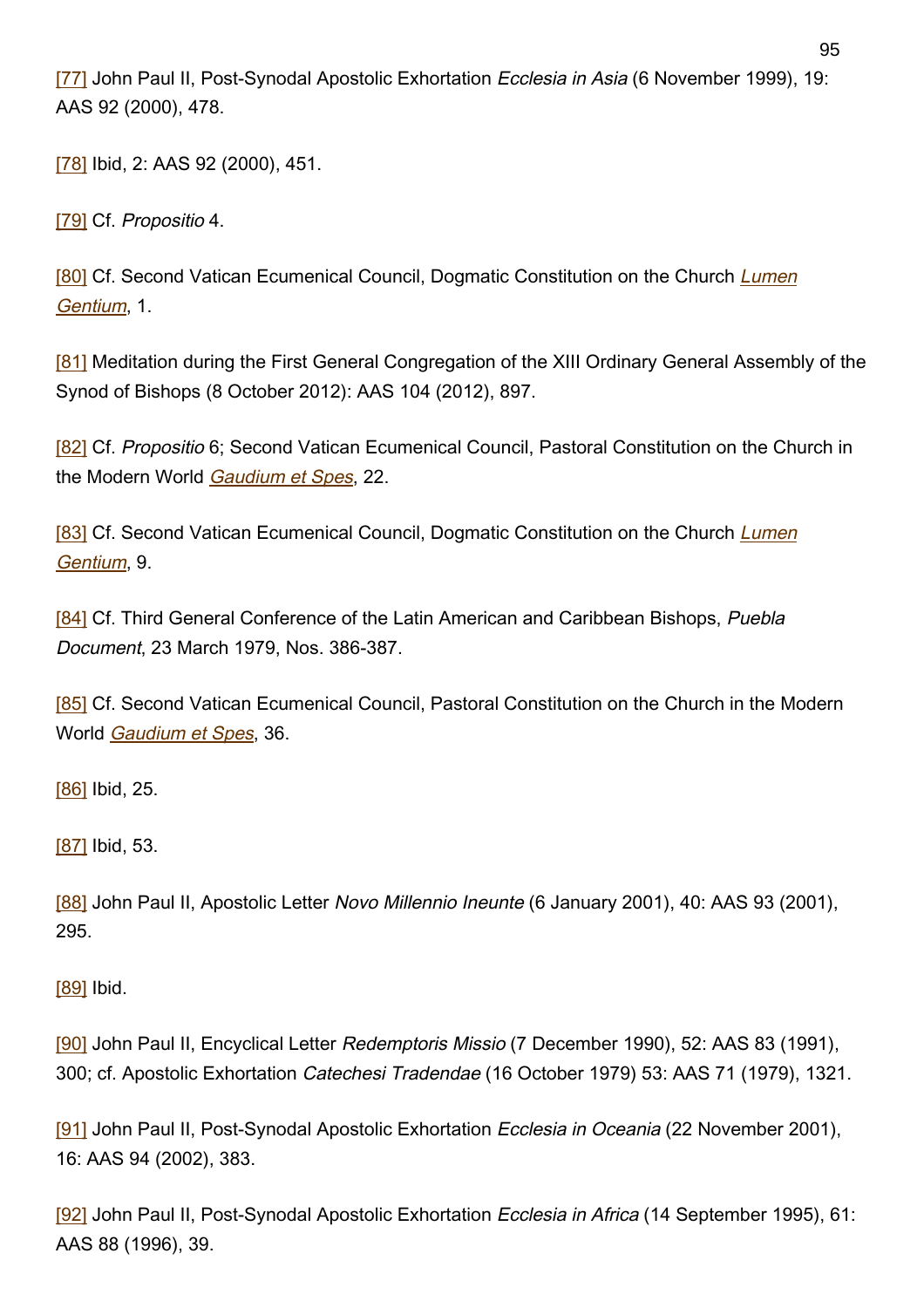[\[93\]](http://w2.vatican.va/content/francesco/en/apost_exhortations/documents/papa-francesco_esortazione-ap_20131124_evangelii-gaudium.html#_ftnref93) Saint Thomas Aquinas, S. Th. I, q. 39, a. 8 cons. 2: "Without the Holy Spirit who is the bond of both, one cannot understand the connecting unity between the Father and the Son"; cf. I, q. 37, a. 1, ad 3.

[\[94\]](http://w2.vatican.va/content/francesco/en/apost_exhortations/documents/papa-francesco_esortazione-ap_20131124_evangelii-gaudium.html#_ftnref94) John Paul II, Post-Synodal Apostolic Exhortation *Ecclesia in Oceania* (22 November 2001), 17: AAS 94 (2002), 385.

[\[95\]](http://w2.vatican.va/content/francesco/en/apost_exhortations/documents/papa-francesco_esortazione-ap_20131124_evangelii-gaudium.html#_ftnref95) John Paul II, Post-Synodal Apostolic Exhortation Ecclesia in Asia (6 November 1999), 20: AAS 92 (2000), 478-482.

[\[96\]](http://w2.vatican.va/content/francesco/en/apost_exhortations/documents/papa-francesco_esortazione-ap_20131124_evangelii-gaudium.html#_ftnref96) Cf. Second Vatican Ecumenical Council, Dogmatic Constitution on the Church [Lumen](http://www.vatican.va/archive/hist_councils/ii_vatican_council/documents/vat-ii_const_19641121_lumen-gentium_en.html) [Gentium](http://www.vatican.va/archive/hist_councils/ii_vatican_council/documents/vat-ii_const_19641121_lumen-gentium_en.html), 12.

[\[97\]](http://w2.vatican.va/content/francesco/en/apost_exhortations/documents/papa-francesco_esortazione-ap_20131124_evangelii-gaudium.html#_ftnref97) John Paul II, Encyclical Letter Fides et Ratio (14 September 1998), 71: AAS 91 (1999), 60.

[\[98\]](http://w2.vatican.va/content/francesco/en/apost_exhortations/documents/papa-francesco_esortazione-ap_20131124_evangelii-gaudium.html#_ftnref98) Third General Conference of the Latin American and Caribbean Bishops, Puebla Document, 23 March 1979, 450; cf. Fifth General Conference of the Latin American and Caribbean Bishops, Aparecida Document, 29 June 2007, 264.

[\[99\]](http://w2.vatican.va/content/francesco/en/apost_exhortations/documents/papa-francesco_esortazione-ap_20131124_evangelii-gaudium.html#_ftnref99) John Paul II, Post-Synodal Apostolic Exhortation Ecclesia in Asia (6 November 1999), 21: AAS 92 (2000), 482-484.

[\[100\]](http://w2.vatican.va/content/francesco/en/apost_exhortations/documents/papa-francesco_esortazione-ap_20131124_evangelii-gaudium.html#_ftnref100) No. 48: AAS 68 (1976), 38.

[\[101\]](http://w2.vatican.va/content/francesco/en/apost_exhortations/documents/papa-francesco_esortazione-ap_20131124_evangelii-gaudium.html#_ftnref101) Ibid.

[\[102\]](http://w2.vatican.va/content/francesco/en/apost_exhortations/documents/papa-francesco_esortazione-ap_20131124_evangelii-gaudium.html#_ftnref102) Opening Address of the Fifth General Conference of the Latin American and Caribbean Bishops (13 May 2007), 1: AAS 90 (2007), 446.

[\[103\]](http://w2.vatican.va/content/francesco/en/apost_exhortations/documents/papa-francesco_esortazione-ap_20131124_evangelii-gaudium.html#_ftnref103) Fifth General Conference of the Latin American and Caribbean Bishops, Aparecida Document, 29 June 2007, 262.

[\[104\]](http://w2.vatican.va/content/francesco/en/apost_exhortations/documents/papa-francesco_esortazione-ap_20131124_evangelii-gaudium.html#_ftnref104) Ibid., 263.

[\[105\]](http://w2.vatican.va/content/francesco/en/apost_exhortations/documents/papa-francesco_esortazione-ap_20131124_evangelii-gaudium.html#_ftnref105) Cf. Saint Thomas Aquinas, S. Th., II-II, q. 2, a. 2.

[\[106\]](http://w2.vatican.va/content/francesco/en/apost_exhortations/documents/papa-francesco_esortazione-ap_20131124_evangelii-gaudium.html#_ftnref106) Fifth General Conference of the Latin American and Caribbean Bishops, Aparecida Document, 29 June 2007, 264.

[\[107\]](http://w2.vatican.va/content/francesco/en/apost_exhortations/documents/papa-francesco_esortazione-ap_20131124_evangelii-gaudium.html#_ftnref107) Ibid.

[\[108\]](http://w2.vatican.va/content/francesco/en/apost_exhortations/documents/papa-francesco_esortazione-ap_20131124_evangelii-gaudium.html#_ftnref108) Cf. Second Vatican Ecumenical Council, Dogmatic Constitution on the Church [Lumen](http://www.vatican.va/archive/hist_councils/ii_vatican_council/documents/vat-ii_const_19641121_lumen-gentium_en.html)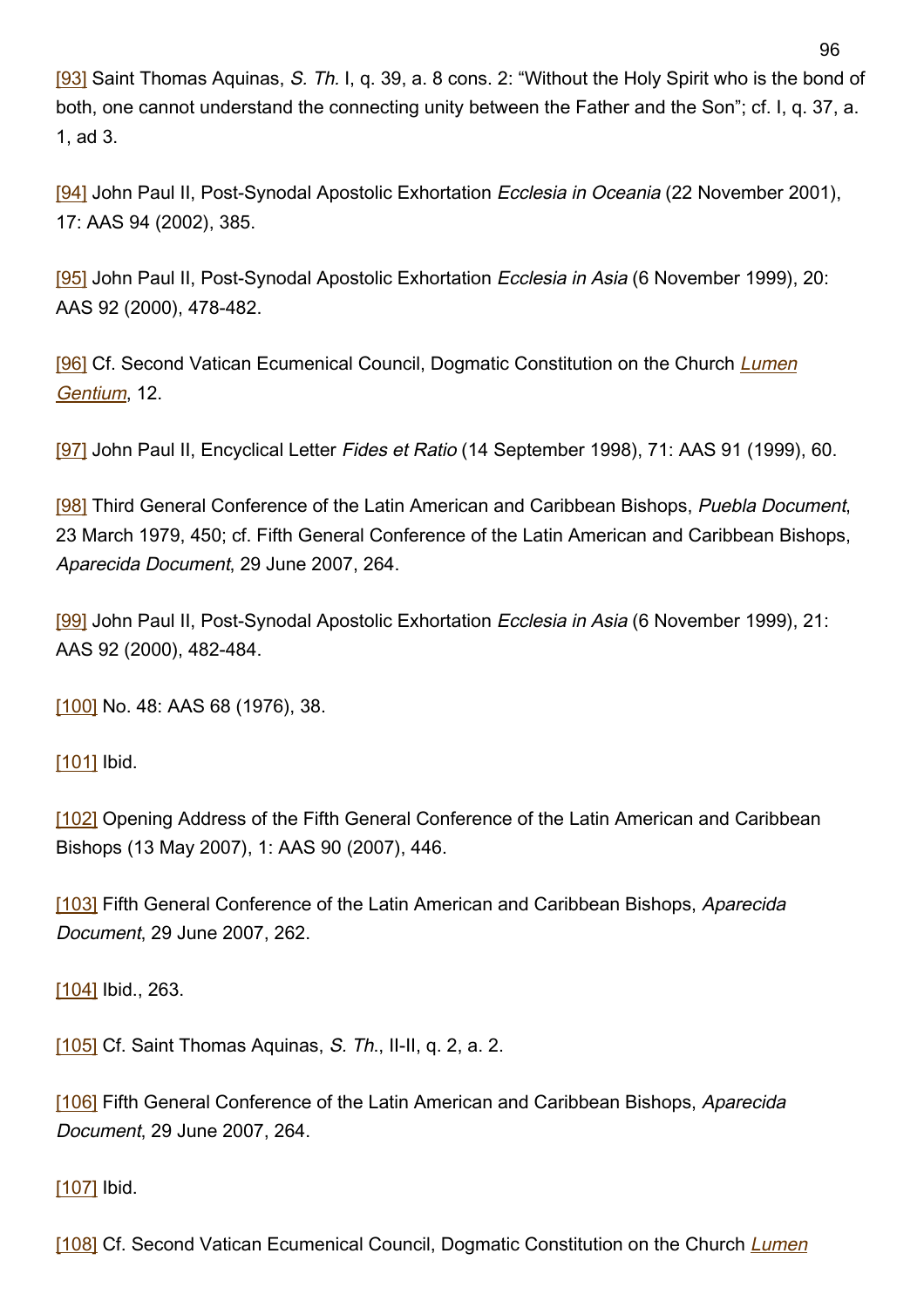[\[109\]](http://w2.vatican.va/content/francesco/en/apost_exhortations/documents/papa-francesco_esortazione-ap_20131124_evangelii-gaudium.html#_ftnref109) Cf. Propositio 17.

[\[110\]](http://w2.vatican.va/content/francesco/en/apost_exhortations/documents/papa-francesco_esortazione-ap_20131124_evangelii-gaudium.html#_ftnref110) Cf. Propositio 30.

[\[111\]](http://w2.vatican.va/content/francesco/en/apost_exhortations/documents/papa-francesco_esortazione-ap_20131124_evangelii-gaudium.html#_ftnref111) Cf. Propositio 27.

[\[112\]](http://w2.vatican.va/content/francesco/en/apost_exhortations/documents/papa-francesco_esortazione-ap_20131124_evangelii-gaudium.html#_ftnref112) John Paul II, Apostolic Letter Dies Domini (31 May 1998), 41: AAS 90 (1998), 738-739.

[\[113\]](http://w2.vatican.va/content/francesco/en/apost_exhortations/documents/papa-francesco_esortazione-ap_20131124_evangelii-gaudium.html#_ftnref113) Paul VI, Apostolic Exhortation Evangelii Nuntiandi (8 December 1975), 78: AAS 68 (1976), 71.

[\[114\]](http://w2.vatican.va/content/francesco/en/apost_exhortations/documents/papa-francesco_esortazione-ap_20131124_evangelii-gaudium.html#_ftnref114) Ibid.

[\[115\]](http://w2.vatican.va/content/francesco/en/apost_exhortations/documents/papa-francesco_esortazione-ap_20131124_evangelii-gaudium.html#_ftnref115) John Paul II, Post-Synodal Apostolic Exhortation Pastores Dabo Vobis (25 March 1992), 26: AAS 84 (1992), 698.

[\[116\]](http://w2.vatican.va/content/francesco/en/apost_exhortations/documents/papa-francesco_esortazione-ap_20131124_evangelii-gaudium.html#_ftnref116) Ibid., 25: AAS 84 (1992), 696.

[\[117\]](http://w2.vatican.va/content/francesco/en/apost_exhortations/documents/papa-francesco_esortazione-ap_20131124_evangelii-gaudium.html#_ftnref117) Saint Thomas Aquinas, S. Th. II-II, q. 188, a. 6.

[\[118\]](http://w2.vatican.va/content/francesco/en/apost_exhortations/documents/papa-francesco_esortazione-ap_20131124_evangelii-gaudium.html#_ftnref118) Paul VI, Apostolic Exhortation *Evangelii Nuntiandi* (8 December 1975), 76: AAS 68 (1976), 68.

[\[119\]](http://w2.vatican.va/content/francesco/en/apost_exhortations/documents/papa-francesco_esortazione-ap_20131124_evangelii-gaudium.html#_ftnref119) Ibid., 75: AAS 68 (1976), 65.

[\[120\]](http://w2.vatican.va/content/francesco/en/apost_exhortations/documents/papa-francesco_esortazione-ap_20131124_evangelii-gaudium.html#_ftnref120) Ibid ., 63: AAS 68 (1976), 53

[\[121\]](http://w2.vatican.va/content/francesco/en/apost_exhortations/documents/papa-francesco_esortazione-ap_20131124_evangelii-gaudium.html#_ftnref121) Ibid ., 43: AAS 68 (1976), 33

[\[122\]](http://w2.vatican.va/content/francesco/en/apost_exhortations/documents/papa-francesco_esortazione-ap_20131124_evangelii-gaudium.html#_ftnref122) Ibid .

[\[123\]](http://w2.vatican.va/content/francesco/en/apost_exhortations/documents/papa-francesco_esortazione-ap_20131124_evangelii-gaudium.html#_ftnref123) John Paul II, Post-Synodal Apostolic Exhortation Pastores Dabo Vobis (25 March 1992), 10: AAS 84 (1992), 672.

[\[124\]](http://w2.vatican.va/content/francesco/en/apost_exhortations/documents/papa-francesco_esortazione-ap_20131124_evangelii-gaudium.html#_ftnref124) Paul VI, Apostolic Exhortation Evangelii Nuntiandi (8 December 1975), 40: AAS 68 (1976), 31.

[\[125\]](http://w2.vatican.va/content/francesco/en/apost_exhortations/documents/papa-francesco_esortazione-ap_20131124_evangelii-gaudium.html#_ftnref125) Ibid., 43: AAS 68 (1976), 33.

[\[126\]](http://w2.vatican.va/content/francesco/en/apost_exhortations/documents/papa-francesco_esortazione-ap_20131124_evangelii-gaudium.html#_ftnref126) Cf. Propositio 9.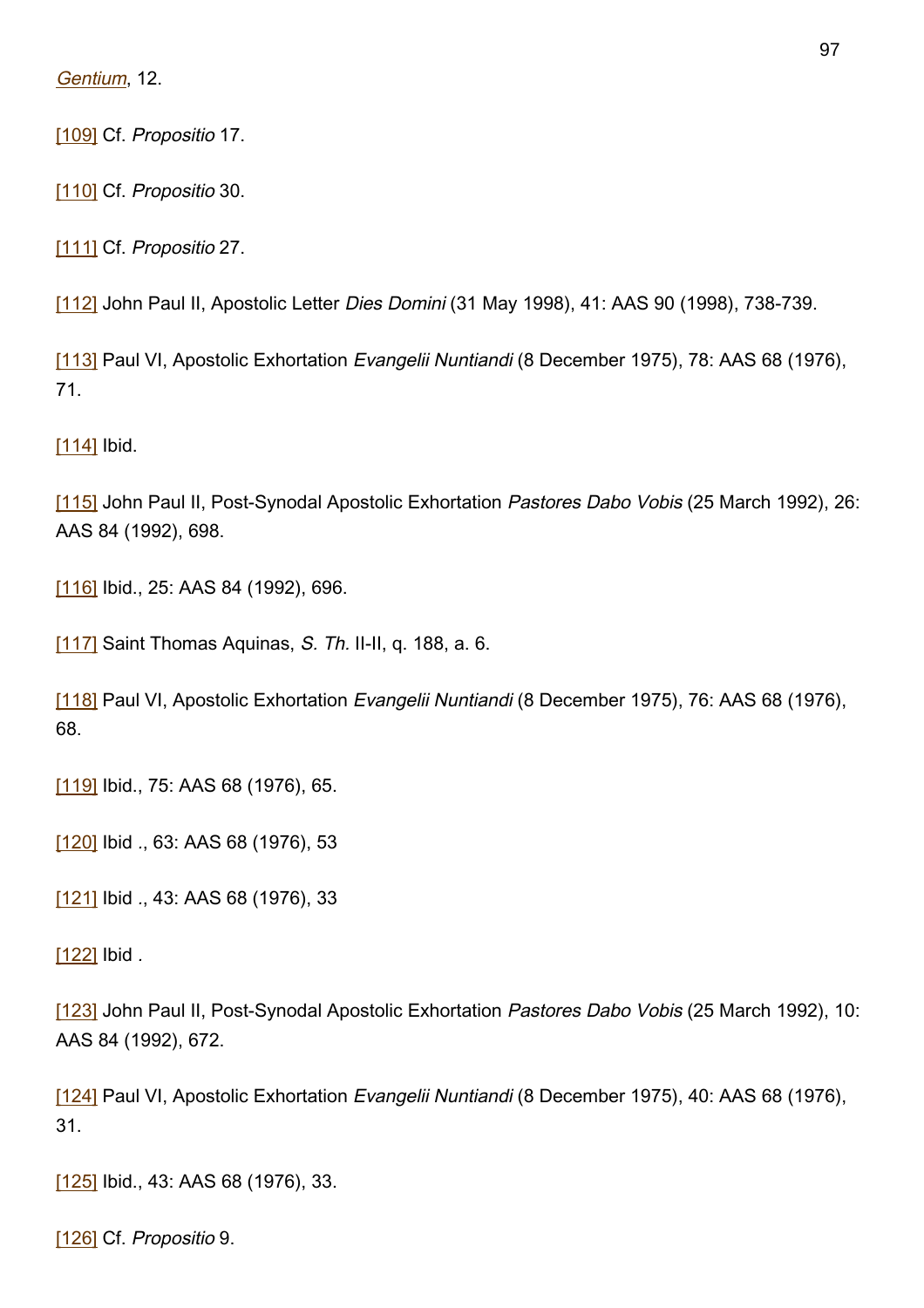[\[127\]](http://w2.vatican.va/content/francesco/en/apost_exhortations/documents/papa-francesco_esortazione-ap_20131124_evangelii-gaudium.html#_ftnref127) John Paul II, Post-Synodal Apostolic Exhortation Pastores Dabo Vobis (25 March 1992), 26: AAS 84 (1992), 698.

[\[128\]](http://w2.vatican.va/content/francesco/en/apost_exhortations/documents/papa-francesco_esortazione-ap_20131124_evangelii-gaudium.html#_ftnref128) Cf. Propositio 38.

[\[129\]](http://w2.vatican.va/content/francesco/en/apost_exhortations/documents/papa-francesco_esortazione-ap_20131124_evangelii-gaudium.html#_ftnref129) Cf. Propositio 20.

[\[130\]](http://w2.vatican.va/content/francesco/en/apost_exhortations/documents/papa-francesco_esortazione-ap_20131124_evangelii-gaudium.html#_ftnref130) Cf. Second Vatican Ecumenical Council, Decree on the Means of Social Communication [Inter Mirifica](http://www.vatican.va/archive/hist_councils/ii_vatican_council/documents/vat-ii_decree_19631204_inter-mirifica_en.html), 6.

[\[131\]](http://w2.vatican.va/content/francesco/en/apost_exhortations/documents/papa-francesco_esortazione-ap_20131124_evangelii-gaudium.html#_ftnref131) Cf. De Musica, VI, 13, 38: PL 32, 1183-1184; Confessiones, IV, 13.20: PL 32, 701.

[\[132\]](http://w2.vatican.va/content/francesco/en/apost_exhortations/documents/papa-francesco_esortazione-ap_20131124_evangelii-gaudium.html#_ftnref132) Benedict XVI, Address for the Screening of the Documentary "Art and Faith" – Via Pulchritudinis (25 October 2012): L'Osservatore Romano (27 October 2012), 7.

[\[133\]](http://w2.vatican.va/content/francesco/en/apost_exhortations/documents/papa-francesco_esortazione-ap_20131124_evangelii-gaudium.html#_ftnref133) S. Th., I-II, q. 65, a. 3, ad 2: "propter aliquas dispositiones contrarias".

[\[134\]](http://w2.vatican.va/content/francesco/en/apost_exhortations/documents/papa-francesco_esortazione-ap_20131124_evangelii-gaudium.html#_ftnref134) John Paul II, Post-Synodal Apostolic Exhortation Ecclesia in Asia (6 November 1999), 20: AAS 92 (2000), 481.

[\[135\]](http://w2.vatican.va/content/francesco/en/apost_exhortations/documents/papa-francesco_esortazione-ap_20131124_evangelii-gaudium.html#_ftnref135) Benedict XVI , Post-Synodal Apostolic Exhortation Verbum Domini (30 September 2010), 1: AAS 102 (2010), 682.

[\[136\]](http://w2.vatican.va/content/francesco/en/apost_exhortations/documents/papa-francesco_esortazione-ap_20131124_evangelii-gaudium.html#_ftnref136) Cf. Propositio 11.

[\[137\]](http://w2.vatican.va/content/francesco/en/apost_exhortations/documents/papa-francesco_esortazione-ap_20131124_evangelii-gaudium.html#_ftnref137) Cf. Second Vatican Ecumenical Council, Dogmatic Constitution on Divine Revelation [Dei](http://www.vatican.va/archive/hist_councils/ii_vatican_council/documents/vat-ii_const_19651118_dei-verbum_en.html) [Verbum](http://www.vatican.va/archive/hist_councils/ii_vatican_council/documents/vat-ii_const_19651118_dei-verbum_en.html), 21-22.

[\[138\]](http://w2.vatican.va/content/francesco/en/apost_exhortations/documents/papa-francesco_esortazione-ap_20131124_evangelii-gaudium.html#_ftnref138) Cf. Benedict XVI, Post-Synodal Apostolic Exhortation Verbum Domini (30 September 2010), 86-87: AAS 102 (2010), 757-760.

[\[139\]](http://w2.vatican.va/content/francesco/en/apost_exhortations/documents/papa-francesco_esortazione-ap_20131124_evangelii-gaudium.html#_ftnref139) Benedict XVI, Address during the First General Congregation of the Synod of Bishops (8) October 2012): AAS 104 (2012), 896.

[\[140\]](http://w2.vatican.va/content/francesco/en/apost_exhortations/documents/papa-francesco_esortazione-ap_20131124_evangelii-gaudium.html#_ftnref140) Paul VI, Post-Synodal Apostolic Exhortation Evangelii Nuntiandi (8 December 1975), 17: AAS 68 (1976), 17.

[\[141\]](http://w2.vatican.va/content/francesco/en/apost_exhortations/documents/papa-francesco_esortazione-ap_20131124_evangelii-gaudium.html#_ftnref141) John Paul II, Message to the Handicapped, Angelus (16 November 1980): Insegnamenti, 3/2 (1980), 1232.

[\[142\]](http://w2.vatican.va/content/francesco/en/apost_exhortations/documents/papa-francesco_esortazione-ap_20131124_evangelii-gaudium.html#_ftnref142) Pontifical Council for Justice and Peace, [Compendium of the Social Doctrine of the Church](http://www.vatican.va/roman_curia/pontifical_councils/justpeace/documents/rc_pc_justpeace_doc_20060526_compendio-dott-soc_en.html), 52.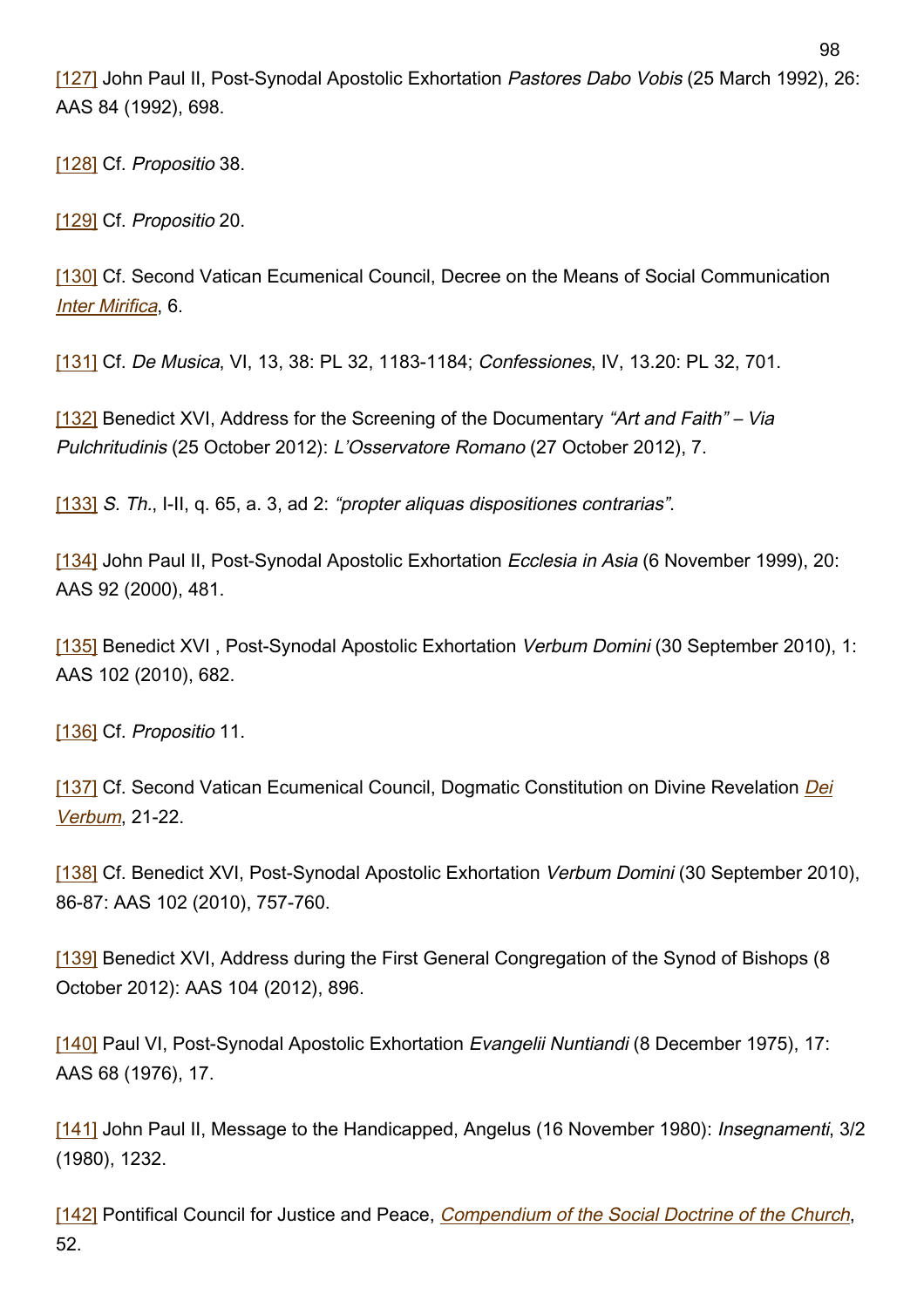[\[143\]](http://w2.vatican.va/content/francesco/en/apost_exhortations/documents/papa-francesco_esortazione-ap_20131124_evangelii-gaudium.html#_ftnref143) John Paul, Catechesis (24 April 1991): Insegnamenti, 14/1 (1991), 853.

[\[144\]](http://w2.vatican.va/content/francesco/en/apost_exhortations/documents/papa-francesco_esortazione-ap_20131124_evangelii-gaudium.html#_ftnref144) Benedict XVI, Motu Proprio Intima Ecclesiae Natura (11 November 2012): AAS 104 (2012), 996.

[\[145\]](http://w2.vatican.va/content/francesco/en/apost_exhortations/documents/papa-francesco_esortazione-ap_20131124_evangelii-gaudium.html#_ftnref145) Encyclical Letter Populorum Progressio (16 March 1967), 14: AAS 59 (1967), 264.

[\[146\]](http://w2.vatican.va/content/francesco/en/apost_exhortations/documents/papa-francesco_esortazione-ap_20131124_evangelii-gaudium.html#_ftnref146) Paul VI, Apostolic Exhortation Evangelii Nuntiandi (8 December 1975), 29: AAS 68 (1976), 25.

[\[147\]](http://w2.vatican.va/content/francesco/en/apost_exhortations/documents/papa-francesco_esortazione-ap_20131124_evangelii-gaudium.html#_ftnref147) Fifth General Conference of the Latin American and Caribbean Bishops, Aparecida Document, 29 June 2007, 380.

[\[148\]](http://w2.vatican.va/content/francesco/en/apost_exhortations/documents/papa-francesco_esortazione-ap_20131124_evangelii-gaudium.html#_ftnref148) Pontifical Council for Justice and Peace, [Compendium of the Social Doctrine of the Church](http://www.vatican.va/roman_curia/pontifical_councils/justpeace/documents/rc_pc_justpeace_doc_20060526_compendio-dott-soc_en.html), 9.

[\[149\]](http://w2.vatican.va/content/francesco/en/apost_exhortations/documents/papa-francesco_esortazione-ap_20131124_evangelii-gaudium.html#_ftnref149) John Paul II, Post-Synodal Apostolic Exhortation Ecclesia in America (22 January 1999), 27: AAS 91 (1999), 762.

[\[150\]](http://w2.vatican.va/content/francesco/en/apost_exhortations/documents/papa-francesco_esortazione-ap_20131124_evangelii-gaudium.html#_ftnref150) Benedict XVI, Encyclical Letter Deus Caritas Est (25 December 2005), 28: AAS 98 (2006), 239-240.

[\[151\]](http://w2.vatican.va/content/francesco/en/apost_exhortations/documents/papa-francesco_esortazione-ap_20131124_evangelii-gaudium.html#_ftnref151) Pontifical Council for Justice and Peace, [Compendium of the Social Doctrine of the Church](http://www.vatican.va/roman_curia/pontifical_councils/justpeace/documents/rc_pc_justpeace_doc_20060526_compendio-dott-soc_en.html), 12.

[\[152\]](http://w2.vatican.va/content/francesco/en/apost_exhortations/documents/papa-francesco_esortazione-ap_20131124_evangelii-gaudium.html#_ftnref152) Apostolic Letter Octogesima Adveniens (14 May 1971), 4: AAS 63 (1971), 403.

[\[153\]](http://w2.vatican.va/content/francesco/en/apost_exhortations/documents/papa-francesco_esortazione-ap_20131124_evangelii-gaudium.html#_ftnref153) Congregation for the Doctrine of the Faith, Instruction *[Libertatis Nuntius](http://www.vatican.va/roman_curia/congregations/cfaith/documents/rc_con_cfaith_doc_19840806_theology-liberation_en.html)* (6 August 1984), XI, 1: AAS 76 (1984), 903.

[\[154\]](http://w2.vatican.va/content/francesco/en/apost_exhortations/documents/papa-francesco_esortazione-ap_20131124_evangelii-gaudium.html#_ftnref154) Pontifical Council for Justice and Peace, [Compendium of the Social Doctrine of the Church](http://www.vatican.va/roman_curia/pontifical_councils/justpeace/documents/rc_pc_justpeace_doc_20060526_compendio-dott-soc_en.html), 157.

[\[155\]](http://w2.vatican.va/content/francesco/en/apost_exhortations/documents/papa-francesco_esortazione-ap_20131124_evangelii-gaudium.html#_ftnref155) Paul VI, Apostolic Letter *Octogesima Adveniens* (14 May 1971), 23: AAS 63 (1971), 418.

[\[156\]](http://w2.vatican.va/content/francesco/en/apost_exhortations/documents/papa-francesco_esortazione-ap_20131124_evangelii-gaudium.html#_ftnref156) Paul VI, Encyclical Letter Populorum Progressio (26 March 1967), 65: AAS 59 (1967), 289.

[\[157\]](http://w2.vatican.va/content/francesco/en/apost_exhortations/documents/papa-francesco_esortazione-ap_20131124_evangelii-gaudium.html#_ftnref157) Ibid., 15: AAS 59 (1967), 265.

[\[158\]](http://w2.vatican.va/content/francesco/en/apost_exhortations/documents/papa-francesco_esortazione-ap_20131124_evangelii-gaudium.html#_ftnref158) Conferência Nacional Dos Bispos Do Brazil, Exigências evangélicas e éticas de superação da miséria e da fome" (April 2002), Introduction, 2.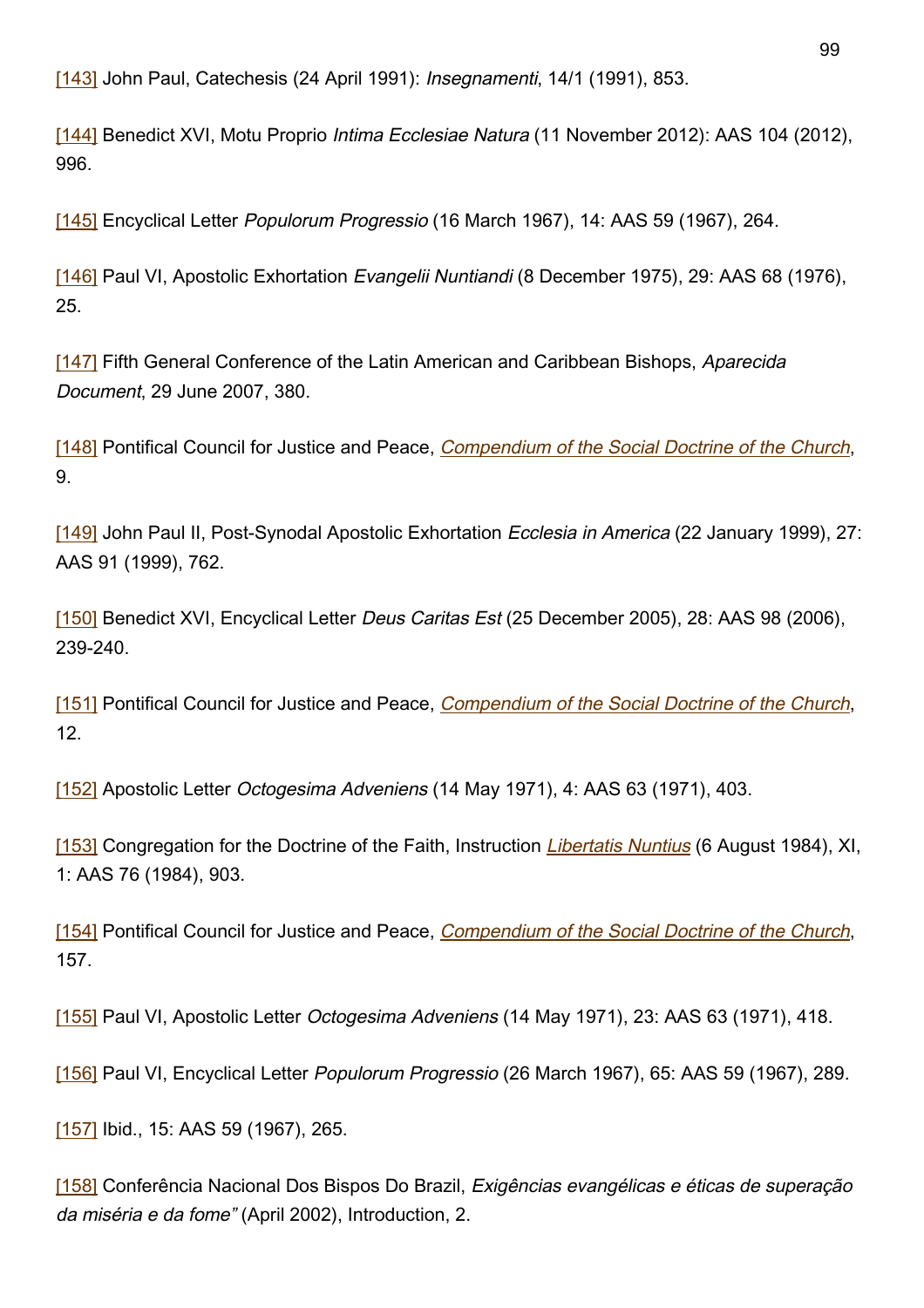[\[159\]](http://w2.vatican.va/content/francesco/en/apost_exhortations/documents/papa-francesco_esortazione-ap_20131124_evangelii-gaudium.html#_ftnref159) John XIII, Encyclical Letter Mater et Magistra (15 May 1961), 3: AAS 53 (1961), 402.

[\[160\]](http://w2.vatican.va/content/francesco/en/apost_exhortations/documents/papa-francesco_esortazione-ap_20131124_evangelii-gaudium.html#_ftnref160) Saint Augustine, *De Catechizandis Rudibus*, I, XIX, 22: PL 40, 327.

[\[161\]](http://w2.vatican.va/content/francesco/en/apost_exhortations/documents/papa-francesco_esortazione-ap_20131124_evangelii-gaudium.html#_ftnref161) Congregation for the Doctrine of the Faith, Instruction *[Libertatis Nuntius](http://www.vatican.va/roman_curia/congregations/cfaith/documents/rc_con_cfaith_doc_19840806_theology-liberation_en.html)* (6 August 1984), XI, 18: AAS 76 (1984), 907-908.

[\[162\]](http://w2.vatican.va/content/francesco/en/apost_exhortations/documents/papa-francesco_esortazione-ap_20131124_evangelii-gaudium.html#_ftnref162) John Paul II, Encyclical Letter Centesimus Annus (1 May 1991), 41: AAS 83 (1991), 844-845.

[\[163\]](http://w2.vatican.va/content/francesco/en/apost_exhortations/documents/papa-francesco_esortazione-ap_20131124_evangelii-gaudium.html#_ftnref163) John Paul II, Homily at Mass for the Evangelization of Peoples in Santo Domingo (11 October 1984), 5: AAS 77 (1985), 358.

[\[164\]](http://w2.vatican.va/content/francesco/en/apost_exhortations/documents/papa-francesco_esortazione-ap_20131124_evangelii-gaudium.html#_ftnref164) John Paul II, Encyclical Letter Sollicitudo Rei Socialis (30 December 1987), 42: AAS 80 (1988), 572.

[\[165\]](http://w2.vatican.va/content/francesco/en/apost_exhortations/documents/papa-francesco_esortazione-ap_20131124_evangelii-gaudium.html#_ftnref165) Address at the Inaugural Session of the Fifth General Conference of the Latin American and Caribbean Bishops (13 May 2007), 3: AAS 99 (2007), 450.

[\[166\]](http://w2.vatican.va/content/francesco/en/apost_exhortations/documents/papa-francesco_esortazione-ap_20131124_evangelii-gaudium.html#_ftnref166) Saint Thomas Aquinas, S. Th., II-II, q. 27, a. 2.

[\[167\]](http://w2.vatican.va/content/francesco/en/apost_exhortations/documents/papa-francesco_esortazione-ap_20131124_evangelii-gaudium.html#_ftnref167) Ibid., I-II, q. 110, a. 1.

[\[168\]](http://w2.vatican.va/content/francesco/en/apost_exhortations/documents/papa-francesco_esortazione-ap_20131124_evangelii-gaudium.html#_ftnref168) Ibid., I-II, q. 26, a. 3.

[\[169\]](http://w2.vatican.va/content/francesco/en/apost_exhortations/documents/papa-francesco_esortazione-ap_20131124_evangelii-gaudium.html#_ftnref169) John Paul II, Apostolic Letter Novo Millennio Ineunte (6 January 2001), 50: AAS 93 (2001), 303.

[\[170\]](http://w2.vatican.va/content/francesco/en/apost_exhortations/documents/papa-francesco_esortazione-ap_20131124_evangelii-gaudium.html#_ftnref170) Ibid.

[\[171\]](http://w2.vatican.va/content/francesco/en/apost_exhortations/documents/papa-francesco_esortazione-ap_20131124_evangelii-gaudium.html#_ftnref171) Cf. Propositio 45.

[\[172\]](http://w2.vatican.va/content/francesco/en/apost_exhortations/documents/papa-francesco_esortazione-ap_20131124_evangelii-gaudium.html#_ftnref172) Congregation for the Doctrine of the Faith, Instruction *[Libertatis Nuntius](http://www.vatican.va/roman_curia/congregations/cfaith/documents/rc_con_cfaith_doc_19840806_theology-liberation_en.html)* (6 August 1984), XI, 18: AAS 76 (1984), 908.

[\[173\]](http://w2.vatican.va/content/francesco/en/apost_exhortations/documents/papa-francesco_esortazione-ap_20131124_evangelii-gaudium.html#_ftnref173) This implies a commitment to "eliminate the structural causes of global economic dysfunction": Benedict XVI, Address to the Diplomatic Corps (8 January 2007): AAS 99 (2007), 73.

[\[174\]](http://w2.vatican.va/content/francesco/en/apost_exhortations/documents/papa-francesco_esortazione-ap_20131124_evangelii-gaudium.html#_ftnref174) Cf. Commission Sociale de L'épiscopat Français, Réhabiliter la politique (17 February 1999); cf. PIUS XI, Message of 18 December 1927.

[\[175\]](http://w2.vatican.va/content/francesco/en/apost_exhortations/documents/papa-francesco_esortazione-ap_20131124_evangelii-gaudium.html#_ftnref175) Benedict XVI, Encyclical Letter Caritas in Veritate (29 June 2009), 2: AAS 101 (2009), 642.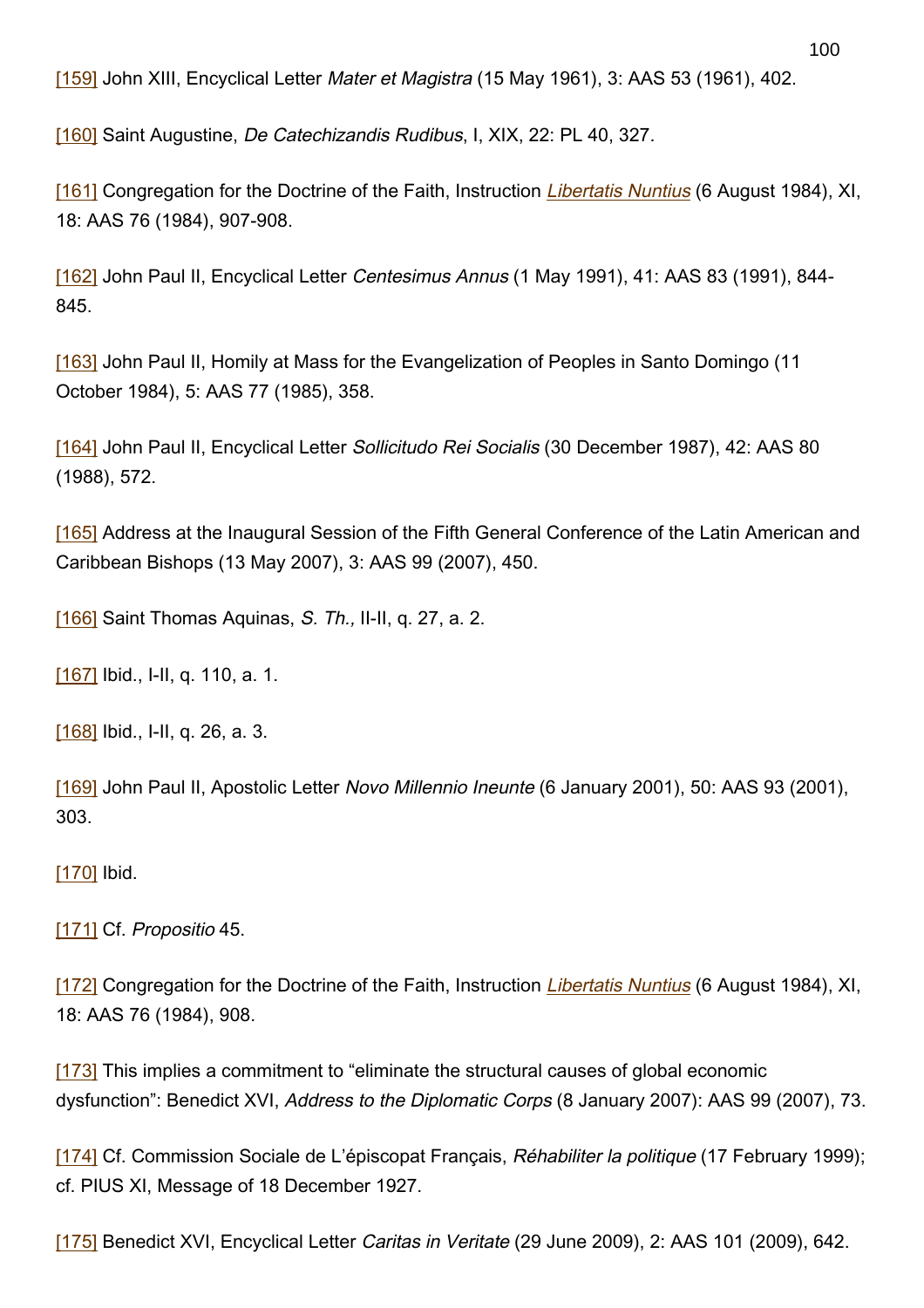[\[176\]](http://w2.vatican.va/content/francesco/en/apost_exhortations/documents/papa-francesco_esortazione-ap_20131124_evangelii-gaudium.html#_ftnref176) John Paul II, Post-Synodal Apostolic Exhortation Christifideles Laici (30 December 1988), 37: AAS 81 (1989), 461.

[\[177\]](http://w2.vatican.va/content/francesco/en/apost_exhortations/documents/papa-francesco_esortazione-ap_20131124_evangelii-gaudium.html#_ftnref177) Cf. Propositio 56.

[\[178\]](http://w2.vatican.va/content/francesco/en/apost_exhortations/documents/papa-francesco_esortazione-ap_20131124_evangelii-gaudium.html#_ftnref178) Catholic Bishops Conference of the Philippines, Pastoral Letter What is Happening to our Beautiful Land? (29 January 1988).

[\[179\]](http://w2.vatican.va/content/francesco/en/apost_exhortations/documents/papa-francesco_esortazione-ap_20131124_evangelii-gaudium.html#_ftnref179) Paul VI, Encyclical Letter Populorum Progressio (26 March 1967), 76: AAS 59 (1967), 294-295.

[\[180\]](http://w2.vatican.va/content/francesco/en/apost_exhortations/documents/papa-francesco_esortazione-ap_20131124_evangelii-gaudium.html#_ftnref180) United States Conference of Catholic Bishops, Pastoral Letter Forming Conscience for Faithful Citizenship (November 2007), 13.

[\[181\]](http://w2.vatican.va/content/francesco/en/apost_exhortations/documents/papa-francesco_esortazione-ap_20131124_evangelii-gaudium.html#_ftnref181) Pontifical Council for Justice and Peace, [Compendium of the Social Doctrine of the Church](http://www.vatican.va/roman_curia/pontifical_councils/justpeace/documents/rc_pc_justpeace_doc_20060526_compendio-dott-soc_en.html), 161.

[\[182\]](http://w2.vatican.va/content/francesco/en/apost_exhortations/documents/papa-francesco_esortazione-ap_20131124_evangelii-gaudium.html#_ftnref182) Das Ende der Neuzeit, Würzburg, 1965, 30-31.

[\[183\]](http://w2.vatican.va/content/francesco/en/apost_exhortations/documents/papa-francesco_esortazione-ap_20131124_evangelii-gaudium.html#_ftnref183) Cf. I. Quiles, S.J., Filosofía de la educación personalista, Buenos Aires, 1981, 46-53.

[\[184\]](http://w2.vatican.va/content/francesco/en/apost_exhortations/documents/papa-francesco_esortazione-ap_20131124_evangelii-gaudium.html#_ftnref184) Comité Permanent De La Conférence Épiscopale Nationale Du Congo, Message sur la situation sécuritaire dans le pays (5 December 2012), 11.

[\[185\]](http://w2.vatican.va/content/francesco/en/apost_exhortations/documents/papa-francesco_esortazione-ap_20131124_evangelii-gaudium.html#_ftnref185) Cf. Plato, Gorgias, 465.

[\[186\]](http://w2.vatican.va/content/francesco/en/apost_exhortations/documents/papa-francesco_esortazione-ap_20131124_evangelii-gaudium.html#_ftnref186) Benedict XVI, Address to the Roman Curia (21 December 2012): AAS 105 (2013), 51.

[\[187\]](http://w2.vatican.va/content/francesco/en/apost_exhortations/documents/papa-francesco_esortazione-ap_20131124_evangelii-gaudium.html#_ftnref187) Cf. Propositio 14.

[\[188\]](http://w2.vatican.va/content/francesco/en/apost_exhortations/documents/papa-francesco_esortazione-ap_20131124_evangelii-gaudium.html#_ftnref188) Cf. Catechism of the Catholic Church, 1910; Pontifical Council for Justice and Peace, [Compendium of the Social Doctrine of the Church](http://www.vatican.va/roman_curia/pontifical_councils/justpeace/documents/rc_pc_justpeace_doc_20060526_compendio-dott-soc_en.html), 168.

[\[189\]](http://w2.vatican.va/content/francesco/en/apost_exhortations/documents/papa-francesco_esortazione-ap_20131124_evangelii-gaudium.html#_ftnref189) Cf. Propositio 54.

[\[190\]](http://w2.vatican.va/content/francesco/en/apost_exhortations/documents/papa-francesco_esortazione-ap_20131124_evangelii-gaudium.html#_ftnref190) John Paul II, Encyclical Letter Fides et Ratio (14 September 1998), 88: AAS 91 (1999), 74.

[\[191\]](http://w2.vatican.va/content/francesco/en/apost_exhortations/documents/papa-francesco_esortazione-ap_20131124_evangelii-gaudium.html#_ftnref191) Saint Thomas Aquinas, Summa contra Gentiles, I, 7; cf. John Paul II, Encyclical Letter Fides et Ratio (14 September 1998), 43: AAS 91 (1999), 39.

[\[192\]](http://w2.vatican.va/content/francesco/en/apost_exhortations/documents/papa-francesco_esortazione-ap_20131124_evangelii-gaudium.html#_ftnref192) Second Vatican Council, Decree on Ecumenism [Unitatis Redintegratio](http://www.vatican.va/archive/hist_councils/ii_vatican_council/documents/vat-ii_decree_19641121_unitatis-redintegratio_en.html), 4.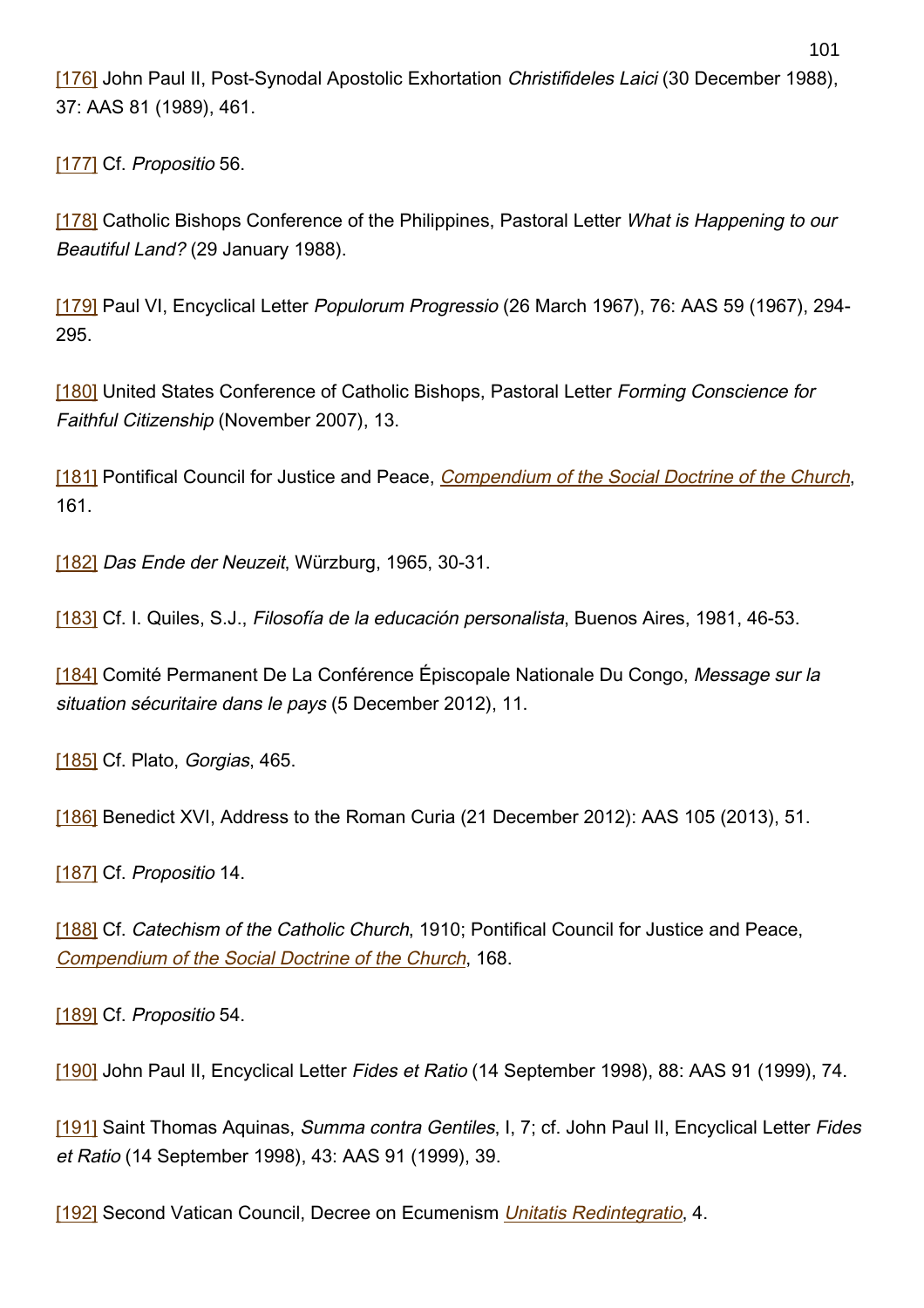[\[193\]](http://w2.vatican.va/content/francesco/en/apost_exhortations/documents/papa-francesco_esortazione-ap_20131124_evangelii-gaudium.html#_ftnref193) Cf. Propositio 52.

[\[194\]](http://w2.vatican.va/content/francesco/en/apost_exhortations/documents/papa-francesco_esortazione-ap_20131124_evangelii-gaudium.html#_ftnref194) Indian Bishops' Conference, Final Declaration of the XXX Assembly: The Role of the Church for a Better India (8 March 2013), 8.9.

[\[195\]](http://w2.vatican.va/content/francesco/en/apost_exhortations/documents/papa-francesco_esortazione-ap_20131124_evangelii-gaudium.html#_ftnref195) Cf. Propositio 53.

[\[196\]](http://w2.vatican.va/content/francesco/en/apost_exhortations/documents/papa-francesco_esortazione-ap_20131124_evangelii-gaudium.html#_ftnref196) John Paul II, Encyclical Letter Redemptoris Missio (7 December 1990), 56: AAS 83 (1991), 304.

[\[197\]](http://w2.vatican.va/content/francesco/en/apost_exhortations/documents/papa-francesco_esortazione-ap_20131124_evangelii-gaudium.html#_ftnref197) Cf. Benedict XVI, Address to the Roman Curia (21 December 2012): AAS 105 (2006), 51; Second Vatican Ecumenical Council, Decree on the Missionary Activity of the Church [Ad Gentes](http://www.vatican.va/archive/hist_councils/ii_vatican_council/documents/vat-ii_decree_19651207_ad-gentes_en.html), 9; Catechism of the Catholic Church, 856.

[\[198\]](http://w2.vatican.va/content/francesco/en/apost_exhortations/documents/papa-francesco_esortazione-ap_20131124_evangelii-gaudium.html#_ftnref198) Second Vatican Ecumenical Council, Dogmatic Constitution on the Church *[Lumen Gentium](http://www.vatican.va/archive/hist_councils/ii_vatican_council/documents/vat-ii_const_19641121_lumen-gentium_en.html)*, 16.

[\[199\]](http://w2.vatican.va/content/francesco/en/apost_exhortations/documents/papa-francesco_esortazione-ap_20131124_evangelii-gaudium.html#_ftnref199) International Theological Commission, *[Christianity and the World Religions](http://www.vatican.va/roman_curia/congregations/cfaith/cti_documents/rc_cti_1997_cristianesimo-religioni_en.html)* (1996), 72: Enchiridion Vaticanum 15, No. 1061.

[\[200\]](http://w2.vatican.va/content/francesco/en/apost_exhortations/documents/papa-francesco_esortazione-ap_20131124_evangelii-gaudium.html#_ftnref200) Ibid.

[\[201\]](http://w2.vatican.va/content/francesco/en/apost_exhortations/documents/papa-francesco_esortazione-ap_20131124_evangelii-gaudium.html#_ftnref201) Cf. ibid., 81-87: Enchiridion Vaticanum 15, Nos. 1070-1076.

[\[202\]](http://w2.vatican.va/content/francesco/en/apost_exhortations/documents/papa-francesco_esortazione-ap_20131124_evangelii-gaudium.html#_ftnref202) Cf. Propositio 16.

[\[203\]](http://w2.vatican.va/content/francesco/en/apost_exhortations/documents/papa-francesco_esortazione-ap_20131124_evangelii-gaudium.html#_ftnref203) Benedict XVI, Post-Synodal Apostolic Exhortation Ecclesia in Medio Oriente (14 September 2012), 26: AAS 104 (2012), 762.

[\[204\]](http://w2.vatican.va/content/francesco/en/apost_exhortations/documents/papa-francesco_esortazione-ap_20131124_evangelii-gaudium.html#_ftnref204) Cf. Propositio 55.

[\[205\]](http://w2.vatican.va/content/francesco/en/apost_exhortations/documents/papa-francesco_esortazione-ap_20131124_evangelii-gaudium.html#_ftnref205) Cf. Propositio 36.

[\[206\]](http://w2.vatican.va/content/francesco/en/apost_exhortations/documents/papa-francesco_esortazione-ap_20131124_evangelii-gaudium.html#_ftnref206) John Paul II, Apostolic Letter Novo Millennio Ineunte (6 January 2001), 52: AAS 93 (2001), 304.

[\[207\]](http://w2.vatican.va/content/francesco/en/apost_exhortations/documents/papa-francesco_esortazione-ap_20131124_evangelii-gaudium.html#_ftnref207) Cf. V.M. Fernández, "Espiritualidad para la esperanza activa. Discurso en la apertura del I Congreso Nacional de Doctrina Social de la Iglesia (Rosario 2011)", in UCActualidad, 142 (2011), 16.

[\[208\]](http://w2.vatican.va/content/francesco/en/apost_exhortations/documents/papa-francesco_esortazione-ap_20131124_evangelii-gaudium.html#_ftnref208) John Paul II, Encyclical Letter Redemptoris Missio (7 December 1990), 45: AAS 83 (1991), 292.